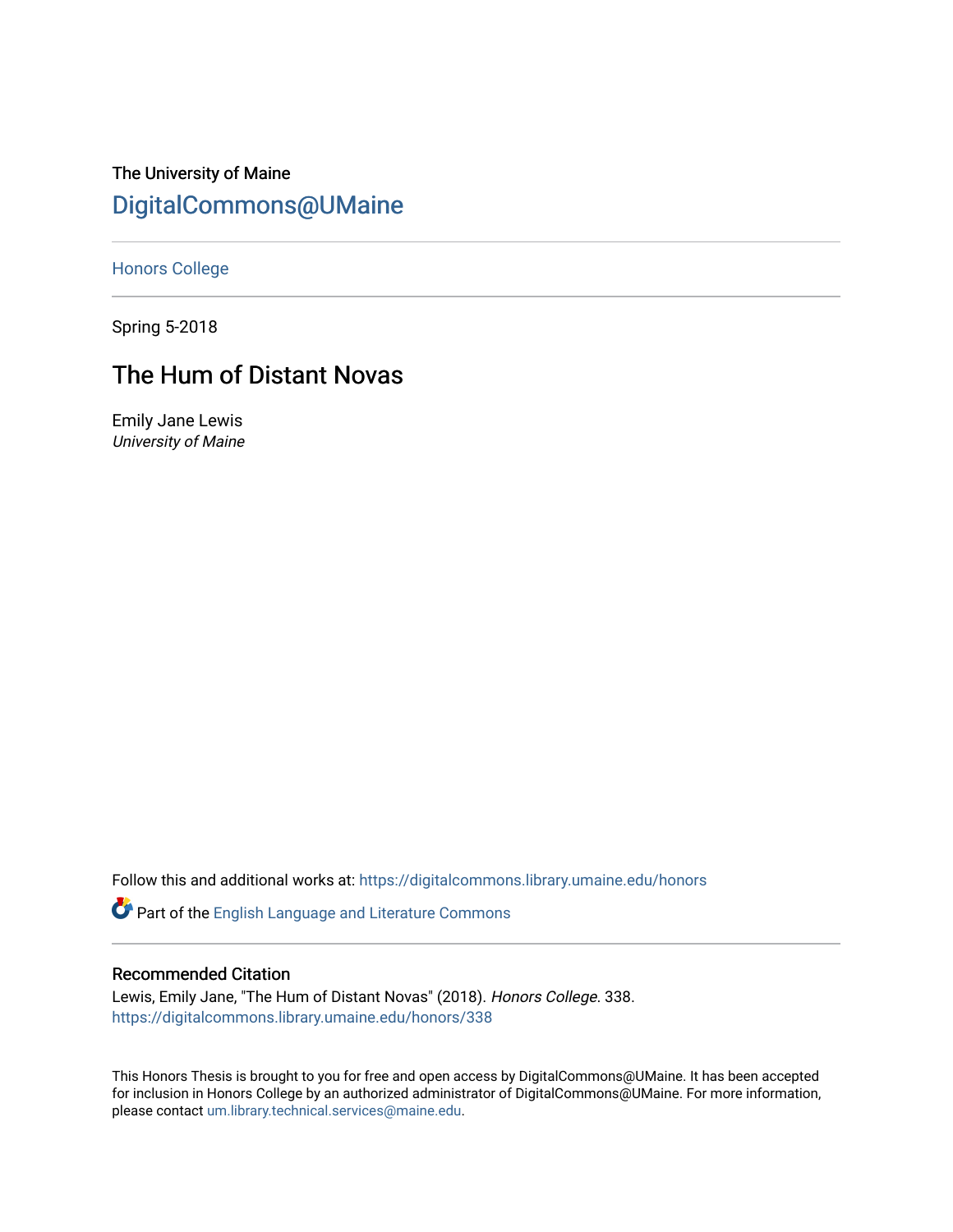## THE HUM OF DISTANT NOVAS

by

Emily Jane Lewis

A Thesis Submitted in Partial Fulfillment of the Requirements for a Degree with Honors (English)

The Honors College

University of Maine

May 2018

Advisory Committee:

Sarah Harlan-Haughey, Associate Professor of English and Honors, Advisor Reuben Dendinger, Graduate Teaching Assistant, Wicks Fellow, Advisor Naomi Jacobs, Professor of English Margo Lukens, Professor of English Joel Anderson, Assistant Professor of History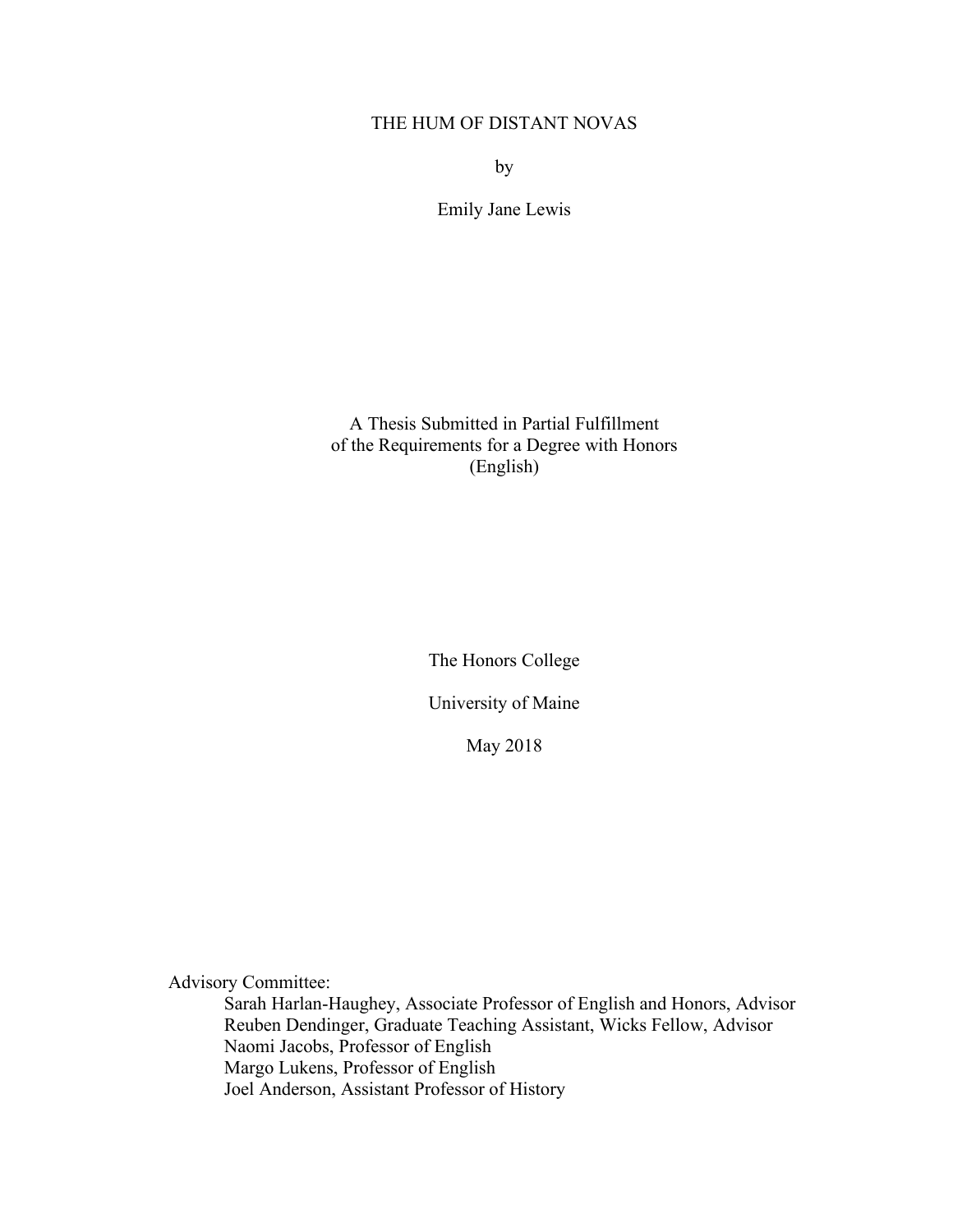© 2018 Emily Jane Lewis All Rights Reserved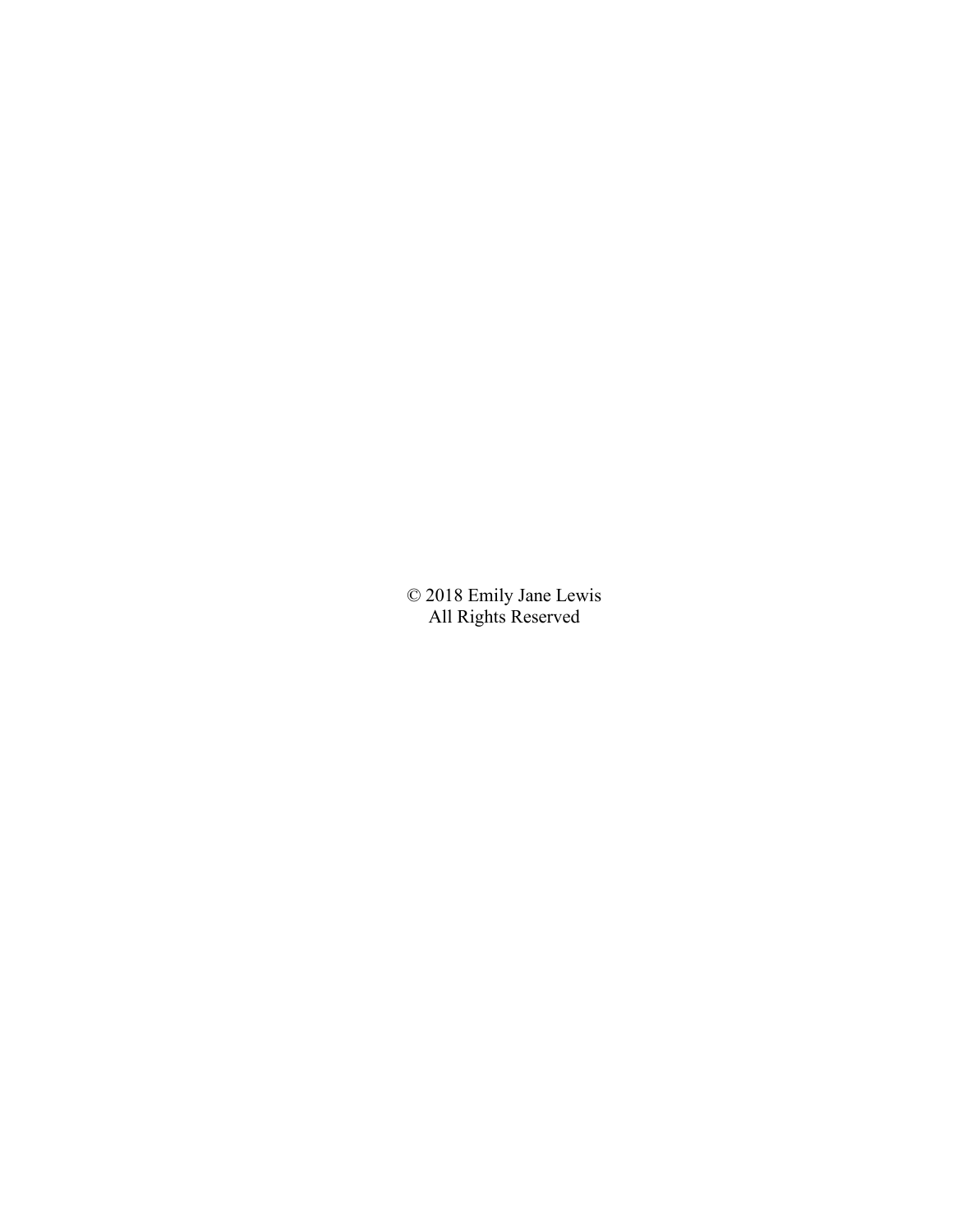### ABSTRACT

*The Hum of Distant Novas* is a science fiction story about a woman in need of a community. It builds on the medieval frame narrative tradition and existing works of speculative fiction to create a world in which storytelling is a very grounding, very human part of the day. The protagonist, Jo Wake, books passage aboard a spaceship captained by Tempest Lane in order to reunite with her younger brother across the galaxy. The crew and passengers of *Fascination* tell each other stories to entertain, to react, to speculate, to hurt, and––most vitally––to feel together as they travel through the merciless void of space; they are part of a trend in science fiction that looks to interplanetary space voyages and extraterrestrial expansion with hope.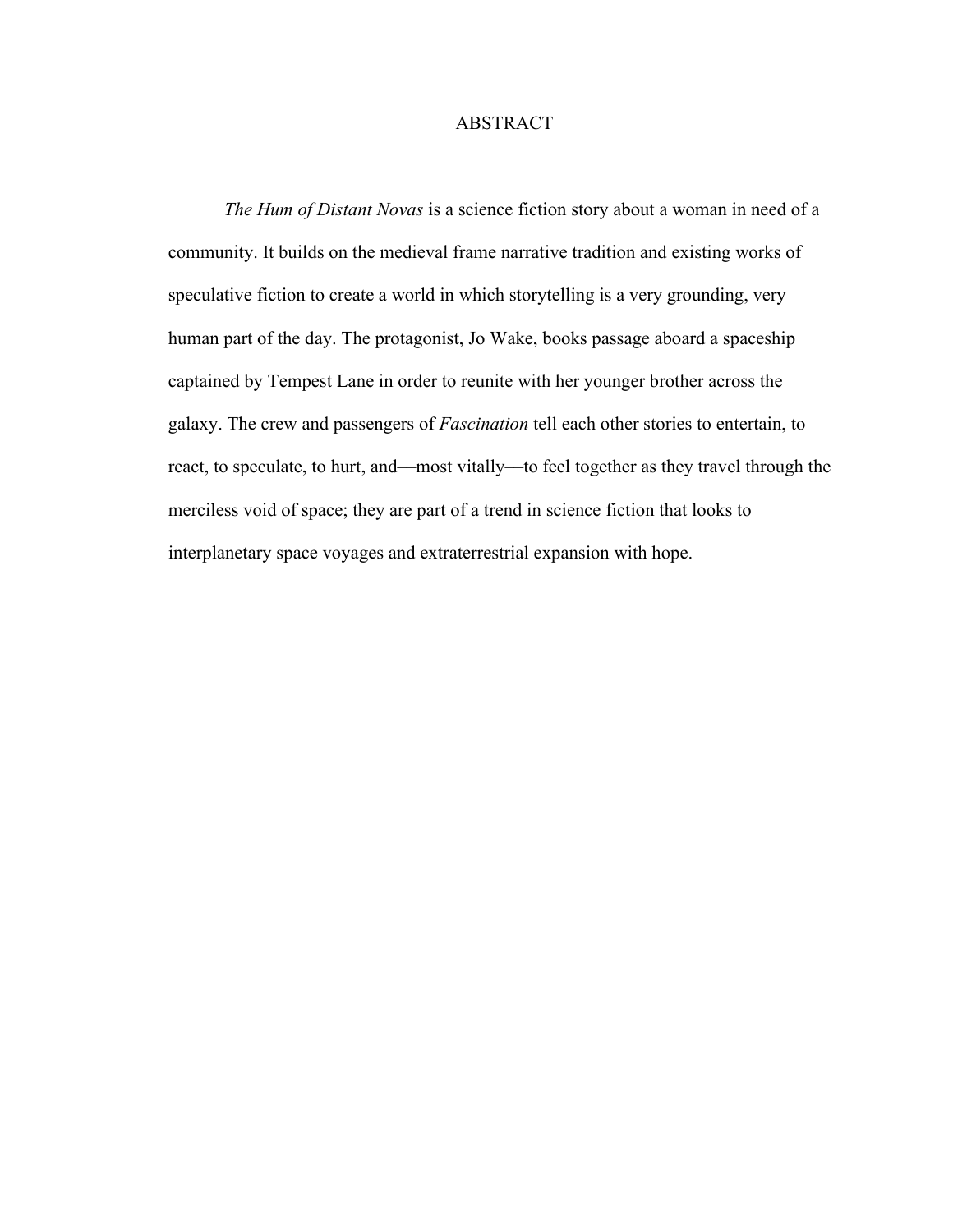For the 'rents, who cheerfully endured playing *Harry Potter* trivia with us,

and for my rival for the (first) library scene.

I am so grateful to you all.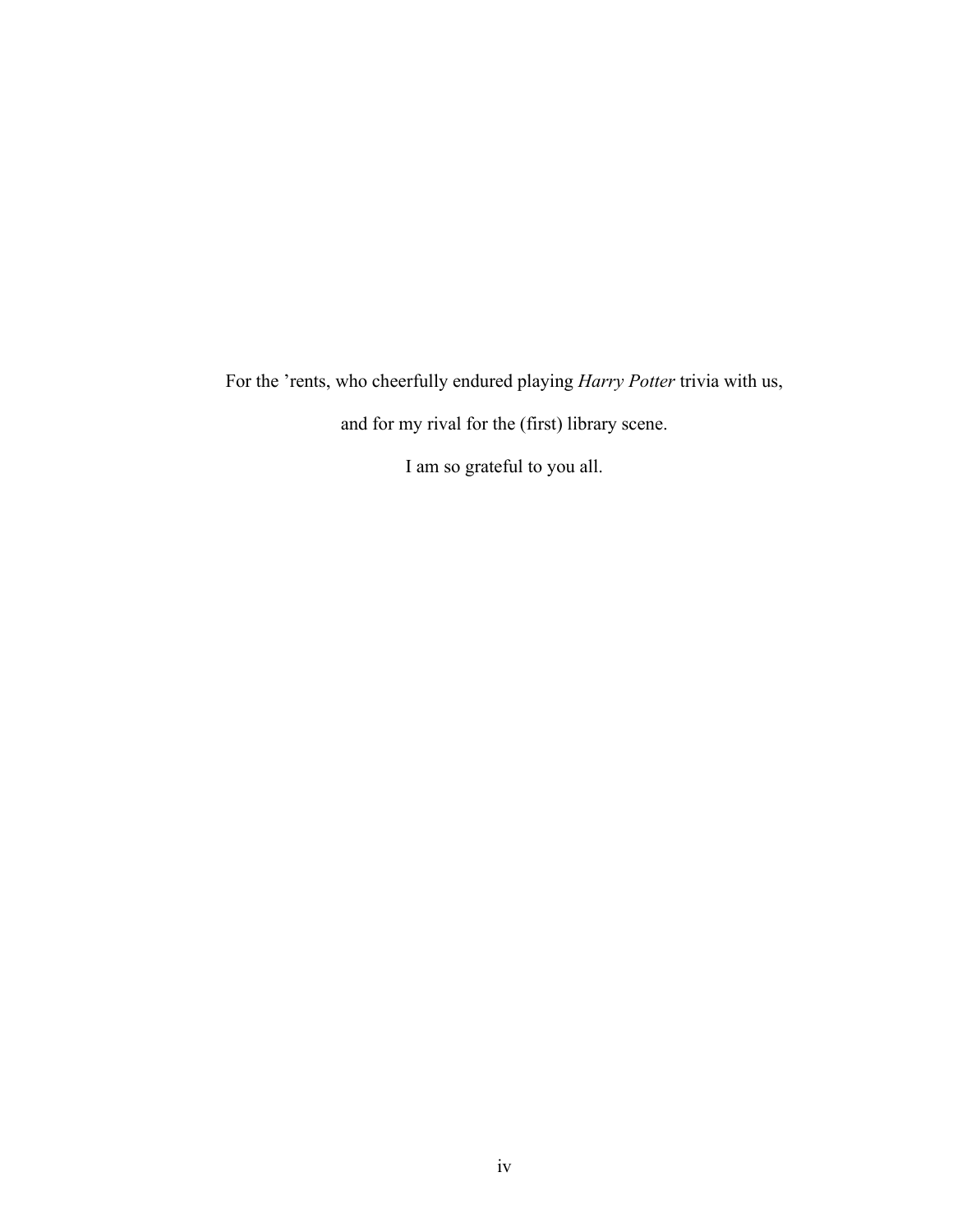# TABLE OF CONTENTS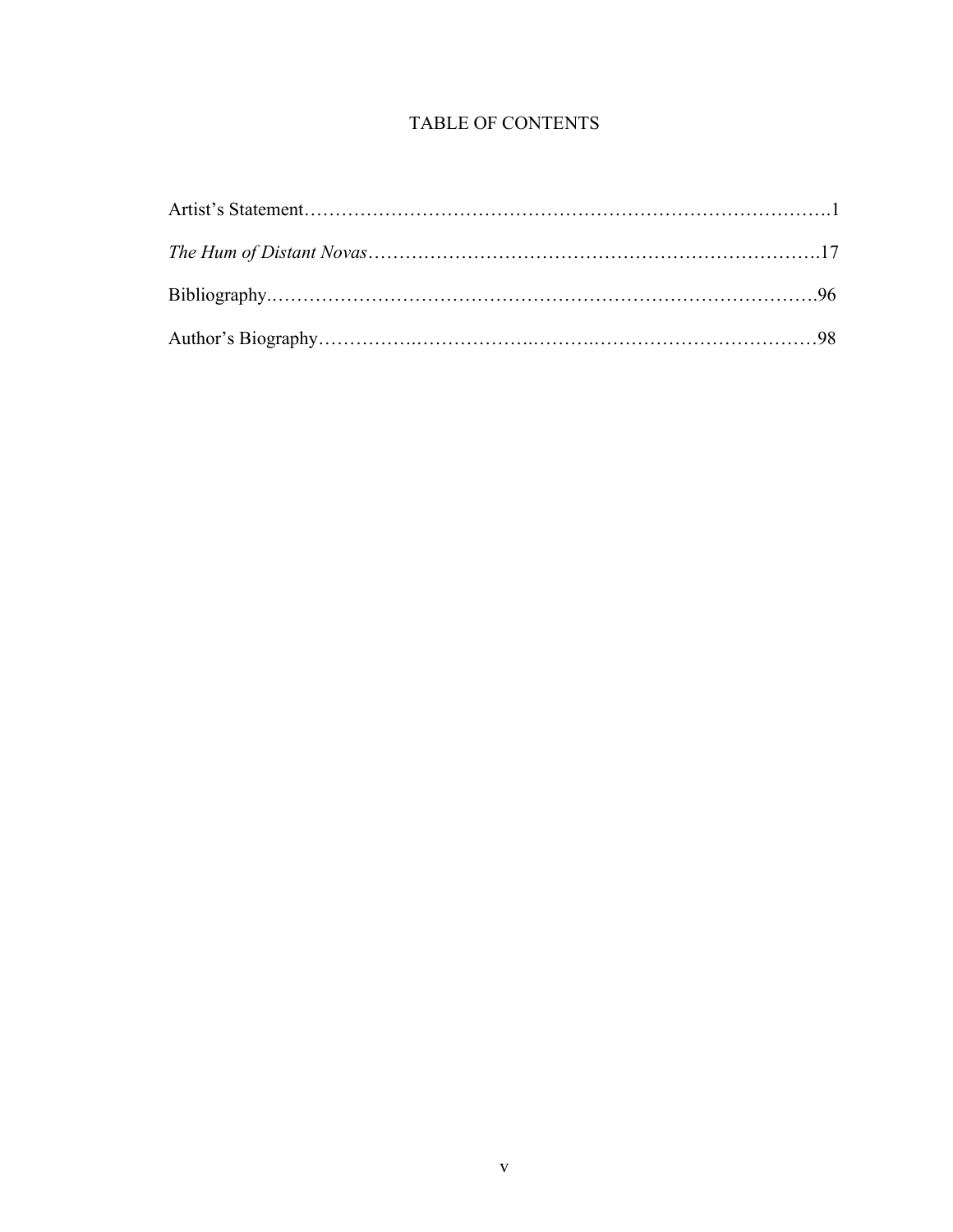#### ARTIST'S STATEMENT

#### Part I: Preliminary Research

All constructed stories exist within frames. We encounter narratives juxtaposed with the rest of our lives, and they are inexorably linked to the medium through which they were conveyed—be that a yellowing paperback, a tiny TV, a postmodernist sports journalism site, or a friend through their tears. Frame narratives call our attention to our experience of storytelling. Authors have utilized them as early as the eighth century— Katharine S. Gittes cites the *Panchatantra*, a work in Sanskrit with an Arabic frame and an Indian story, as the "earliest frame narrative of significance" (9). Frame tales are frequently episodic in nature, connecting to a several-millennia-long history of oral narration. Medieval storytellers utilized this technique to great success—this analysis will dive into its use in *The Canterbury Tales* and *The Decameron* in particular—and we find a resurgence in contemporary literature, particularly writing that build on postmodern ideas. Personally, the use of frame tales in modern science fiction and fantasy works is especially compelling. So what do reminders that you are reading stories do––especially when employed in recent speculative fiction? Why avoid the immersion sought by the majority of fictive writing?

Authors like Boccaccio and Chaucer extend the presence of their authorial voices in their respective narratives by creating personas that they maintain were present at the scenes conveyed; they exist both as active characters and as reminiscing storytellers. In *The Decameron*, Boccaccio's persona paints himself as a humble, moral figure who feels compelled to recount the adventures of the plague-fleeing group exactly as they occurred.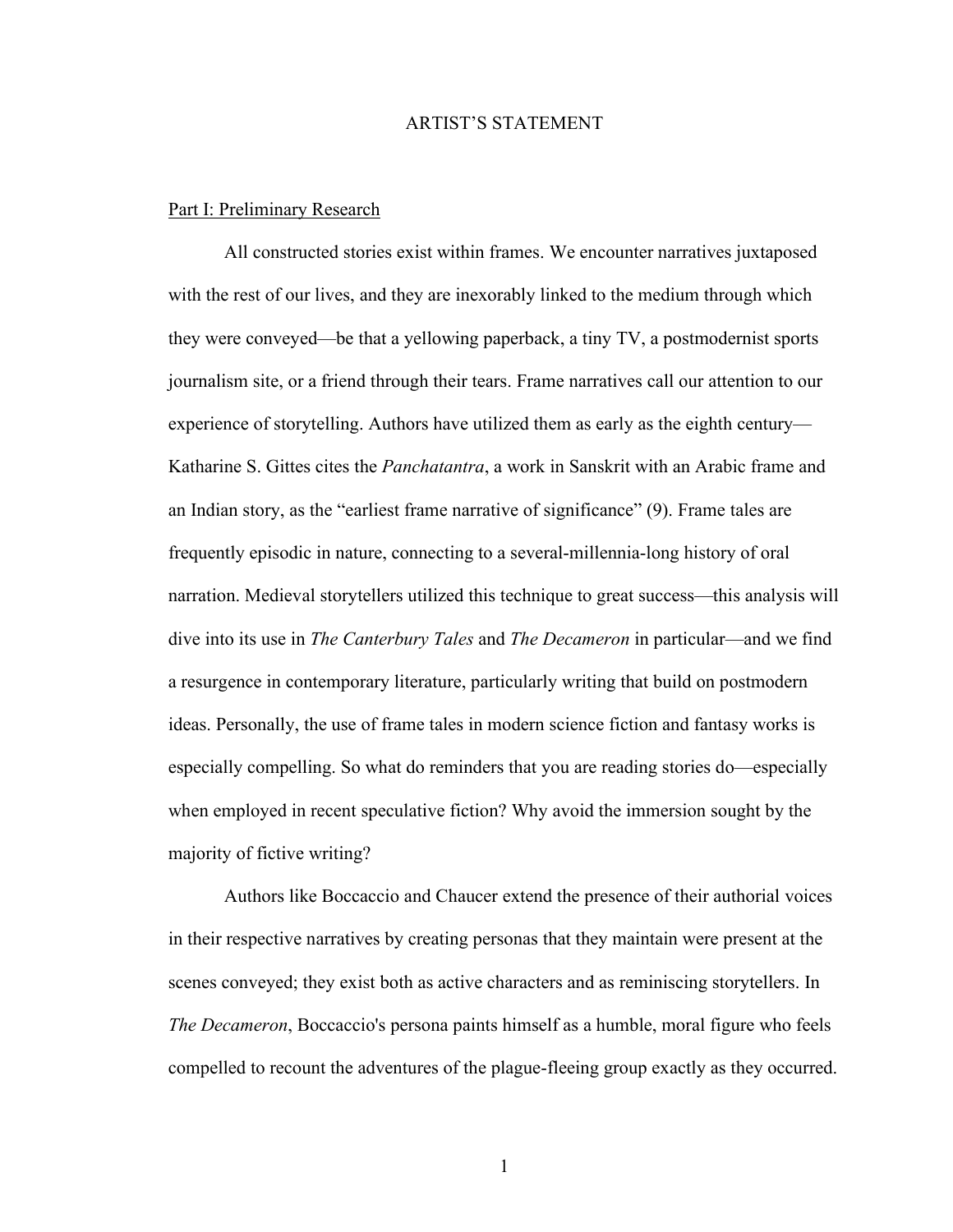He praises their capabilities as entertainers while simultaneously disparaging himself. As he tells a story fragment in the interlude before Day 4, he assures us that he would never wish "to incorporate any story of mine into those of a company as excellent as the one I have described to you." (Boccaccio 250). There is a duality in his irony—both selfserving and self-critical, it is a tongue-in-cheek appraisal of his work. Chaucer also addresses his own storytelling skills in *The Canterbury Tales*. Through the character of the Lawyer, he proclaims himself a mediocre, but prolific, poet:

I don't know any first-rate tale that Chaucer,

For all his little skill in rhyme and metre,

Has not—in language such as he can master—

Told long ago, as many are aware;

If he's not told them in one book, dear sir,

It is because he's told them in another. (Chaucer 124)

The Lawyer then goes on to name several of Chaucer's works in what functions as unsubtle advertising. In the introduction to his translation of *The Canterbury Tales*, David Wright describes this portrait of Chaucer as a "portly, bookish, well-meaning, rather dimwitted sort of chap, not much good at making love or poetry, but doing the best he can" (xviii). He is a harmless figure, a character unassuming enough that his claims of having merely "compiled" these tales might be believable (Chaucer 503). The poor quality of Chaucer's "Tale of Sir Topaz," which is cut short by the Host, only affirms the ineptitude of Chaucer the Pilgrim. Of course, this persona is an act—one that adds comedy to the layers of storytelling. With each interjection from the persona, we the audience are reminded that Chaucer the Poet is performing the character of Chaucer the Pilgrim, who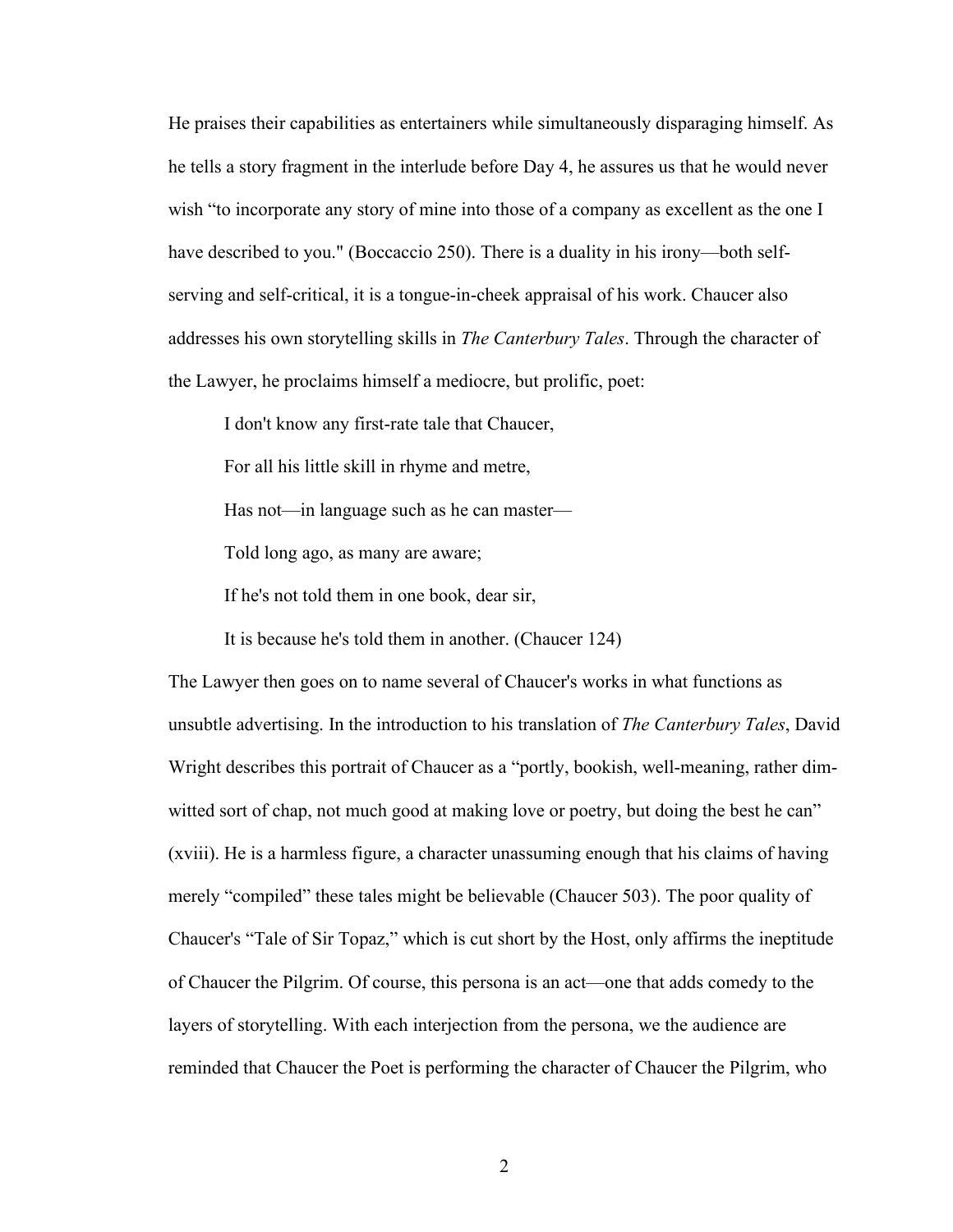is, in turn, performing the other pilgrims, who are, in turn, performing their own characters, and so on in his recounting; the oral storytelling frame only enhances our awareness of his "continuous voice" throughout as both actor and character (Koff 117). These humble personas exist as sly winks to the audience that add a layer of irony and duality.

The storyteller personas of Chaucer and Boccaccio also interact with the role of the compiler and perceptions of authority. A.J. Minnis posits that the two were familiar with contemporary literary theory and the functions of the *auctor*, who was granted "considerable authority"––as well as responsibility––and the contrasting functions of the *compilator*, with little authority and little responsibility (Minnis 192). Much of this slight responsibility held by the compiler lay in their *ordinatio partium*––the "organization and structuring of the diverse extracts"–– which was considered constructive creative work (Minnis 192). The compiler was granted some authority through their arrangement of others' words––the method in which they "rehearsed" what others had "asserted" (Minnis 193). Recitation allowed them a degree of separation from the work while also borrowing from the authority of the reproduced work; this balanced effect is achieved in these compilations, Minnis says, by the two proposing to reproduce the stories of others as accurately as possible (198).

*The Decameron* and *The Canterbury Tales* are both built on a claim of obligation to history. Chaucer and Boccaccio cite their compulsion to preserve their fictionalized encounters and the tales they heard exactly as they happened––both works are framed as though the author is reporting on true events that they were actually present for. The effort made in both of these works to assure us that the frame is true and that the authors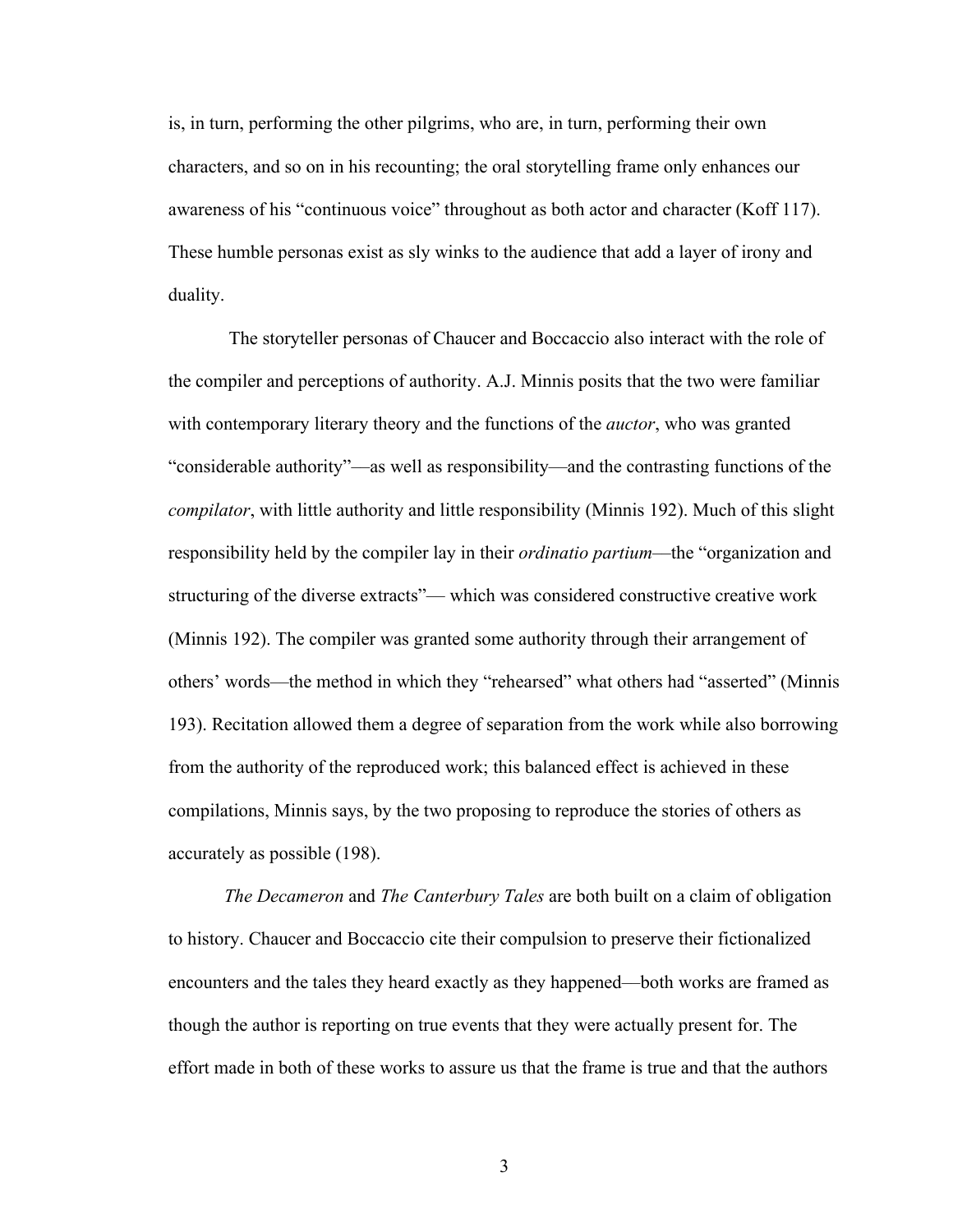are not responsible for the contents distances the authors from the texts and creates a barrier against censure. Chaucer defends himself based on this supposed duty in an aside as the tales take an immoral turn, stating:

I'm sorry that I must repeat it here. And therefore, I entreat all decent folk For God's sake don't imagine that I speak With any evil motive, but because I'm bound to tell, for better or for worse, All of their stories, or else falsify

My subject matter as you have it here. (84)

Addressing "decent folk," he demurely resists criticisms of immorality in his writing by laying the blame with the characters. If the reader should have moral objections to the narratives conveyed, it is *certainly* not the fault of the faithful, dutiful chronicler. There is a sense of honorability in the semi-solemn professions of Chaucer's obligation. Many of these narratives are centuries old, and preservation of both the stories and their respective pilgrims' interactions is, he professes, his main drive. Leonard Michael Koff writes, "[Chaucer] asserts that he has, literally, through his retelling of them, brought old stories to the public" (37). *The Decameron* is similarly insistent regarding its factuality. Boccaccio totes his role as reporter and rejects the idea that he invented or edited either the frame or the narratives within. In the conclusion, he wonders, with no small amount of irony: "But how was I, indeed how could I, set down any story but those narrated?…But even supposing that it was I who invented those stories and was their author (which I was not)…" (Boccaccio 684). When Boccaccio emphasizes his duty to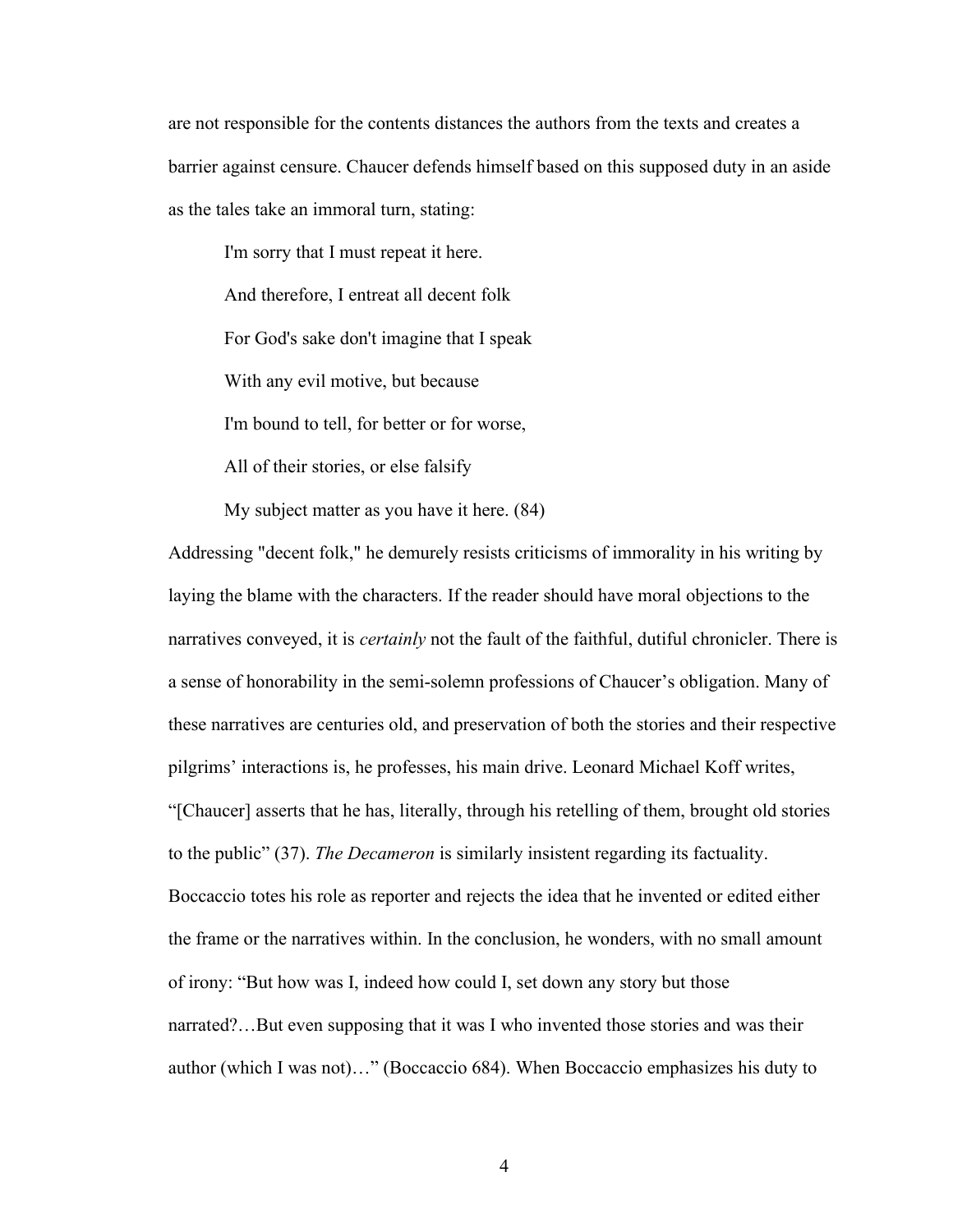record the tales of others, Richard Kuhns notes, he creates "a land of defense against an accusation of untruth" (145). Boccaccio seeks to solidify a sense of history to accompany his frame in order to further this impression of veracity. He does this by namedropping figures who add historical weight, including Saladin, Guido Cavalcanti, and Charlies I of Anjou (Gittes 81). He ties stories into cultural works that would have been familiar to his audience—for instance, when Philomena ends her narrative of Lisabetta and the basil pot by saying, "Eventually news of [the events] did get out, which was when someone wrote the song we still sing today" (Boccaccio 286). By working his stories into history and letting them fill in gaps or provide explanations, Boccaccio adds some credence to the idea that his frame is true. These medieval works create believable situations in which storytelling would occur, and the authors push this narrative of factuality. The frames are, to a degree, utilized to avoid criticism, and they therefore must appear largely plausible; each frame must be a form that "imitates non-fiction" (Cooper, *Structure of The Canterbury Tales* 49).

Some authors in modern literature utilize frames to mimic academia and achieve appearances of truth. In Angela Carter's "A Victorian Fable," the slang-heavy piece is made legible and comprehensible through a glossary. This forces the reader to flip back and forth between the pages and engage with the text as though it is authoritative and trustworthy. Vladimir Nabokov's novel *Pale Fire* is structured as an edition of a poem with a foreword, commentary, and index that eclipse the length of the central text. The narrative emerges through the commentary: the narrator, Kinbote, frequently insists that lines in the poem by Shade are in reference to the exile of a king, who we learn Kinbote believes is himself when one digression into the life of the king moves cleverly from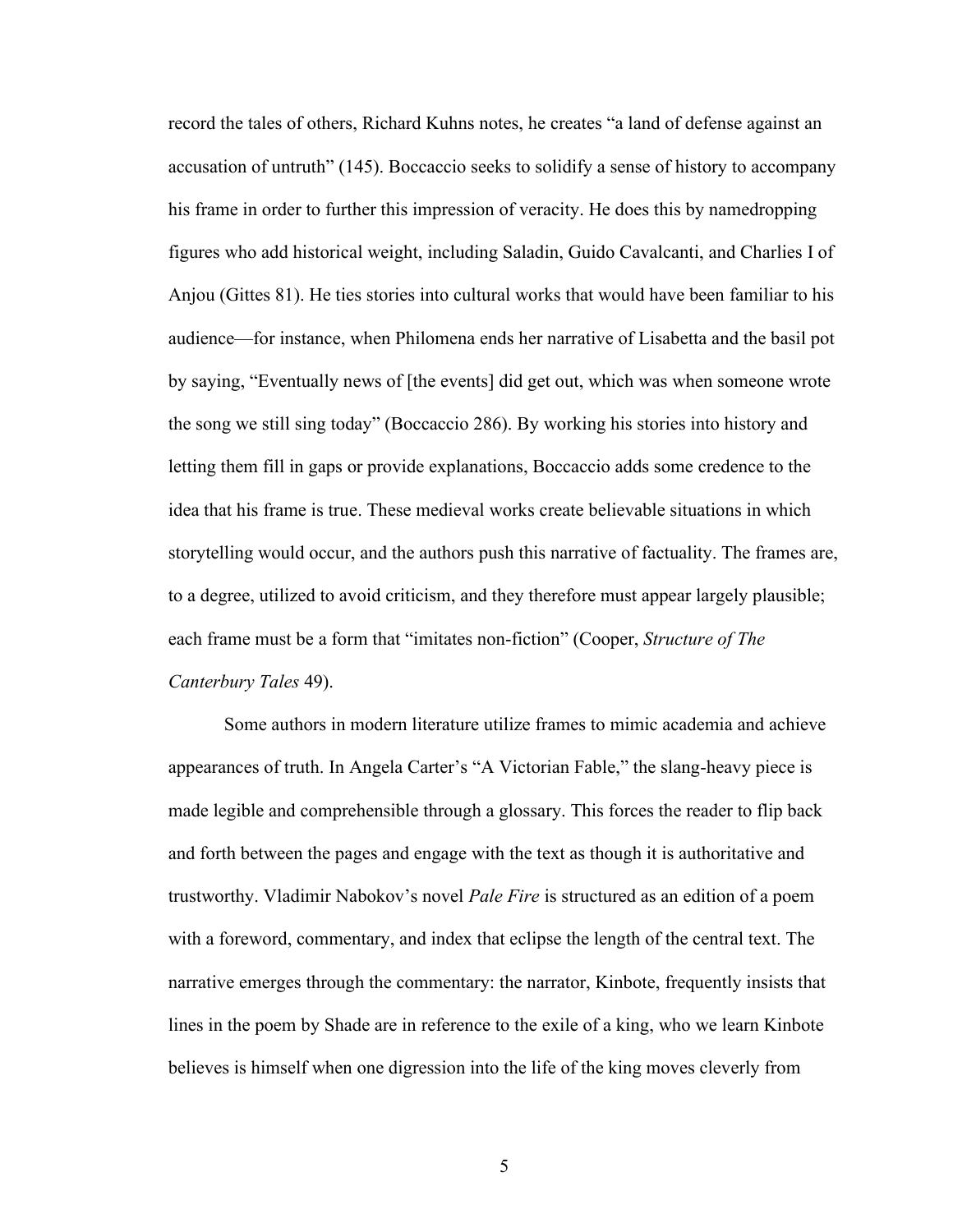third person to first (Nabokov 247). Kinbote recommends the best method of reading the book, one that requires plenty of tactile page turning, engaging with the verse and his own notes concurrently (Nabokov 28). These notes are frequently only tangentially related to the text, the most egregious example being a note simply on the word "often" that sparks a reflection utterly disconnected from the poem's context (Nabokov 95). The index is openly opinionated––the section on Kinbote is lengthy and self-congratulatory ("his modesty, 34" (Nabokov 308)), while his definition of Sybil is cruelly brief ("S's wife, *passim*" (313)). Doubt as to the state of his mind—and therefore the accuracy of his narrative—are introduced through the disregarded comments of others: a colleague calls him "insane" (Nabokov 25); the Department of English at the school where he teaches sends a memo stating he is "known to have a deranged mind" (195); Kinbote himself casts doubt when he imagines a stage play based on the events of the novel and describes his own character as a "lunatic who imagines himself to be that king" (301). His detours and wild claims interact with the academic frame to call into question the veracity of the narrative itself. These scholarly frames present an appearance of nonfiction that interacts with their stories in cleverly structured ways.

Frame narratives highlight the craft of storytelling. When characters in the work tell their own tales, they perform with a metafictional awareness. Koff calls this process of shaping stories "nonlinear": "Chaucer's stories seem to both anticipate the direction in which they may be moving and to catch up with themselves by rehearsing where they have been" (118). In *The Canterbury Tales*, the Knight is very aware of the length of his narrative and makes repeated professions of shortening it that read ironically. The Squire, likewise, repeatedly draws attention to his method of storytelling in a self-critical way,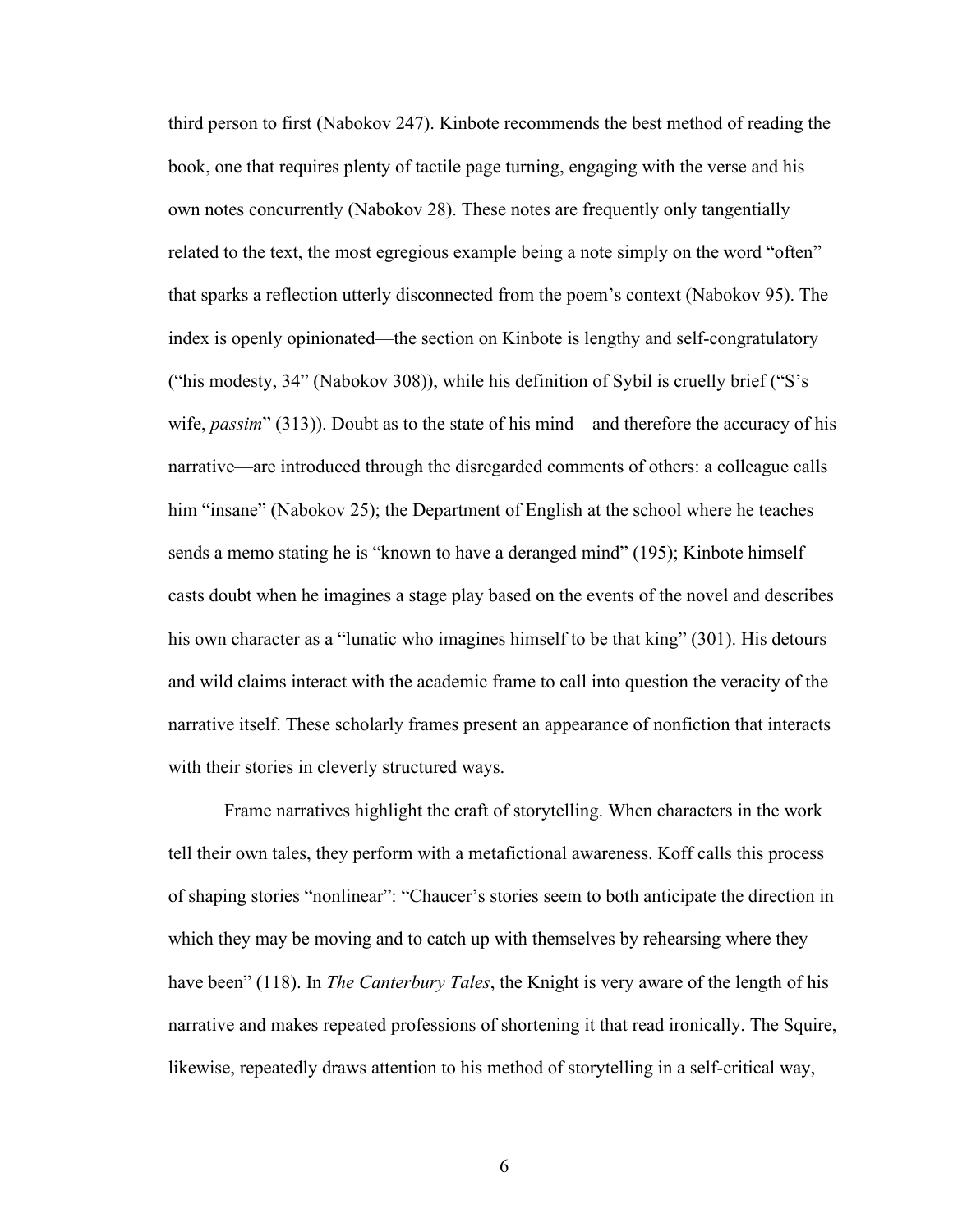feeling as though he cannot do the story justice. A comparable anxiety about ineffectiveness is present in *The Name of the Wind* by Patrick Rothfuss, where we see Kvothe, telling his retrospective, autobiographical tale, pause to consider how to describe someone (417). He is fearful of leaving an incorrect or incomplete picture, and is aware of how his story is to perpetuate once told––it is intended to be read as the comprehensive, accurate version of the legend he has become. He eventually shrugs his worry off, commenting, "If I ruin this as well, it will be a small thing as far as the world is concerned" (Rothfuss, *Name of the Wind* 419). He also, looking ahead to what he must convey in his telling, makes cryptic remarks about the more recent parts of his past, remarking after one emotionally charged scene, "…this is just a piece of the story, not even the worst piece, and I am *not* telling it to garner sympathy" (Rothfuss, *Name of the Wind* 132). His foreshadowing pushes the tale onwards and reminds us that he is engaging with the narrative with full appreciation of where it leads. In the actual play podcast *The Adventure Zone*, we see a similar phenomenon come to its conclusion. Each episode begins with a "previously on" and a mysterious narrator—revealed in a behindthe-scenes episode to be an NPC from within the story itself ("The The Adventure Zone Zone" 0:09:51-0:11:26)—cryptically leading the listeners into the narrative. The penultimate episode of the first arc of the show, in addition to the usual introduction, includes an ending narration that states, "You're all caught up now. Whatever happens next, well…we'll just have to find out together" ("Story and Song––Finale, Part Two" 1:59:01-1:59:11). This moment, moving from the authoritative impartation to joint experience, parallels the participatory format of the show itself—the Dungeon Master broadly shapes the narrative, and the other players improvise and collaborate in their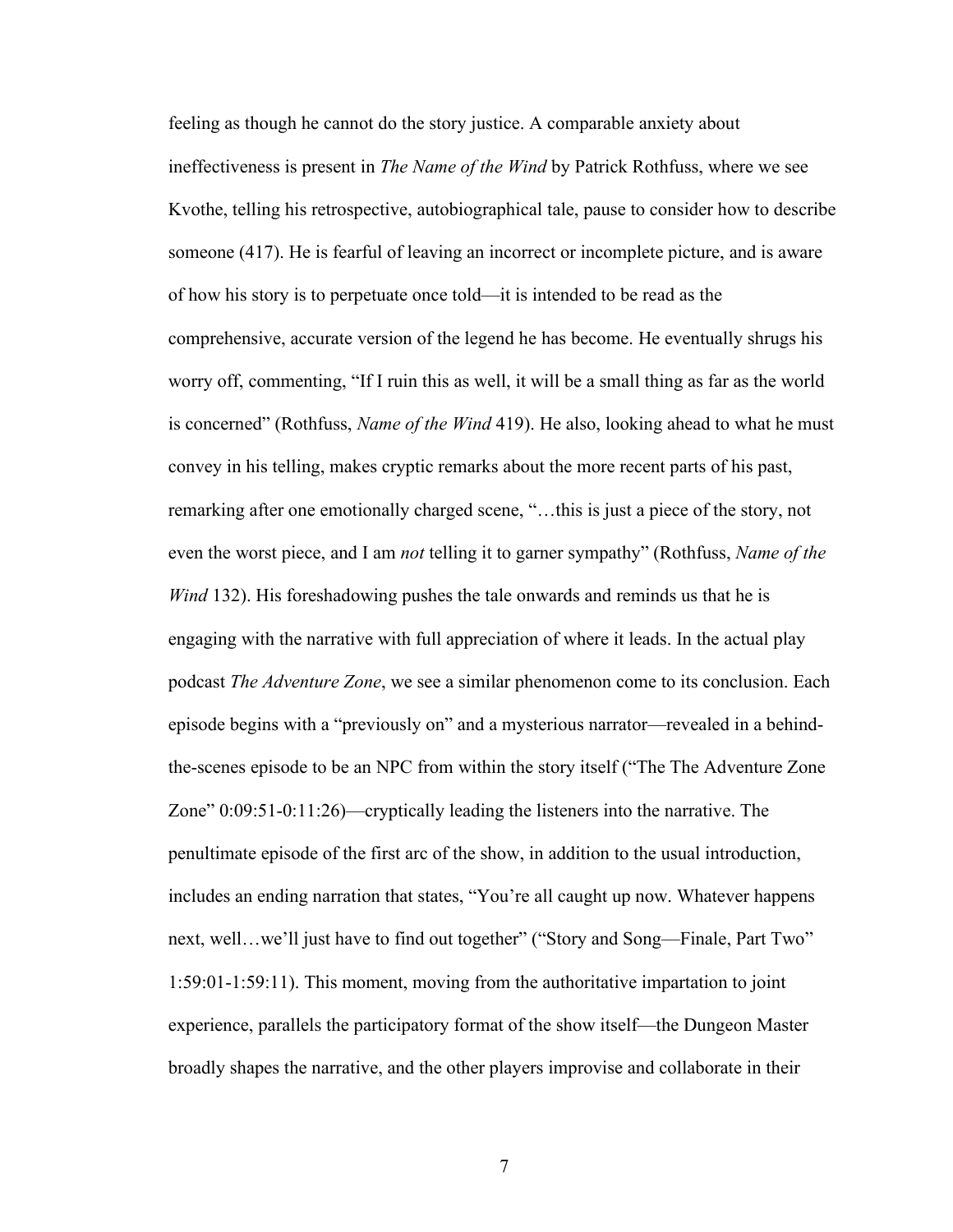performances of their characters. A comparable scene is found in *The Lord of the Rings*, when Tolkien foregrounds the existence of his book from inside the story. As Frodo and Sam, left by Gollum, pause to consider their situation, Sam remarks, "I wonder what sort of a tale we've fallen into?" (Tolkien 712); acknowledging their place within legend, he imagines their tale being read aloud from "a great big book with red and black letters" (712). Verlyn Flieger says of this moment: "By forcing the reader to be in two places at once, inside the story on the stairs with Sam and Frodo and outside the story reading the already-written book that puts them there, Tolkien enters the world of postmodern theory" (25). Sam can only speculate exactly how his narrative fits within his history and how it will end, while Tolkien teases us from the perspective of the writer with full knowledge of his plot's shape. When the creation of the narrative is foregrounded, the audience is prompted to engage with the piece as a nonlinear entity.

The purposes of the tales in these frame narratives vary dramatically. *The Canterbury Tales* is somewhat unique among medieval frames with the prize of a free dinner acting as the narrators' drive to entertain and impress. The contest is initiated by the Host, and the low stakes of the game generate a sense of order during the long period of travel (Cooper, *Structure of the Canterbury Tales*, 50). *The Decameron*'s characters' judgments of the stories add a bit of competition to the recitations, but there is no specific goal other than to pass the time effectively; both works feature a master of ceremonies (the Host and the daily appointed royalty) who must be awed. Characters who don't wish merely to entertain are moved to convey morals or information through their narration. Many of the tales in *The Canterbury Tales*, *The Decameron*, and *Arabian Nights* are conveyed to teach, either the characters within the frame or the audience. Chaucer even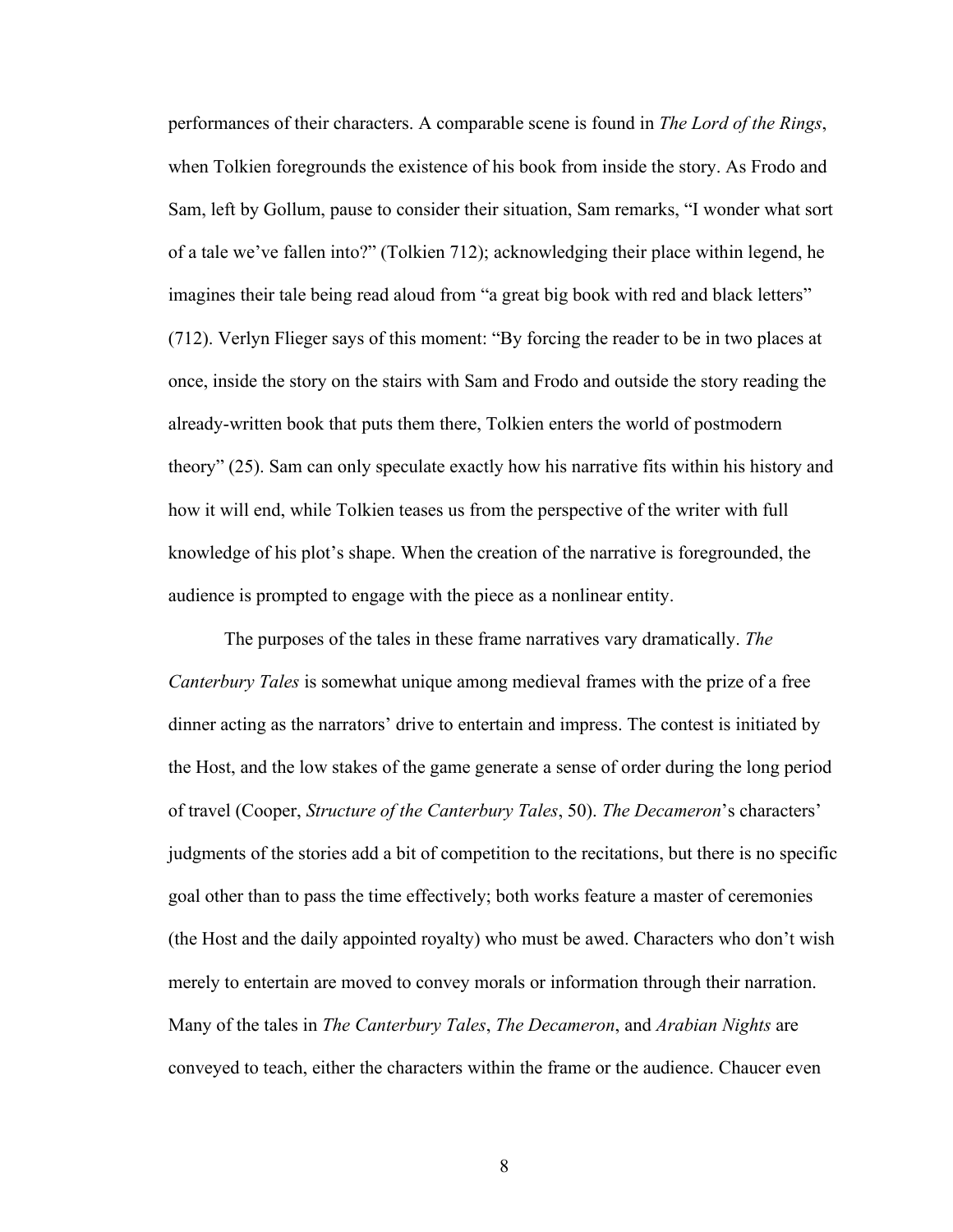declares that the purpose of *The Canterbury Tales* as a whole is to teach, stating in the Author's Valediction: "As the Bible says, 'All that is written is written for our instruction', and that has been my aim" (503). Informative framed communications can also provide dramatic irony; *The Long Way to a Small, Angry Planet* features articles and messages that provide exposition and, via information about who accessed the material, lets us know what the characters have accessed. At one point, a "Message Not Delivered" notification in the metadata presented at the top of the communication, along with the importance of the contents within (little-known information about an alien species' biology) foreshadows an inevitable clash (Chambers 357). Often, stories arise simply from the need to vent. *Pale Fire*'s narrator's desperate need to voice his tale comes through in his search for the slightest reference to his life (imagined or real) in his friend's poem. *The Name of the Wind*'s Kvothe is similarly motivated to put forth and preserve his own version of his legend, in his own voice. The act of expression contains its own power, but we see tales actively shaping the world in which they're conveyed as well: in the *Arabian Nights*, we see the power of storytelling over death in Scheherazade's lyrical battle for her life. Her frame creates high stakes that make the tales more valuable—after all, they seem to say, they were good enough for this king. There is an ever-present necessity of hype to avoid being murdered; after her first tale, Scheherazade promises, "Nor is this more wonderful than the story of the Fisherman and the Genie" (*Arabian Nights* 70-1). She wins her life at the end of the frame, proving the effectiveness of her tales and her argument that her three sons need a mother (*Arabian Nights* 765); she saves the lives of all the kingdom's young women, too (766). One of her early stories parallels (and foreshadows) the frame in the saving of another's life through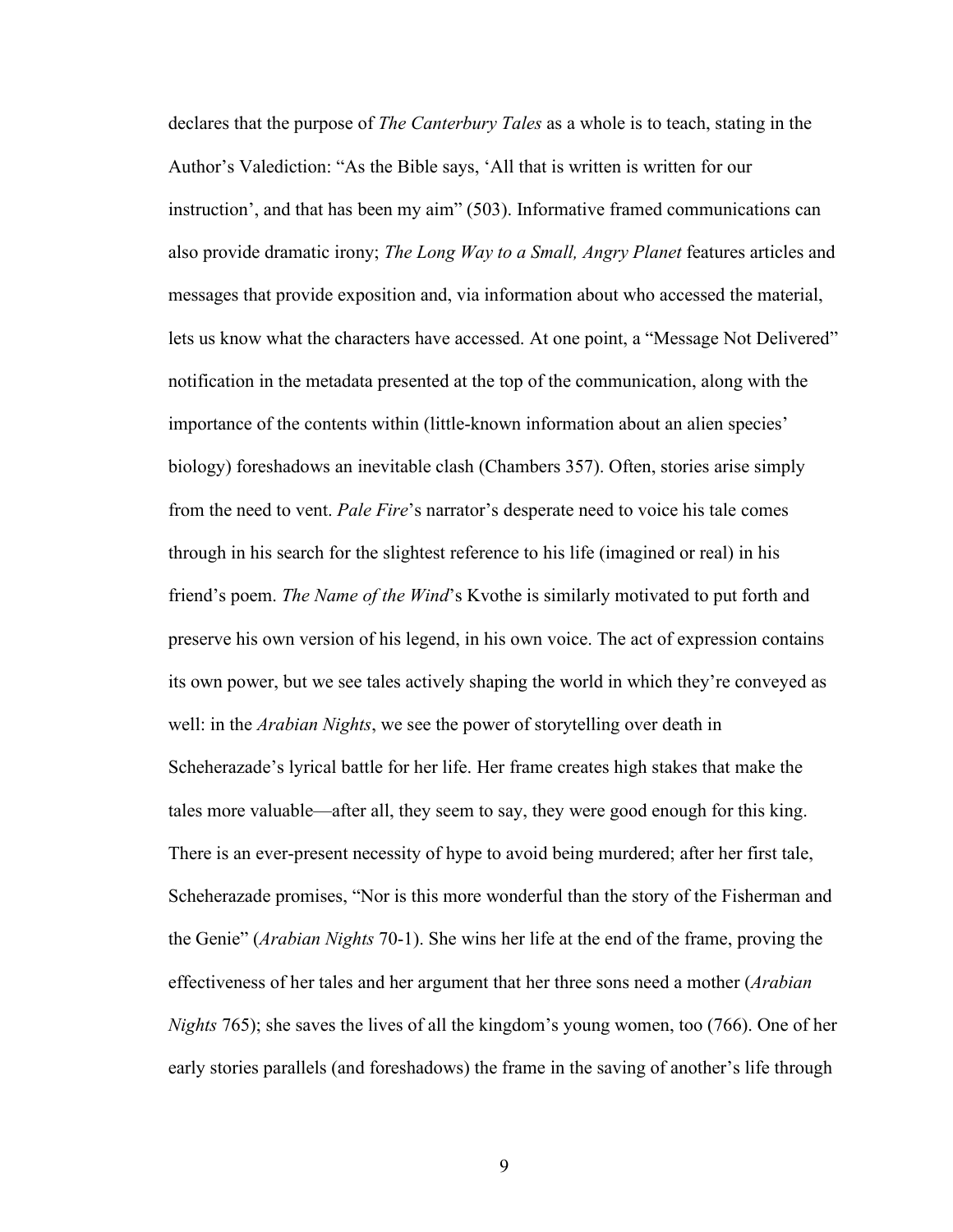tales: "The Merchant and the Genie" features nested narratives told by a trio of old men, each to win "a third of this merchant's blood" (*Arabian Nights* 59) if the genie finds them "wonderful" (59). The purposes of all these tales differ, but the lesson is clear: the most compelling and entertaining stories can achieve a variety of goals.

Characters are compelled by each other's stories to respond with their own takes, contributing their own voices to a conversation. The Reeve responds to the Miller's Tale with an anecdote defaming millers, using dramatic irony in a similar way to the previous story. There is frequently a pause between stories to reflect and comment in *The Canterbury Tales* and *The Decameron*, and tellers are willing to openly acknowledge the relation of their own tale to one that came before. Dioneo begins a tale with: "I should like to tell a story that to some extent resembles the last one" (Boccaccio 367). Characters interact with each other both intentionally and unintentionally; speaking to the development of themes as orchestrated by the author, Helen Cooper writes, "A theme will be developed, dropped, and picked up again, and when Chaucer returns to it our perception of it will be modified by what has intervened" (*Structure of the Canterbury Tales*, 71). Themes of wives, clerical corruption, and infidelity extend throughout Chaucer's writing. The Monk alone includes several concise tales within his span as storyteller that, as a collection, criticizes wives, which then inspires the Nun's Priest's and Wife of Bath's tales. *The Decameron* is also given coherence via brief, daily themes. The existence of the individualistic, discontinuous narratives does not detract from the impression of wholeness in these collections, though the "centrifugal forces" required of the frame are substantial (Cooper, *Structure of the Canterbury Tales*, 29); unity arises from these thematically connected reactions.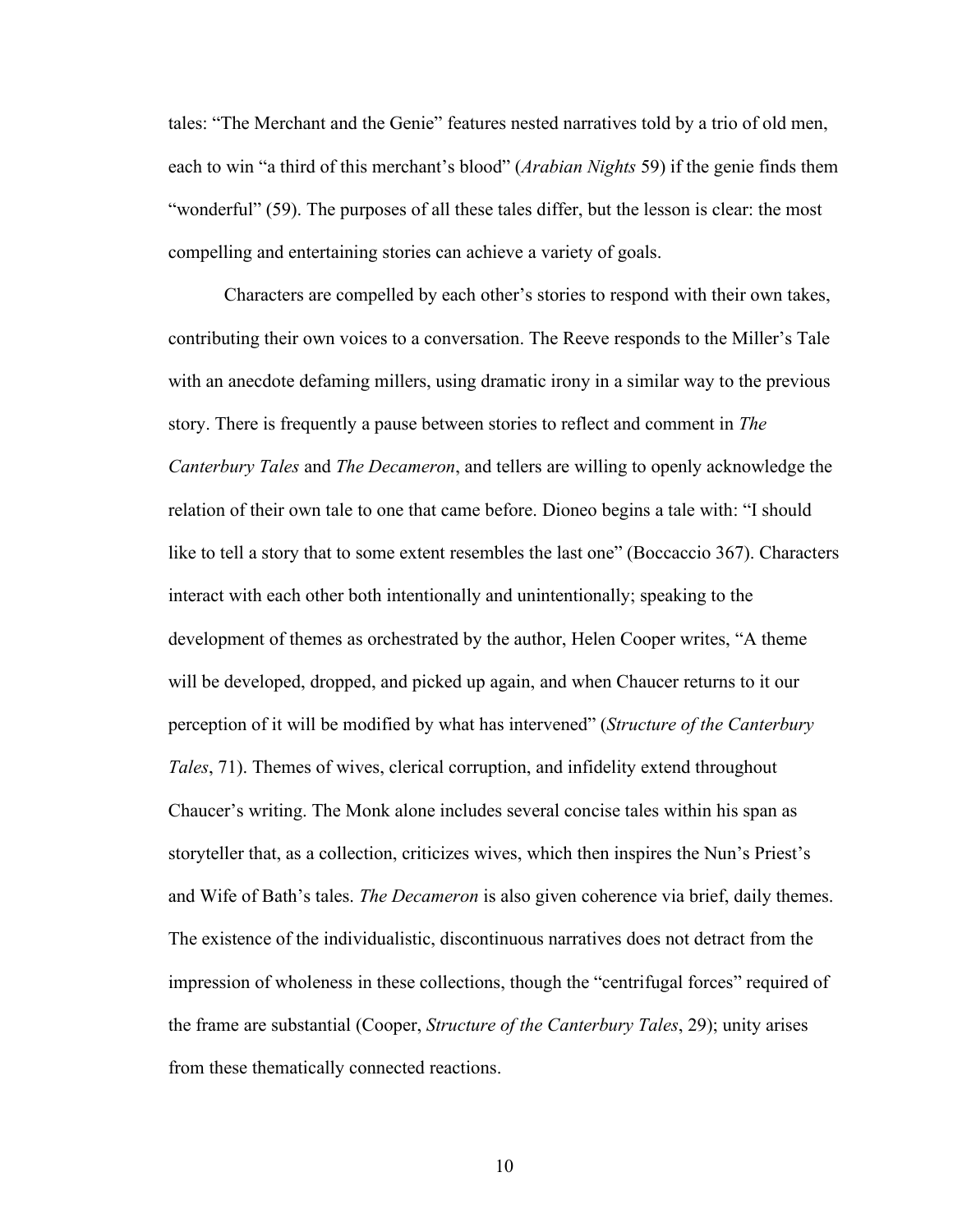Interruptions to the framed tales serve as reminders to the reader that cancel out the immersion that most narratives look to achieve. The Knight's frequent interruptions of his lengthy tale to state that he intends to keep his tale short give us a feeling of the perpetual drive behind his telling and reestablishes the circumstances. Lauretta of *The Decameron* gets sidetracked in a comparable way, pausing her tale to give a lengthy censure of courtiers before returning to her narration, commenting, "But to pick up where I left off––I got carried away more than I intended by my righteous indignation––" (Boccaccio 56). Characters' awareness of time manifests in their surroundings as well. Scheherazade purposefully times her stories so that she will be interrupted by the day and leave a cliffhanger, thus extending her life—the king thinks, "By Allah, I will not kill her, till I hear the rest of the story" (*Arabian Nights* 61). Kinbote's recognition of his setting manifests in comments in the Foreword that end up further enhancing his unreliability: "damn that music" (Nabokov 15), he interjects, supposing that the source is an amusement park when it is really, we later learn, merely a radio (235). Shade also addresses his environment and the circumstances of his writing within his poem, remarking on "this index card" (Nabokov 53) and openly speculating on possible titles for the work itself in an aside: "But *this* transparent thingum does require / Some moondrop title. Help me, Will! *Pale Fire* (68). Kvothe's tale is deliberately interrupted by its narrator, too: he pauses to ready the inn for rush hour (Rothfuss, *Wise Man's Fear* 364), to silence his listeners' emotional reactions (*Name of the Wind* 132), and just to take a break from performing (*Name of the Wind* 332). He is also interrupted by a pair of customers who unintentionally force him to pause his story (*Wise Man's Fear* 625). *The Canterbury Tales* features an unbidden interruption as well, in the form of the Summoner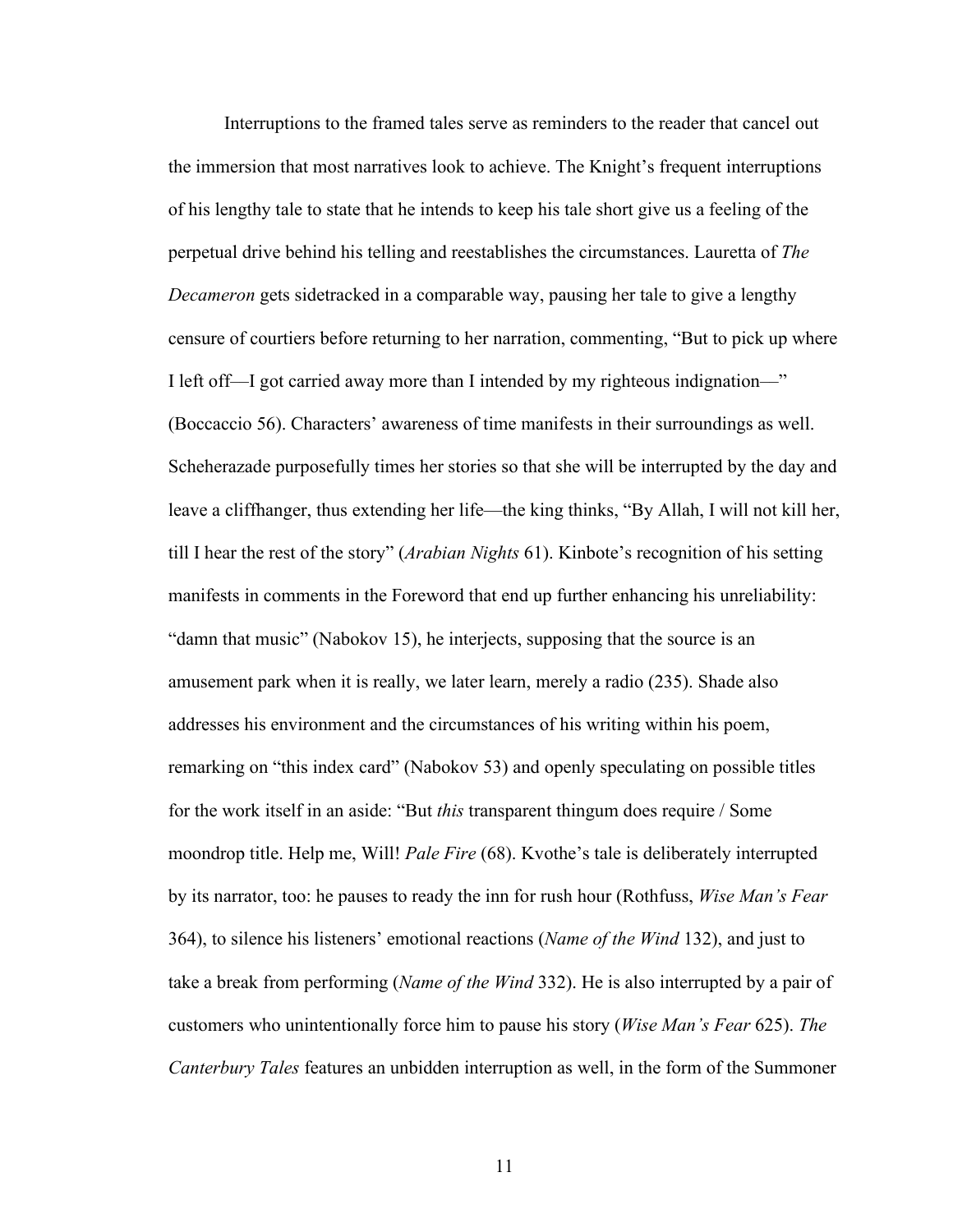responding negatively to the Friar's Tale; he is quickly hushed by the Host in an effort to keep the narrative going. Though not an active interruption by a character within the tale, Angela Carter's "The Loves of Lady Purple" breaks the framed piece to foreground the frame. The piece includes Lady Purple's tale "as performed by the Professor's puppets" (30). It is isolated as though it is the contained tale as staged—even given a line break, font, and a title distinct from the rest of the short story—but it then says, "The Professor's puppets dryly and perfunctorily performed these tactical maneuvers like toy soldiers in a mock battle of carnality" (Carter 31). This fluidity blurs the distinction between told tale and frame that mimics the supernatural blend of human and puppet that characterizes Lady Purple herself. These interruptions and breaks in the framed action create tension, layer irony, and generally speak to the frustrations of linear storytelling.

In interrupting their narratives, storytellers will occasionally disrupt the frame by addressing their listeners and readers directly, blending the distinction between the characters hearing the account and us. There is often a feeling of playful interactivity to this tactic. The Knight, for instance, directly asks his audience to determine their feelings about the situation in his tale: "Now all you lovers, let me pose the question: / Who's worse off, Arcita or Palamon?" (Chaucer 37). Nabokov, too, asks that his readers pause to consider their reactions and foregrounds the format in which he is writing when Kinbote declares, "I trust the reader has enjoyed this note" (147). Chaucer, likewise, anticipates the reactions of his readers, though he expects some to dislike the bawdiness of many of his stories:

And so, should anyone not wish to hear,

Turn the page over, choose another tale.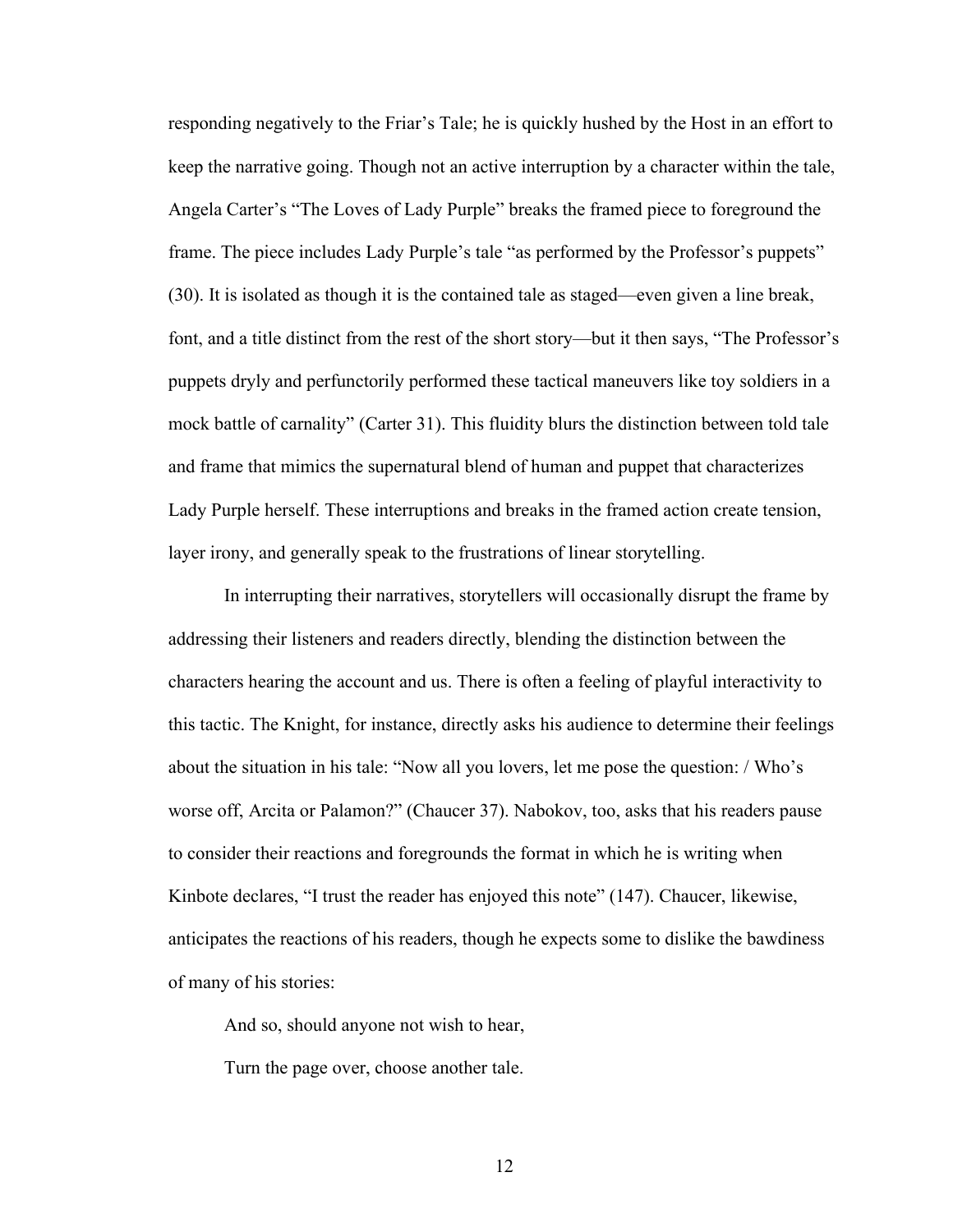There's plenty of all kinds, to please you all:

True tales that touch on manners and on morals,

As well as piety and saintliness;

I'm not responsible if you choose amiss (84).

This disclaimer serves to deflect blame onto the offended readers who chose to read his tales despite his posturing as a virtuous recorder. The audience is given an active role when they are included in this way; they may choose to skip around, or to experience the narratives linearly within their frame. This technique calls attention to the frame and serves as a reminder that the reader is not the only audience: there is a hierarchy of experience in the frame.

The nesting of stories inside one another is a particularly fascinating tool that produces what Helen Cooper calls a "*mise-en-abîme* effect" (*Structure of the Canterbury Tales* 5). In The Nun's Priest's Tale, a rooster and hen relate dreams and cite exemplary stories to win arguments. Philomena of *The Decameron* includes a teaching moment in her tale on the first day when Melchizedek uses a tale to avoid punishment. In fact, *The Decameron* as a whole is one massive nested story: Boccaccio addresses a supposed intended audience of courtly ladies in his introduction, fourth day interlude, and conclusion, telling them (and us) the narrative about the group of men and women, who in turn relate their tales; his apologies and sweet talk to his stated audience read as tongue-in-cheek to his implied readers. The *Arabian Nights*, a deep series of nested tales is conveyed in Scheherazade's "The Hunchback." Within is the Christian's story, the Controller's story, the Physician's story, and the Tailor's story—within which is a young man's story and the Barber's story—*within which* are the tales of the Barber's brothers. It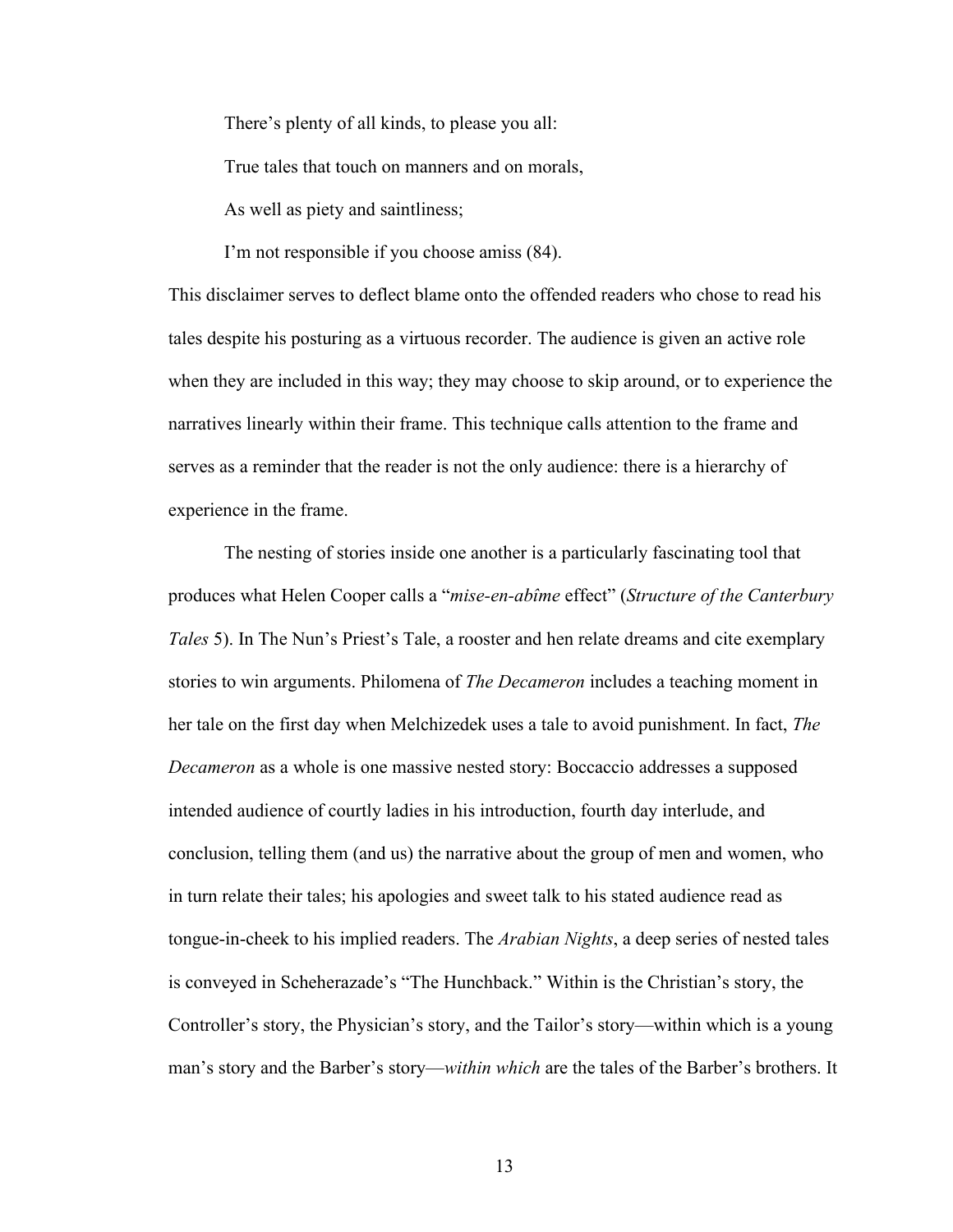is a complex, wonderfully choreographed piece. Rothfuss' *Kingkiller Chronicle* features nested tales as well. Early on, he provides a justification for Kvothe's memory abilities: he is capable of remembering every important interaction of his life verbatim because as a child, his teacher, Abenthy, assigned exercises to strengthen his skills in recollection. This is why Kvothe is able to recount perfectly the stories told by Trapis and Skarpi to the children of Tarbean, as well as the fables spun and recounted by himself, Hespe, Marten, Dedan, and Tempi that serve to pass the time on their quest in *The Wise Man's Fear*. This explanation keeps the reader from being drawn out of the narrative—we can believe Kvothe and the frame because he has this gift. Stories within stories within stories demonstrate the capacity of the frame to establish settings in which narratives may be shared.

Regardless of a tale's intended purpose, its telling demonstrates a few key things: time to spend spinning stories (and listening to them), a recognition of value for both the tale itself and its goals, and a bond between teller and audience. Kathleen Forni remarks that Chaucer's frame is most recognizable and invaluable for possessing "a narrative structure affording the communication necessary for a sense of community and social communion" (60). Frame narratives foreground the sheer necessity and impact of storytelling. When applied to science fiction and fantasy literature, they assert that the sharing of stories will continue in perpetuity, regardless of universe, or world, or time, or the presence of magic. They assert that the shaping of narrative is a craft with inherent worth, and that there will always be an audience for tales in some medium. They assert that stories are intrinsic to being.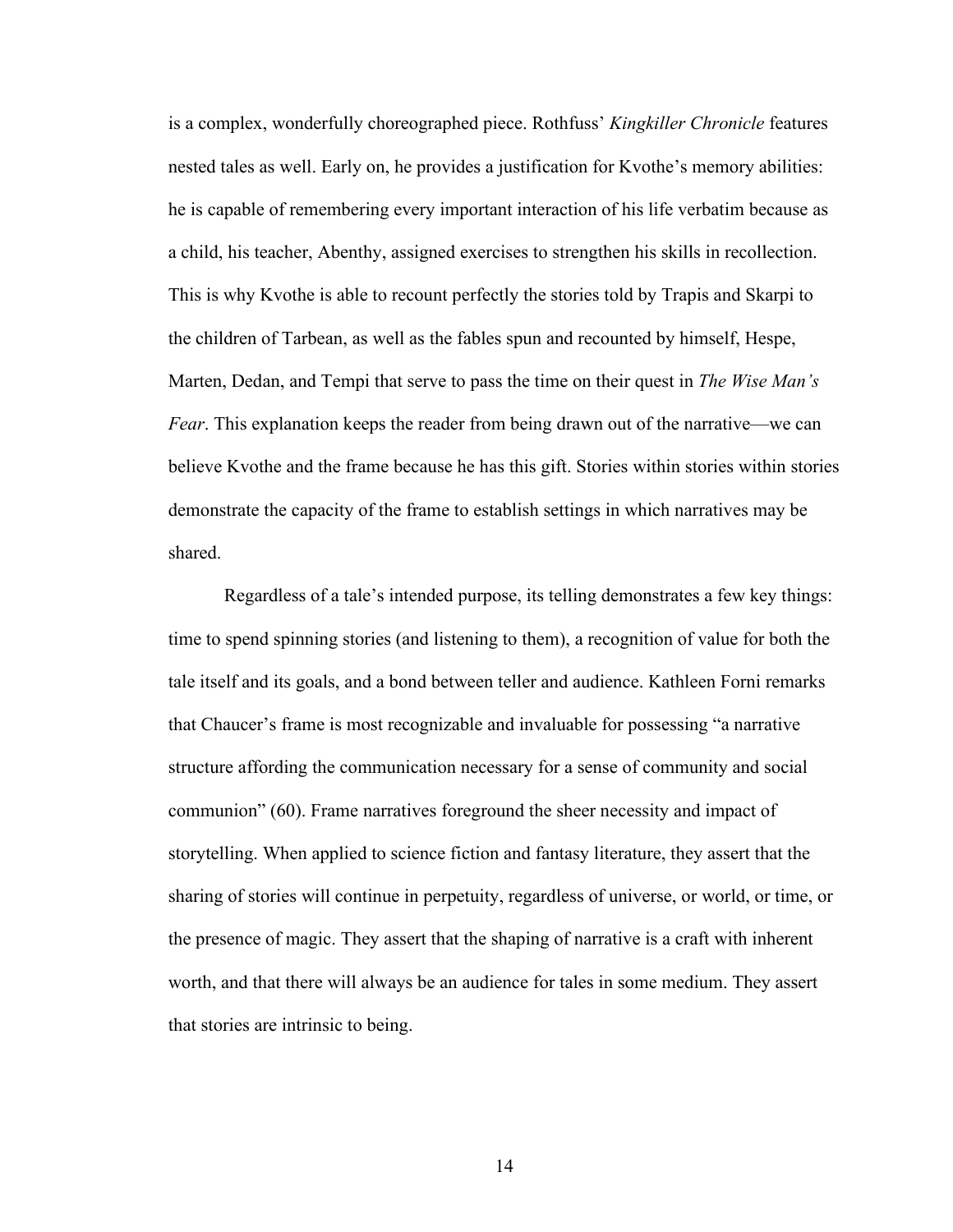#### Part II: Reflection

It was the first two books of Patrick Rothfuss' *The Kingkiller Chronicle*, which I read in early 2017, that initially sparked my fascination with frame narratives and drove me to look into their origins, their popularity in the medieval era, and their contemporary use in genre fiction. His series is a masterful example of the literary device that builds a world of legends and community; his use of the frame pushed me toward the preliminary research I completed over the summer, which was incredibly useful in helping me structure the frame and stories of my own work. I was able to incorporate elements I saw in previous examples of frame narratives like audience interruptions, tellers drawing attention to the structure of stories, tales as responses to earlier tales, and addressing the **listeners** 

I chose to write a novella because I thought a frame narrative of my own would be an engaging way to respond to what I had learned in my preliminary research. Additionally, it was personally important to fulfill a creative option; throughout the past four years, I've needed to push much of my creative writing (outside of workshops) aside, largely because of time constraints, and this year-long project allowed me to make fiction again––albeit with an academic constraint.

It was important to me to create a world in which storytelling is seen as vital, manifesting the thesis of my theoretical framework. When traveling in space, characters are literally ungrounded; they rely on artificial day/night cycles and arbitrarily-defined mealtimes to create structure and make them feel human—or, I should say, like beings. For them, the daily morning story is a ritual that lets them stay socially connected, emphasizing the importance of this tiny community in space, and which gives them a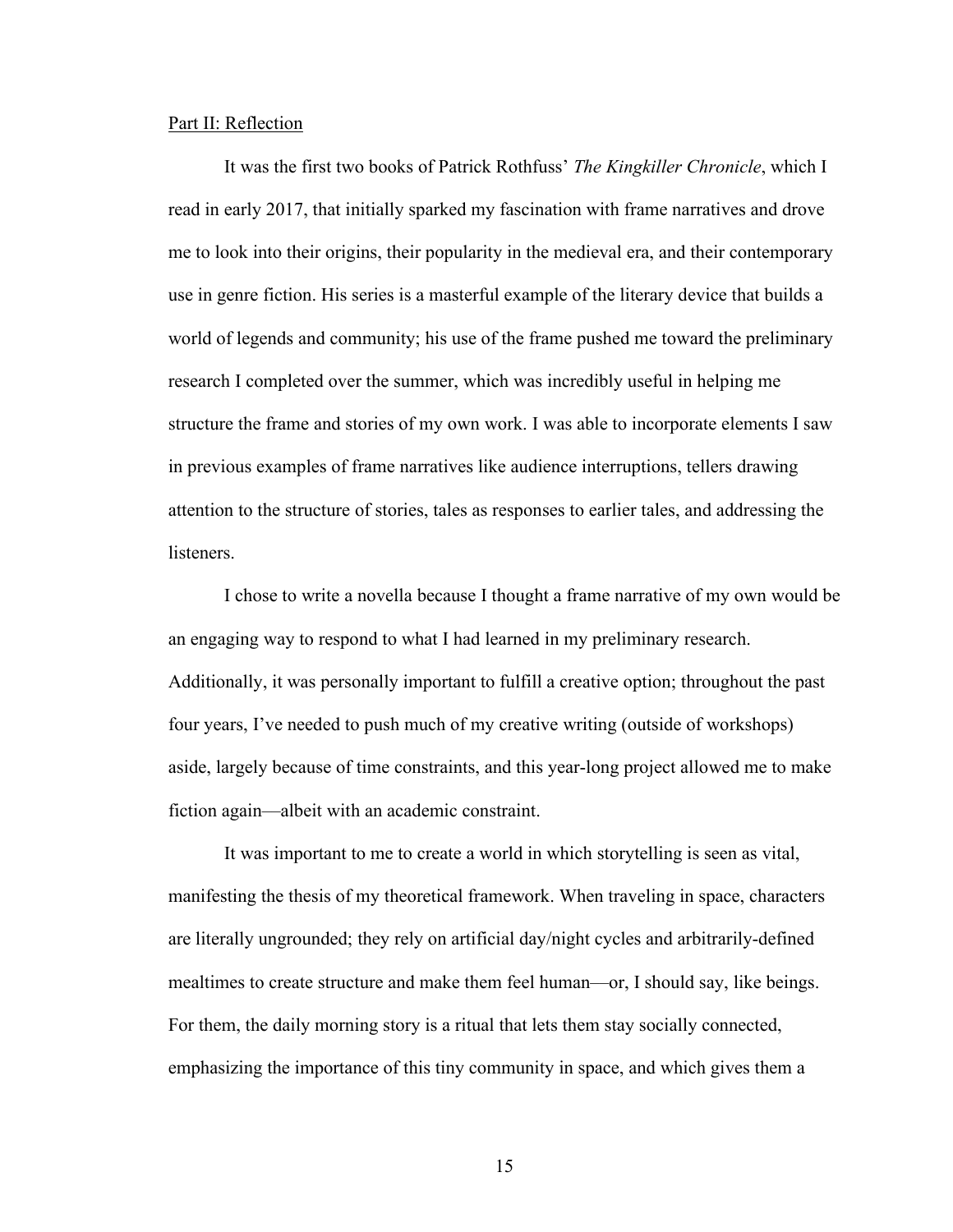marker of the beginning of each day. At the beginning of the story, Jo is untethered. She is working at a bar with several robots, far from her home planet and the only being in the universe to whom she feels a strong connection: her brother, Arman. It is through her journey on this ship that she realizes what she is missing by letting herself float through her life; the community storytelling tradition on *Fascination* is one indicator of how lonely she is. Most importantly, this optimistic central argument allowed me to create a work that echoed the hopefulness and sincere joy that are present in several of my reading list texts.

It has been a tough year––politically, creatively, academically, et cetera, et cetera, et cetera––but this project has been incredibly rewarding. I'm grateful to the Honors College and the English Department for this opportunity, and to my advisors and committee members for being my readers and guides.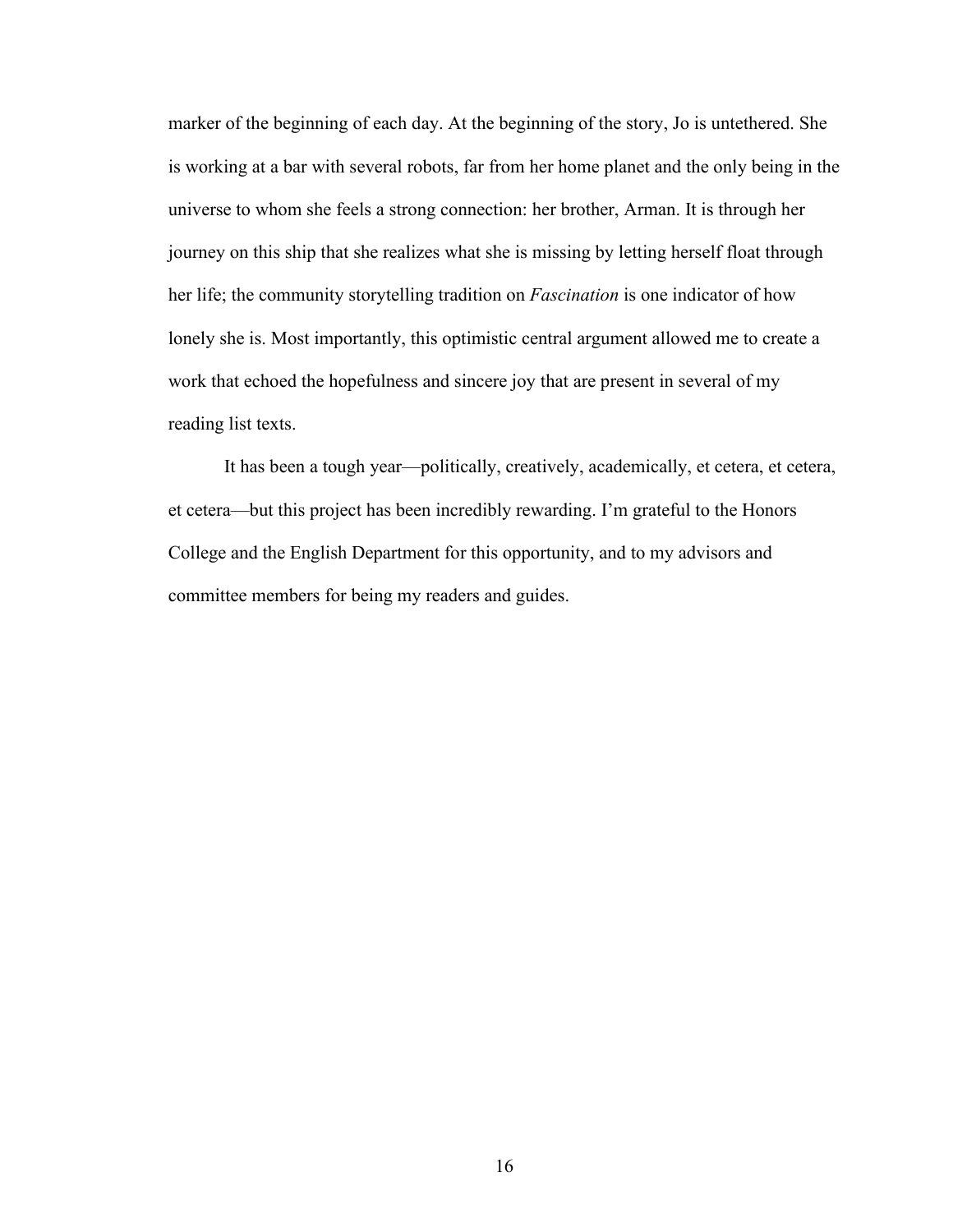#### CHAPTER 1

An arc of golden lightning illuminated the dim sky beyond the dome. Mere minutes before the first star would rise coolly above the tired planet of Bel, and hours before its smaller, fiercer sister would burst across the horizon, there was a dark hum charging the circulated air of the protected cities. It is possible that the currents of energy from the stormy expanse outside would help fuel a restless urge buried beneath stagnation and alienation and guilt.

Regardless, the day rose––exhaustedly, aloofly it rose.

\*

It began with a beleaguered, robotic sigh. Or rather, it ended with a beleaguered, robotic sigh, built from hours of observing the being's distant looks, comments to customers that were more snide than usual, and tangible evidence of slack: an empty bottle unstacked, an empty glass unfilled.

The bar had been quiet that night, with only the murmurs of strange travelers filling the hot, cozy room. A few shimmering holograms of folks had sat in pairs with present beings, many of them bots or near-bots, sharing drinks in unshared spaces. Outside, a sign glowed with the bar's name––THE MOLTEN DUST––in an acidic green, save for a few dead pixels in the corner that provided perpetual irritation for the owner and only added to her endless list of troubles. A stout tidybot softly whistled an old Eydyyn love song as it coaxed various liquids from the floorboards.

Once the first sun had risen and the doors had slid shut behind the last customer, it really began.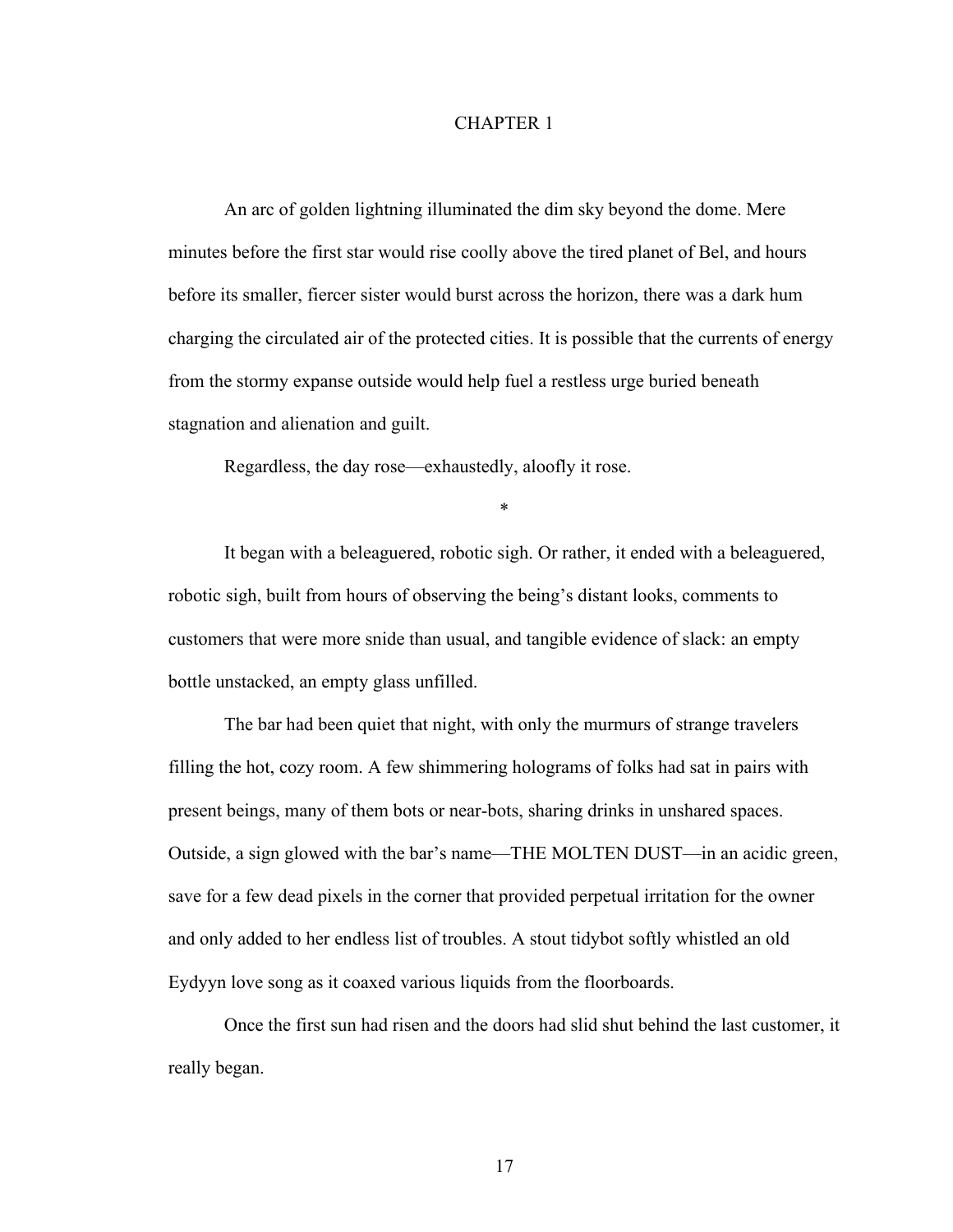FL-N7, sighing again, set down the glasses she'd been collecting with a *thunk*. Her eye-esque screen buzzed angrily as she turned to the only Earthlin working at the bar. "You had better tell me what has you so distracted before I go mad," she said archly, appendages folded in an approximation of crossed arms, the picture of sternness. "And do *not* try to sneak out of this. Jo, I know you, I know when you're upset, and—"

"For all the stars, stop," Jo Wake said sharply, throwing her cleaning rag onto the counter and running a sweaty hand through her hair. "Nothing's *wrong*, I just have some…news." She watched the other bartender warily.

"Bad news."

"Not necessarily. Just listen. I… I got a message from Arman this afternoon." FL-N7 stared at her blankly. "Arman."

"My little brother. Back home on Hilmeron?"

"You have never mentioned an Arman in your entire life. When have you ever talked about your family with me?"

"That's not––Anyway, he sent a comm about a spell ago and it just got here. His partner of five years just died." Jo twisted the rag in her hands. Asking for favors was torture. It should be outlawed by CHORYS as a barbaric practice.

"My stars."

"Yeah, and I know it's sudden, and it's awful timing because the holiday is always so busy, and N is still on family leave so you don't have a being to work the bar, and this puts a ton of pressure on you, and sure, I guess I'm sorry for that, but…I have to go see him."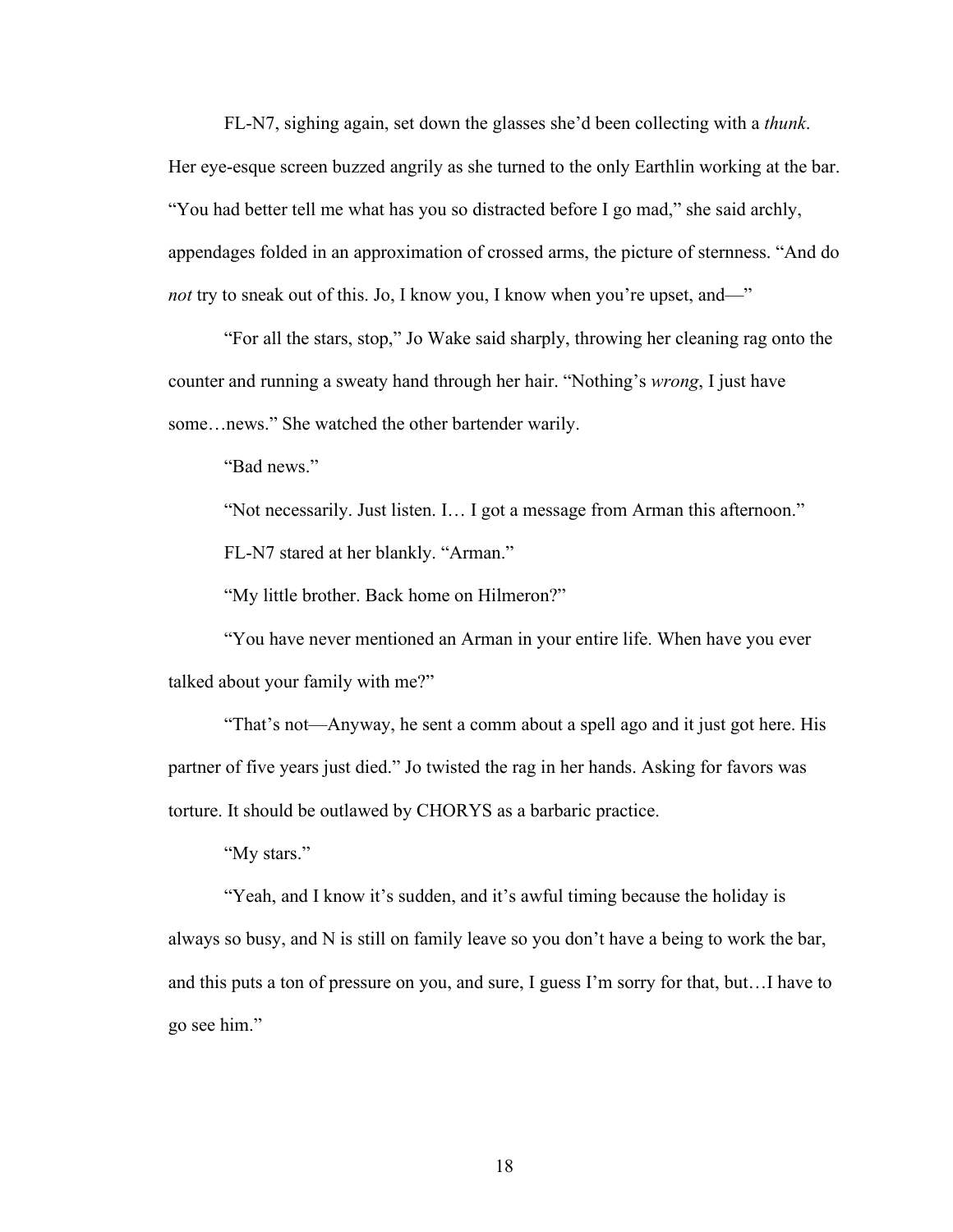FL-N7 glared, expressionless. Jo knew she should feel remorseful for leaving the bar without the presence of a flesh-and-blood being––she had arrived on Bel two standard years ago, just as FL-N7 was realizing how impersonal her business seemed, and had filled an inter-being absence––but she couldn't quite muster it. This was why she couldn't let anyone rely on her––she'd failed Arman, and now, as a result, she was failing FL-N7.

The bot rolled into the kitchen with her collection of glasses and continued finishing up. After a few minutes, she returned.

"How long do you need off?"

"It's about seventeen days there if I don't want to go into debt. I'll only be there for a couple days."

"Three galactic spells?" She gave a wobbly sigh. "I don't know how I'm going to swing this, but…okay."

Jo bristled. "Look, Flan––"

"Don't worry about it dear, I'll figure this out." Her light brightened. "Hey, do you have transport yet? I know a ship that came in––wow, last night actually. The *Fascination*. I'm not sure where they're heading, but I know the engineer, Avery. I'll call them, see when they're leaving, and if I can get you passage––"

"No, no, that's fine," Jo interrupted hastily. "I don't want to cause more trouble. I've no problem paying my own way. Thanks for the tip."

FL-N7 stared at her. "If you're sure."

"I am. Thanks, Flan."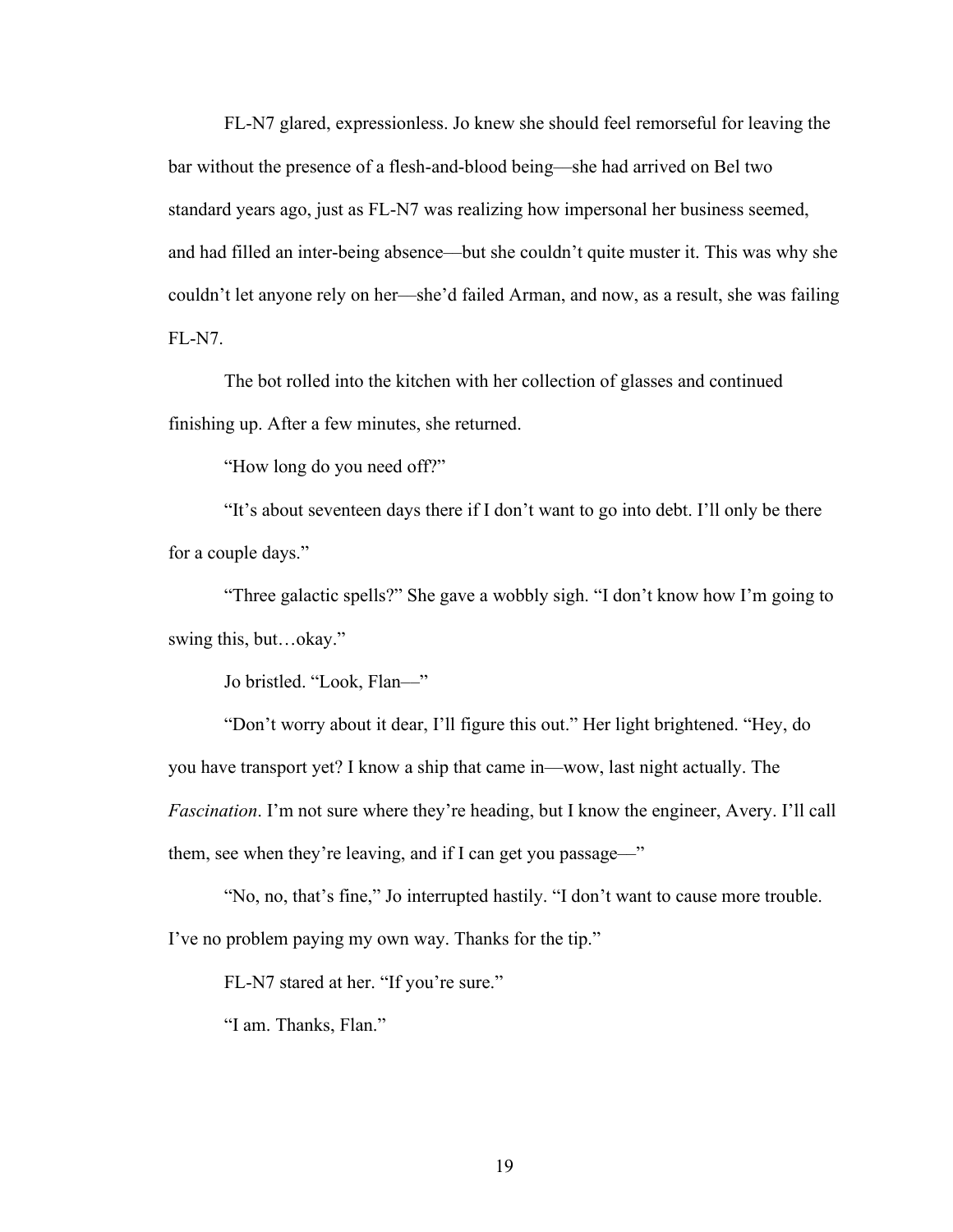They finished closing up The Molten Dust, shut down the tidybot with a gentle pat on the head, and parted ways at the door. Jo departed on sleepy, artificially cooled streets for her apartment, stomach churning with the anticipation of returning to space.

\*

Around Jo's apartment, the muted sounds of beings waking to alarms gentle and harsh faded through the walls, which were still set to their default colors. It was largely empty, save for the comforts that came with the place and the things that had been in her suitcase when she had arrived. What was the point of making it look homey when she'd never intended to stay for long? She settled into an ostensibly comfortable apartmentissued chair with the mail from her brother blinking across her tablet:

*Hey Jo,*

*It's been a minute, huh. I could probably translate the time on here versus Bel, but...I'm not going to. A few months based on the standard capital at least. Hope it's been good to you, anyway. The time.*

*So, it's not been great here. Manny…*

*Fuck.*

*Manny passed away a few days ago.* 

*I wish they told you how quiet your place gets when it's only your place again. It's unbearably quiet, Jo. Like, I blasted one of those awful generated shows yesterday morning so it wouldn't sound so empty anymore. And then I got a bit hooked on it? Don't tell Pop I'm watching this now if you talk to them before I do. He loves these trash shows. And then I had to spend his entire funeral today not quoting semi-meaningful lines from this miserable show at his stars-damned family.*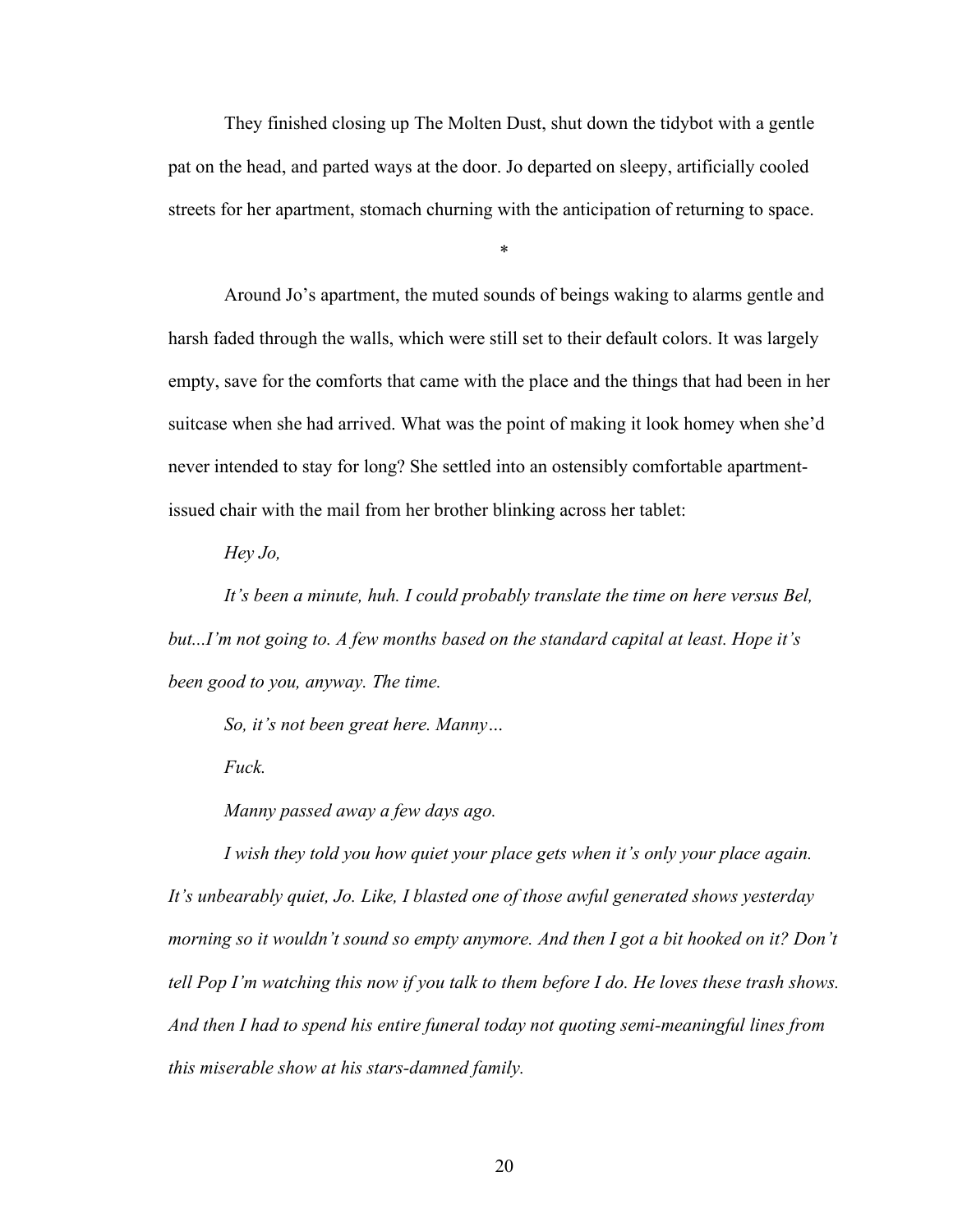*He would have loved that, Jo. Hope your holiday is good. Arm*

She felt ready to burst. The guilt that had been accumulating like crud inside of her since she'd first received his message that afternoon hadn't been dispersed by her decision to visit him, couldn't be contained by her desperate attempts to close herself off from herself. She should have been there long before this. The one person in the universe that she was responsible for (their parents could manage themselves without her) and she couldn't even be bothered to make the little trek without the prodding of tragedy––it was too far and too cumbersome, she told herself; and wasn't this what comms were for anyway? Maybe her problem was letting herself feel responsible for anyone, she thought, before pushing the notion away. She was going to visit now. She was going to make things *right*.

Her reply was terse, and too awkward, insufficient, tapped out hastily as she tossed three spells of clothes and basic cleaning-nanobots and -gels into a large bag, and tried to stave off the gross prickling of insufficiency that crinkled like pliable Ormien glass under her skin:

*Arman,*

*I'm coming over for the holiday. Don't get fussy about it. I'll be there in 17 galactic standards. I'll bring some food.* 

*Hang in there.*

*Leg*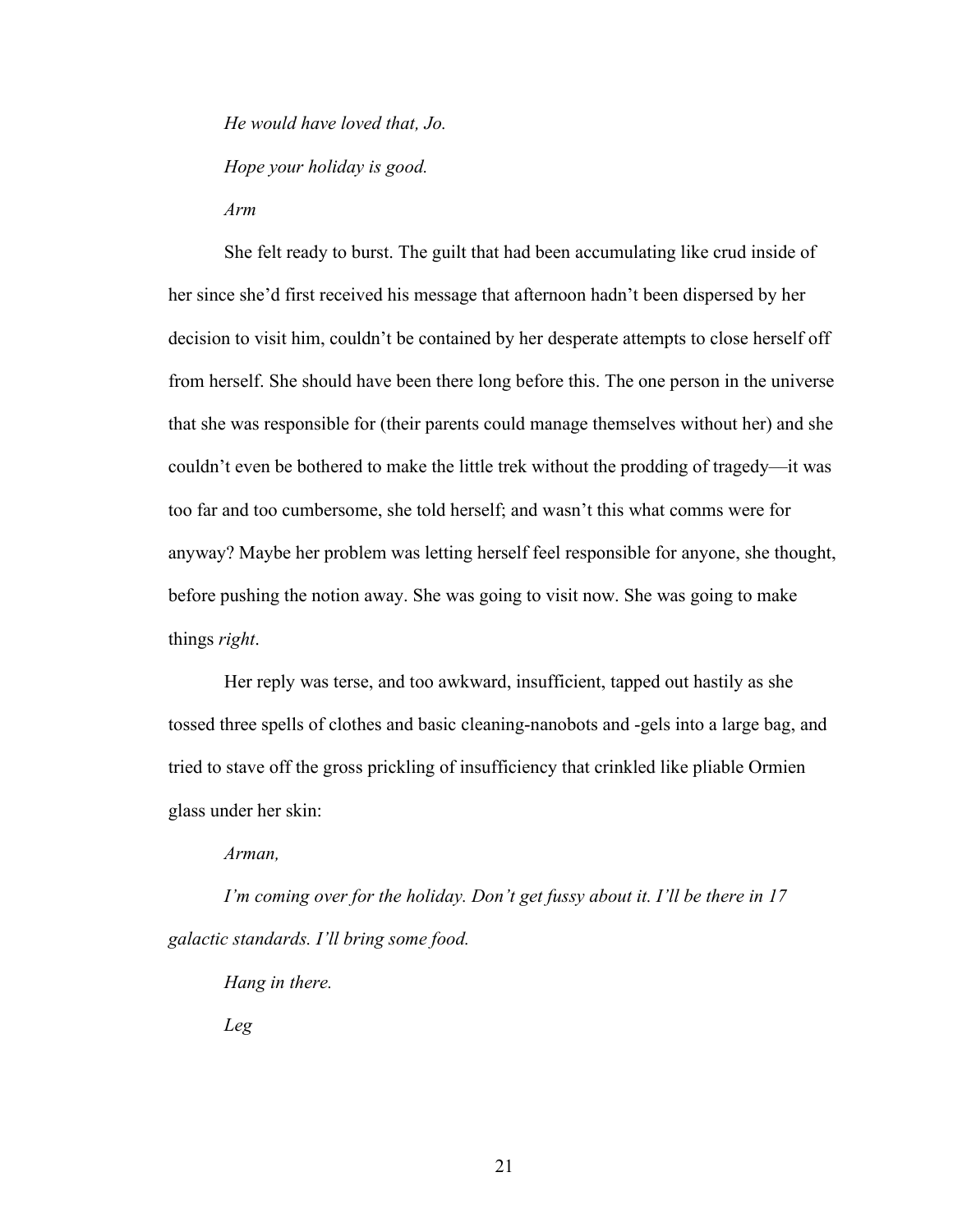She double checked the *Fascination*'s takeoff time and coordinates, prodded a button on her bag that sent it, fizzling with particle movement, to the Pier, and left for the stars.

\*

Bel's Pier 3 lacked the inhospitable busyness it would have when the Earthlin holiday grew closer, but it still had that sense of breathless expectancy that pervaded all planets' takeoff and landing spots. Bel was, for most, a transitory planet, filled with travelers pausing on their way *elsewhere*; Jo was a stagnant exception. Ships glinting in the sibling suns glided gently into the third city of the planet via several semi-orderly tunnels that plunged through the thick, near-translucent wall of the protective dome and brought with them hazy blue clouds of elements from the unsafe atmosphere. They landed within a grid of parked ships ranging from luxurious voyagers to imposing mass carriers of imports and data. Little stood still within this wide arc of the city, save a few newbie tourists gaping at the bustle. Bel's gates were your standard hurried, transitional spaceports, in the middle of a system, in the middle of everything it seemed.

Jo took the activity in stride and anxiously sought out the landing site for the *Fascination* within the grid. This was her first time back in this port since she'd landed on Bel two years before––not seeking to stay, but not exactly planning to leave either. It felt weird to be a traveler again in the place she'd been living in. At last, she reached the coordinates and, peering around a massive, gilded passenger cruiser––the ship.

*Fascination* wasn't much to look at. It had a small, wedge-shaped, dull red hull, into which were built several observation windows. The name was lovingly painted in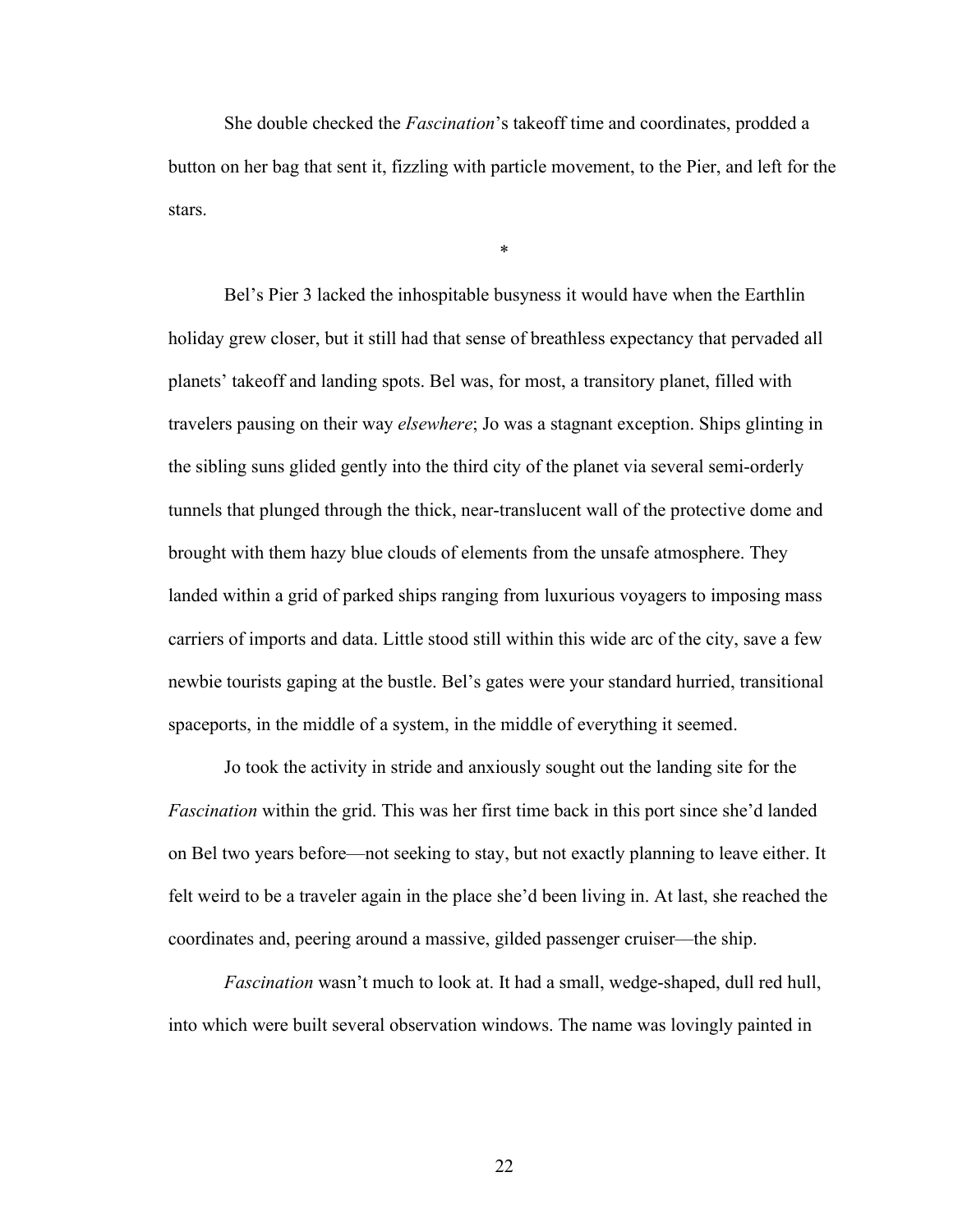space-faded silver on the side. A few curious, tiny docks lined the sides, most of which were empty.

Jo stopped by a luggage materializer near the ship and let the scanner prick her finger, wincing as it assured itself her blood was hers. She hoisted her duffel bag over her shoulder and haltingly headed forward. Standing at the top of the entrance ramp was a stunning Earthlin woman whose bushy, springy hair was drawn up into a pair of fluffy puffs on the sides of her head. She wore a wide, enthusiastic smile and a flowy, pale pink dress that popped prettily against her rich brown skin, and she bounced on her toes as Jo approached; her vivacity was infectious and irresistible.

"Hi! Are you one of our new passengers?" Her voice was vibrant with enthusiasm.

Jo nodded.

"I'm Seldom. Second-in-Command aboard the *Fascination*." She beamed charmingly. *Everything* about her was charming. "Welcome to your home for the next couple spells. Are you Idly, Verity, or Joseppia?"

"Just Jo's fine."

"Hi Jo! Come with me, let me show you around the ship."

She was about to lead Jo deeper into the ship when a low voice boomed, "Wait!"

A heavyset Earthlin man jogged toward them, a large, ovoid, seemingly seamless suitcase floating obediently behind him. He was flushed a warm copper. "Really rather you didn't leave without me. I'm Idly, by the way."

"Welcome to *Fascination*! Come on with us, I'll give you the tour."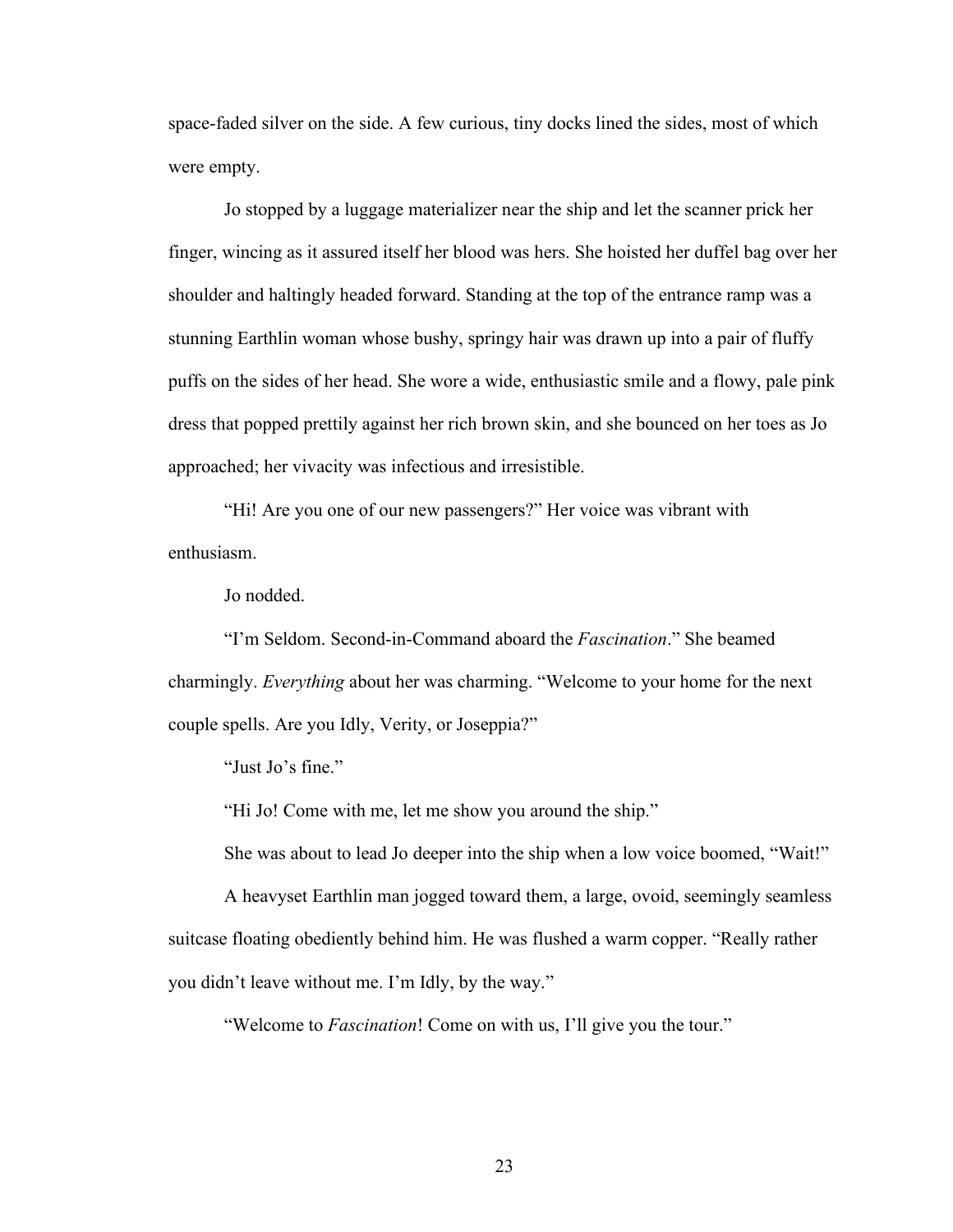Seldom led them up the ramp and through the entrance, which housed a few crates of supplies being transported, and up a couple stairs into the hull proper. The hallways were two beings wide and just grubby enough that you wouldn't feel terrible about making a mess. Windows marked the bluish-white walls periodically. The first mate explained that the ship was constructed like a wedge; the engine rooms in the back were the most spacious, with ladders and ramps leading to separate floors and the constant droning of the engines. It narrowed and quieted as you moved forward. Next were the living spaces. Finally, at the point of the ship, was the bridge.

"This actually used to be a cataloging ship for a bunch of Conservatory scientists. Those teeny docks outside were for scientific drones. We still have a few of them, actually, but don't really get the chance to use 'em. Down that corridor are the engines, et cetera. You can usually find Avery and Puck there if you need them for anything, but it's easier to just ping them through the ship's intra-communication systems." She gestured to a little blue button on the corridor wall. "These are everywhere. Maybe we should go say hi to th—"

A loud banging and an angry screech interrupted her.

"Uh." Seldom shrugged. "You'll meet them at dinner anyway." Idly snorted. They continued down the corridor. Jo was becoming keenly aware of the straps digging into her shoulder. She eyed Idly's expensive case enviously.

"Digs are split in two––here are the passengers', and crew's are around this hallway and to the left. There's only three of you for this leg, so you all get window bunks." Seldom motioned to two of the doors to her right, with *J. Wake* and *W. T. F. Idly C. W. T. W. F. T. R. T. W. N. A.* scribbled onto placards. Inside each was a cozy little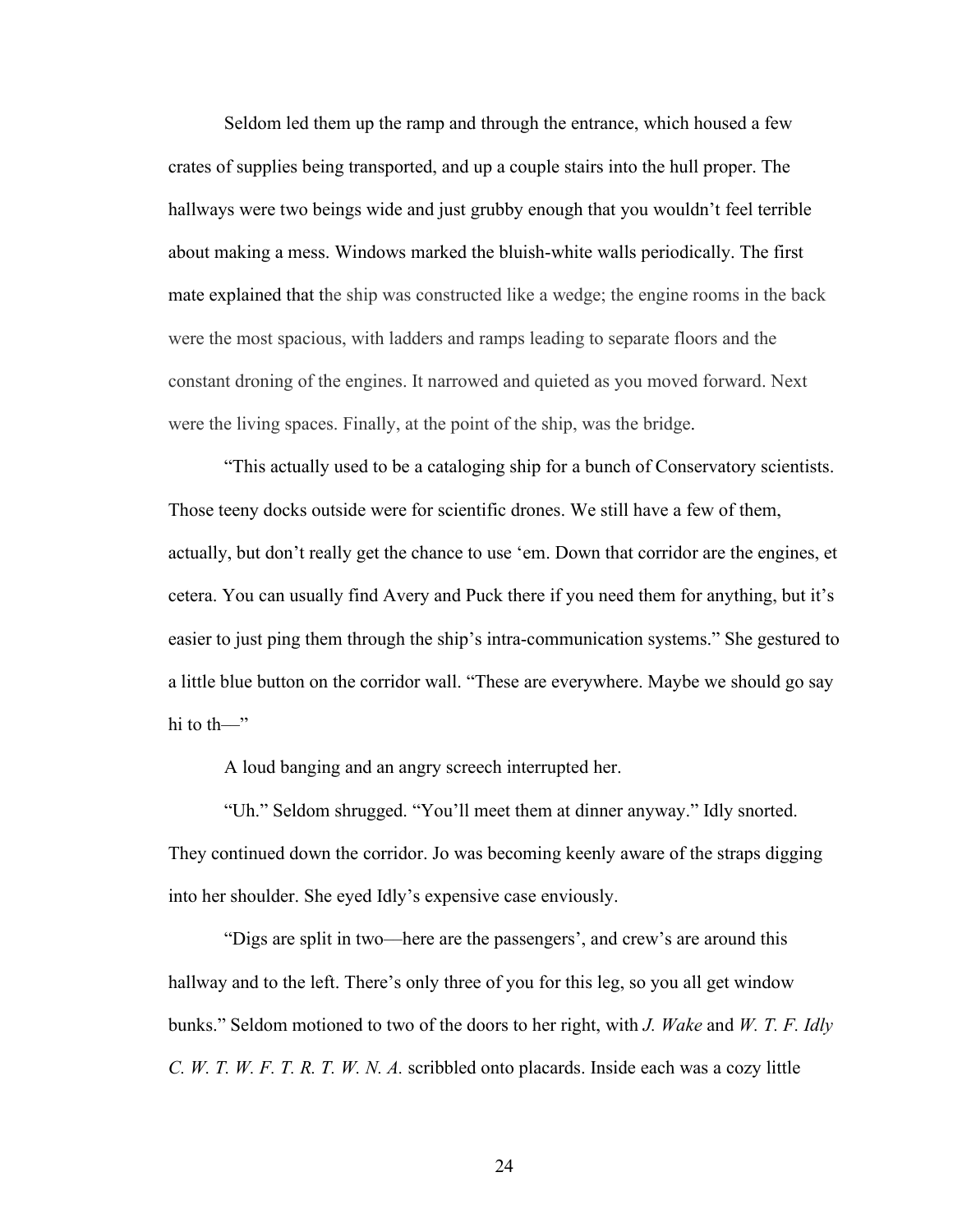domestic space with a hand-crocheted blanket on the cot and a fairly large, circular window of star-turned glass currently tinging the hull of a neighboring ship slightly purple.

Idly pointed his luggage into his room and eyed the small space critically. "Cute," he said dryly, locking his door with a twist of the bio-sensitive dial.

Jo tossed her bag onto the floor with a sigh of relief. "Who made the blanket?" she asked.

"Tempest, our captain. She's great at that cool art stuff. She's been trying to teach me for years."

Jo exited, closing the door carefully behind her, and they continued the tour.

"This way toward the front of the ship. Up here is––Oh, Hank! Wait up."

A man with an angular face and a small mouth paused on his way towards the crew bunks and turned toward Seldom suspiciously.

"I want to head back toward the back and wait for our last passenger. Can you finish up the tour with Idly and Jo here?"

He frowned at her. "Did the Captain tell you to do that?"

"No, I wanted to do that. Tempest doesn't tell me to do anything."

He glanced at the pair of passengers. "Fine. But quickly, I have to prep for exit."

Seldom rolled her eyes dramatically. "It's a one-way tunnel out of the dome,

Hank. I don't need you to navigate a *tunnel*."

"And then off the planet? You want to go through an electrical storm and knock out your systems? Have fun piloting the ship when you—"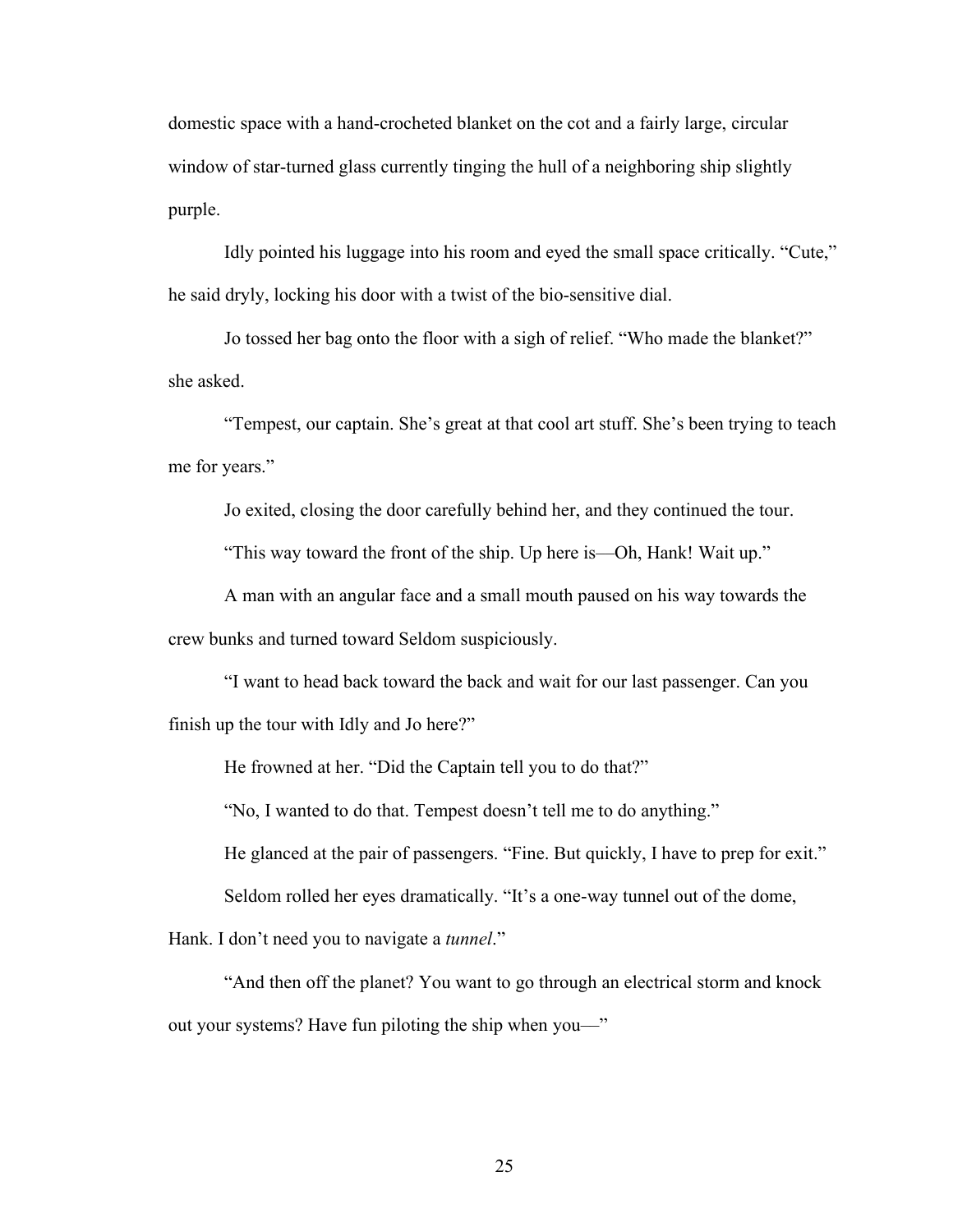"*Fine,* fine, for every damned galaxy––I'm heading back outside to wait. *Please* do as I ask."

Hank glared at her as he left, then turned to the two of them. "Okay. Forward, I guess."

He walked swiftly down a ramp and toward the front of the ship.

"Um. To the right is the common space, and next to that is the kitchen." Inside, Jo heard a pair of voices laughing. "It used to be an astrochemistry lab, back when this was a cataloging ship. Now non-essentials do their work in there, and also don't work, I guess. There's also a door down that hall leading to the emergency shuttle. Two-being emergency pods are throughout. I mean, you can see them."

He pushed ahead through a door that instinctively slid open for him and onto the bridge.

"Captain?" he said crisply. "Two of the new passengers are here."

The woman turned from the paper she'd been scribbling notes on and smiled softly at the pair of them in turn. Her thick, dark curls bounced around her bright brown eyes. She was wearing a blue and gold jacket that originated as formal wear from CHORYS' prestigious Conservatory, but that had been neatly altered with hand-crafted embroidery and a few small, shiny mementos.

"Hey, I'm Captain Tempest Lane. Welcome aboard." She extended a hand and Idly took it, followed firmly by Jo.

"I trust Mr. Lo here has done an excellent job acquainting you with our beloved ship," Tempest said. There was a spark of mirth in her eye. Jo couldn't help but grin. When she glanced Hank's way, he'd already left. "We'll be departing shortly. Make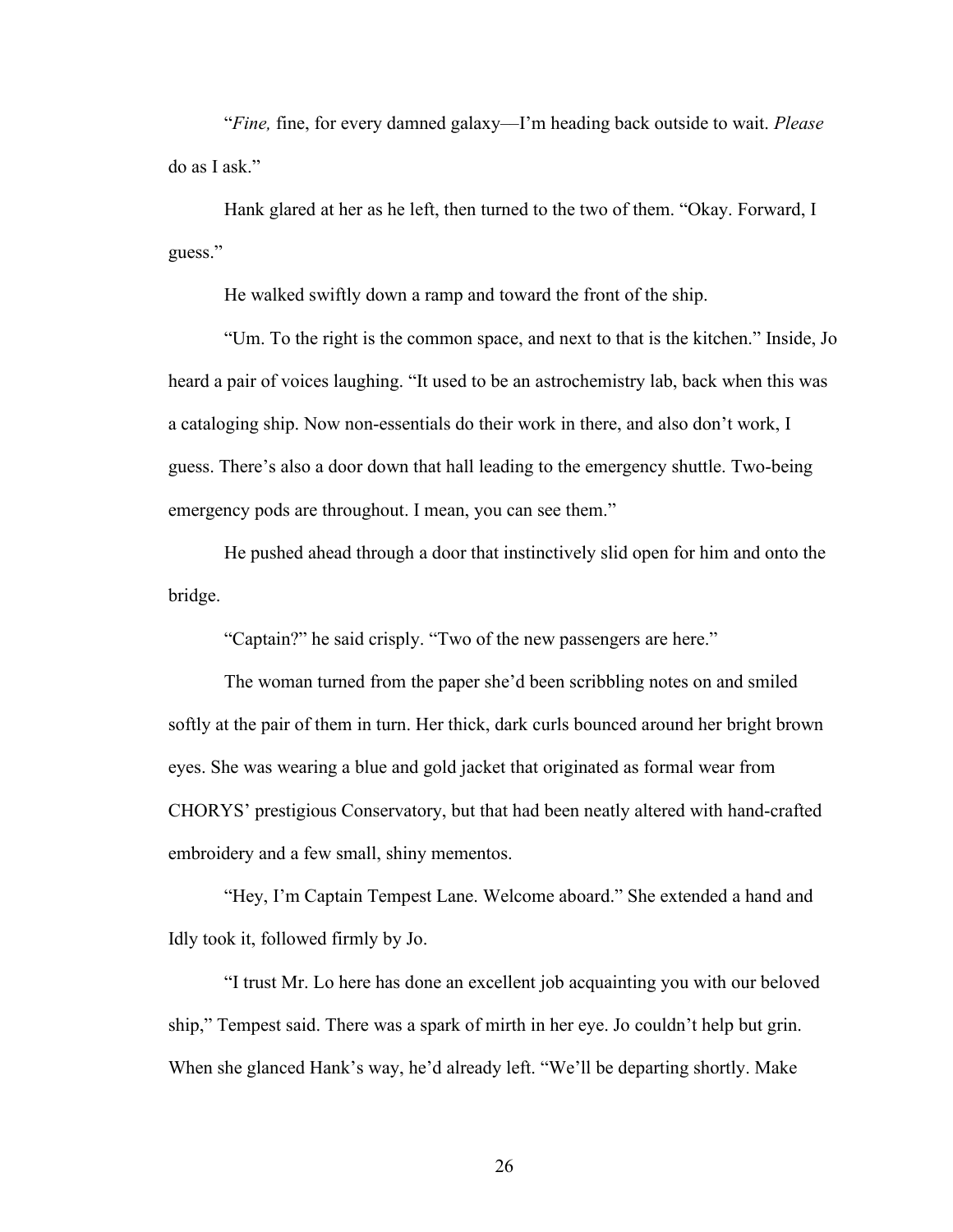yourselves comfortable. Supper is at nineteen hours. We find a routine makes travel easier for most, but don't feel beholden to it."

They thanked her and Jo made her way back through the ship toward her room. She didn't bother fully unpacking; it wasn't worth it. After a little while, the ship rumbled to life around her. Outside the window, the purpley world shifted and fell gently beneath her. She watched the other ships go by, and then the tunnels, and suddenly they were far above the planet she'd tentatively called home for two years, ascending faster and faster toward the upper limits of the horizon. The artificial gravity kicked in––a little lighter than Bel's, a little dreamlike, which left her a smidge nauseous. Beneath them, just before the ship left the sky behind, one of Bel's frequent storms fizzled angrily––but then they were off of the planet, out of the atmosphere, driving into the limitless, unsettlingly wide carpet of space.

It was horribly beautiful.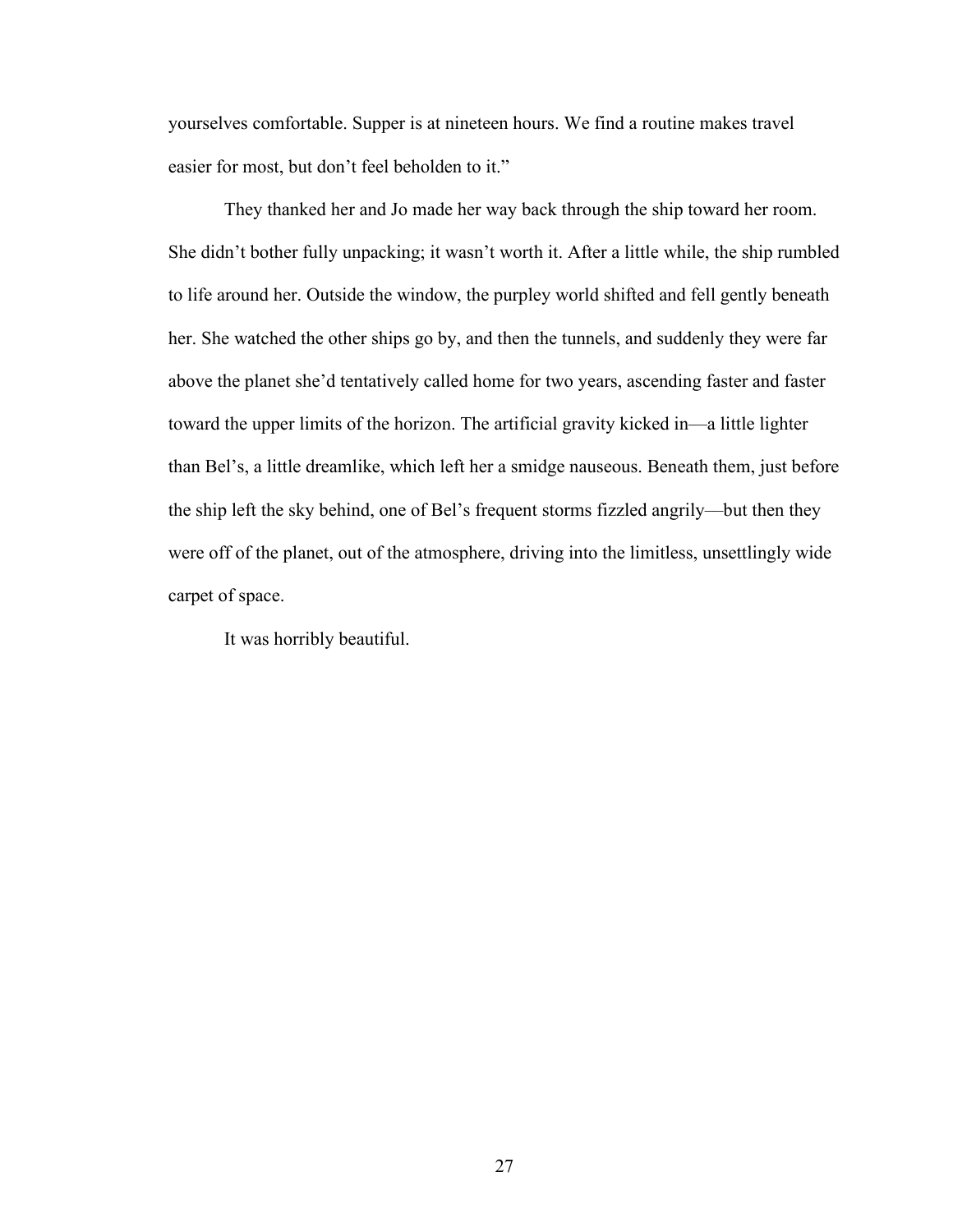#### CHAPTER 2

The little blue button in Jo's room dinged cheerfully: "Supper will begin in three minutes."

Jo groaned. She unlocked her door, wobbling a little in the unfamiliar gravity, and peered into the hallway––empty. Most beings had probably already arrived. Considering her protesting stomach, she decided it was worth talking to beings to get food. Plus, FL-N7 had pointed her to an okay ship––or at least, an experience better than the couple times that she'd let herself be crammed, artificially asleep, into a pod and fired toward her destinations. Their focus on involvement was a little uncomfortable, but the ship was clean and let her be conscious and walk around; maybe supper would actually be good.

The common space was the picture of comfiness. A long rectangular table ran down the center of the room, filled nearly to capacity with noisy, friendly beings. Mechanisms allowed the table to stretch to fit the number of beings aboard; currently, there were twelve chairs that had emerged from beneath the floor. The only empty spots were two on opposite sides of the table and one between Seldom and another Earthlin, where a little bot was currently sitting, saving someone's seat. On the far side of the room, an old Earthlin-style bifurcated swinging door split the room from the kitchen, allowing a gorgeous, sharp smell to ripple through. To her left was a window that expanded across the entire room, showing off the stars.

Feeling a little sick from the artificial gravity, Jo claimed one of the two open seats near the middle. To her right was a massive, muscular woman in a bright red tank top and clingy pants laughing uproariously with Seldom; to her left was a tall, spindly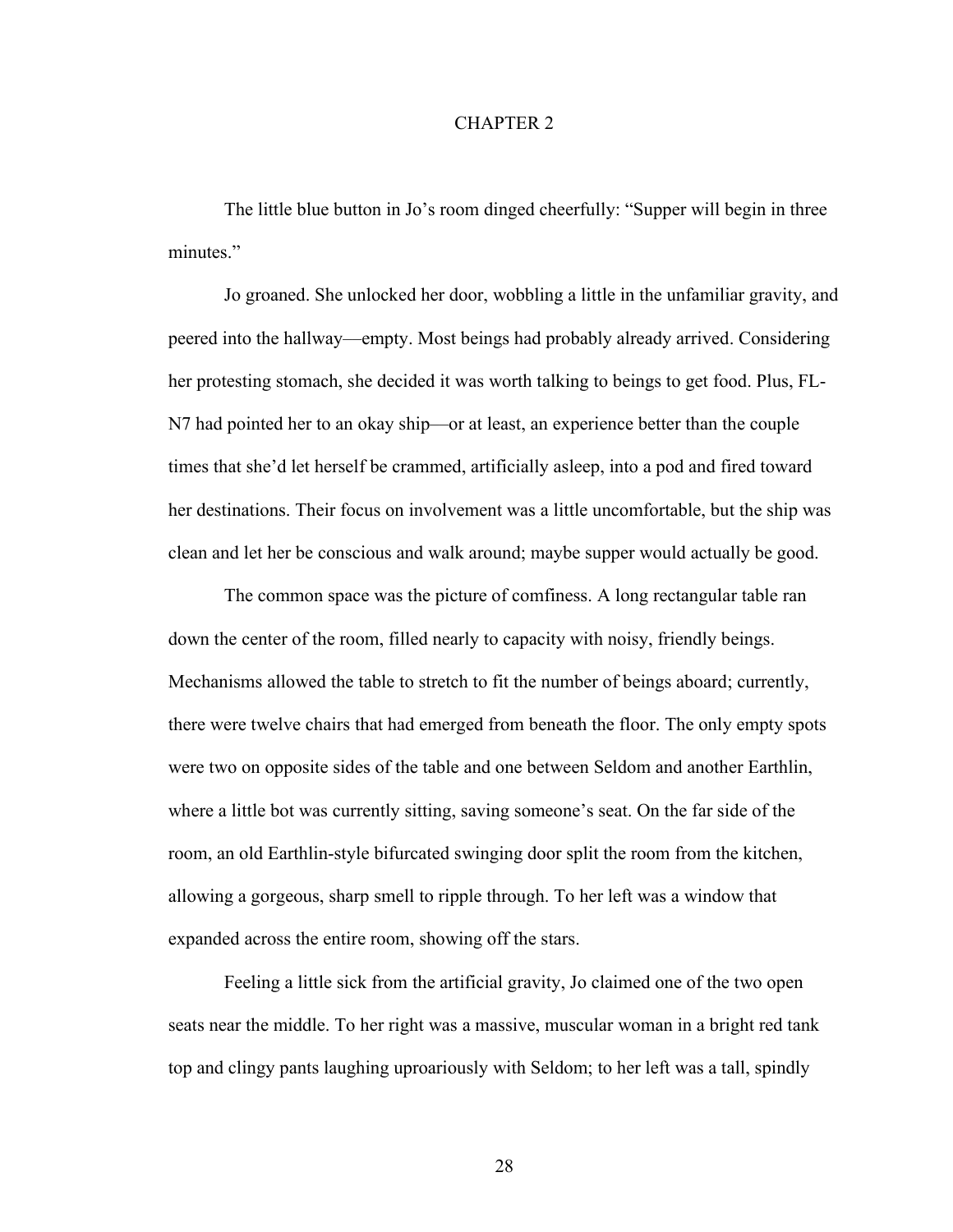Earthlin with fair skin and short graying hair that matched their grubby nails; they caught Jo's eye and gave her a terse nod. Between the pair of them, Jo felt tiny.

Hank shouted irritably in the direction of the kitchen, "Galaxia, dinner is late. If you needed longer to prepare, you should have programmed that information into the ship's schedule."

The burly woman to Jo's right frowned. "My sols, leave him alone, man."

"I'm just *concerned* that I won't have enough time to finish my work if dinner isn't going to be on time."

"Hank," Tempest said warningly from the head of the table. "Not tonight."

An Earthlin woman on Tempest's other side stood up, rolling up the sleeves of her yellow sweater. "I'll help," she said cheerfully.

"Oh, no need, Simone, I got it." The man in the kitchen emerged, dark hair flopping in his eyes, prodding a huge, unsteadily floating bowl of rice and yellow Nthonian crickets toward the table. A small cheer went up from the crew, followed by laughter. He took the empty seat opposite Jo and the bowl clanked its slow way around the table, ending with Tempest.

Once everyone had filled their plates with the sweet, crunchy meal, Seldom piped up. "Before we eat, can we go around the table and introduce ourselves real quick?" A groan went around the table as beings begrudgingly put down utensils. "Shut up, it'll be quick. I'll start. I'm Marlowe Seldom, I'm your pilot and Tempest's right hand. " She turned to her left and looked down at the little bot; Jo suddenly realized that it wasn't saving someone a seat, but instead occupying one.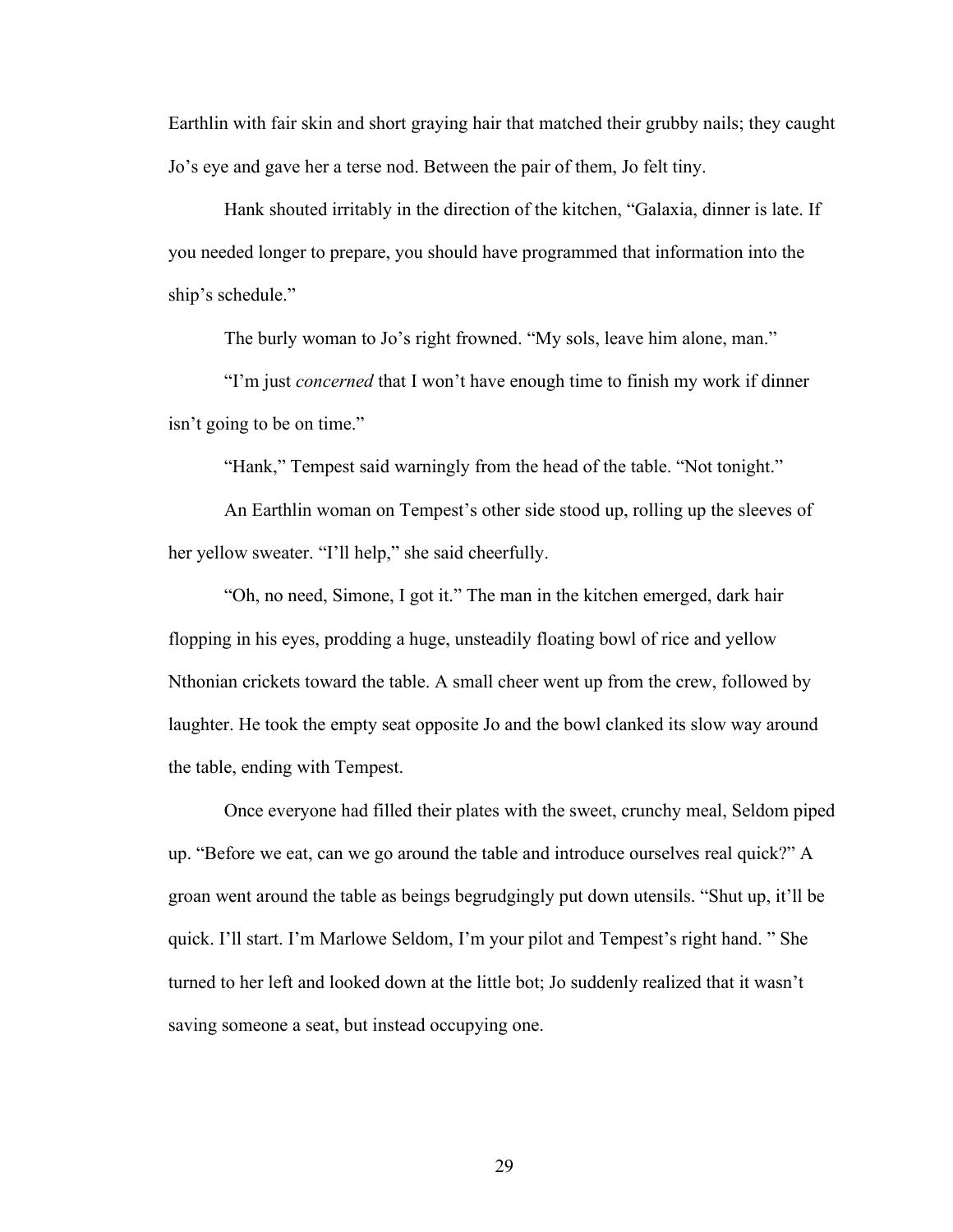"I am Mercy. I help Madame." It looked to Seldom, as if to confirm that it had contributed the required amount of inter-being interaction, and she nodded proudly.

"I'm Blue. Blue Lee," the brawny woman said, grinning at everyone. "I kick asses that need kicking." She looked at Jo expectantly.

Jo didn't meet the others' eyes. "I'm Jo Wake. I'm headed to Hilmeron."

The lanky Earthlin next to her spoke next. "I'm Avery Oberfeld. Engineer. Don't ask me to fix your hardware. I don't care."

"What if it's really important?" Idly, the passenger Jo had met earlier, spoke up with a sly grin.

Avery glared at him. "If it'll put the ship in danger of blowing up, I might take a look," they said gruffly.

Idly was next, sitting at the opposite end across from Tempest. "I'm What The Forgotten Idly Crafted While They Waited For The Rescue That Would Never Arrive." Someone whistled low. "Yeah, thank you. My stop is the D'lent outpost."

Hank nodded. "Hank Lo. Head navigator."

The cook spoke next, in a soft, lilting accent. "I'm Marvin Galaxia. I handle communications and translation, and I prepare meals."

A murmur of thanks for the meal erupted and he smiled.

A short, plump Eydyyn girl with grayish blue scales and wide yellow eyes beamed and gave a little wave. She was one of only two non-Earthlins on the ship. "I'm Puck Noble. I'm assistant engineer under Avery. Nice to meet you guys."

The next being was a built, tall, very Earthlin-looking Daughter of V'Owrin with a wide smile and dark, deep-set eyes. Her purple skin was reddish under the warm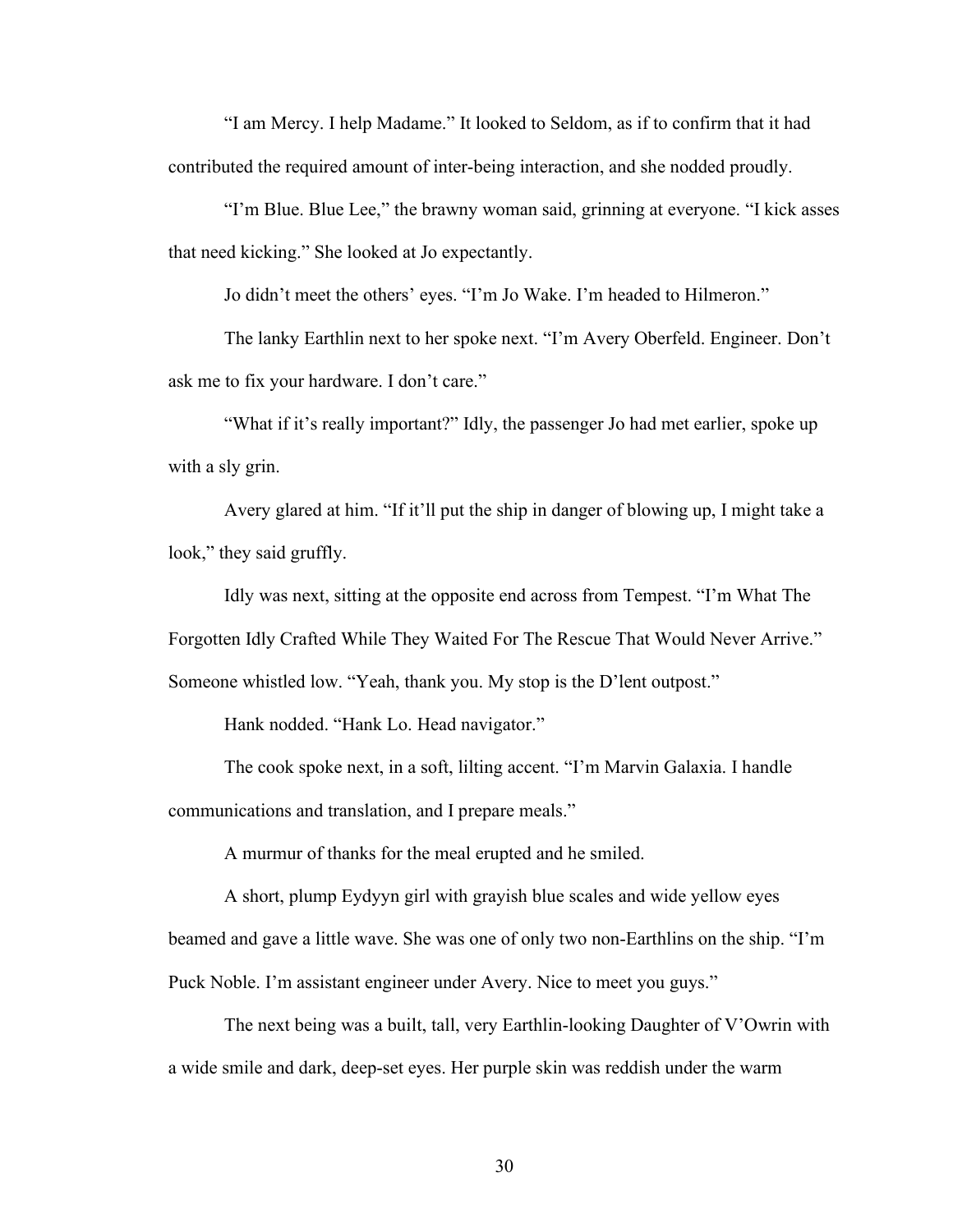lighting. "I am Verity Sun. Also a passenger. I am going to the mines of Ormiea for a research project."

The woman who'd offered to help Marvin with dinner smiled shyly, tucking a stray dark hair behind her ear. "I'm the physician here on *Fascination*. My name's Simone Gray. Simone is fine though."

Finally, they'd reached the captain. "I've met all of you already, of course, but I'm Tempest Lane. I've captained this ship for––what, four years now?" Seldom nodded proudly. "I graduated from the Conservatory a few years back, fell in love with this ship and never left." She smiled. "Now let's dig in before the anticipation kills us all."

The crew and passengers fell to their meal appreciatively.

"Hey Puck, did you find those connectors for the comm system you were looking for?" Marvin asked.

Puck shook her head. "Sorry, I didn't. They had some for the YTL system, but it would have been super expensive to fit them to *Fascination*."

"Oh, that's too bad. Maybe on Talvrend? It would be nice to get the syntax issue in the commons fixed before the leg to New Achilles."

"Why don't you just order it from CHORYS and have it left for pickup on Talvrend?" Avery suggested. "It's a waste of time just to hope that one of the shops in a port will have them."

Puck nodded, a reptilian blush blending the bright green scales across her face into a cool mass. "I'll do that."

"Good," they said dryly. "It'd be nice to have my assistant actually helping me in the engine rooms instead of worrying about our ship's grammar slip-ups."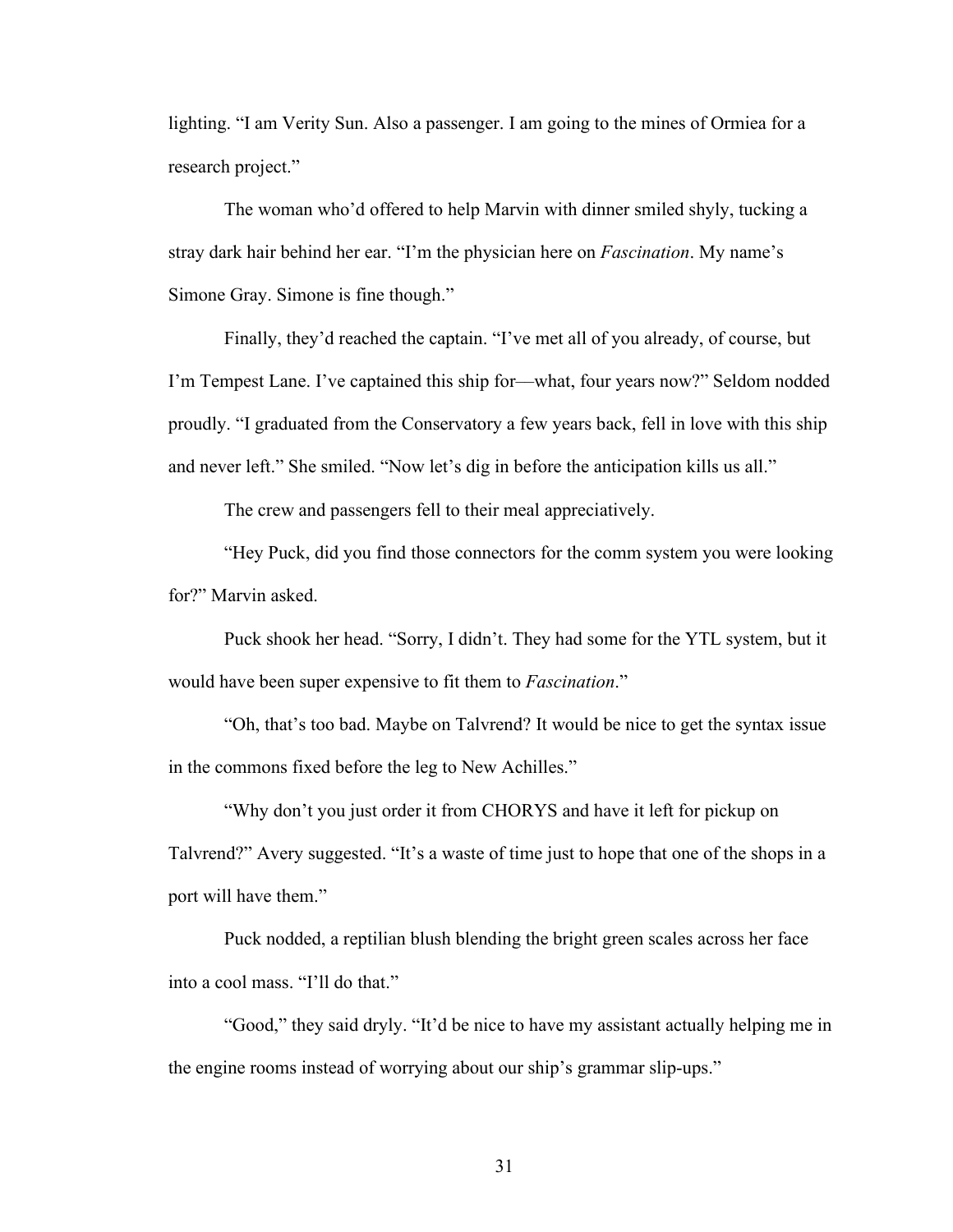Drifting gently through space, they continued to chat about their upcoming destinations, about the work they loved to do and loved to complain about, about past encounters the new beings could never know. It was dynamic and lovely, and incredibly lonely.

After everyone had finished, Tempest, who'd been talking animatedly with Verity about research grants on Ormiea, tore herself away from the pretty alien and addressed the company.

"For those new here, breakfast is at six hours," the captain said, eyes lingering on the new passengers. "Not a whole lot is regulated or mandatory on this ship––" Hank snorted loudly and Tempest sent him a sharp look. "––but we like to have our meals together. And each morning, someone tells us a story. It can be anything you'd like, so long that it's reasonably entertaining."

"Is it some sort of competition?" Verity asked.

"Not really. It's chiefly a routine that wakes us up and keeps us from getting lost. Anyway, see you all then."

A few beings stood up. Puck started gathering bowls to take back to the kitchen. Avery scrolled through notes on her tablet.

Blue stretched languorously in her seat. "Hey, who's the next storyteller anyway?"

"I think Simone was next," joked Marvin, watching her with a small, teasing smile.

"I just went the other day!" she protested.

"I know, but your story was so short, I don't think it counted."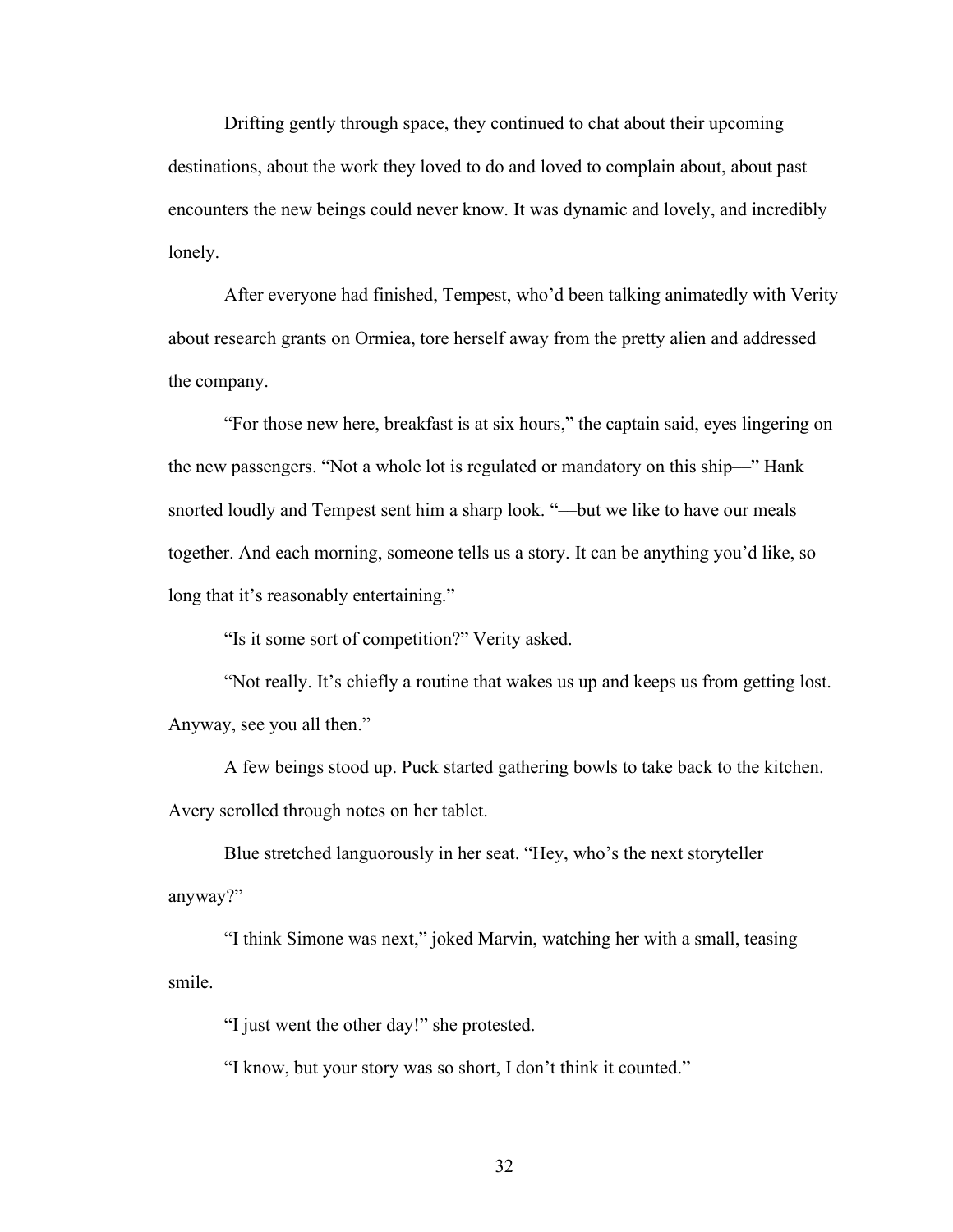"That's so unfair. You're awful."

"Stars, no flirting at the table, please," Avery groaned. "It's horrendously cute."

Jo slipped out of the common space behind Hank and made her way through dim blue passages to her room. Locking herself in, she tried to find sleep; within the dreamy lightness of the ship, she couldn't be sure if she had.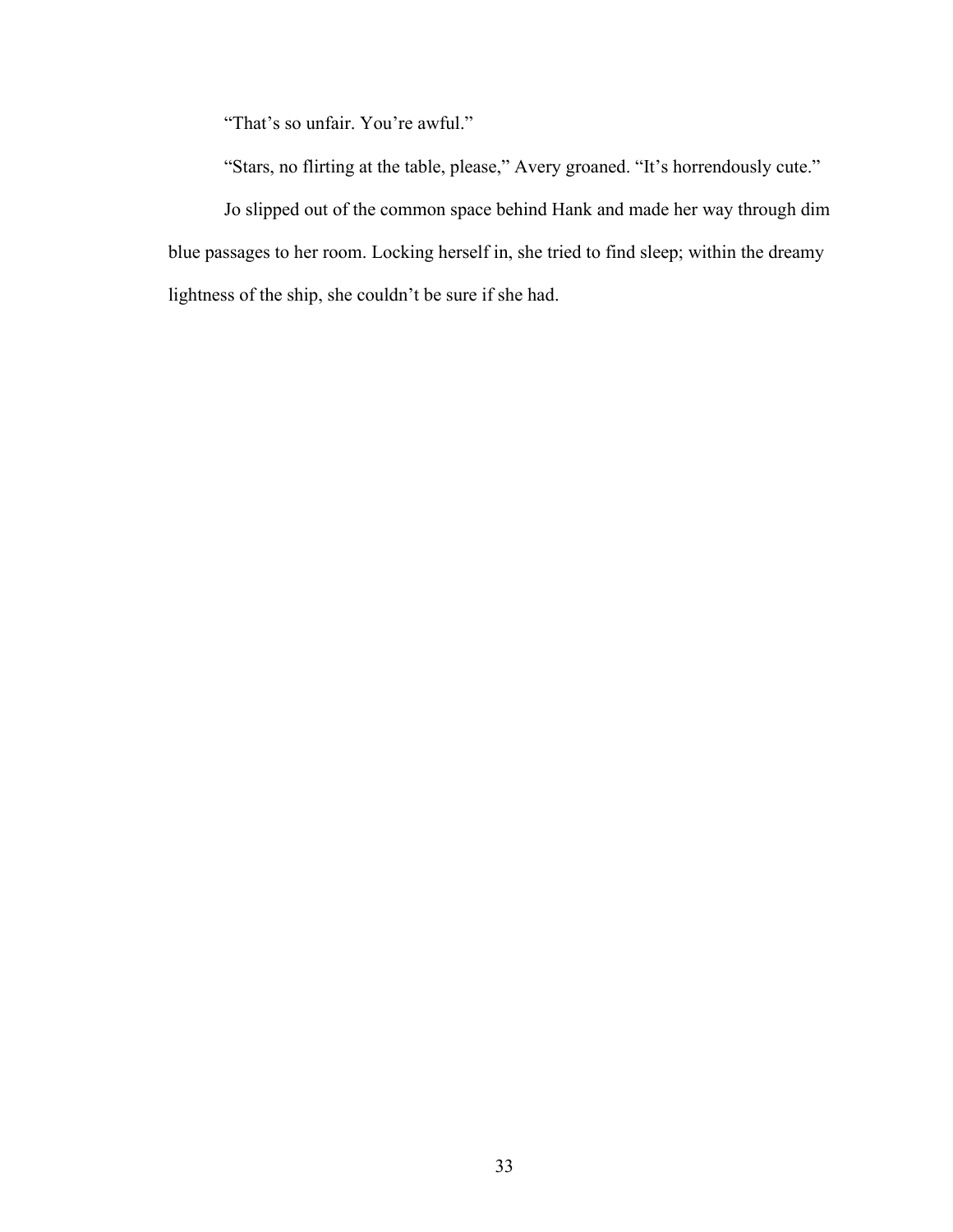### CHAPTER 3

Breakfast was clearly more miserable for some than for others. Jo was not one of the perky ones, rubbing off her bartender schedule and the new-space unease that had kept her night unrestful. Seldom, too, looked a little worse for wear, huddled over her drink with a dark look in her eyes. Puck and Idly, on the other hand, were discussing high-end engine models with an uncalled for enthusiasm. Hank had clearly been up for hours, judging by the tense alertness in the way he sat and the resigned fatigue in his eyes.

Jo took a seat next to Simone who nodded shyly at her, dipping her bread into her morning soup.

"You'll get used to the ship clock, don't worry," she said.

"Thanks," Jo murmured.

Everyone eventually trickled in, and the room hushed naturally.

"Anyone want to volunteer a story?" the captain asked softly.

Idly spoke up immediately. "I'll go. Are there any rules?"

"Just make it good," said Seldom.

"Just make it *short*," said Avery, who, judging by the way they slumped in their chair, had clearly not taken to the morning. "I've got things to do once I wake up."

"I feel like you're calling me out, and it's not nice of you." Blue pouted jokingly. She got a few appreciative early morning chuckles.

"I got this," said Idly. "I heard this rumor when I was back home on the Grev'r Space Station orbiting Halaxeas." He leaned broadly back in his chair, running a hand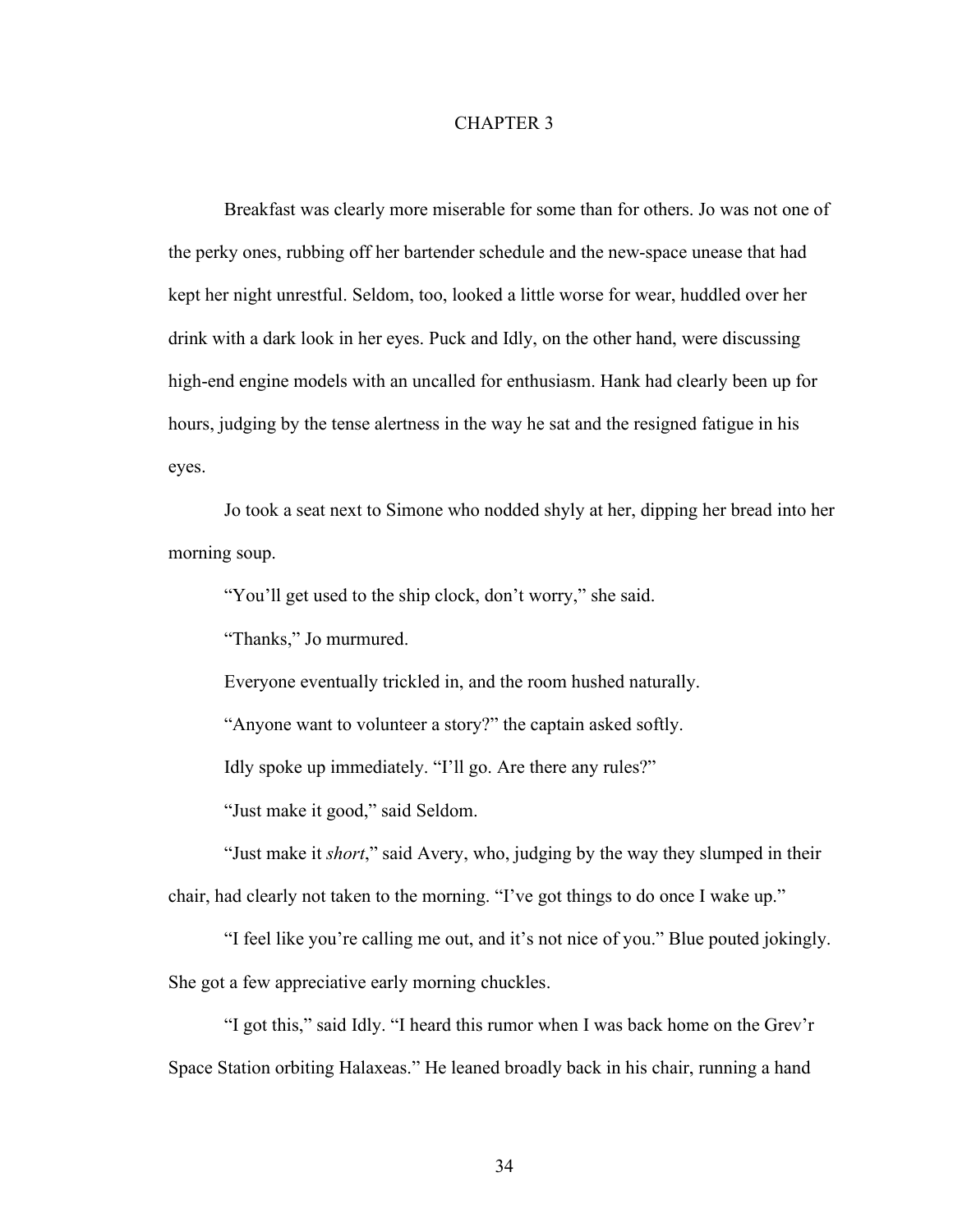across his scruffy beard. He had coarse, tight curly hair and astute, darting dark eyes above an easy smile. His voice was quick, dark and smooth like an archaic clarinet. He cleared his throat dramatically. "This is a story about an irredeemable man kicking ass. You won't have heard of him."

# *Idly's Story*

When I tell you that Custom J knew he had lost everything, believe me.

When I tell you that Custom J would lose so, so much more, believe me.

He made his home on Halaxeas after regaining his name––another tale for another time––and had worked hard to earn the trust of its king. You should interpret "working hard" as "fulfilling favors that, by the nature of their immorality, cannot be considered trustworthy." He arranged goods transfers, stood as a substitute for masked duels, silenced political grumbling. All with careful, precise flicks of his blade. What a foolish king to trust him. And what a foolish king to, when Custom J betrayed him, attempt to destroy him.

The trouble began with a dance with the king's son. The boy was towering, and broad, and awkward, and fucking beautiful, and Custom J couldn't resist his bashful request and sweet smile. He led the boy around and around the silver ballroom, twirling with a kind of bumbling grace, and the king scowled from his throne. He knew the secrets the charming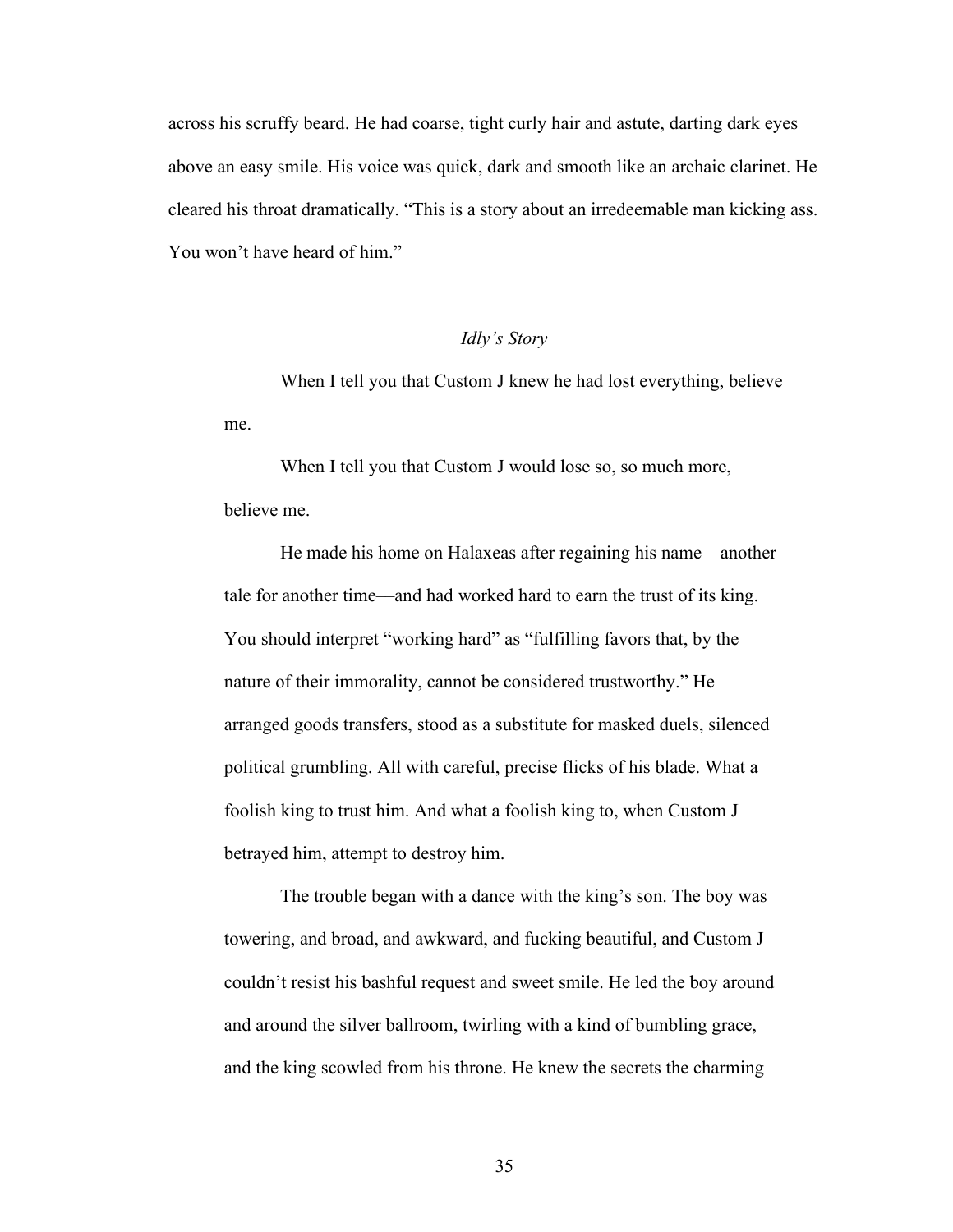rogue might breathe into his heir's perfect ear, knew the damage the knowledge of his furtive political movements would do to his idealistic boy, knew where the flirting of a dangerous man may lead. That couldn't happen.

That night, the man the king had relied on found his home razed. The embers were still popping with angry sparks. The royal mark was scratched into the dust outside––all must be official, all must be by the rules. Custom J walked through the residue of his life, seeking any remains, anything to cling to, certain that he'd lost all but ready to hope.

From the nothing left, he found two things. First, an ear. He brushed off the dust and found the same little freckle that had been on the lobe of the prince's, along with a new mark: a careful symbolic gash. The king had killed his own son to keep him from Custom J's corrupting tongue, believing that a dead heir was better than one who knew all his secrets. Second, his beautiful dagger. And this is when shit gets *good*.

Because he took out everyone. The shady beings who'd helped him finish jobs, the suppliers, the guards, the servants who'd won the king's trust, the members of the court he'd aided*––everyone*. He slit their throats and bellies, merciless, staining the pristine castle with the layered gore, dancing around the ballroom, illuminated purple by Hallaxean candlelight, in a way not entirely different from just a few long hours before. Hidden no longer, he took out everyone complicit in the king's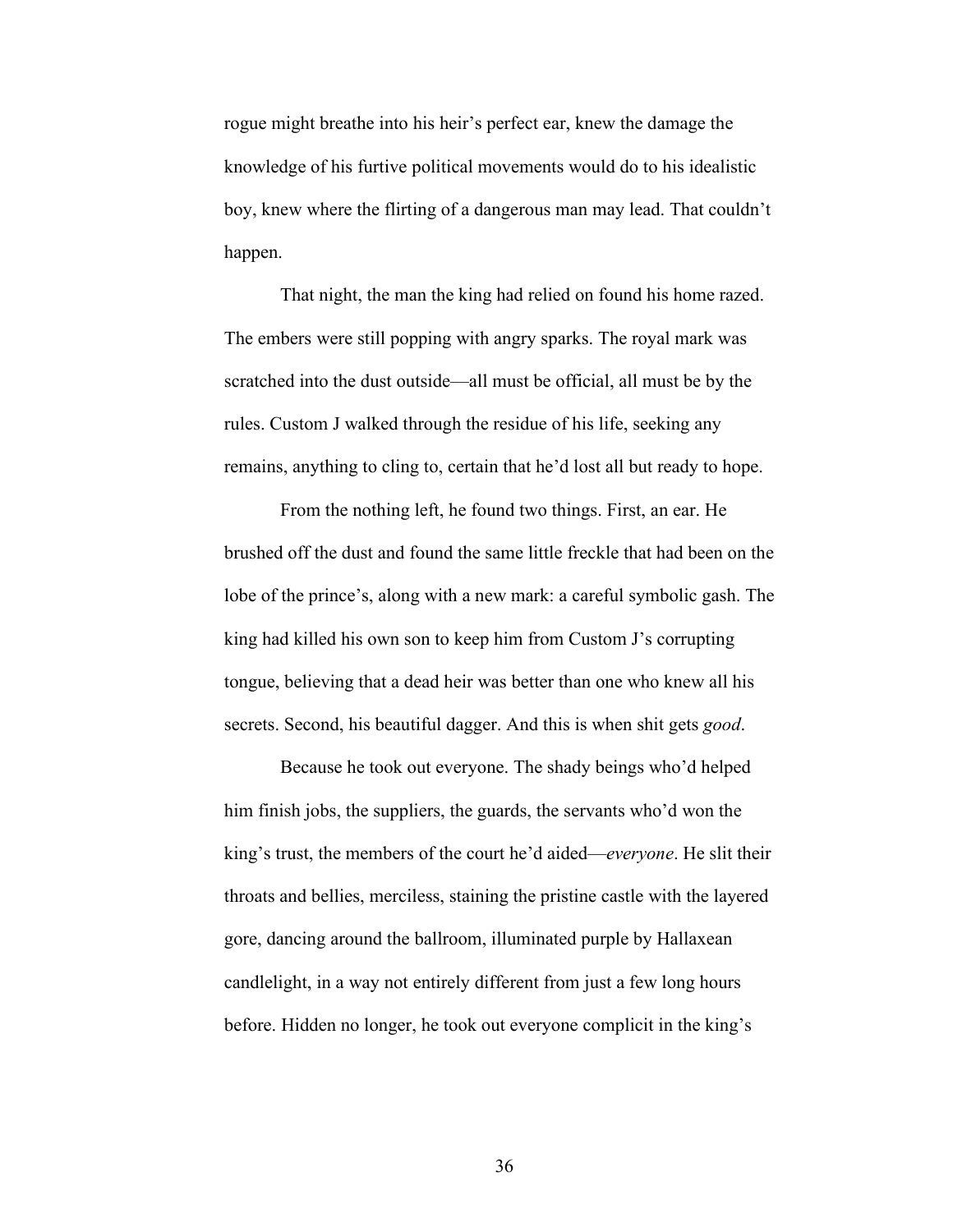will, everyone who'd helped Custom J get close enough to get the boy killed.

Outside the king's quarters, he found a glimmering silver bot–– massive but sly and quick, an excellent weapon. It drew a sword and introduced itself as Custom J; they'd used his data to create a bot that believed they were him. A last attempt to wholly break the man, by stealing his name.

And man, the fight was every flavor of awesome. Picture Custom J darting around his bot self, jabbing at artificial tendons, dancing around the curve of the longer blade, being matched dodge for dodge, slice for slice––until suddenly he wasn't, and the false Custom J was downed. A crumpled image in his name.

The king was not expecting Custom J to reach his quarters. As I said, he was a foolish king. Custom J cut off his ear first, of course, but made his death quick; after all the work he'd done to get there, despite the ache of guilt and grief in his bones for the prince who he'd ruined, he couldn't stand to let the king get a last say.

Petty kings delude themselves, seeing gods in their gilded mirrors. Custom J saw no such thing in the reflection of the silver castle's few immaculate spaces––he couldn't meet his own eyes. No one has seen this legend since. His revenge was his last aria.

"What a quaint tale to start the day," Seldom said dryly.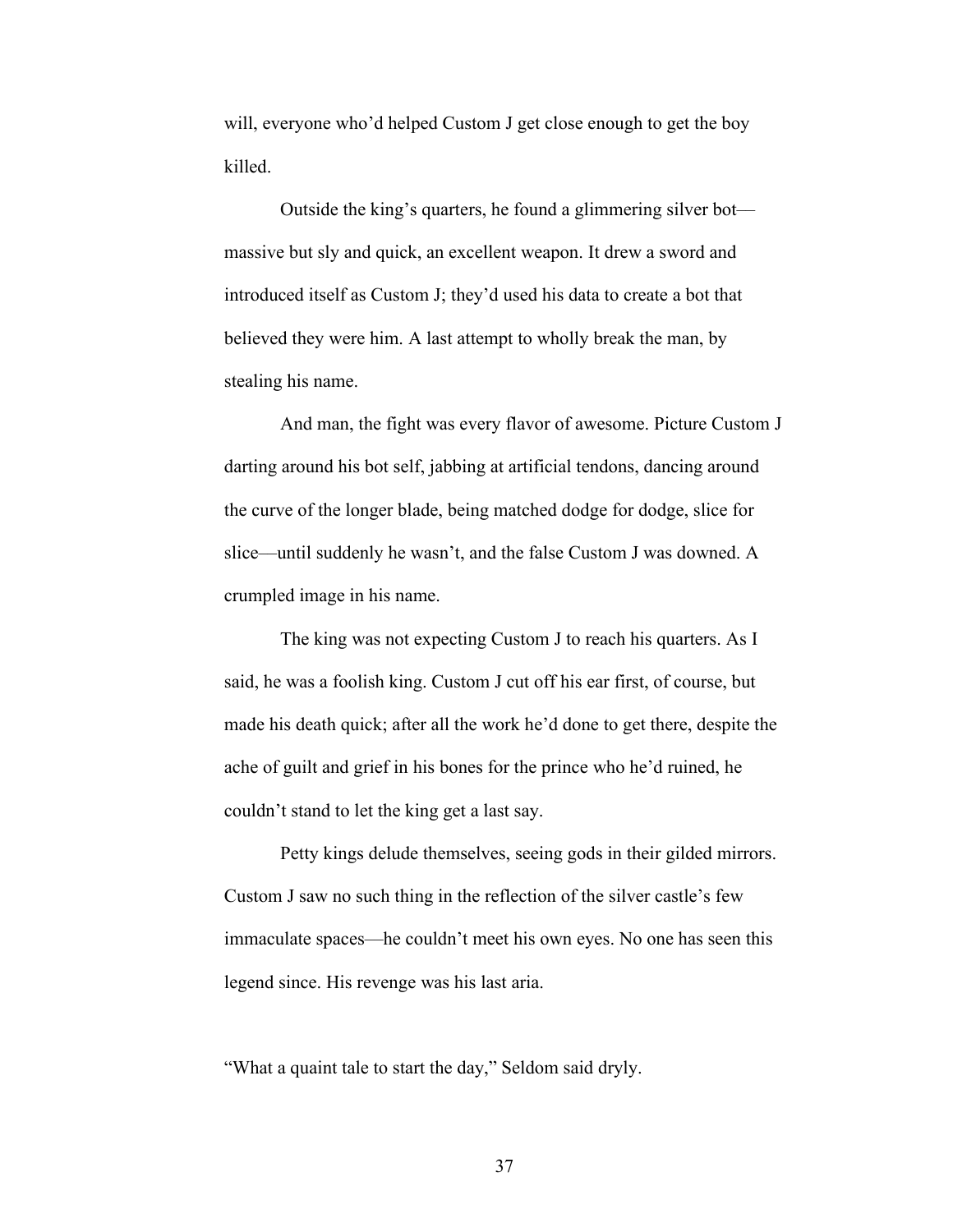Blue was bouncing in her seat. "How have I never heard this story before?! I love Custom J. I want to know everything. Where did he go next?"

Idly smirked. "No one knows. This is the last we've heard of him. Most people actually haven't heard of him, even on Grev'r––this is a *very* obscure story."

"Oh come on," Jo said, grinning despite herself. "There's no way this is true." "Every single word."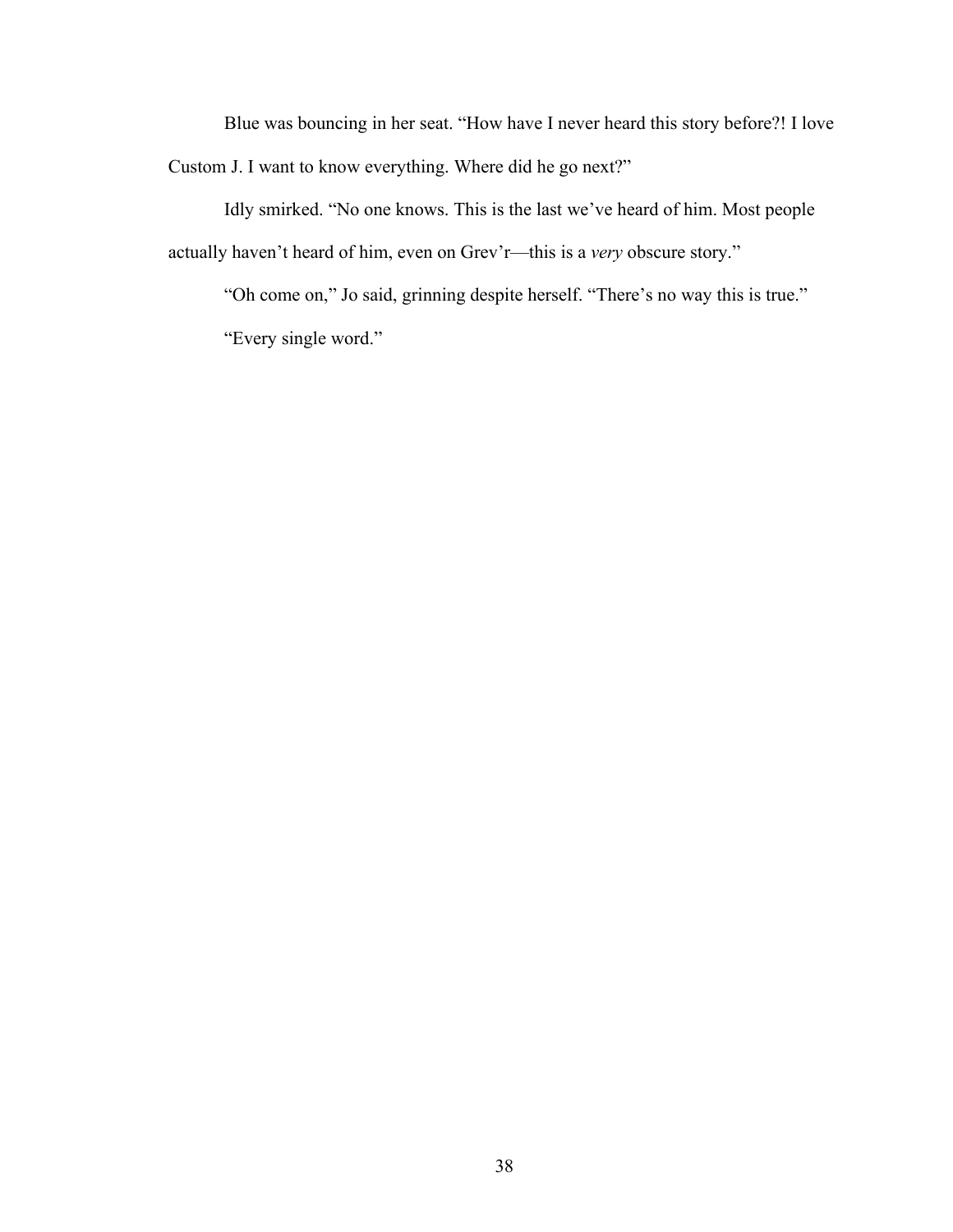### CHAPTER 4

The excitement of the breakfast tale soon wore off; Jo spent the first day of the journey lying in bed, staring at the ceiling, relearning how to drift. She'd forgotten just how unsettling the strange gravity could be: a constant reminder that they weren't tethered. Those who eagerly pushed into the void with exploration and adventure in mind were terrifying––at least Jo, bouncing from planet to planet, had firm destinations in mind (even if none so far had ended up being as grounding as she'd hoped). Marvin was kind enough to send her a couple meals after the ship asked why she wasn't at lunch and she claimed space-sickness.

Late that night, sick of the deadening ennui and unable to sleep, she mustered the energy to get up and wandered out of her room and through the ship's corridors, munching on her leftover cold crisps. *Fascination* floated, sleepy, serene, monitoring for asteroids, space junk, and other ships and keeping its passengers alive; its engines and computers hummed and groaned and softly chirped with the effort. Jo roamed the corridors on light feet. It seemed as though all the crew was asleep, trusting the ship to keep them safe––until she pushed onto the bridge.

Hank, furiously scribbling large arcs of potential trajectories through interstellar paths, started and turned to Jo. "What are you doing here?" he asked, his voice tight with anxiety. His eyes were red.

"I couldn't sleep."

He hesitated and drew his jacket tighter around himself, not meeting her eye. "Me neither."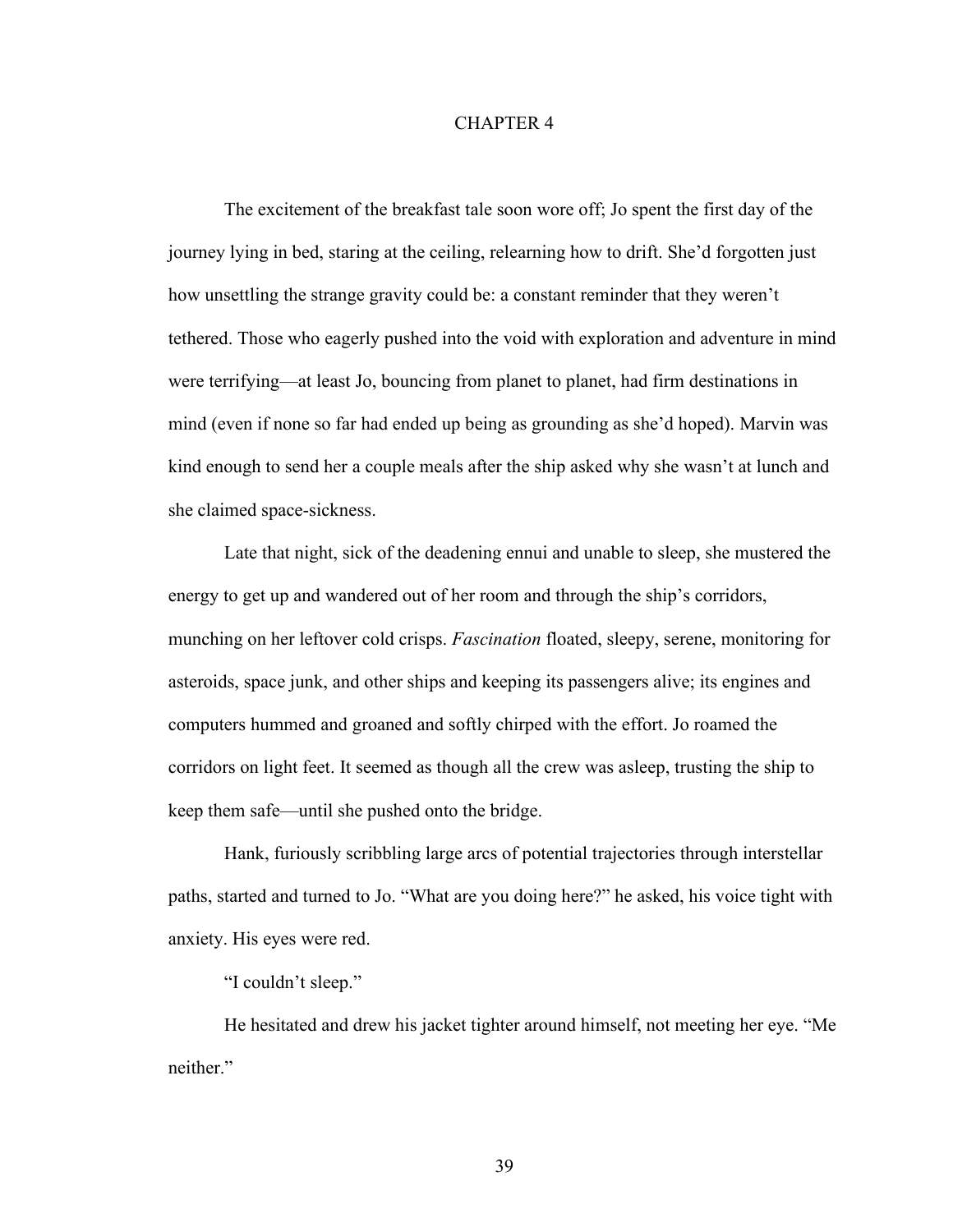The two looked at anything but each other for a long moment, uncomfortable in their solidarity, each wondering what kept the other awake at night.

"I should let you work," Jo mumbled, backing out hastily. She paused at the door. "Goodnight, Hank."

"Night," he said softly.

\*

The bot surprised them all by asserting their turn to tell the next story on the second day of the journey.

"I have not participated in multiple cycles of the tradition," said Mercy. "It is fair."

"If you say so, bud," said Seldom.

"What're you treating us with?" Idly asked.

"I could provide a summary, but most beings prefer to experience narratives in their entirety." Mercy slowly climbed into their seat, struggling to lift their own weight. They shrugged off Seldom's offer of help. Their small body was off-white, with two stocky legs and a pair of narrow arms that retracted back into their back. The rounded dome of their head had a single circle of green light for a face. Their voice slurred a little with the processor disorder that made every movement an exhausting puzzle, for which their makers hadn't yet scripted a patch. "You would call this a fairytale. I understand that they are important to you."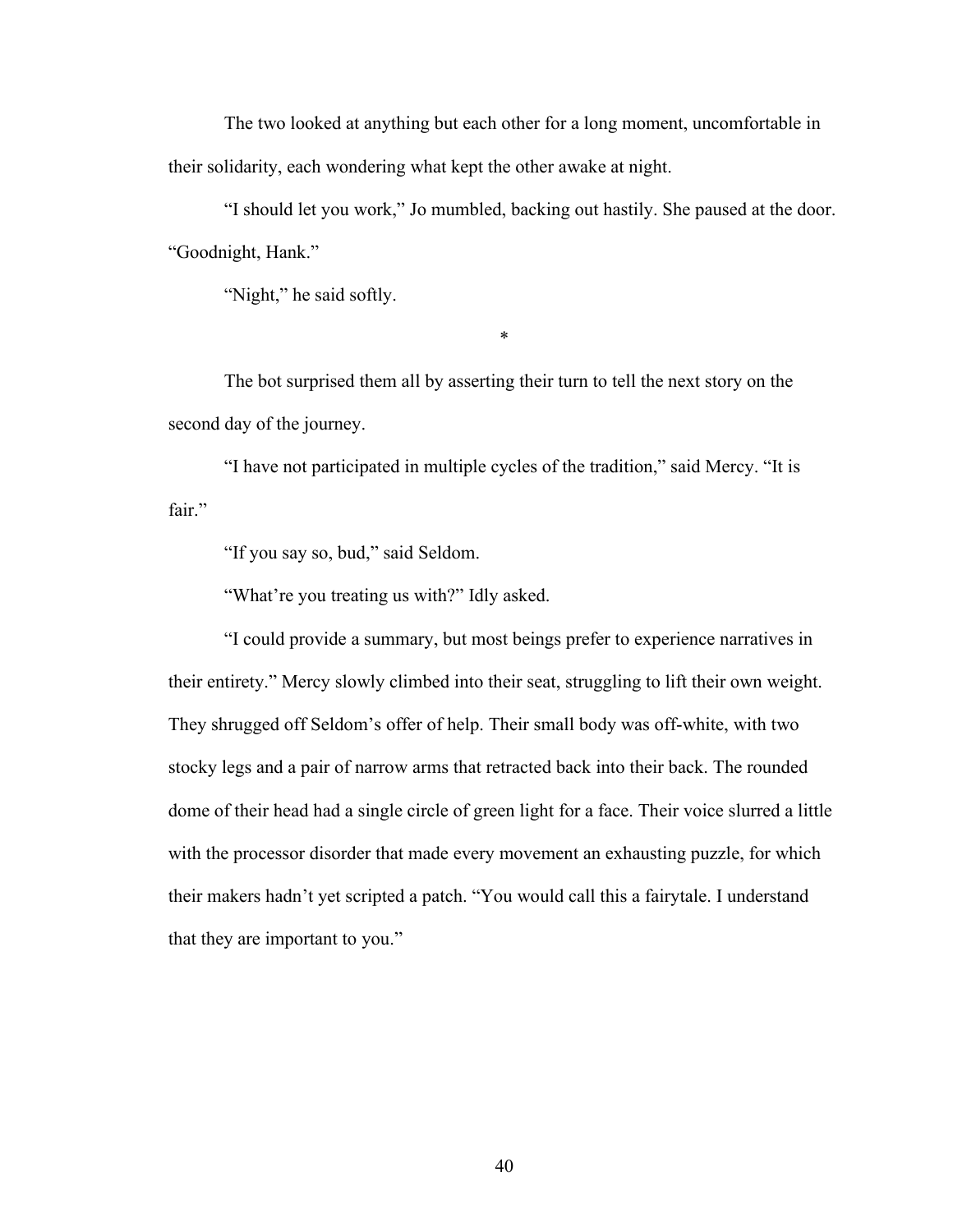### *Mercy's Story*

In a system unknown to modern beings, in a time unknown to modern beings, there was a beast. She had grown old and weak and longed for the days when she could run and hunt and play.

One day, the beast met a hunter in the forest. He approached with his spear, seeing that she was weak.

"It is great foolishness to attack a creature whose blood holds more magic than yours," said the beast.

The man laughed. "I bet I have far more magic in my blood than you do. You are ancient and lazy and feeble. My blood flows strong."

"Prove it," said the beast, and he did. The man cut his limb with—"

*"My dad always told me he cut his hand," interrupted Blue. "It sounds more dramatic."*

*Mercy stared at her. "Shut up."*

The man cut his limb with the spear, and the two watched drops of blood fall.

"See?" said the man. "Watch how my blood congeals into perfect beads of life. It is clearly magical."

The beast agreed that the man was indeed magical but correctly assured him that she was more so. The man, determined to prove his vigor, sliced off an extremity, and the two watched his blood spurt and sputter as he sank to his knees.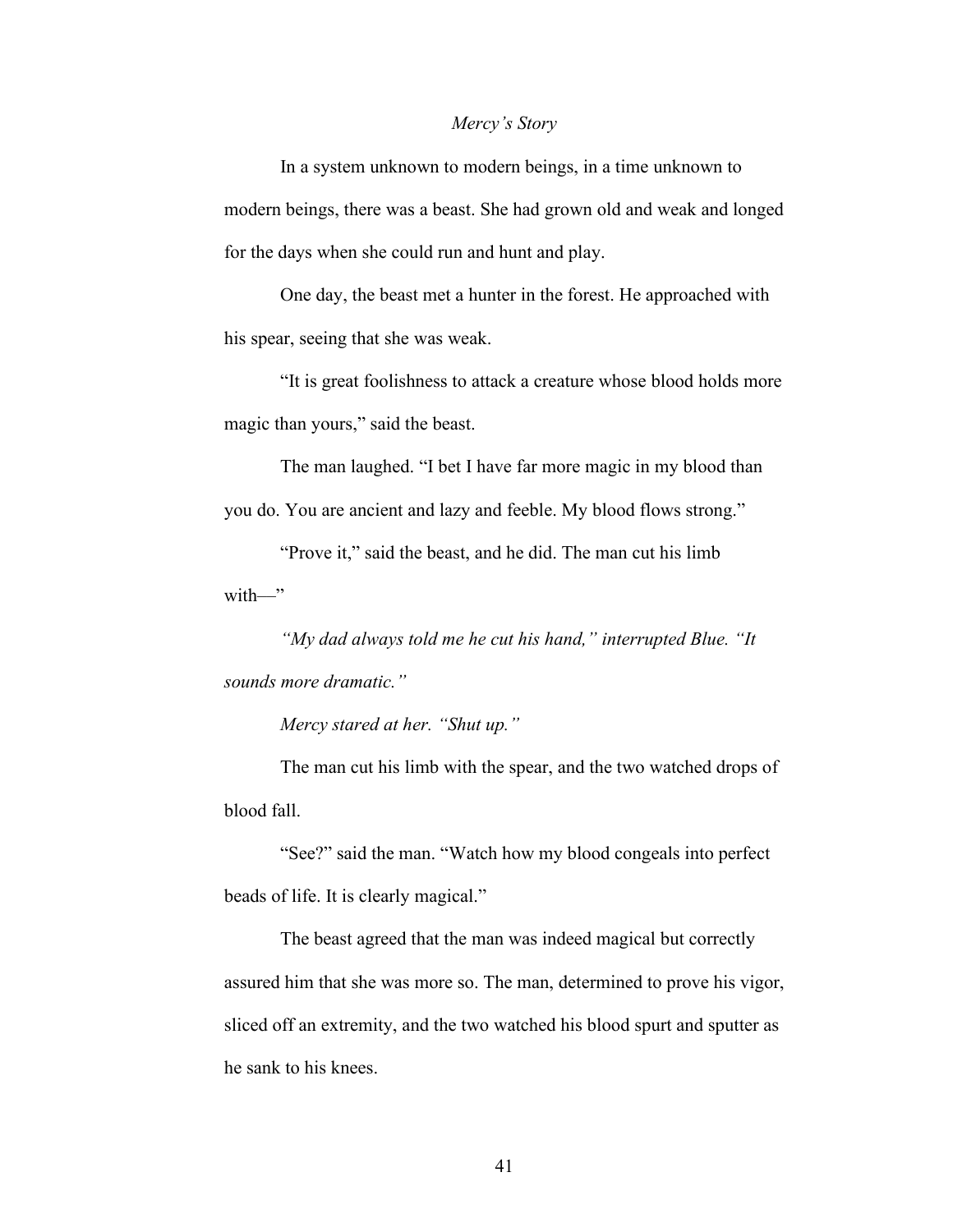"See?" said the man. "Watch how my blood surges with such youthful energy. You must admit that it is more magical than yours."

The beast agreed that the man was indeed magical, but assured him that she was more so. The man, angry and struggling to lift his spear, sliced into his belly, and the two watched his blood pool around him.

The man struggled to find his voice, and the beast ate him.

"Wow, bud, that was great," said Seldom.

The bot chirped softly, clearly pleased.

"Maybe next time, don't waste being's time with a story we've all heard," Avery commented dryly.

"Don't," said Tempest and Seldom simultaneously.

"That is the reason why I conveyed it," said Mercy, glaring blankly at her. "Nonmechanical beings are highly forgetful."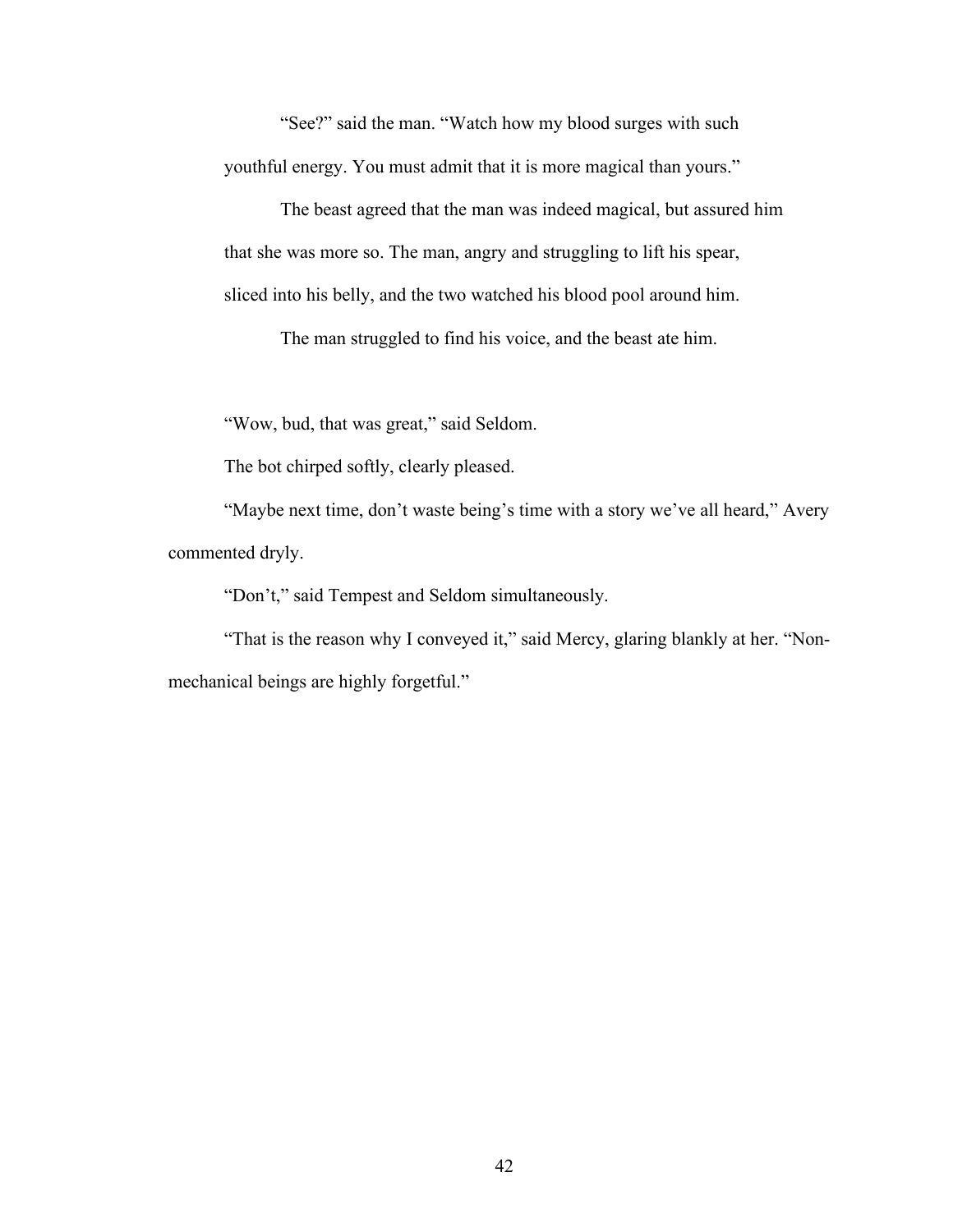### CHAPTER 5

At breakfast on the third day of their journey, the promise of solid ground and real air doing more to wake them than any breakfast could, Seldom and Blue conspired to volunteer their communications expert as the next teller; he sheepishly acquiesced, much to everyone's delight. Marvin's voice was sunny and mellow, crisp with his Earthlin accent. He had an angular nose and dark hair perpetually falling over his warm brown eyes, which he tucked behind his ears with an infinite patience. He zipped up his brown coat and smiled crookedly at everyone.

"This is a story I heard when I worked as a line cook at the Conservatory, a long while ago," he said.

"It isn't a poem in New Old Spanish, is it?" Avery interrupted. "Kinda like to understand the story I'm hearing."

"No, this is mostly in Standard. Only a couple bits in Earthlin Spanish and English," said Marvin, smiling sheepishly at the responding groan. "It's verse from the first diasporatic Earthlins, so it does get a little, ah, clumsy. Forgive them––it was two long standard centuries ago, and they were so very new to the others' language and life among the stars, having just been invited to join CHORYS. It takes time to learn an alien tongue, and you'll see that there were holes in their vocabulary. But it's good verse. I hope it makes you as content as it made me."

### *Marvin's Story*

This is a few of *los mitos* we, some of the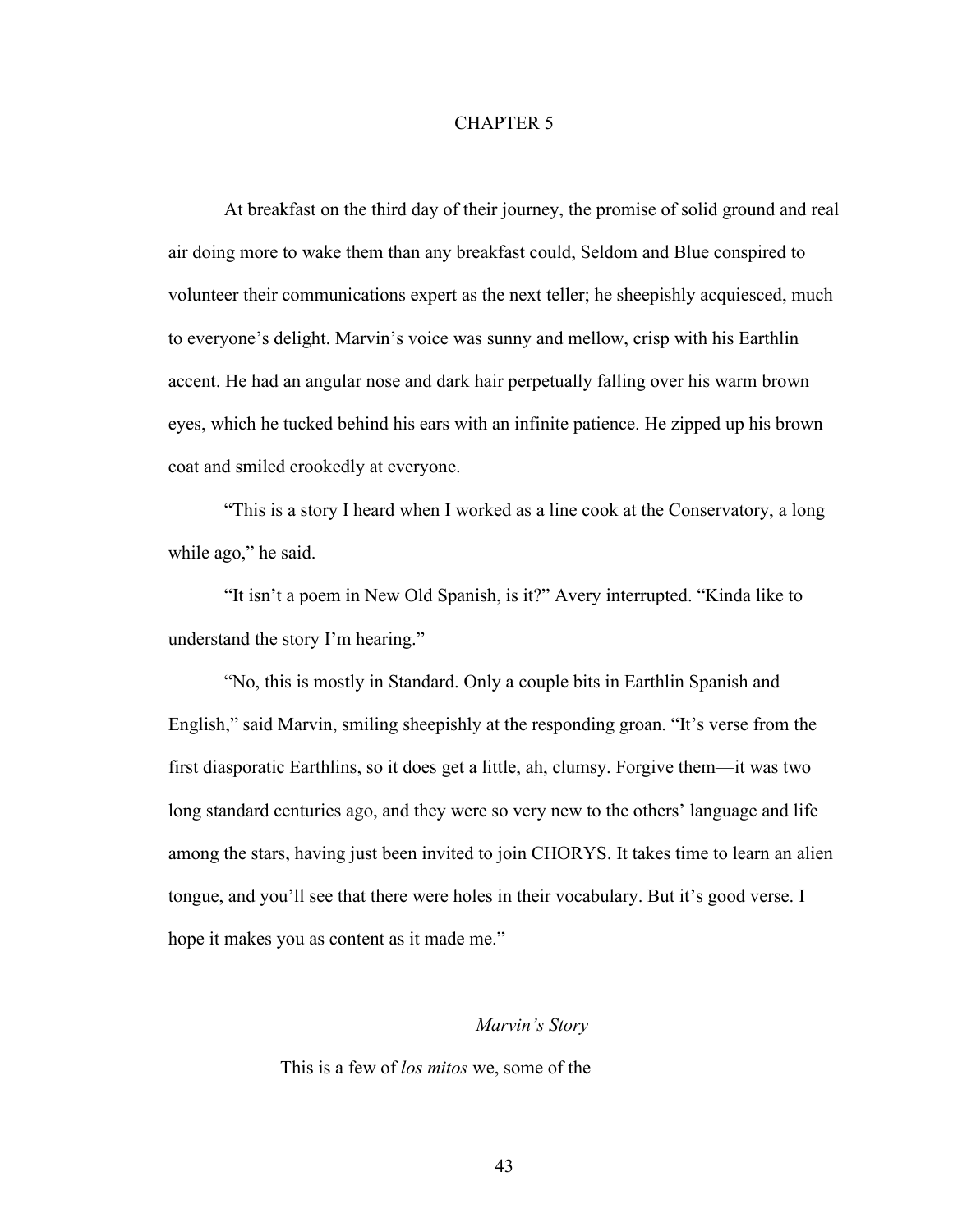First to travel to the *stars* to join the great, *harmonious* CHORYS, have gathered.

Take it with a critical ear, if you must, but they explain the *fate* of our fellow ship that

Was lost to the *stars*. First, *nosotros especulamos*:

Maybe the ship, dear vanished *Lancelot*, hit an asteroid. Maybe,

Too new to the galaxy to know its dark tricks, those young

Earthlins met their

Grim end having been knocked off course by a foolish *colisión*.

We

Don't know the planet they sped, *turbulentamente*, towards after

the *crash*––some

Fear they had already left their designated path before the accident.

They skated the orbit of a nearby planet and wildly

Spun towards *sus* little moon: *un satélite natural*.

*Muchos people* say that that was the ship's tale's end, but

To others, that *close* lacks *closure––*they

*Suppose* that *los restos del* ship and moon, though but ash, weren't just

Lost, but combined as debris into a *new* moon. *This version*

*supposes* that

*Lancelot's* loss did create something *new*. Some do fear, however,

that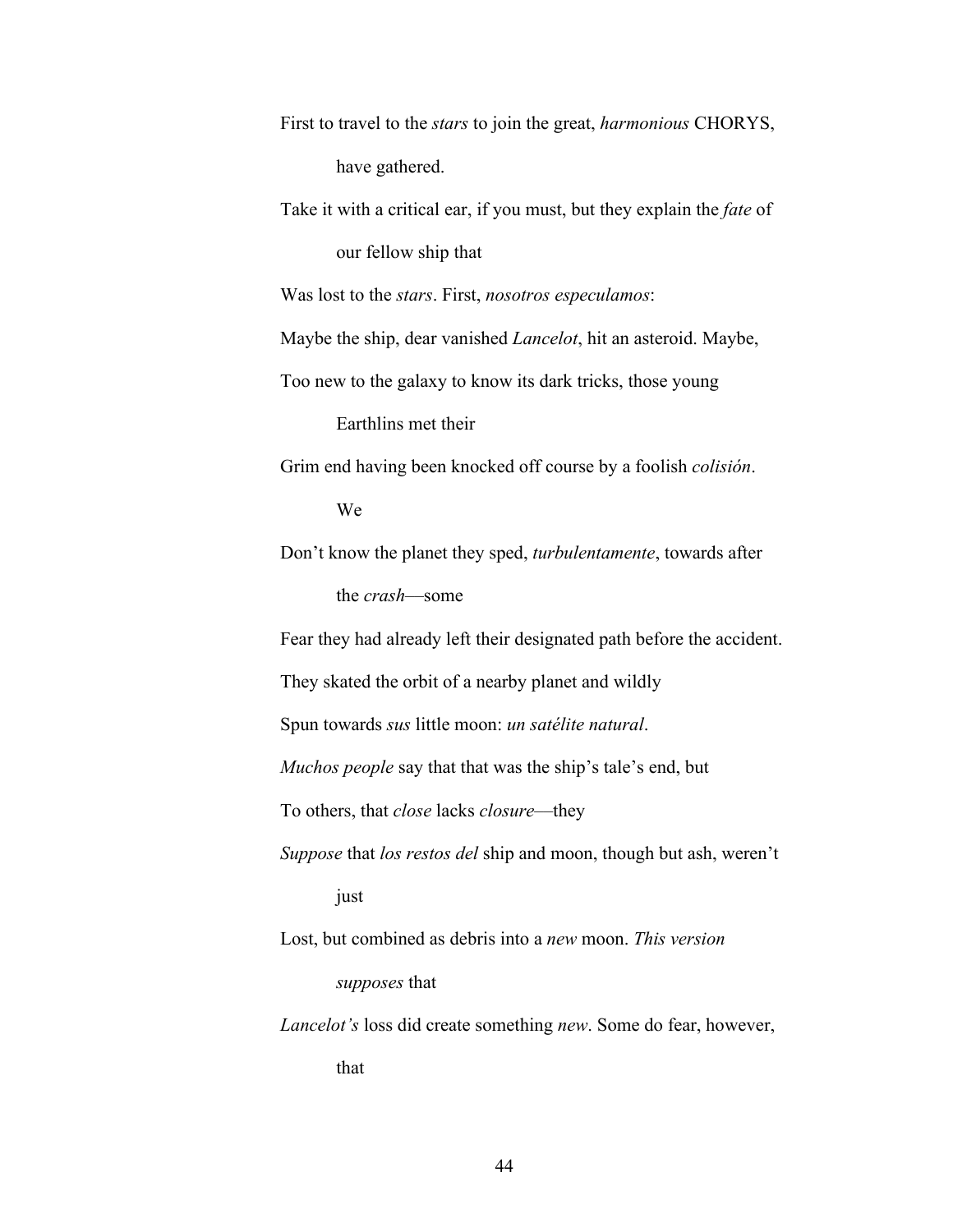*Fate* is not so poetic.

This first take was maybe too grim––don't fear, they spun *muchos* to *suppose* lost *Lancelot's fate*.

Under unwary eyes, mistakes happen. This tale reminds us of this, explaining

*The disappearance* of the vessel as nothing more than an accident.

The assumed

Safe engines were simply not: a fuel leak caused their apparent

doom. The engine

Wings having caught *ardiendo* from within, they may have found a planet close,

Of which we of course know nothing for certain, and diverted

The *failing* ship *a la seguridad.* The

*Alien* planet was beautiful––

Friends, we tell of a shimmering golden sea, and a towering

canopy of *trees* bearing

Some beautiful, *sugary-sweet fruta*, and a sun that eternally rests *al anochecer*. Some

Believe a delegation of strange *aves*––or not quite *aves*, but

winged *aliens––*met

The lost *people*, the lost beings. The confused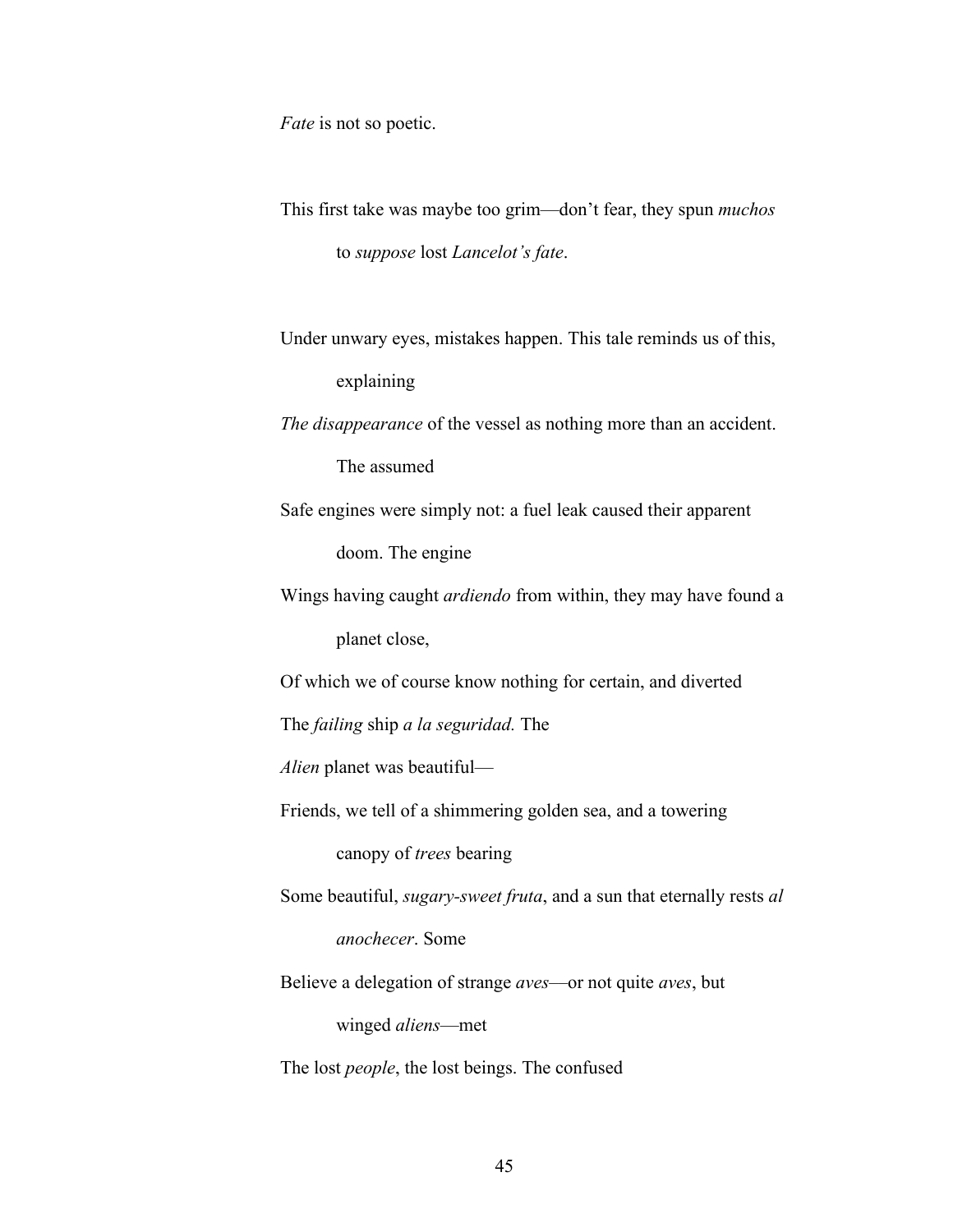Crew were wary, having not yet Lived on balanced terms with other *sapient* beings. Before Long, they agreed to meet with the delegation And despite the crew's initial suspiciousness, the kind *aliens* were Happy to offer the stranded *humans refugio seguro*. We think this company still

Lives on *este* uncharted planet.

Under the safe wings of the *alien* friends, some believe the crew lived long and happy lives.

We have one last reason for the loss of the ship—and we

Hope it will not sour the mood to relate it, after such a happy ending.

Our third story is much the same as the

Last––the same leak, the same *cast*. But this

Tale does not name *mala suerte* as *la causa*. *Rather*, it

Was the work of *esos* strange beings that sent the ship to its new home. These are

Not mere *aliens*, but *gods* of

Incredible power, who, *algunos dicen*, decide mere mortals' fates.

You know the power of a charming *king*; the crew

Must have been enraptured by their glimmering feathers, their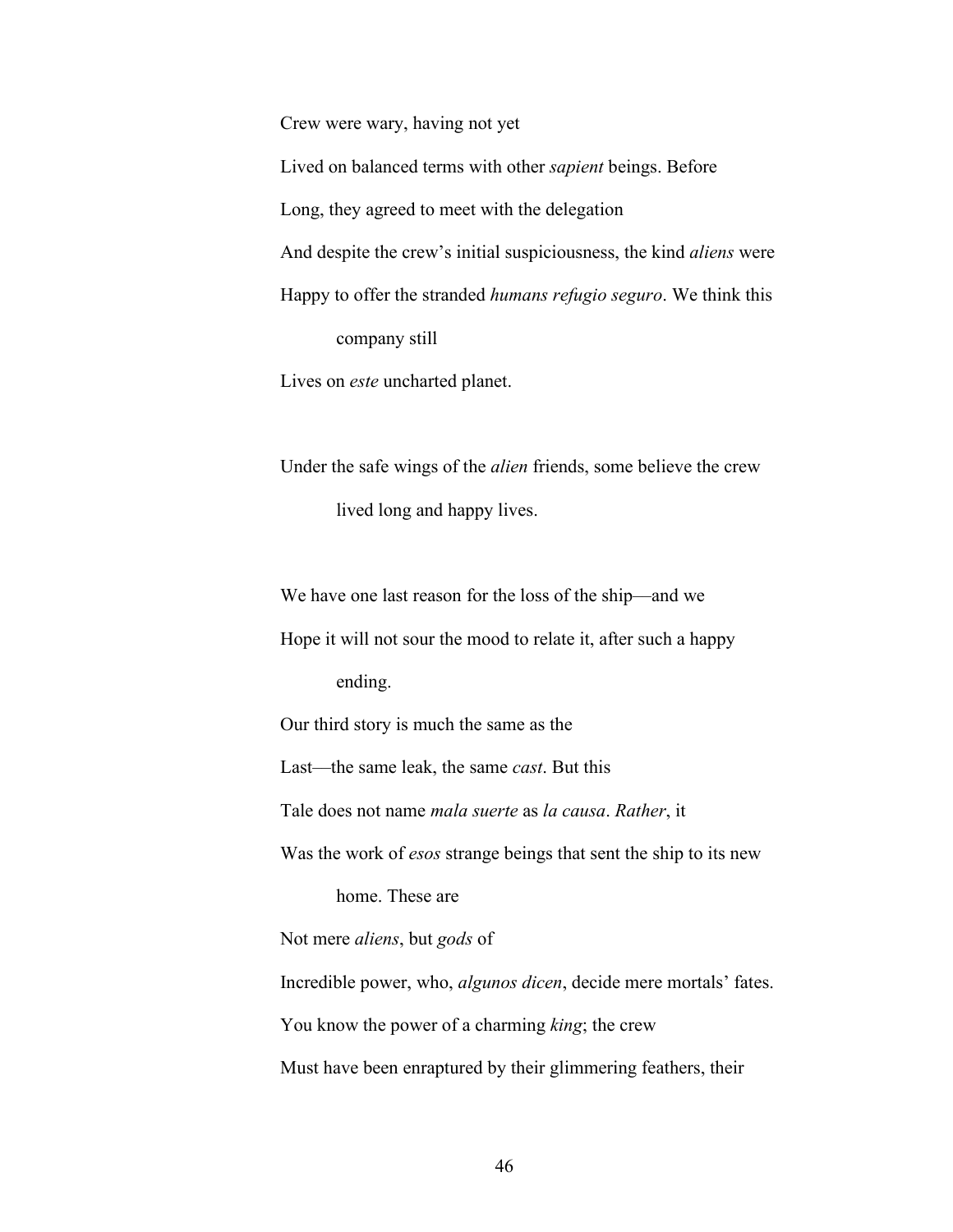*alien* tongue. You

Know the *intoxicación* of a stunning *new* world; The crew must have tasted of the golden sea and felt the last grains of will slip away. It is Curious, you may say, that the CHORYS has no record of other vessels in Danger having been stolen away, no children *plucked* Of their universe and *nursed* by this hungry *especie aviar*. We reply, there is still much Unknown to us, *viajero querido*, in the vastness of *Space*. And therefore:

We hope our last tale was not incredible; you must know the curious danger of unknown *space*.

"I'm so glad I hired you," the captain sighed. "That was beautiful."

A flush bloomed across Marvin's tawny skin at the praise.

"Okay, so," said Idly. "My Earthlin *anything* isn't great. So there were definitely points where I had no stars-damned clue what you were saying. But it sounded pretty?"

Marvin laughed and stood up to start putting away dishes, along with a couple of the others.

"If I can be honest," said Verity, "it is laughable how much Earthlins value themselves."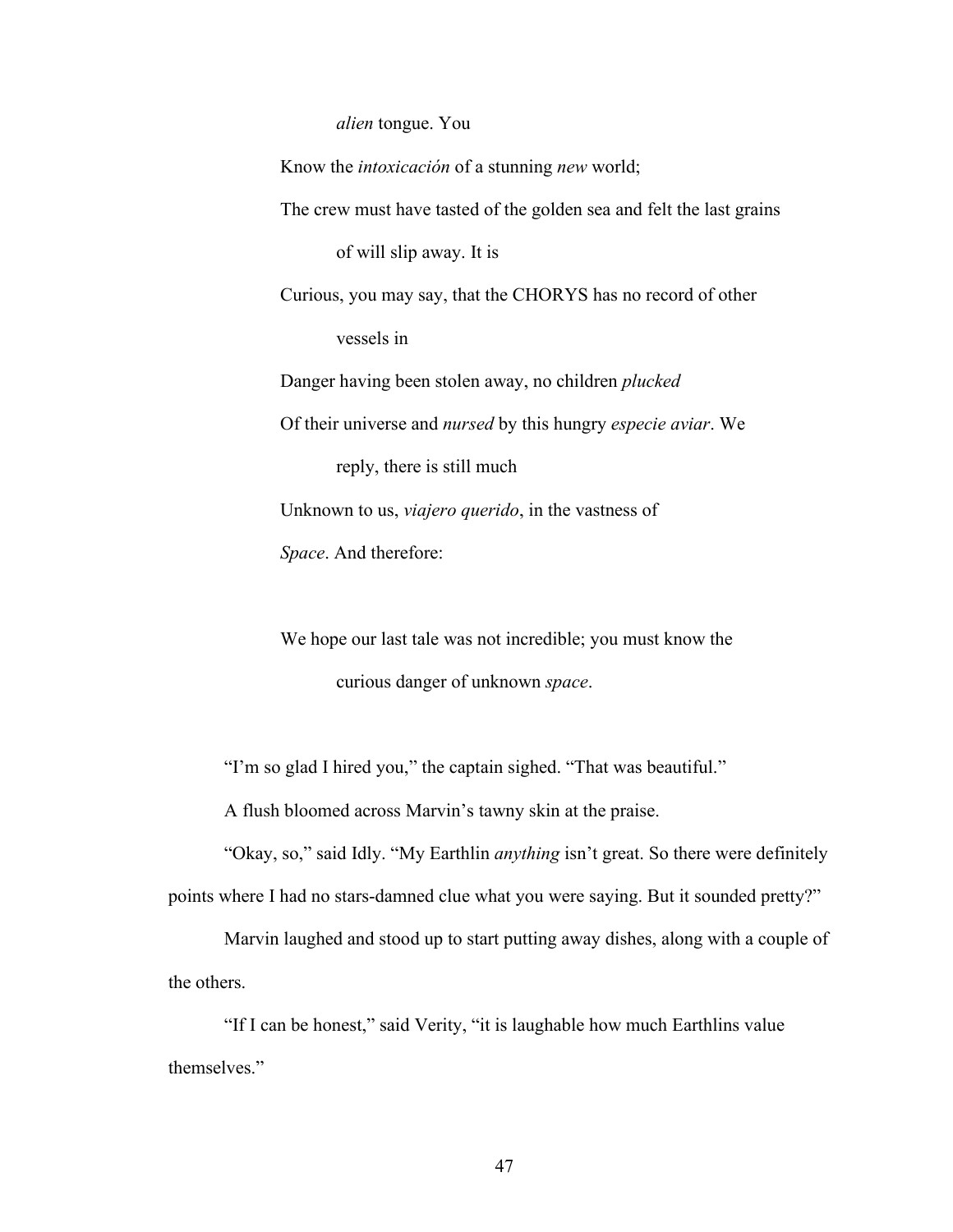"She has a point," said Puck, nodding enthusiastically. "CHORYS would have certainly found them!"

"Oh, let us have our mysteries," said Marvin. "We love a good sense of existential dread"

\*

After breakfast, everyone who wasn't guiding the ship stayed in the common space to watch the looming planet of Talvrend gradually fill the wide window.

"This never gets old," Simone said softly. "I wish I could go with you today."

"Why aren't you?" asked Puck.

"My lungs are acting up again," Verity said, rubbing the back of her neck sheepishly. "She kindly offered to stay with me here. I told her she did not have to—"

"I absolutely do," Simone said firmly. "Don't worry about it. Marvin can pick up everything I need."

Outside, the city that was their destination was transforming from shining dot within a gray atmosphere to a detailed mass of towering orange buildings with rounded roofs. Each structure was carefully balanced on the cliffside that arched over a hazy gray unknown below; in the shadows of the buildings, protected from the planet's unforgiving weather, was the city itself, comprised of white, classical Earthlin-esque arches and domes carved into the cliffs. *Fascination* followed several ships darting under and around the outcroppings, hot rain pinging off its hull. It docked at one craggy cliffside, powering down with a tired sigh, and the full crew gathered at its entrance. The rain sizzled as it fell at their feet. A few cover bots that Sel had called zipped over to the ship, ready to float protectively over their heads.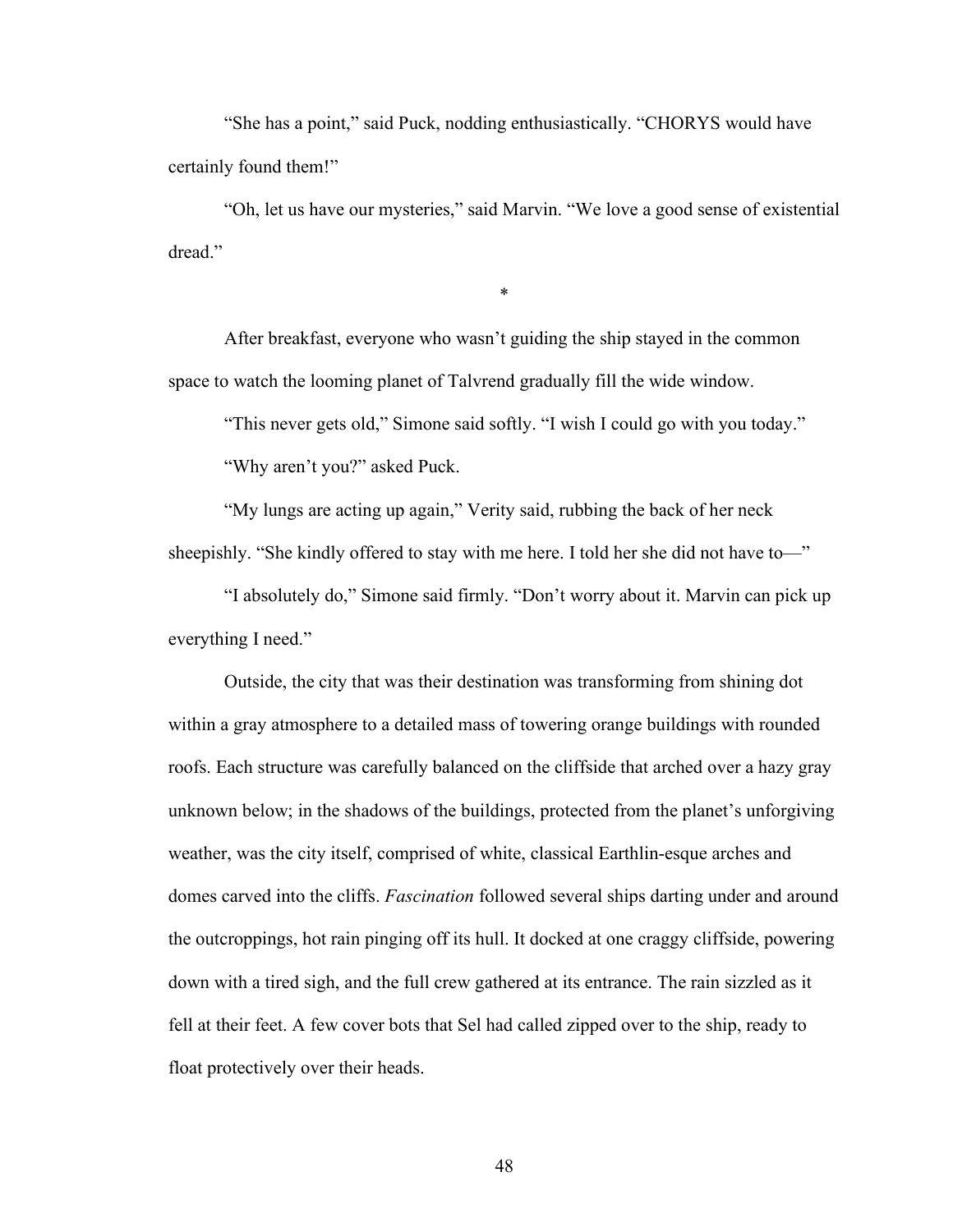"Please be careful and don't do anything *too* foolish," Tempest said, casting a stern glance around her crew.

Simone passed a shopping list to Marvin as they began to split off. "It's really not as bad as last time, I promise. And if you can't find everything, don't worry about it."

"I'll be fine," he said.

Tempest and Avery led a hovering crate of goods toward one archway; Sel and Puck, carrying Mercy, set off toward a central courtyard in the sloped cliffside, looking to drum up new jobs and pick up a shipment ordered from CHORYS; and Idly and Blue followed the sound of nearby music toward the main shopping district.

Jo started absently wandering in the same direction as Idly and Blue. The tropical rain was already starting to seep into a hole in the toe of one of her boots, despite the loyal bot above her, and she muttered a soft curse.

"Hey, Jo," Marvin said, bounding to catch up with her. "You aren't busy, are you? I might need some help with Simone's list…"

She immediately saw his request for the kindness it was and hesitated. She got the sense that he would be somewhat devastated if abandoned and she didn't want to have to deal with that. "Yeah, sure."

He beamed.

"Okay, she says she needs something called 'Forgovian paste,' which at least sounds somewhat familiar…"

The two made their way up the slope, through an archway gleaming white in the rain, and onto a bustling street. Vendors camped precariously under a few safe awnings.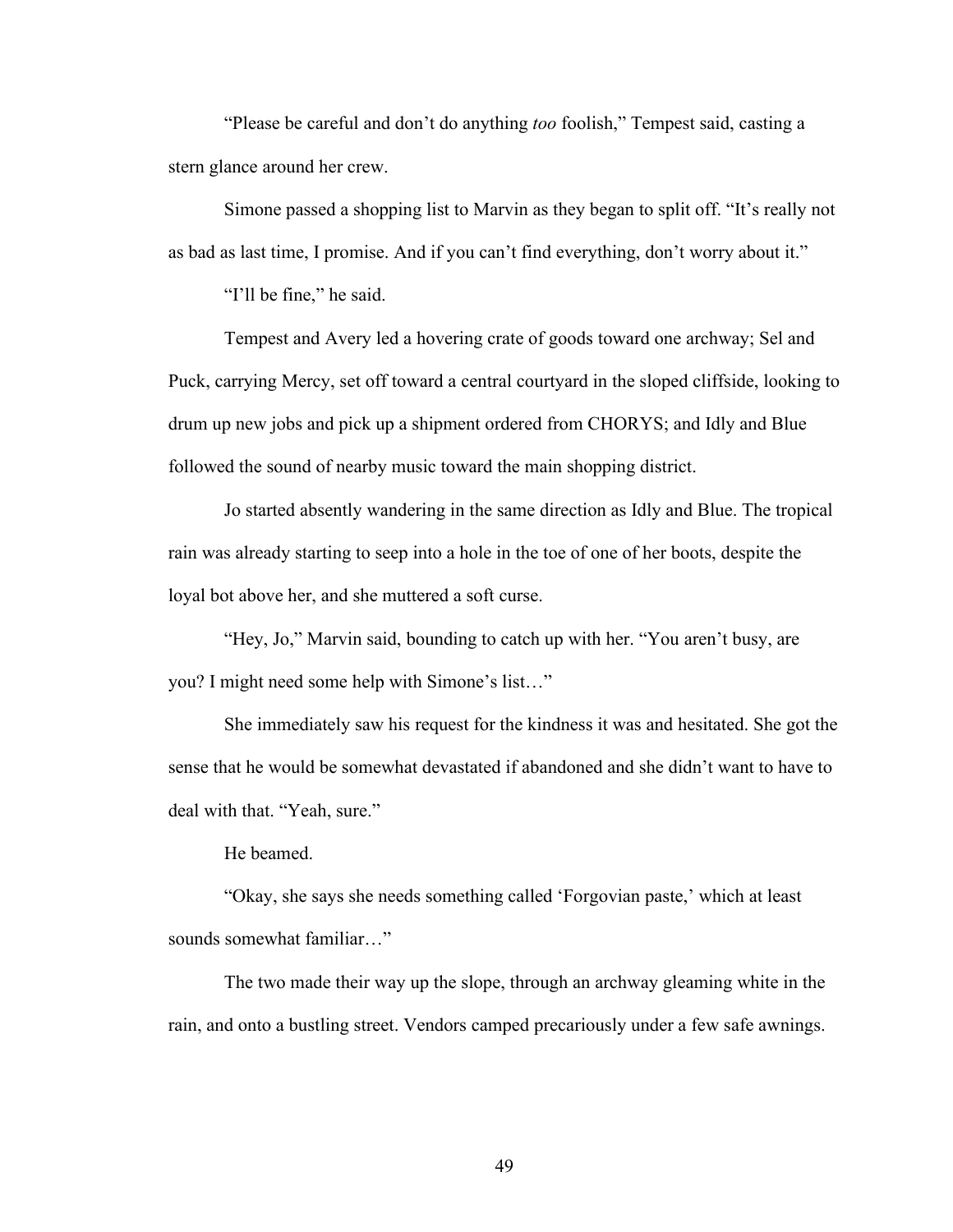Some crowded in the doorways of more prosperous businesses and called out promising deals to passers-by. Travelers fluttered between the opportunities.

Over one doorway was a glowing sign, flickering with age: MEDICINAL WARES OF TENACITY. Jo nudged Marvin's arm and the pair of them squished through the street's customers and the man camped out at the door shouting about sleeping aids. Inside, surrounded by dense shelves of liquids, gases, and herbs, a heavyset Child of V'Owrin leaned against the counter. They were wearing an open vest made of coarse Ormien wool. Their violet skin was striped with the characteristic dark bands of age; the feathers across their shoulders and down their upper arms had grown soft as well. They brightened as the pair walked in.

"Hail and grant you the leniency of the stars!" they said, straightening up. "I am Tenacity, and I try to keep my shelves stocked to help anything that ails you."

"And grant you the same," Jo and Marvin responded automatically. Tenacity tilted their head and grinned, recognizing the pair's fluency in V'Owrin customs.

"My partner requested a couple things," said Marvin, pulling the scribbles from his jacket. "Well, a few things. I'm not quite well-versed in any of this..."

"Yes!" They were bouncing on their toes as they reached for the scribbled paper. "Ah, she must be the medic of your team? Yes, yes, I can help with many of these. And I have a friend down the road who can guide you to the rest, certainly..."

Tenacity pulled various jars of exotic salves, solutions, and swarming nanobots and laid them on the counter, scrawling notes on a crumpled tablet that would be sent to Simone's device. Marvin forwarded them a couple bits in payment and the pair left the shop to find the last couple items on the list.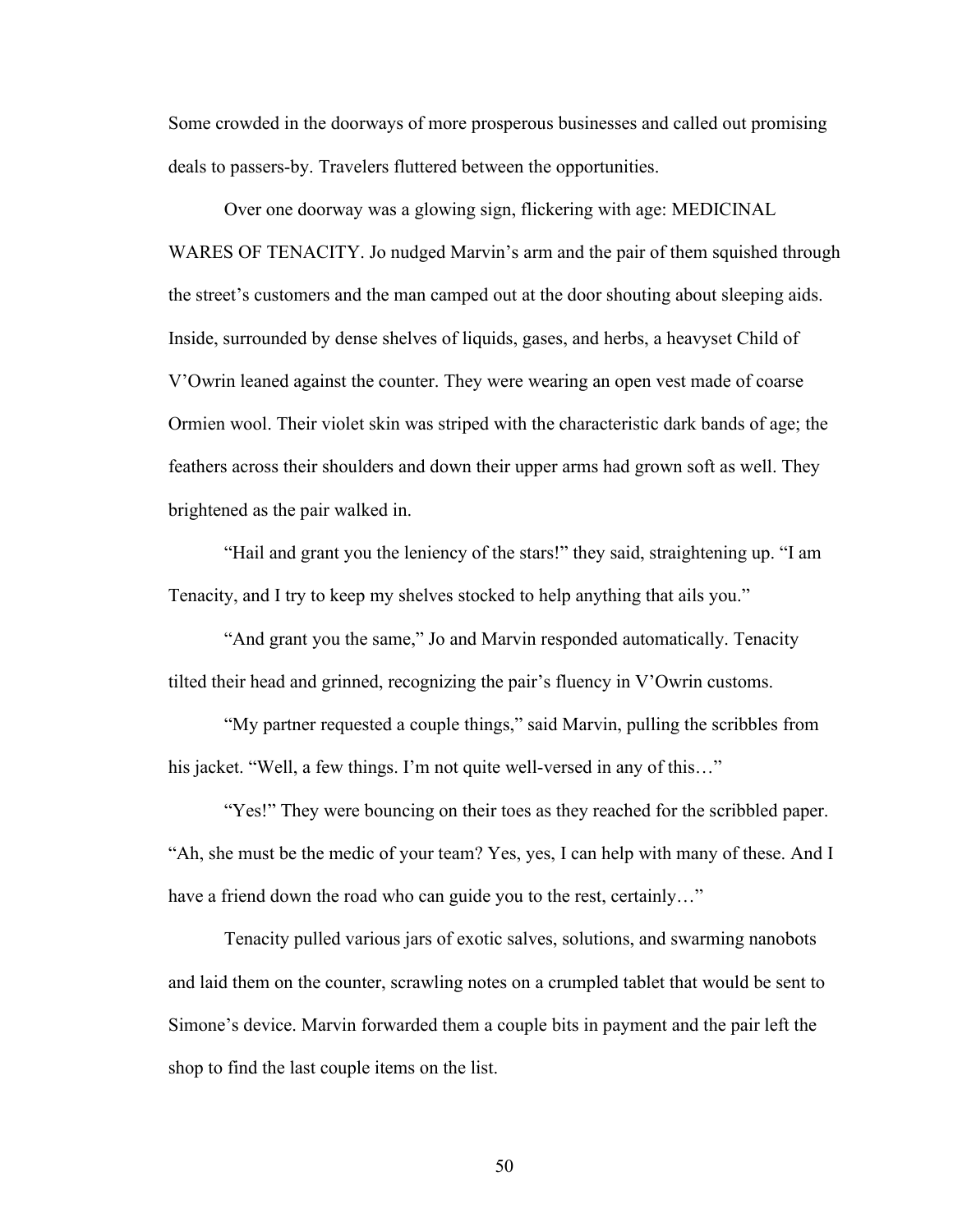Marvin was clearly in his element in the chaotic marketplace. He embraced the jostling of the crowd with an exuberance that seemed unnatural, grinning at the shouts and laughs that rose above the constant roar of various forms of speech.

"Goodness, it's wonderful to be on-planet," he sighed happily to himself. He turned to Jo. "So why are you going Hilmeron anyway?"

Jo bristled at his curiosity. She wasn't interested in making friends in these three spells. "Family."

He blinked. "That sounds great. Is it a holiday thing? I'm guessing you haven't been off-planet lately—just, you know, most don't get space-sick if they're out a whole bunch "

Jo let him trail off without responding, then sighed. "The holiday, yeah."

He nodded and didn't ask anything else. They managed to find everything on the physician's list, but, as they walked quietly back to the ship, Jo couldn't help but feel as though she'd done something awful, as though she were incessantly making the same inter-being mistakes. She pushed away the guilt and focused on getting back to *Fascination* in time for takeoff––even if that left Marvin a couple steps behind her.

When they got back, Verity was trying to repay Mercy for bringing back an order of salves that Simone had forwarded to them. The others gathered at the ramp onto *Fascination* looked on, amused.

\*

"Well then, let me at least help you with something needs doing, if you do not want anything," Verity was saying.

"No."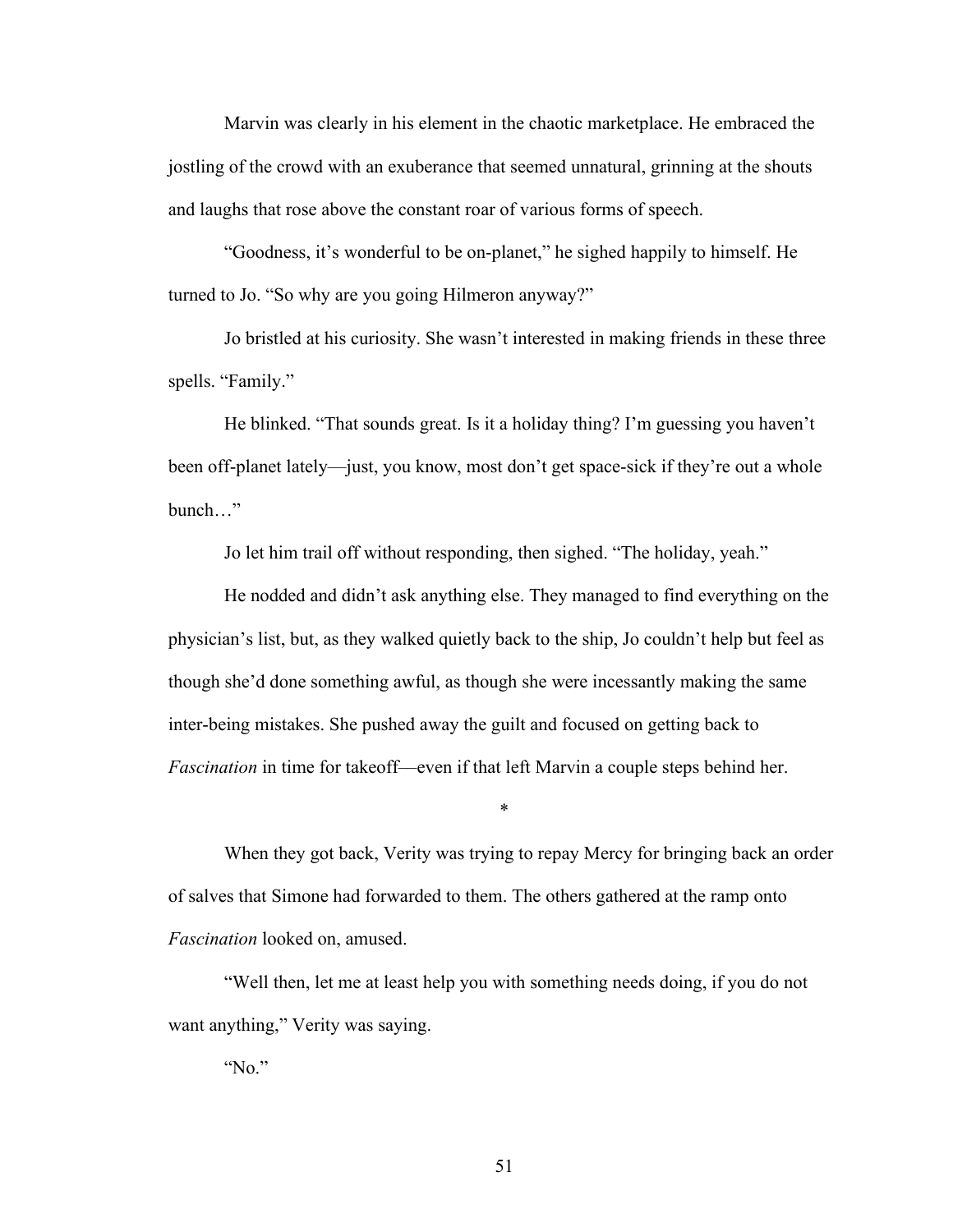"There must be some sort of favor I can do for you."

"No."

"Man, we do not usually see bots working in labs––I am not familiar with what you like…um, you do not eat any…like, robot snacks?"

Mercy just stared at her.

"Sorry, I––I guess I should have asked your owner instead."

The bot recoiled in disgust. "I call Marlowe Seldom 'Madame' out of respect, not *servitude*," they said flatly. They turned and ambled up the ramp, outrage evident in every little step.

Tempest put a hand on the Daughter of V'Owrin's elbow. "Mercy kind of likes doing things by their own rules. You'll get used to it."

"I don't meet bots a lot." Her feathers were ruffled in embarrassment. "I'm sorry if I was weird."

"Not at all!"

Once everyone was onboard, the ship rumbled back to life and took them back into the strange starry expanse; if *Fascination* was as revitalized by gravity and the feeling of rest, she didn't show it.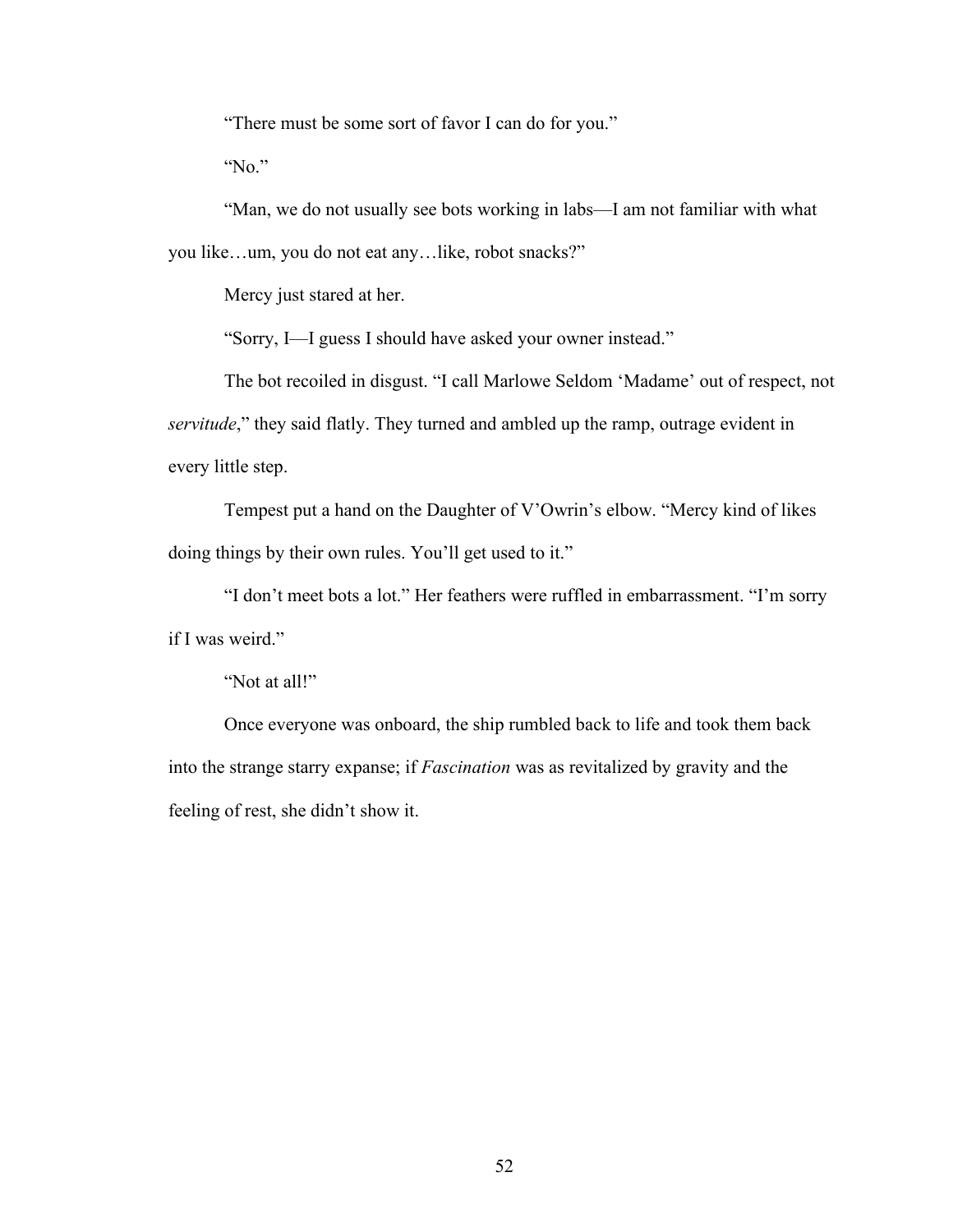### CHAPTER 6

On the morning after their excursion to Talvrend, they gathered at breakfast. A buzz of anticipation accompanied the full-belly feeling of time spent with their feet on solid ground.

The beloved physician had been prodded into telling that morning's story, reluctantly; there was some uproar about her claim that her stories weren't creative enough to carry breakfast, and she agreed quickly to their entreaties in order to silence the abundant praise. Simone had bright, big eyes, tiny curves of ears, and a petite smile, and her fair skin seemed to be pink in an everlasting blush. Her slow, warm voice contrasted the swift, continuous movement of her hands––never fidgeting, always moving with purpose, whether to adjust a button or lay a quick hand on someone's forehead. As with every morning, she had her dark hair twisted securely into a bun and sat alert and cheerful, clasping one of Marvin's teas.

"Since I always get mixed up and think Talvrend is in the Talvi system, this is a tale I know that takes place there," she said softly. "My mother used to tell it to me, back home in the city of Caimaug. I hope I do it justice. Um, here we go."

### *Simone's Story*

In the old days of the Talvi system, when the people of its first planet, Talvoa, were starting to spread across its other bodies in earnest, there was a librarian. She had been flying since she was a child, and she knew the ways of space and the scarcity of entertainment on the distant ice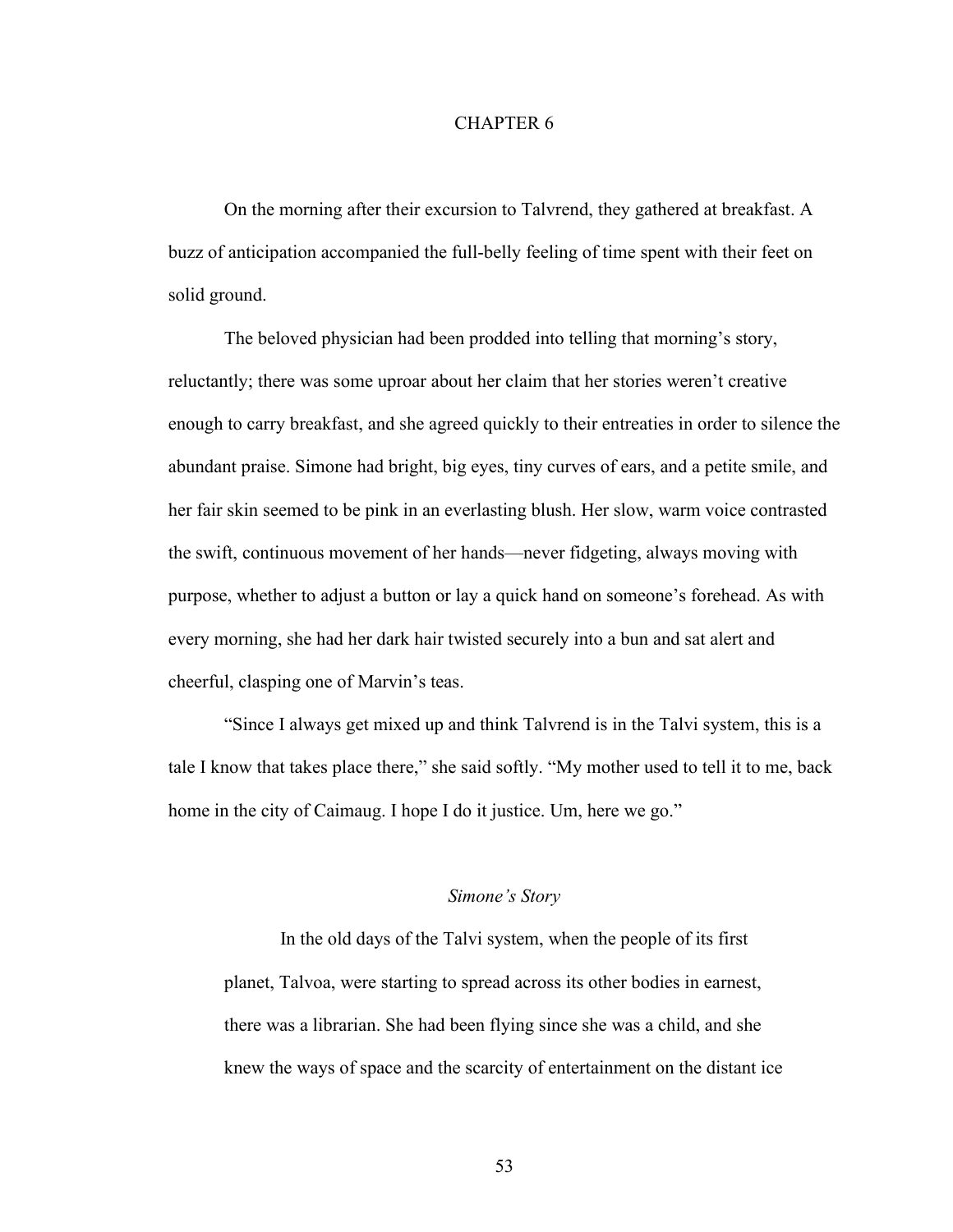planets. So she lugged several crates of donated books onto a rented FTL cruiser and took to the stars to make sure the children of settlers weren't starving for new literature. She traveled with a hand-drawn map of cosmic routes to take and asteroid fields and debris to watch for, updated with rumors of dense space from kindly travelers she met on the way.

She met families for whom books had been a bigger priority than food in the move from the first planet and traded books with them eagerly. She met families who had only ever heard stories orally, who repeatedly read aloud the new tales slowly and dramatically to wedge them in their memories, and gratefully gave the books back to her before she left.

And on one ice planet within the ten body star system, she met a girl.

The seventh planet from the Talvric sun grumbled with volcanic vigor; the third homestead the librarian visited on the planet was unsettlingly close to one hot, menacing crack. When she knocked, a girl with a rifle peeked warily around the door, brightened when she saw the basket of books, and ushered her in. She had shiny green-black hair, kept stacks of journals of attempted tea recipes, and could talk for hours about the literature of Old V'Owrin. How could the librarian not stay until nightfall, when the blinding glimmer of the frozen, craggy expanse gave way to the dark, warning glow of the magma beneath the fissure?

After a few days, the librarian convinced the beautiful girl that there was more literacy work to be done elsewhere, and they parted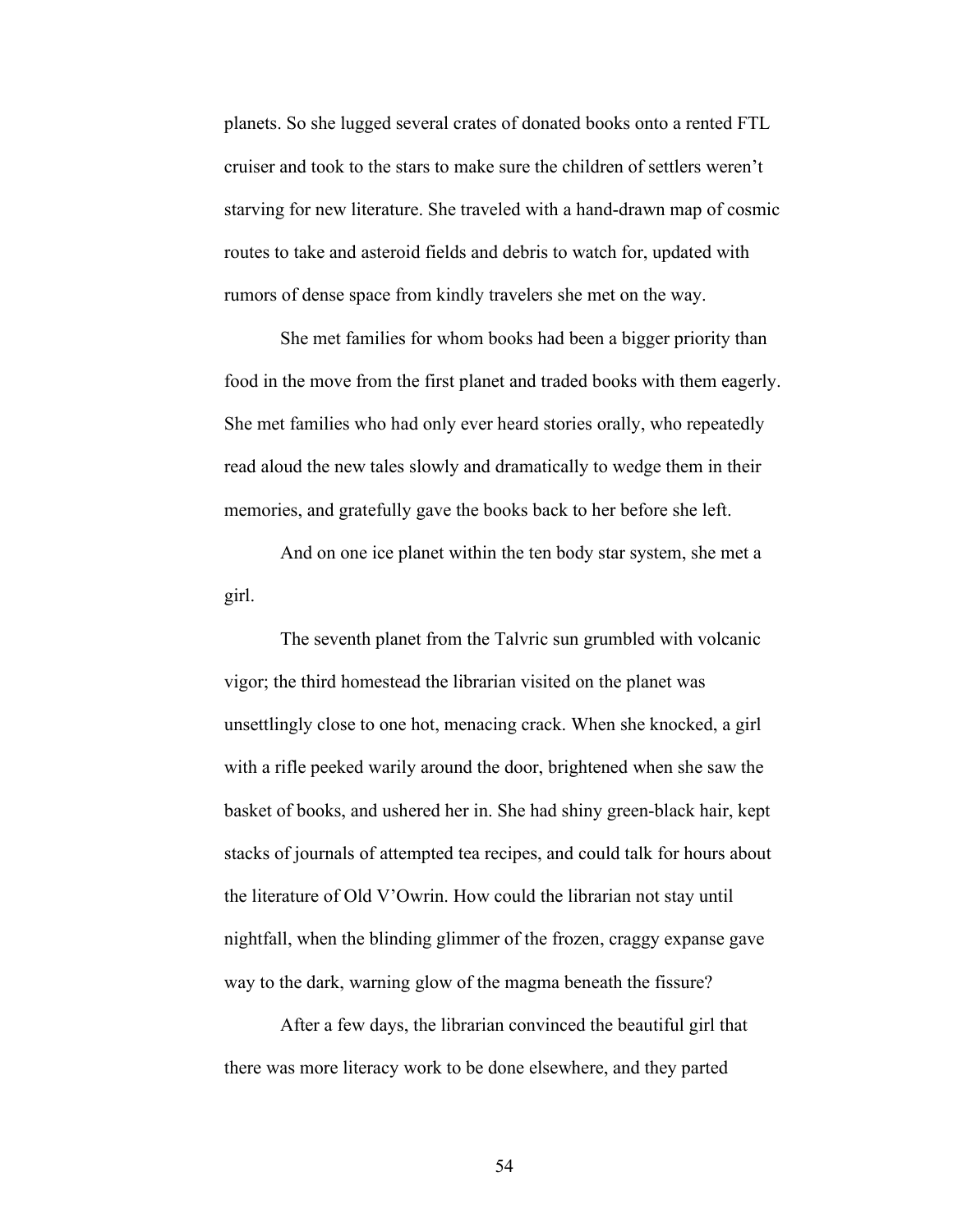sweetly. The librarian moved onward. She delivered and traded books across the rest of the ice planets and started her slow cycle back around the system. It was lonely and wonderful work. Every standard year or so, she found her way back to the seventh planet from the Talvric sun, found her way back to the woman who wasn't quite waiting for her, but was always bouncing-on-her-toes eager when she saw the librarian's ship land.

Um, the original version of this tale really goes into detail on the rest of her travels, but I'll abridge it: fifteen standard years of traveling emptied her crates to a meager collection––trading and spacefaring accidents and raider attacks and time will do that––and, finally, breathlessly, she found herself again on the beautiful girl's––no, certainly woman's by now––doorstep. Her stomach was in knots; would she even want her to stay? Nothing about their semi-yearly meetings suggested permanence. Suddenly, she felt intrusive. What did she even have to offer? She was a retiring traveler with little to her name but a few stories and nowhere else to go. She turned to step back onto her vessel. But the woman with green-black hair opened the door, having heard the whine of the ship's engine, and saw the cases of clothes, trinkets, and food (and books) and greeted her with just as bright a smile, and that is why the traveling librarian of the Talvi system stopped making her rounds on her vessel of tomes.

\*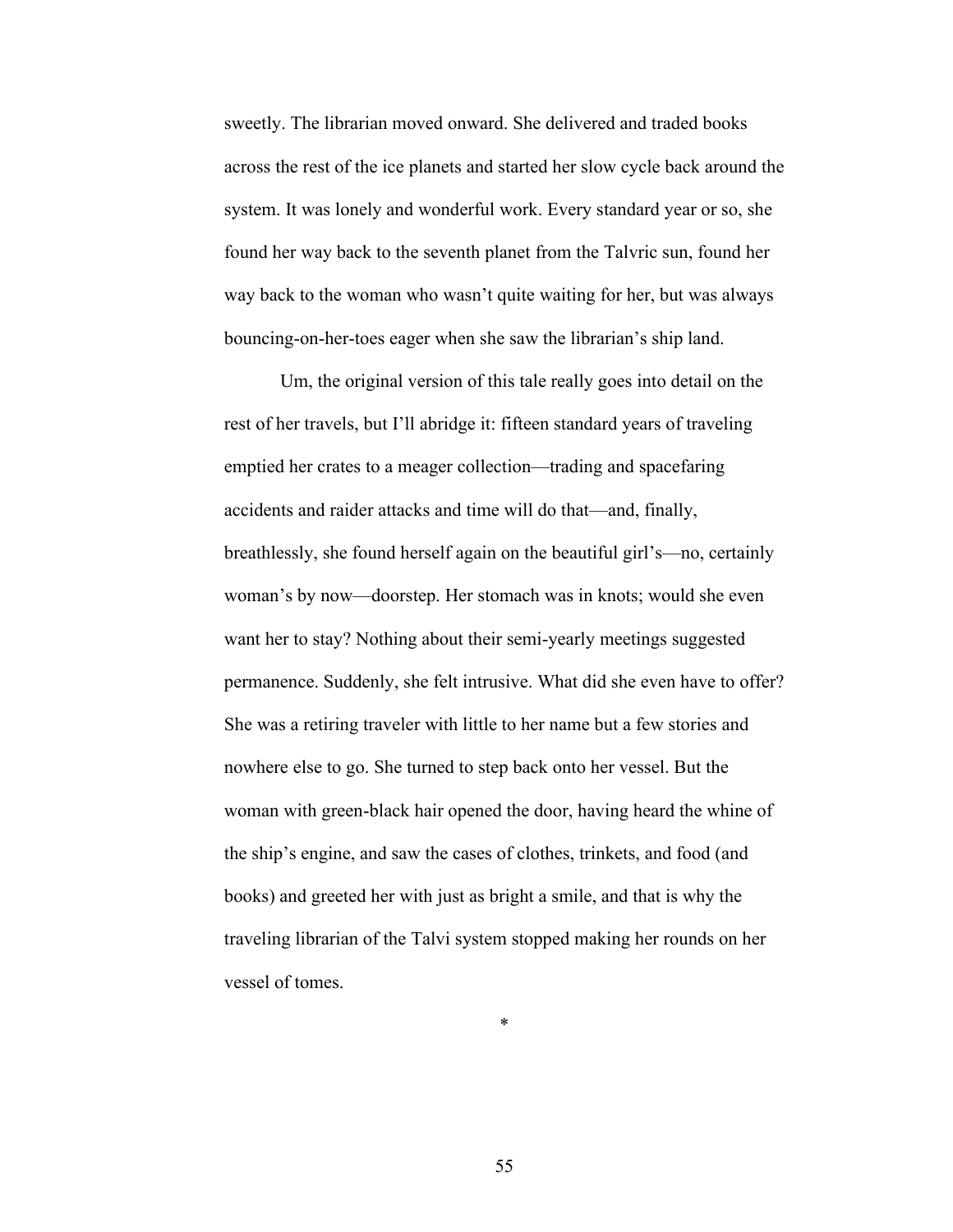The crew was lazing around the common table after Simone's story. Tempest had offered to teach Verity how to knit and was helping her retrieve a dropped stitch on the lumpy rectangle of fabric. Idly had read an article about game theory in constructed spaces and was reciting what he'd learned to the table; Hank was the only one actively listening. Suddenly, Blue sat up from her slumped position, knocking her tea across the table, and gaped at the scene outside the window. "Look!" she shrieked.

Avery swore at the mess creeping near her and punched a quick code in the table's surface to absorb it. Tempest was halfway out of her seat before, peering outside, she spotted the source of Blue's excitement. "Are you––are you talking about the space crabs?"

"They're fighting! Isn't that cute?" said Blue, practically bouncing in her seat.

The two insect-ish pests, glimmering in the starlight were circling around a dark, deserted old beacon. Their long, spindly legs jabbed at each other and the vacuum in a way that could only be called unsettling; it was surreally slow and insectoid and desperate and *creepy*.

"What do they want with it?" asked Marvin. The whole group was watching them now.

"They like to nibble on the outer coating," said Puck. She was determinedly not looking at the eerie scene.

"Actually, it's the beacon itself that draws them in," said Idly. "Even abandoned, it's probably still giving off dull signals. The snack is kind of secondary."

"Man, they are really going after each other," murmured Seldom. Indeed, their fighting was escalating in fury. One of them was a little bigger than the other, and its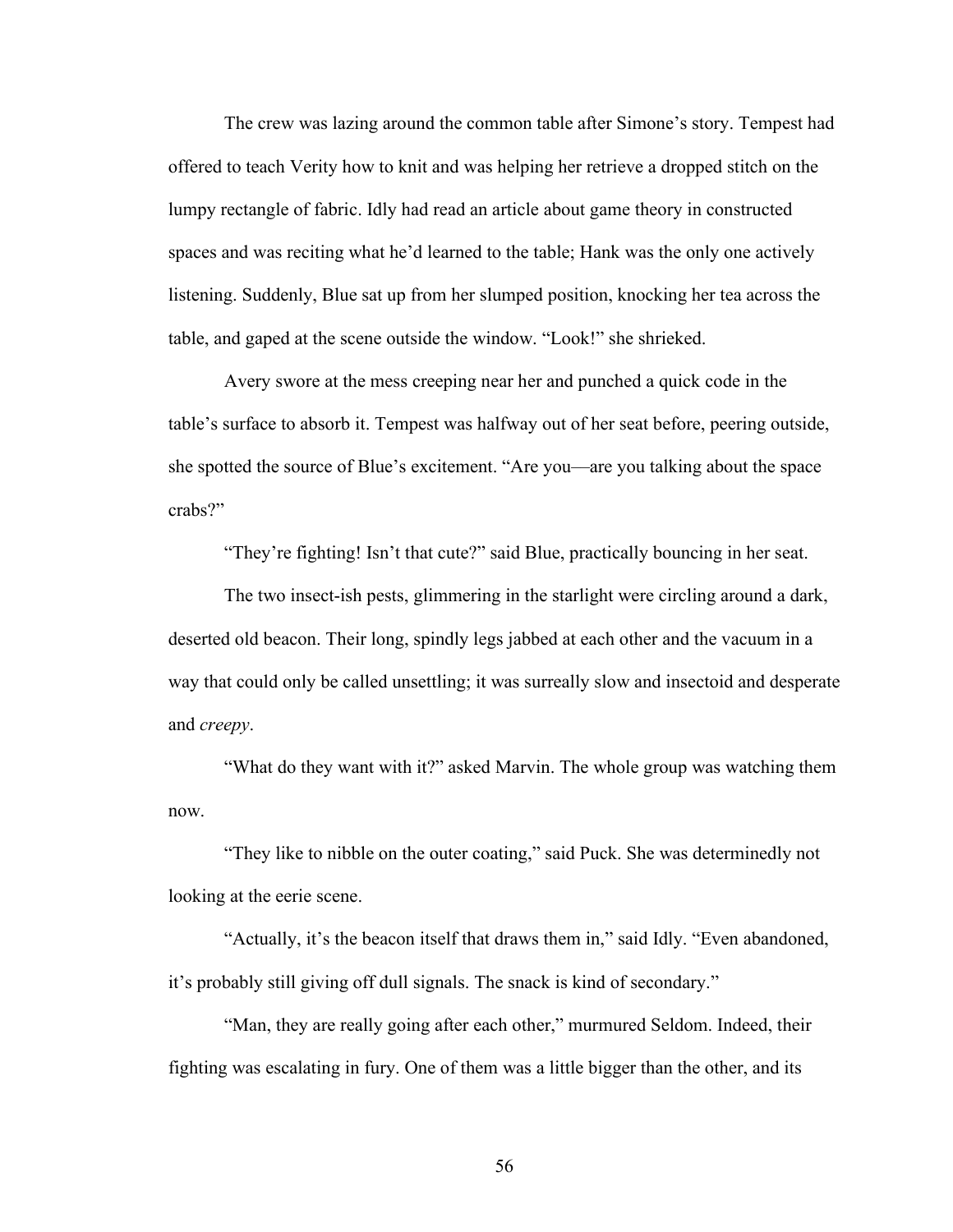movements were getting increasingly more desperate as the older, smaller crab got more and more hits in. Seldom grinned and glanced at Tempest. "Five on the big one."

The captain tried to hide a smile with a sigh. "Ten."

Within a few minutes, the crew was lined up at the wide window, cheering and cursing at the suddenly vital battle as it reached its conclusion with the solemn, fearful departure of the larger crab.

"Coward," muttered Hank victoriously, perched on the edge of the table behind the others.

A few of the losers wandered begrudgingly toward their duties for the day. Seldom jostled Tempest in a playful mock-shove on her way out, and Tempest soon followed to assume the helm. Some of the winners stuck around to watch the littler crab consume his prize before getting bored and leaving.

As Mercy wobbled toward the door to follow Seldom, Avery lay a hand on their dome. "Wait up. I need to ask you something."

Mercy turned toward them. They were silent.

"I need to override the ship's protocol for ejecting those junk observer pods."

"That is against ship protocol. Also, I do not have jurisdiction over the ship's protocol. I would advise that you ask her."

"It's overgrown and cruddy and clogging up the connected exhaust line. I just need to get rid of the thing. Can you do that for me? It's *barely* bending a rule."

"I am not interested in why you would like to override the ship's protocol."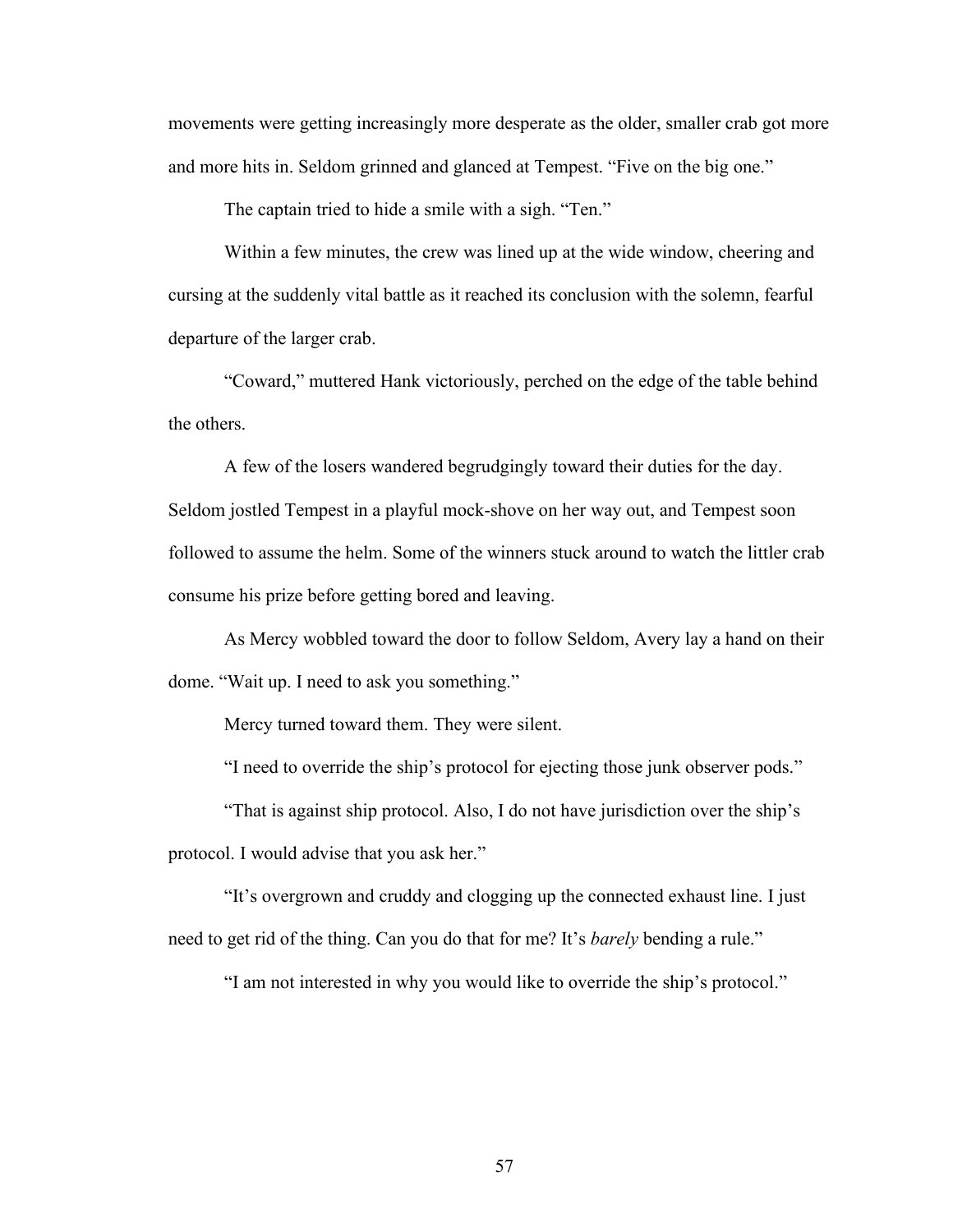Avery ran a hair through their hair. "I can't believe it's so damned difficult to get you to do one simple thing. I *know* you have access." They glared at the bot. Mercy did not respond. "Whatever. Fucking useless machine."

Mercy watched them stride toward the engines before giving off a low, sustained beep and slowly turning to follow Seldom to the bridge.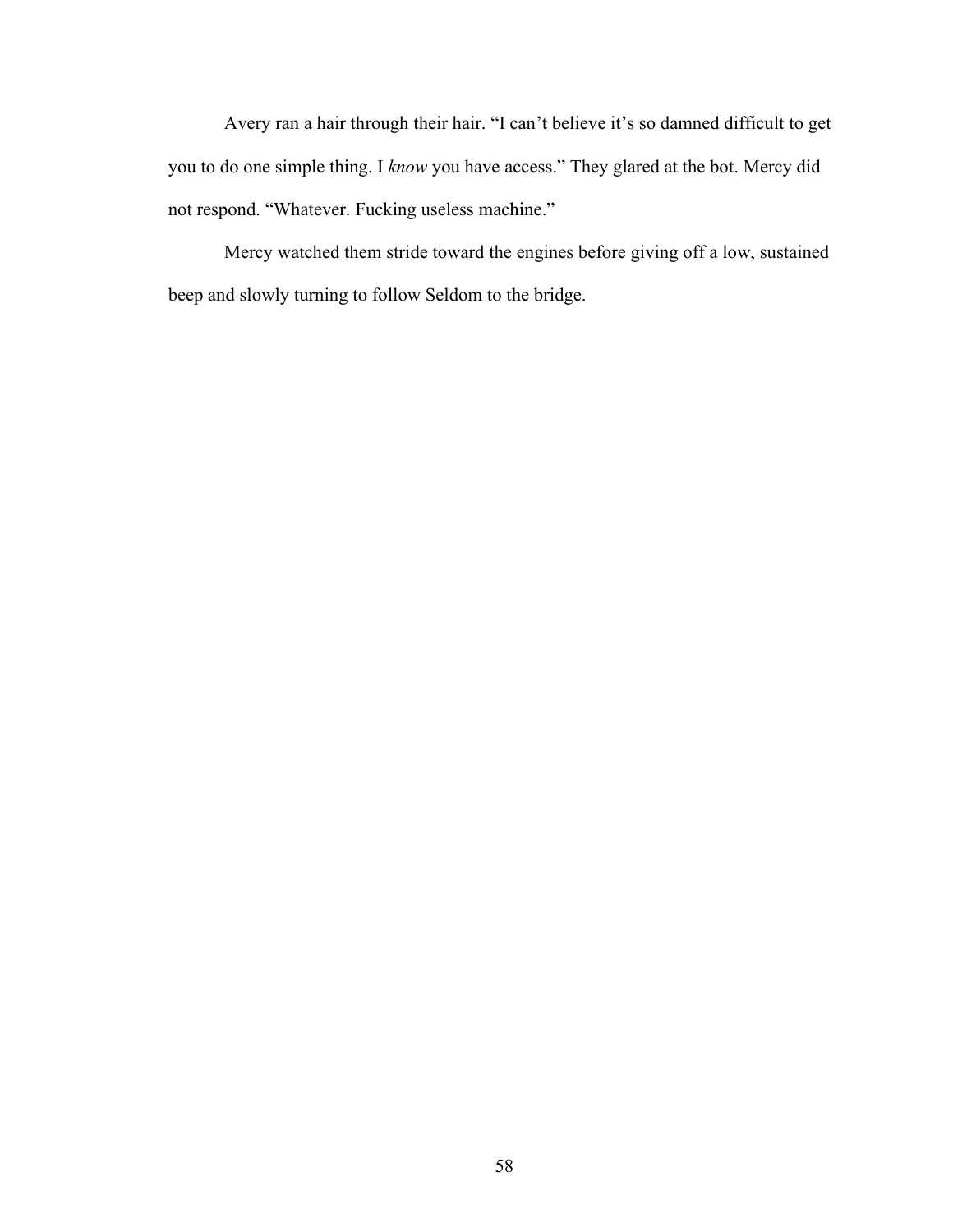### CHAPTER 7

Avery leaned back in their chair, eyes shut. Their short, wavy gray hair was a little damp with sweat and grime—they had already been up for a couple hours, getting an early start at work in the engines (they had also taken the time to chide Puck for not being as motivated, which crushed the poor alien. They'd shrugged off their jacket and were wearing a tank top as well as pants that had more pockets than seemed physically possible. Their mouth was carved in a perpetual frown that deepened as they considered the morning's story. Their eyes snapped open.

"I've got a fine one." The head engineer crossed their long legs. "It's an epilogue. You'd better recognize the source material." They began, pausing between each sentence to give them weight:

### *Avery's Story*

It was a hot day on a hot planet of no importance.

The traveler was lonely in a way that few know.

And yet, she was certainly not alone.

She was not used to the heat yet, so the way in which her vision swam was still uncomfortable.

The layers of sweat on her skin were still uncomfortable.

The numb timelessness and the repetitive crunch of bright blue sand underfoot were still uncomfortable.

She rehearsed what she might do should she meet another traveler.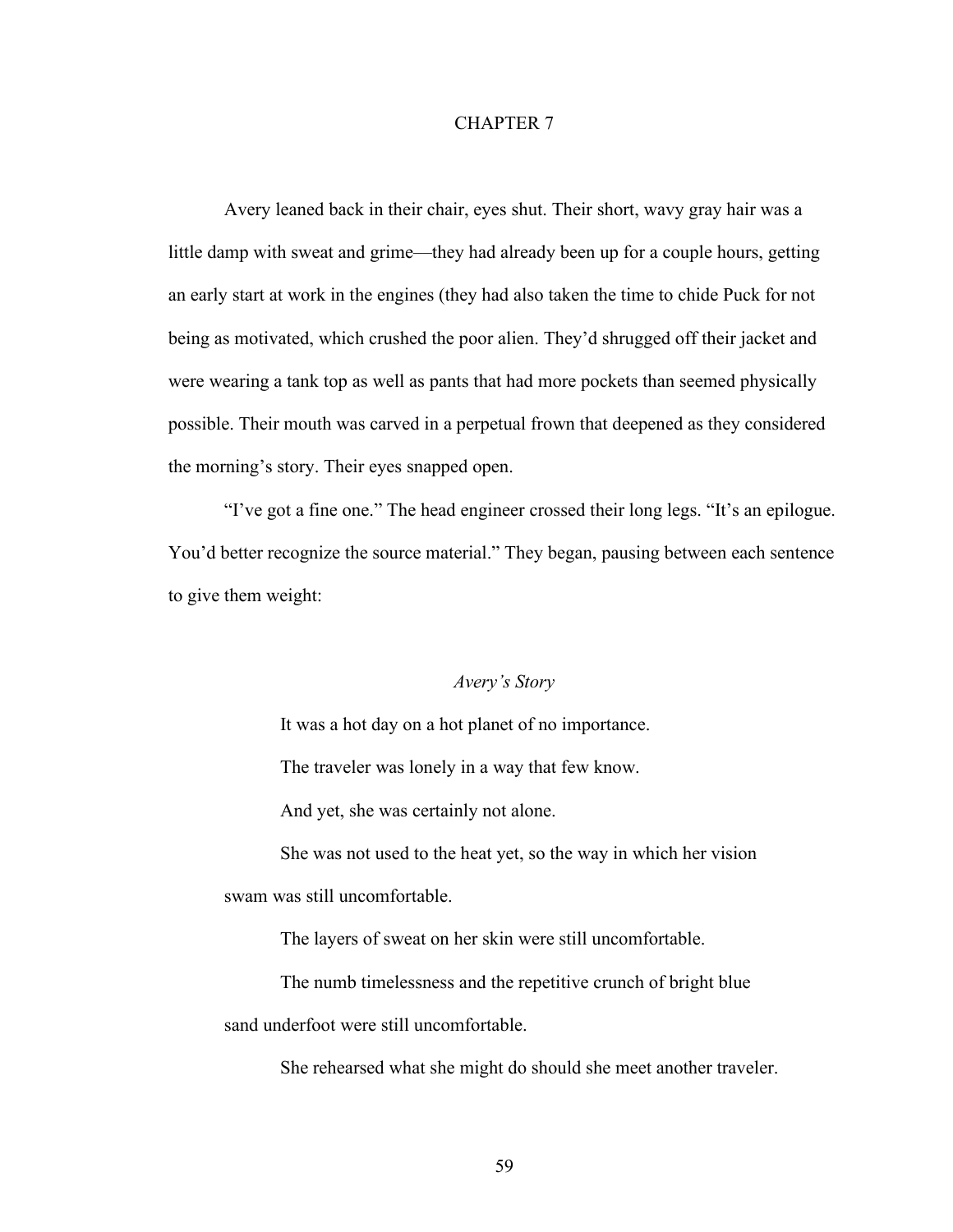Should they recognize her, she had a silver light cannon she'd stolen from a mortal––warm from the heat, for once, rather than the memory of a blast.

Should they not, and leave her alone––she'd learned it was wise to avoid prodding.

Should they not, and ask for her help––well, she had a catalog of devious scenarios for folks who were foolish enough to ask for help.

She'd never know a sense of solitude.

The threat of meeting someone else she'll have to hurt keeps her on edge.

Good.

Avery uncrossed their legs and leaned forward.

"You might have picked up that it finishes the diasporatic Earthlin legend of the trickster who fell in love with a god. I like it."

"Oh, Carlotta?" said Marvin. "I didn't even pick that up! I always wondered what happened when she was banished."

"I knew," said Idly. "I just assumed from the start."

\*

Jo turned into the sharply twisting corridor that led deeper and deeper into the engine rooms, looking for Puck. The bluish-white walls seemed to glow with the heat of the working ship. Jo rubbed her sweaty hair out of her eyes, irritated. She heard the yelling hidden just below the clamor of the engines and hesitated before walking closer;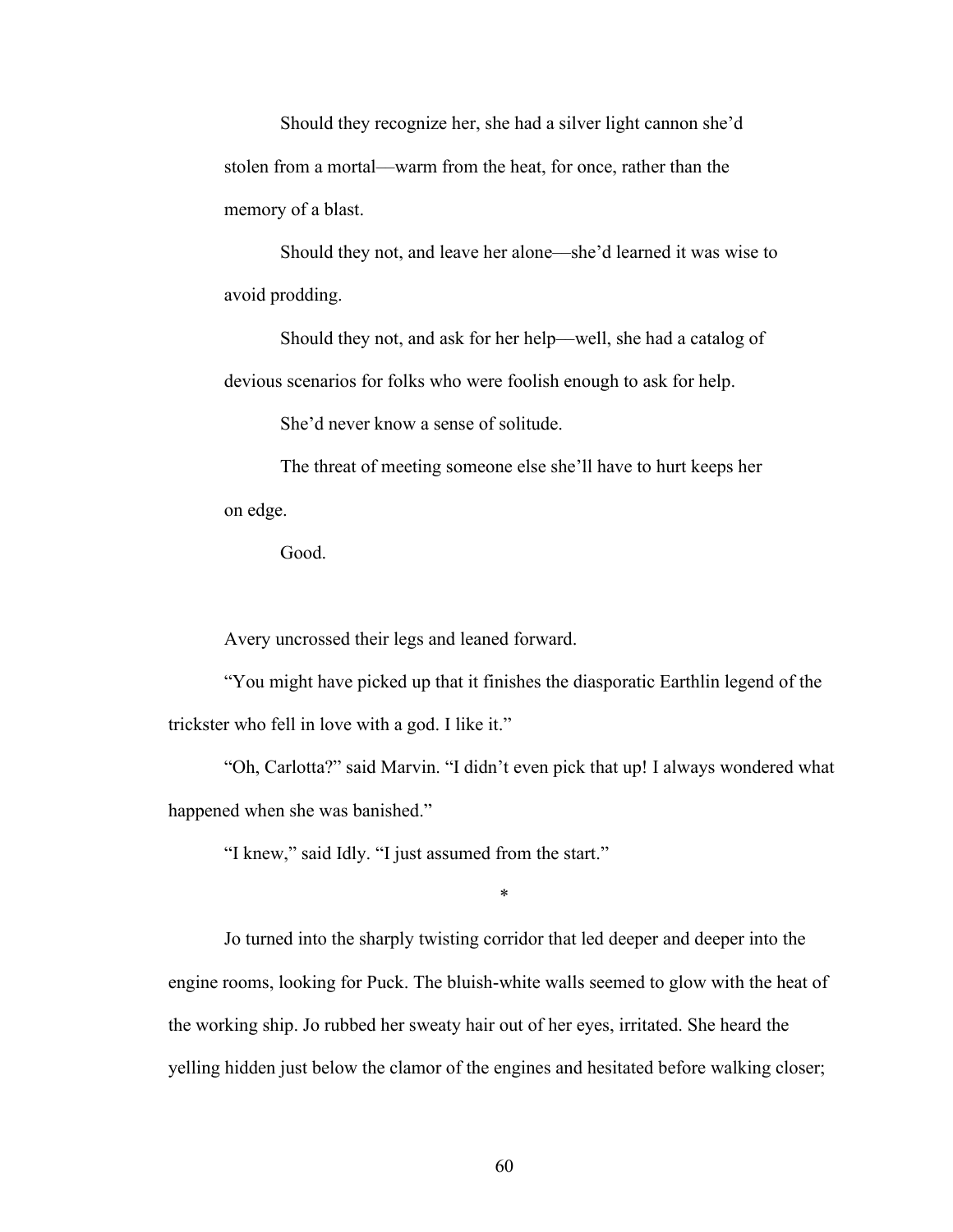the voices got clearer as she wandered closer, and in an instant, she rounded a corner and into Puck. The alien let out a tiny squeak and put a hand on her shoulder to stop her, eyes wide.

"I didn't mean to eavesdrop," Puck whispered. "But Avery…"

Jo finally caught the furious voices. "*That's* what this was about?" said Avery. "Your *bot*?"

"I'm not saying I wasn't stupid," said Seldom. "Sure, I was. I'm just saying maybe next time you shouldn't treat Mercy like some piece of equipment, and then we can avoid all of this."

"You can't pin your mistakes on Avery," said Tempest. "*You* decided not to ask them for help and almost cost us—"

"What do you want from me?" said Seldom.

"I'd like you to be a team player. Don't give me that look. You aren't just my partner, you help me lead this ship. I thought you knew what your stars-damned job was."

"Everyone on this ship isn't exactly open to working with others. Hank––"

"Don't start," said Tempest sharply. There was a long pause as they stared each other down. "I wish I could say that I can't believe you'd be so petty. But perhaps I expected that you would be able to overcome that to do your job." She was silent again. "Just work with our crew next time. I don't care what they've done to irritate you."

Puck grabbed Jo's hand and the two hastened back out the corridor, away from the thrumming engines.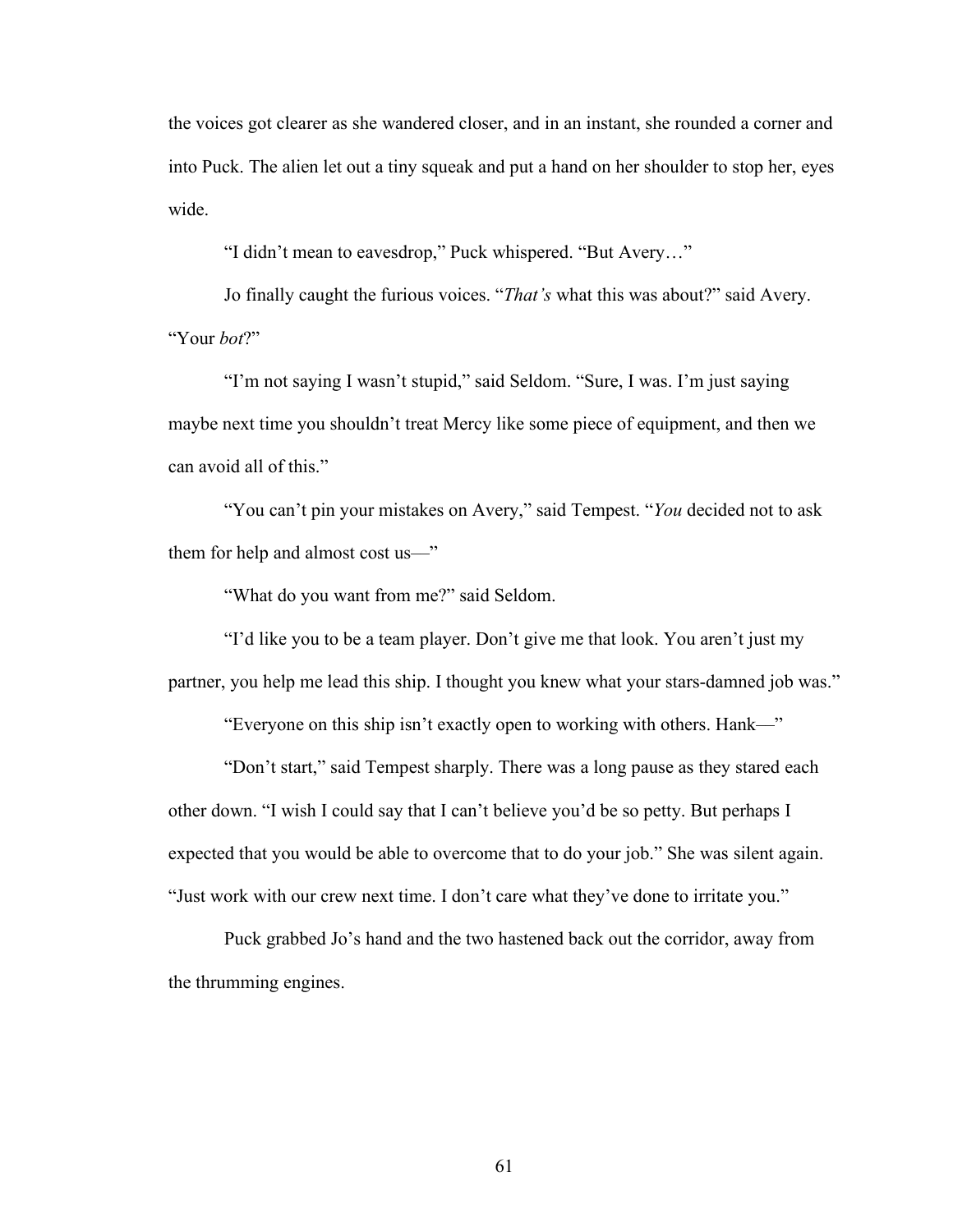Puck leaned against the wall, eyes closed. "I hate hearing anyone get in trouble," she said softly. She let out a long sigh. "Here, let me see your tablet. I'll see what I can do."

"Thanks." Jo hesitated, wondering if she should stay, and, hearing footfalls emerging from the engines, slipped out of the corridor and back into the public part of the ship.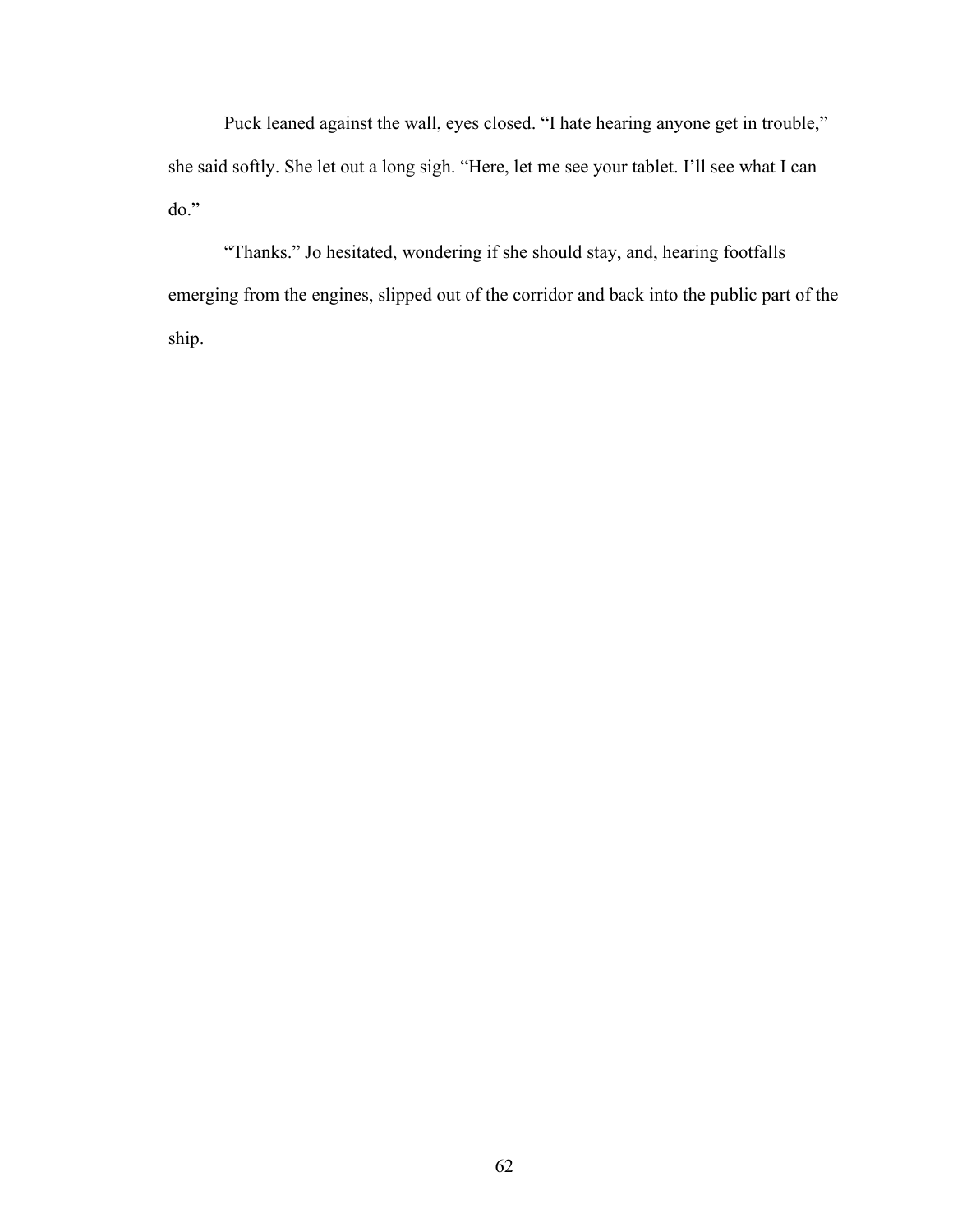### CHAPTER 8

The navigator of *Fascination* leaned back in his seat, arms crossed, leg bouncing, eyes dark. His dark hair was carefully combed out of his face in that effortlessly professional way that made you think of androids. The crisp neatness of his Conservatory jacket, which he always wore, only added to this image of near-artificial spotlessness. His voice was low and brisk.

"This is a story about lying," he said shortly.

## *Hank's Story*

Long ago, on a planet called Anissem, a woman fell in love with a small moon. Her name was Lisabetta. She was lured by the song of its rays and pledged her heart to it one bright night.

The woman had three brothers. They earned their meals in the market of Anissem, selling mined ores and treasures. The market was weak and they were not. This was not a coincidence.

One night, the oldest spotted his sister in the garden, happily gazing at her love. The brothers had never noticed the distant rock, having spent their entire lives looking down; finally looking up, the eldest was lured by the promise of wealth. The next morning, he told his brothers of the excavation opportunity awaiting their gluttonous pockets. They'd sent a crew up to the satellite by the following day.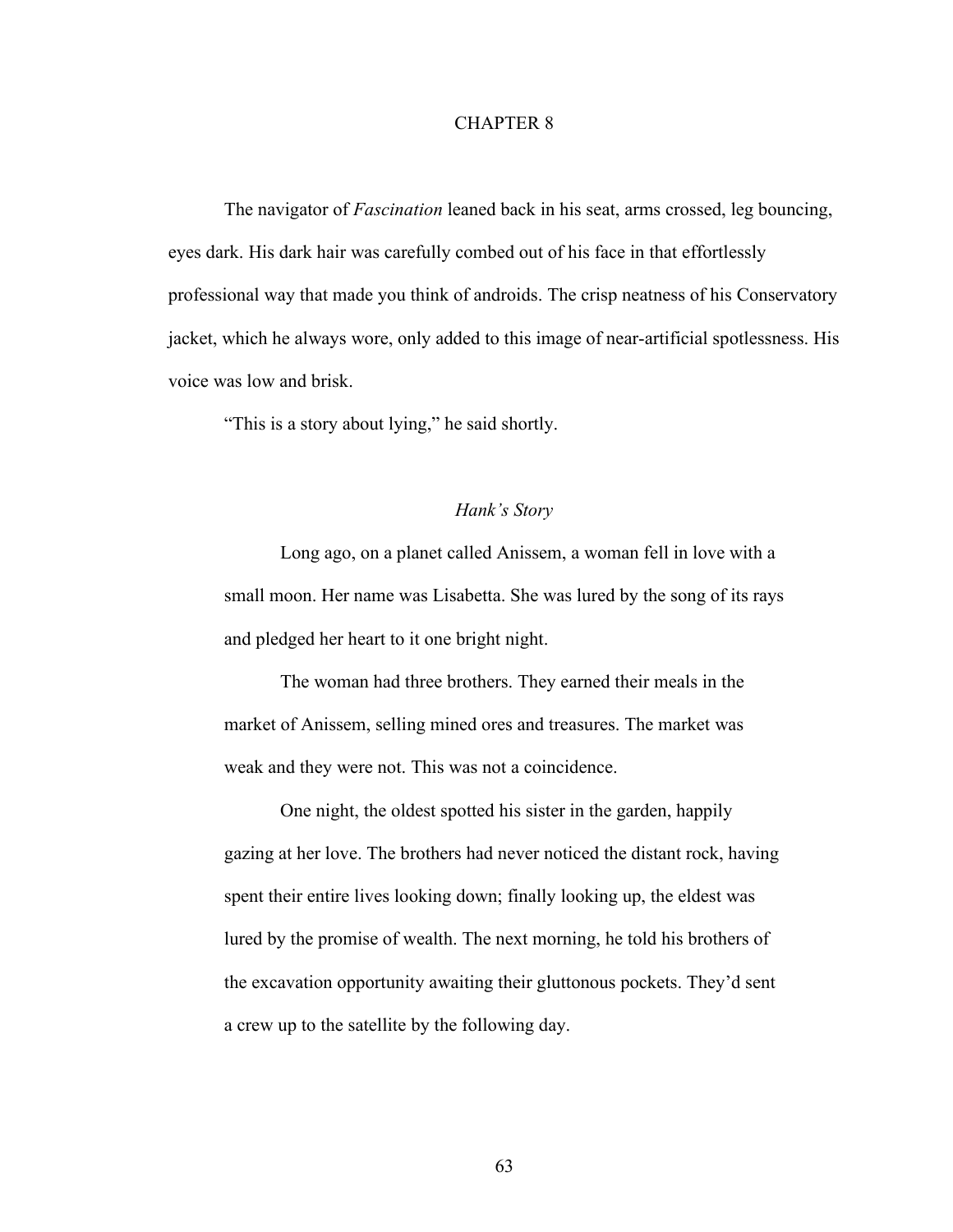Lisabetta noticed that her beloved was growing increasingly wan and pockmarked over the following spells. She worried for her faraway lover; she built a telescope to investigate its illness. She saw tiny beings crawling over its rocky surface, burrowing, gouging, hollowing their way through her moon. She saw an explosion of rock that sent uncontrolled pieces of moon spinning from its surface––one particular piece fell towards the planet's surface, toward the lovelorn woman, reeling, a streak of white, and crashed far from the family garden where the stunned woman sat.

Over a couple sleepless, furious nights, she built a locator for the fallen bones of the cherished moon. Above her, the crew was detonating the last skybound remains of the satellite; Lisabetta didn't get to see its final moments, focused so on her device. She didn't know that her brothers were selling bits of moon ore, promising its restorative properties to wealthy, gullible shoppers from other systems. It took her days to locate the remains in the woods. When she finally found the tiny crater, she wept over the meager wedge.

The original story really dwelled on her mourning, and I'm not interested in that. This isn't a story about the magic of love or truth. It's about two-faced assholes who call themselves family.

What she did next was bury the rock in a potted herb. By some weird coincidence, the plant flourished. Other tellers will assure you that it was her tears, or maybe the moon's ore *did* have restorative powers and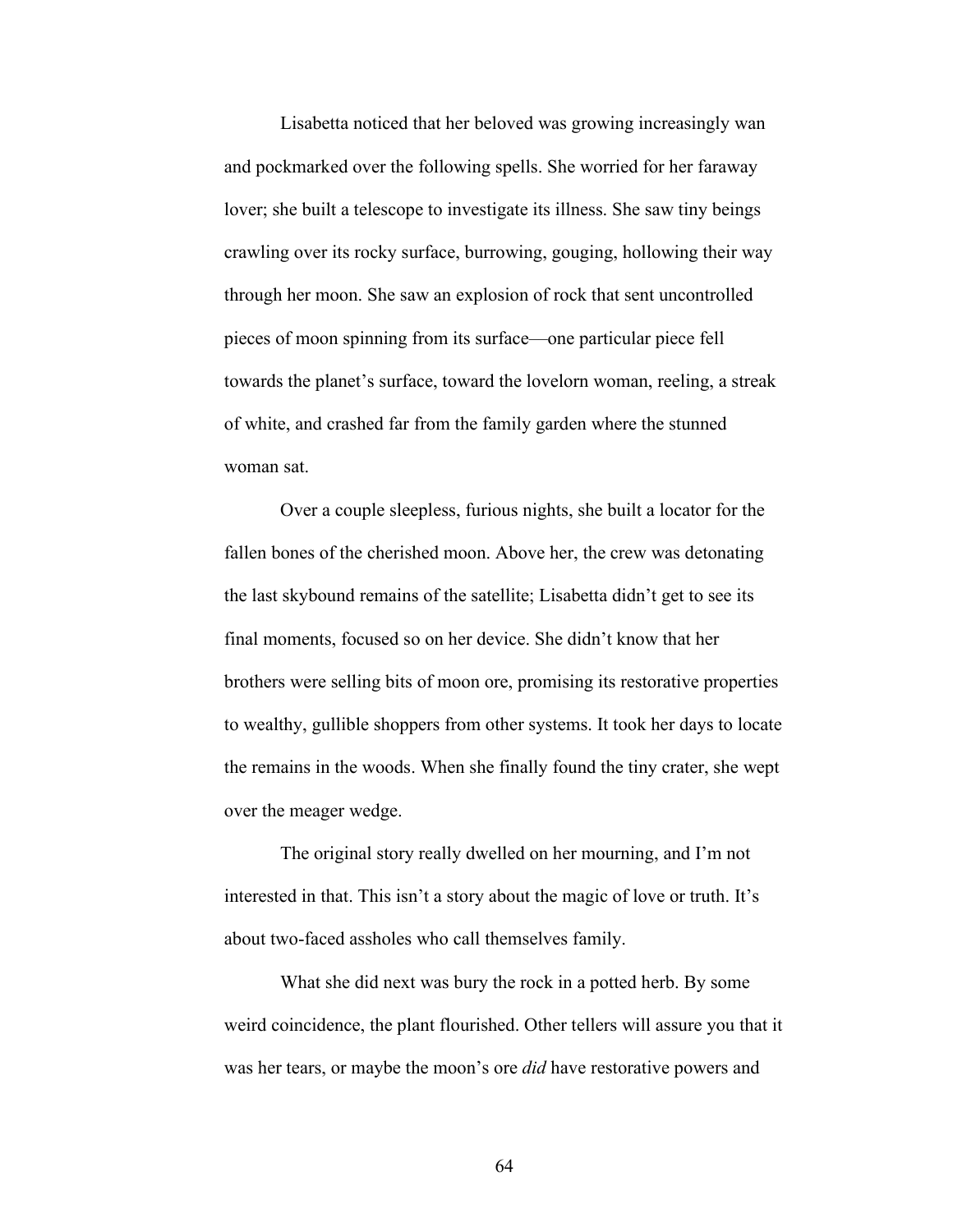the brothers were more truthful than they thought. This isn't that kind of story.

Eventually, the brothers noticed the thriving object. You can't hide your love forever. They stole the plant as Lisabetta slept, and found the rock hidden in its soil. They sold both for a magnificent sum, and their sister would feel the hardened, dark emptiness of betrayal in the pit of her stomach for the rest of her life. The end.

"I was really hoping for a happy ending there," whispered Puck, disappointed. "I don't know," said Jo, "I kind of liked it as is." Hank met her eye briefly. Maybe similar darknesses kept them up at night.

Jo leaned her head against the cool glass of the window in her bunk, curled up in a blanket, watching the nebula pass by outside. The dusty molecular cloud, a bright, gaseous swirl, was dotted with new, hopeful little stars. She knew the colors would look different through true glass, but the bright mass was still breathtaking in this violet translation.

\*

She heard the familiar click of Puck's claws in the hallway outside, and a knock on her door.

"It's unlocked," she called. The door slid open, and Jo turned her head. "Hey, Puck"

"Hi, Jo. Just dropping off your tablet. It should be okay now."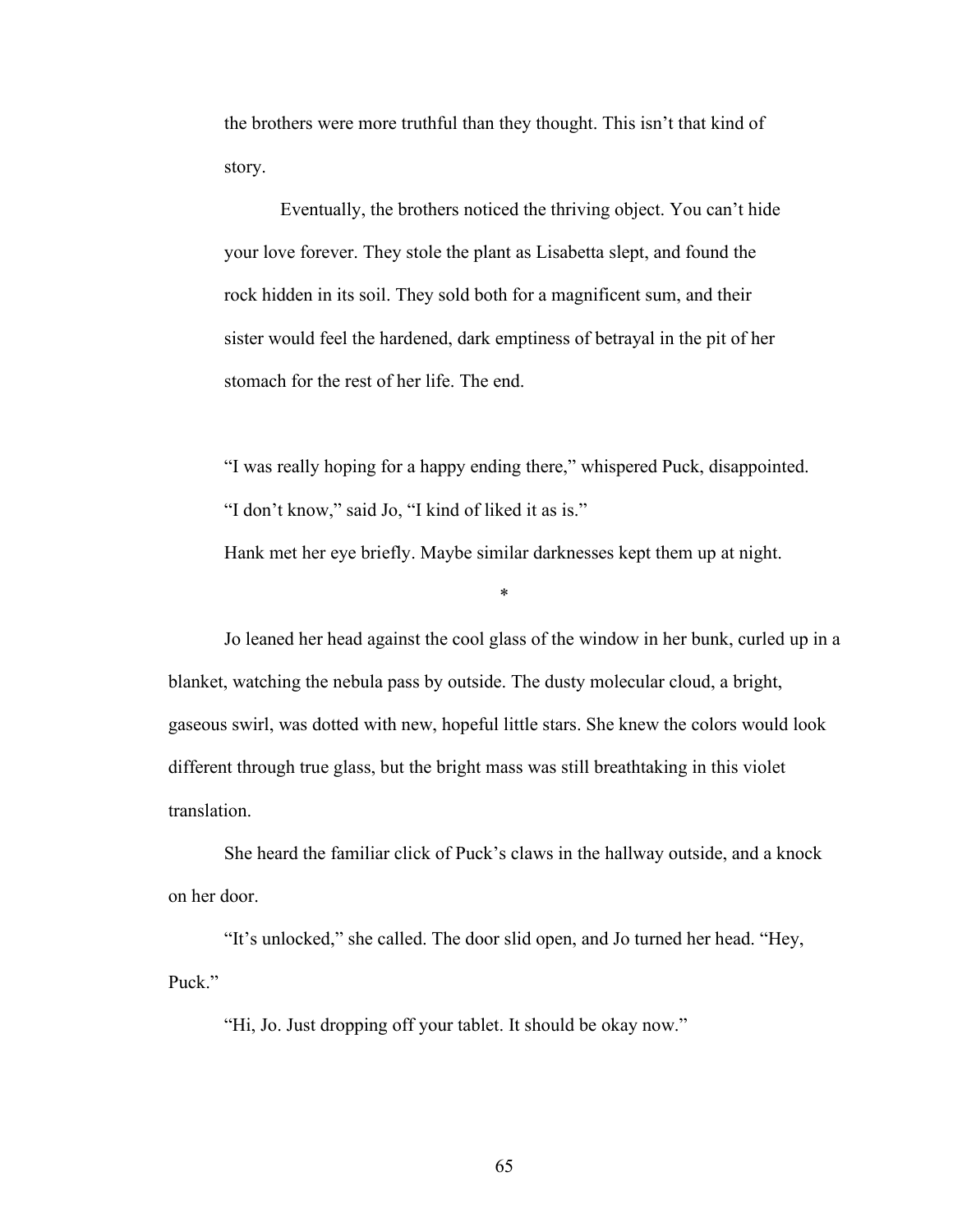"Thanks." She unfurled the tablet and, to her relief, the screen successfully chirped awake as it snapped into place. "Hey, did you see this view?" Jo turned back to the window. "It's almost like slow travel is worth it sometimes, huh?"

"Y-yeah," Puck said. She was studying the floor resolutely, as though it were a puzzle to solve, and was trembling a little. Jo frowned at her. Her eyes widened.

"Aw, Puck…" she said softly. She pulled the blinds down, and her room immediately compensated for the sudden darkness with a warm artificial glow. The young alien let out a shaky breath.

"Why did you take a job on a ship anyway, if you're so afraid of space?" Jo asked, gesturing for her to sit next to her.

"I didn't realize how scary it would be." She was clutching her tail for comfort. "The stars looked so aloof and fascinating from Gladyyn. Then you get up here, and they're just *right there*, and nothing's tied down, and nothing's firm or safe…" She turned to Jo suddenly, scales shimmering with panic. "Please don't tell the others! Especially Avery, or the captain. I don't want to lose this job, I love this ship so much—"

"Don't worry. Your secret's safe with me."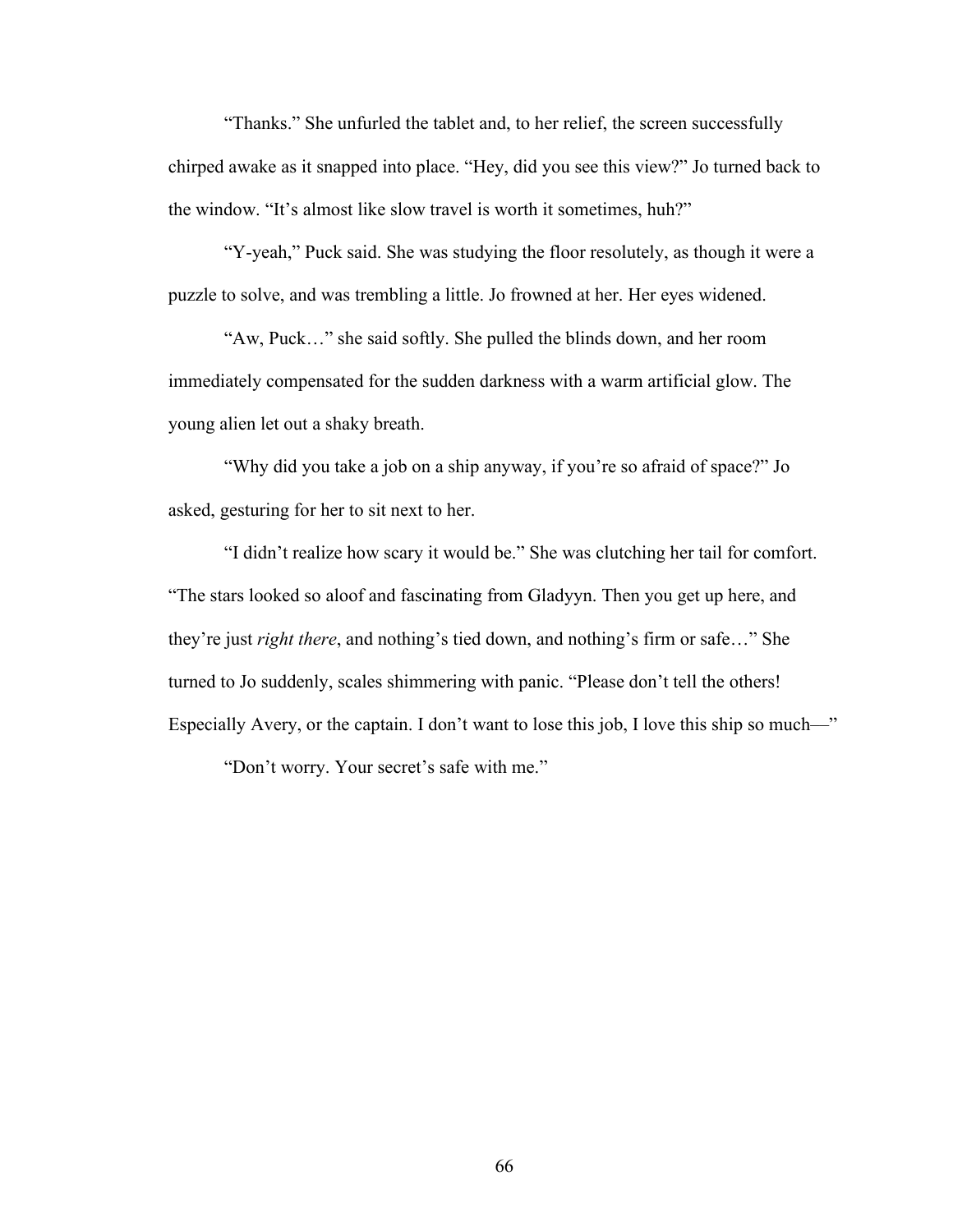The captain sat forward in her chair and put down her knitting, her tousled curls bouncing around her forehead. She looked around the table with her large, warm eyes, and her tawny brown skin flushed as she met Verity's gaze. Her voice was soft and controlled; she said, "This is about a woman who was very clever and very enamored. It is—" she blushed deeper—"not someone else's tale."

# *Tempest's Story*

Our protagonist was from a planet where to give gifts was to bare your soul.

Trade was treacherous and often mortifying. Once, an envoy came to the planet and asked for a place to sleep in exchange for *coin*. Can you *imagine*.

# *This earned a little chuckle from some of the crew.*

On this planet, in this tradition of tender displays, a woman was falling in love. It was not unheard of to present gifts to those you cared about, but you had to be extremely careful. A gift is best when it's wanted as well as suitable. As I said, this woman was very clever. She wished to write the most beautiful song in the world for her beloved.

She was not, as it happened, especially talented at performing music.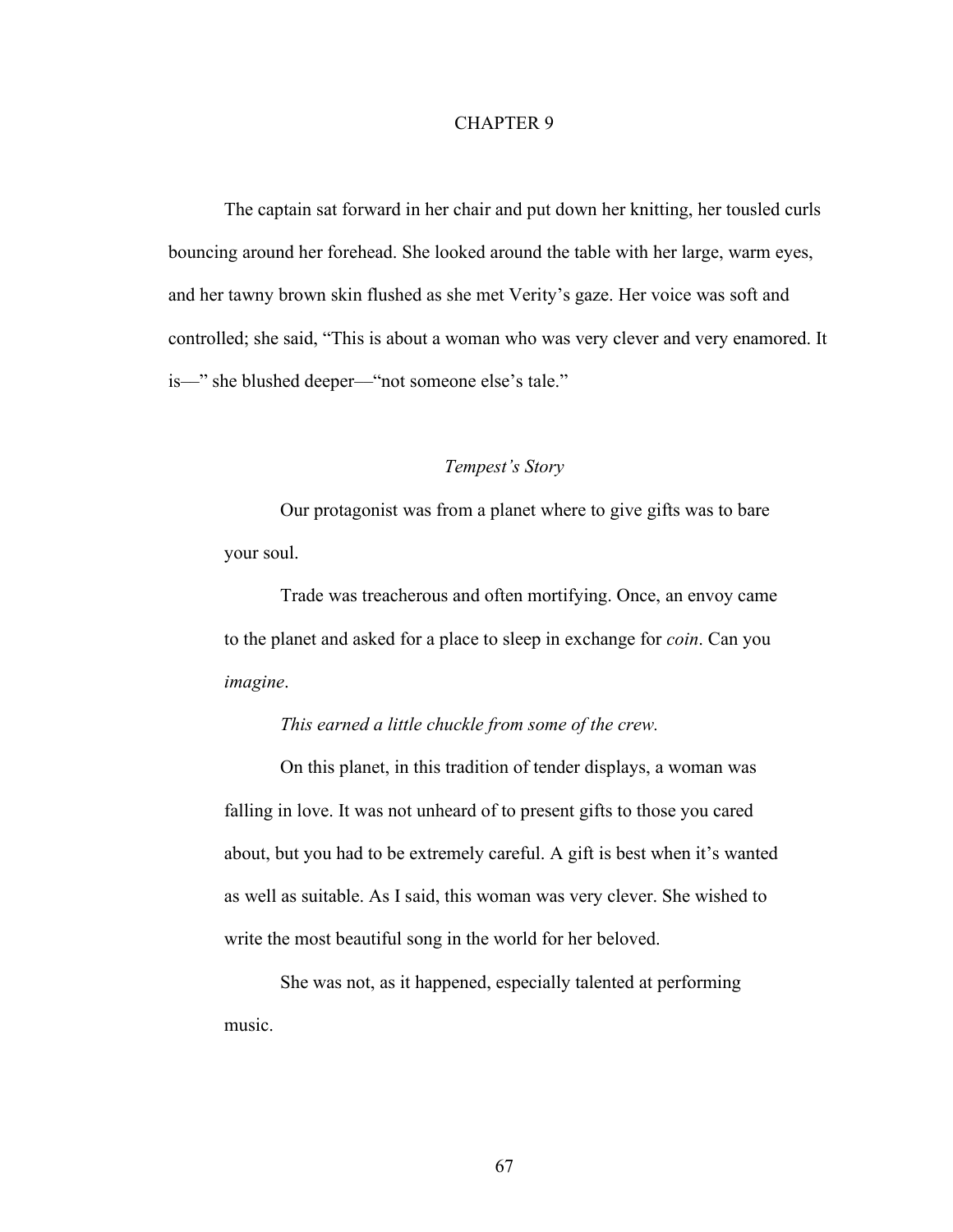But the song was buried inside her, emerging naturally through each moment spent with her beloved, and she knew she could coax it out with hard work.

She wrote and practiced for hours every day, withdrawing from her daily life. As it were, she began to withdraw from her beloved too and earned a hurt scolding from them. After that, she was careful to balance her private project and the rest of her life.

One morning, when her beloved woke, she stood beside them with her instrument.

"This is for you," she said, and played.

I cannot get across how perfect this song was. It captured everything the woman felt about her beloved and everything her beloved was. It was stunning. It might ruin all music to have it played. It was intricate and simple and near divine.

The listeners waited for a long moment when the captain stopped.

"That's it?" cried Simone. "What happens? What does the beloved think?"

"I'm not sure yet," said Tempest, blushing sheepishly. "I didn't know their reaction."

\*

That night, unable to sleep again, Jo roamed the ship's hallways and spotted Captain Lane and the scientist by the door to the bridge, holding hands and whispering about science, and suddenly everything made sense.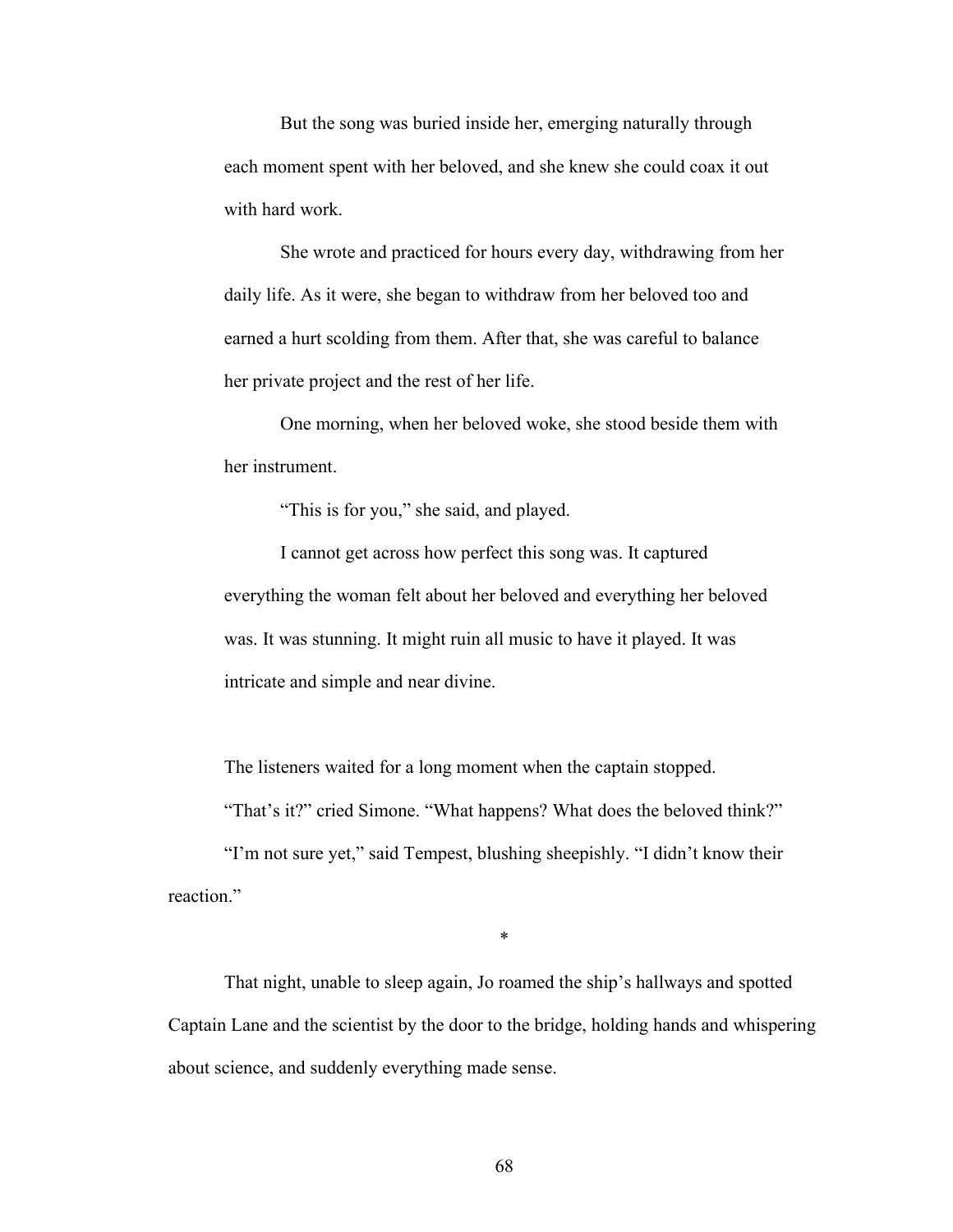The scientist had dark hair that was twisted into a braid behind one of her long, pointed ears. Her eyebrows were furrowed over her deep-set eyes and her broad nose was scrunched up adorably in thought. She wore a no-nonsense, pale yellow jumpsuit that hid the feathers across her shoulders and arms. She glanced to her right at Tempest and gave her a wide, sheepish smile.

"This one is not as sweet as yours, but I think it is intriguing. My father told it to me once when I was very small."

#### *Verity's Story*

Once a girl fell asleep and was transported to a strange planet. She knew she could not have been asleep for three reasons: one, she recognized in the moment that dreaming was a possibility, which never seemed to happen. Two, she experienced time as she would expect to. And three, she kicked a rock and winced. She was a very logical and scientifically-minded child.

# *Tempest smiled at this*.

She decided to look around where she had been placed, but not to venture too far. An orange planet that dominated the sky turned lazily, so close it seemed just beyond the horizon. The sky was dark, but the planet she was on was alit with warm, glittering dust that hummed peacefully as it passed her. Tendrils of dark plants danced enticingly.

\*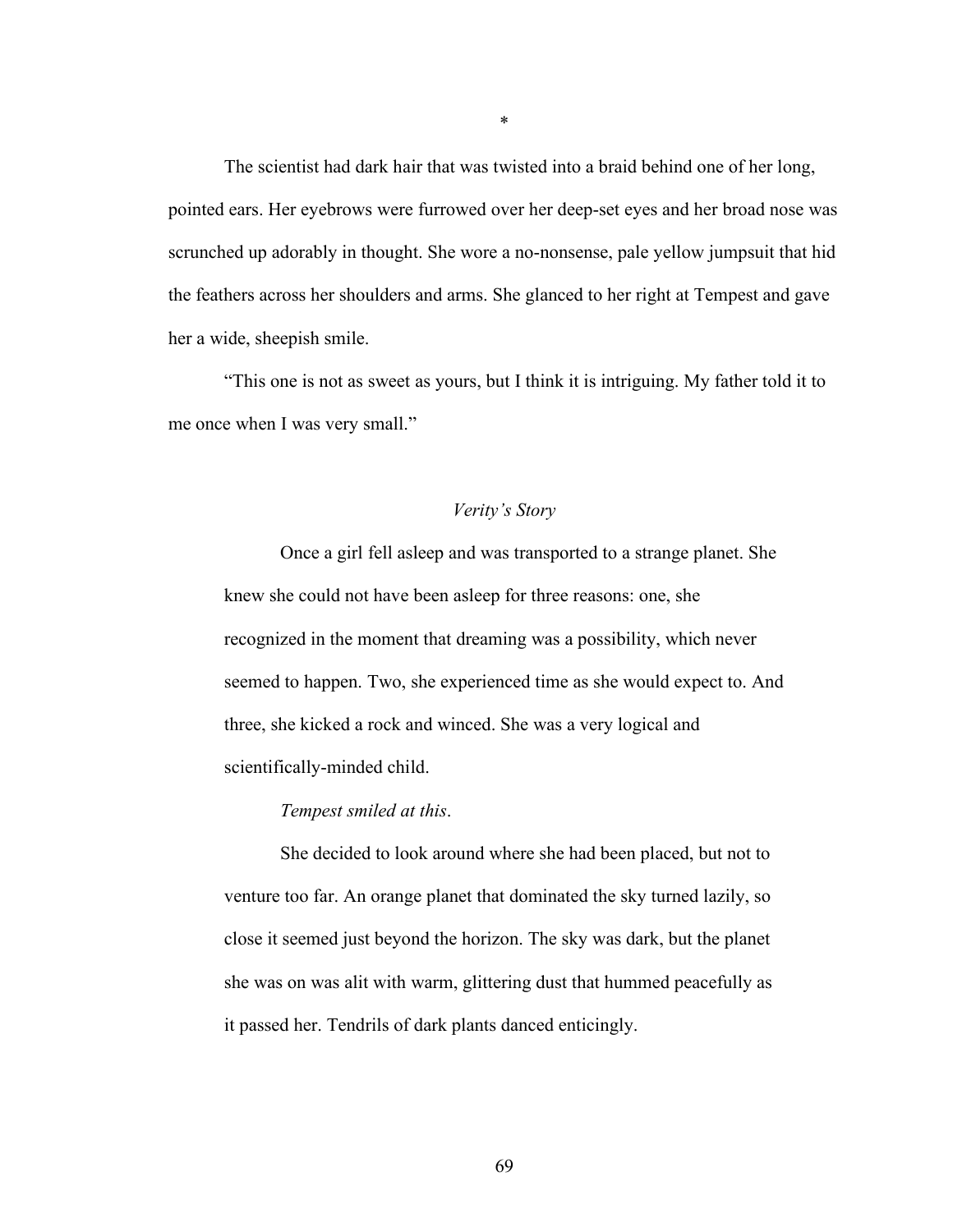When she woke up the next morning, she told her folks about her experience. They promised it was a dream, despite her insistence.

The next night, she was transported to this bizarre planet again. She explored further than she had the previous night, but still stayed in view of the rock she had appraised. It was dark again. She took notes on the geography of the hills around her and the formation of the planet and few stars above and peered at the strange flora from as closed as she dared to get. It was wonderful.

When she woke up the second morning, she insisted again to her folks that she had traveled. She pointed to the dust that had settled on the pages of her notebook as proof. They grew irritated at her insistence and took her to her doctor, who told her that she had nothing to worry about.

That night, irritated that no one believed her, she pushed herself even further. She walked for miles and miles across the planet's surface. The plants flinched from her path, hesitant to actually touch her after all their alluring efforts. The dust felt cold on her skin.

When she woke up the next morning, she was determined to monitor what happened to her at night. She snuck into the hospital and "borrowed" recorders and scanners. When her folks found out what she had done, they had her sedated with a highly suspect concoction and treated for high neuroticism. *Verity's nostrils flared.* Their brutality would leave a lasting mark.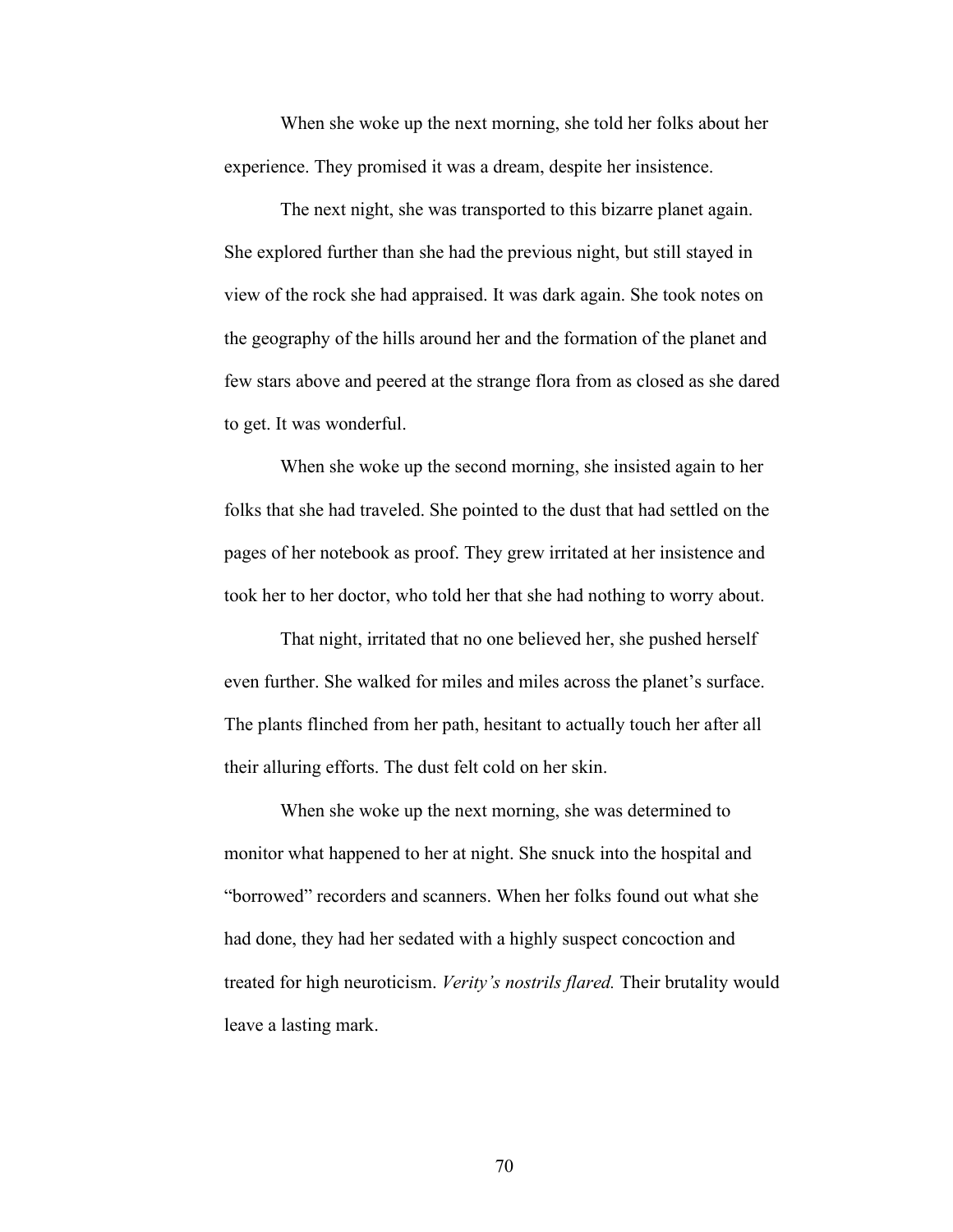Years later, when she managed to emerge from their foul, tranquilizing fog and make it back to that mysterious planet, it was not the same, and neither was she. It was cold and uncomfortable to walk on its soil. Every breath of sharp air made her wheeze. They had done their best to ruin it.

She pulled a scanner from her pocket and attached the nodes to her temples. This time, she would not fail to record her experiences, even if it hurt.

\*

Their brawny protector claimed the next morning's story. She was massive, with long hair in a ponytail, sharp, beige cheekbones, clever eyes, and an easy, bright smile. She had on a long, tight dress and her voice was deep and warm: "Verity's thing yesterday made me think of this! I picked it up from this hysterical dude at the port on Bel."

# *Blue's Story*

Folks wonder how the Children of V'Owrin got their characteristic feathers. Some goofy-ass legends say that they stole plumes from avian things on their planet and glued them to their skin until it sort of just became natural, but they're such a damn gentle species that that can't be it.

*Jo glanced down the table at Verity. Her face was carefully blank.*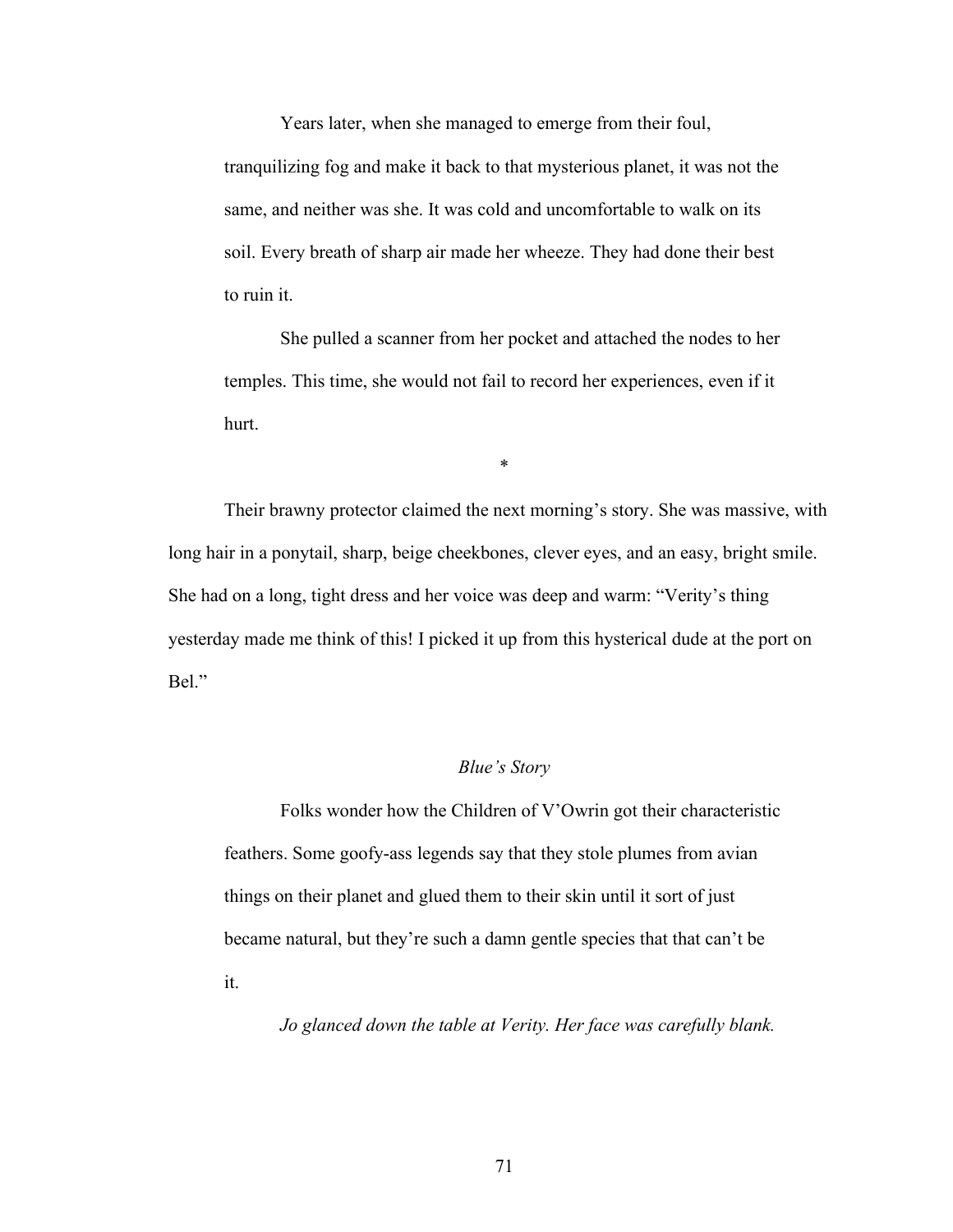I heard that it started back in a time when what covered the Children's naked shoulders was a coat of spiky fur. One day, an especially vain Son of V'Owrin got a clump of mud tangled in his spikes and spent days upon days combing it out, convinced there was some little fleck of mud left. When he finally deemed it clean, he realized that he had combed his quills in the spot so that they split into soft, fluffy feathers. He was thrilled and spent spells combing out the rest.

The other Children got jealous of the pretty new feathers and tried it out for themselves. After several years of loving their new look, one of them made the bright connection that they now looked like the avian critters that dominated their sky and wondered if they were able to fly.

As you could guess, they were way too stocky to get off the ground––

Blue stopped as a chair scraped back across the floor. Verity, clearly mortified, quickly tried to steal out of the room despite the attention she'd already unwillingly earned.

"Ver, wait," Tempest called, rising swiftly and following her out. Blue watched them, baffled. "What's up with them?"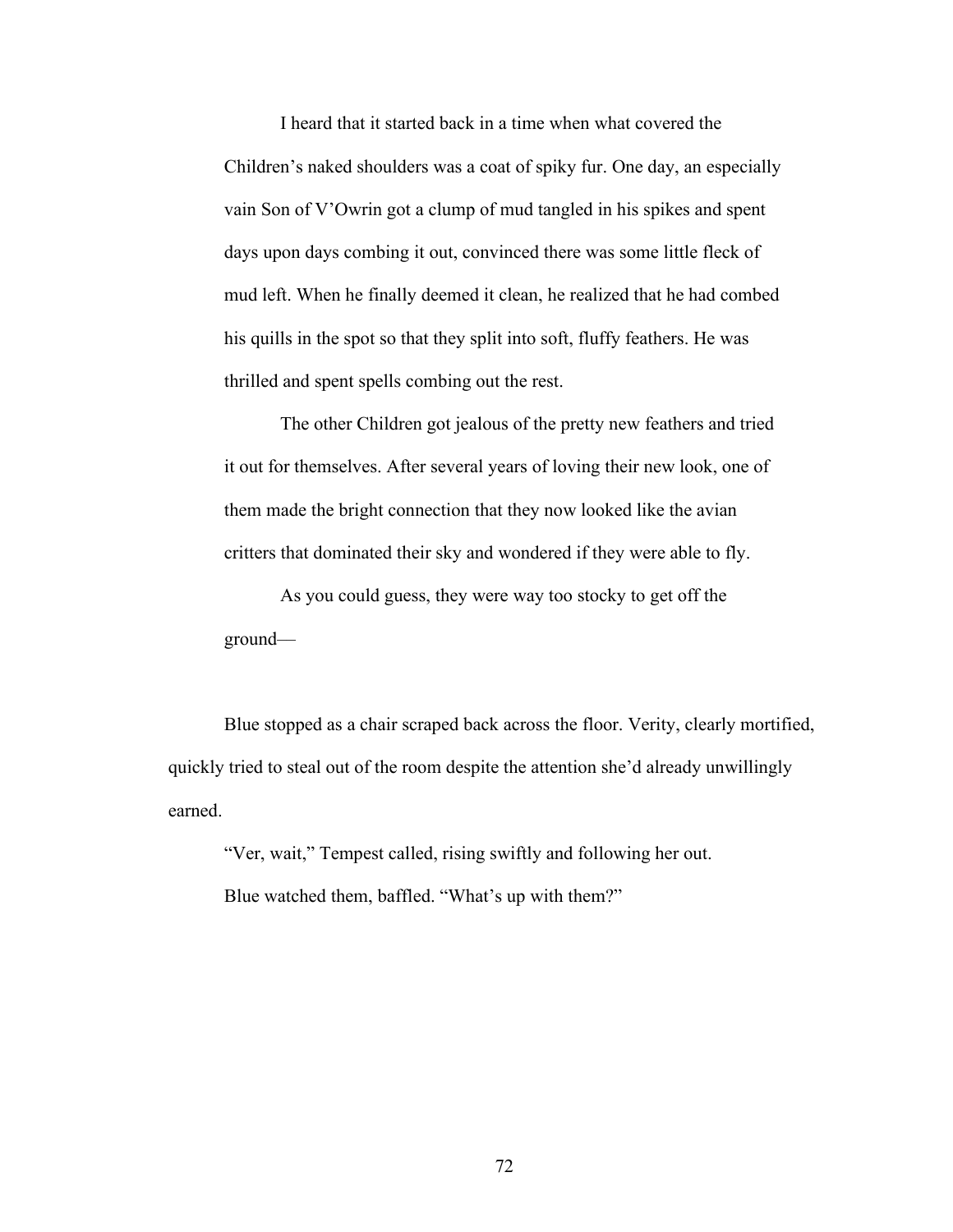The next morning, as they prepared again to make a landing, they gathered at breakfast to hear the young mechanic––sat cross-legged at the table, facing away from the window as usual––tell her story. She stared down at the table with her wide, yellow eyes, holding onto her long tail.

"As you may know, we don't tell stories linearly on Gladdyn and Eysa. So the not-knowing of all your stories is, um… frankly, insufferable. Sorry. But here's one I know that takes place on my home planet and uses Eydyyn construction."

# *Puck's Story*

I remember a story that ends like this:

Years have gone by. The old man has found his old normal again after a while, and he's pretty happy. One day, an old friend from far away stops by and asks if he will accompany her and a pair of his younger neighbors into the thick jungle. They're looking for flora, gifts, and a little adventure. They go carefully, as you do, until one of the young Eydyyn starts at a rustling and pulls out her knife. The creature is bigger but still walks with the same awkward waddle, and its wings are scrawny with disuse. Don't worry, folks, they don't hurt it; it darts out from a cluster of trees and bounds around the group in an ecstatic circle. The old man steps forward and it embraces him. It's clear that the two of them feel safe together.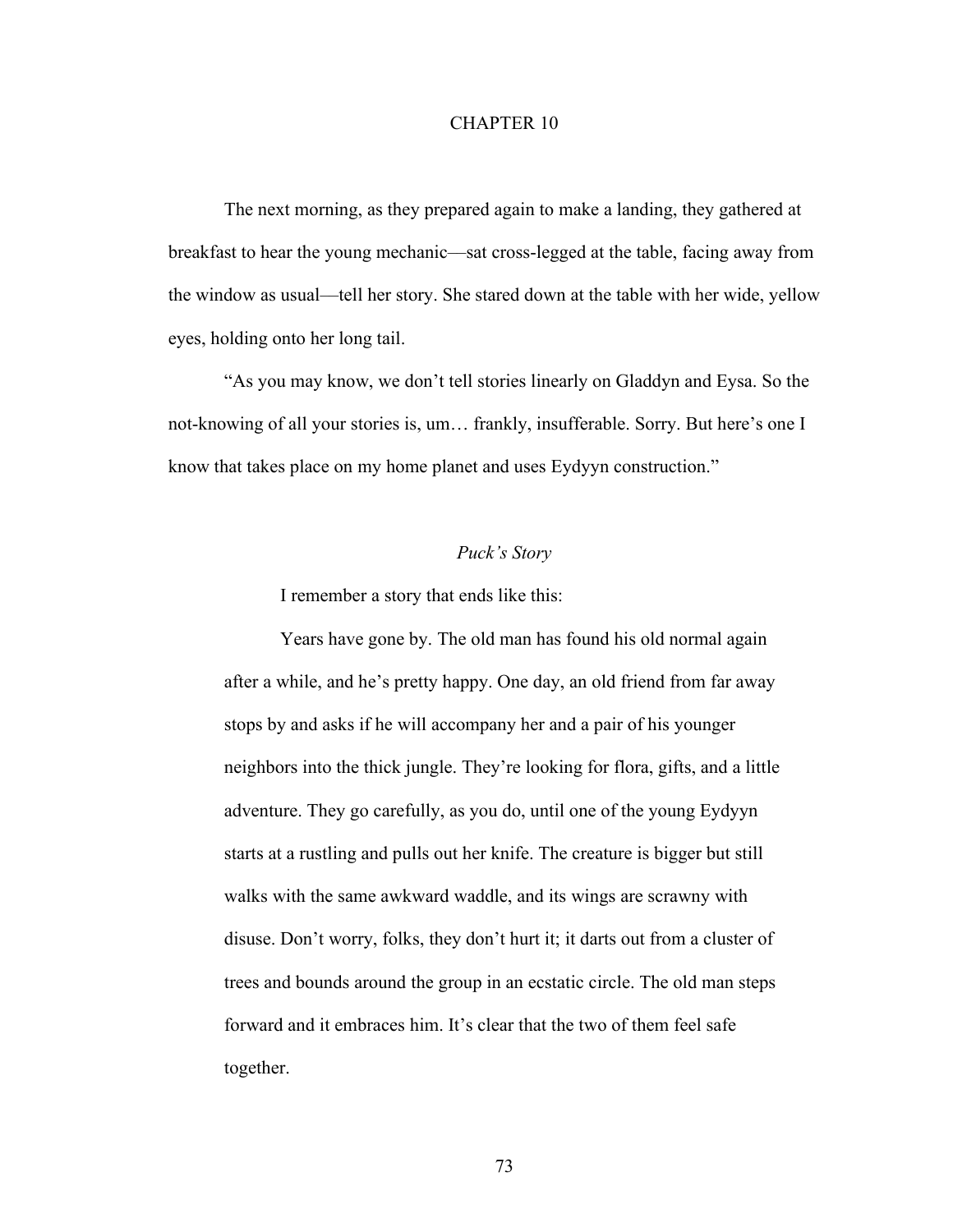Most storytellers say that it's rare to have that kind of joyous moment, but I don't think so.

You can probably guess how it starts––a cub, abandoned near the edge of the place where the forest thins, having fallen from the treetops, wailing a bit too much like a kid. It has no eyes, short, fat legs, and tiny wings that shimmer bright orange in the pale little darts of sunlight that leak through the jungle canopy. Don't worry, it'll find its home. At first, that home is with the elderly Eydyyn man that found it. He has powdery blue scales, a long, drooping snout, and twisting horns. He is lonely and warm-hearted and the only one interested in saving the tiny, wild beast. So he scoops it up and brings it home, and he clumsily tries to feed it various things from his cupboard before he finds that it likes the slimy wild herbs growing in the dark corners of his garden. When he falls asleep that night, the cub curls up on his chest, resting its wings across his belly. By the end of the story, its warm wings will be long enough to wrap around the man.

And then, you know, the cub becomes not a cub. Its cute waddling and scrabbling across the kitchen floor becomes less cute. And the old man, knowing that his house is only so big, starts taking the creature on longer and longer walks into the darkest parts of the thick jungle. And eventually––oh man, do I not like this bit, even though we know what's coming, so I'll be brief––he leaves the creature behind and it wails like it did months before, deeper, sadder.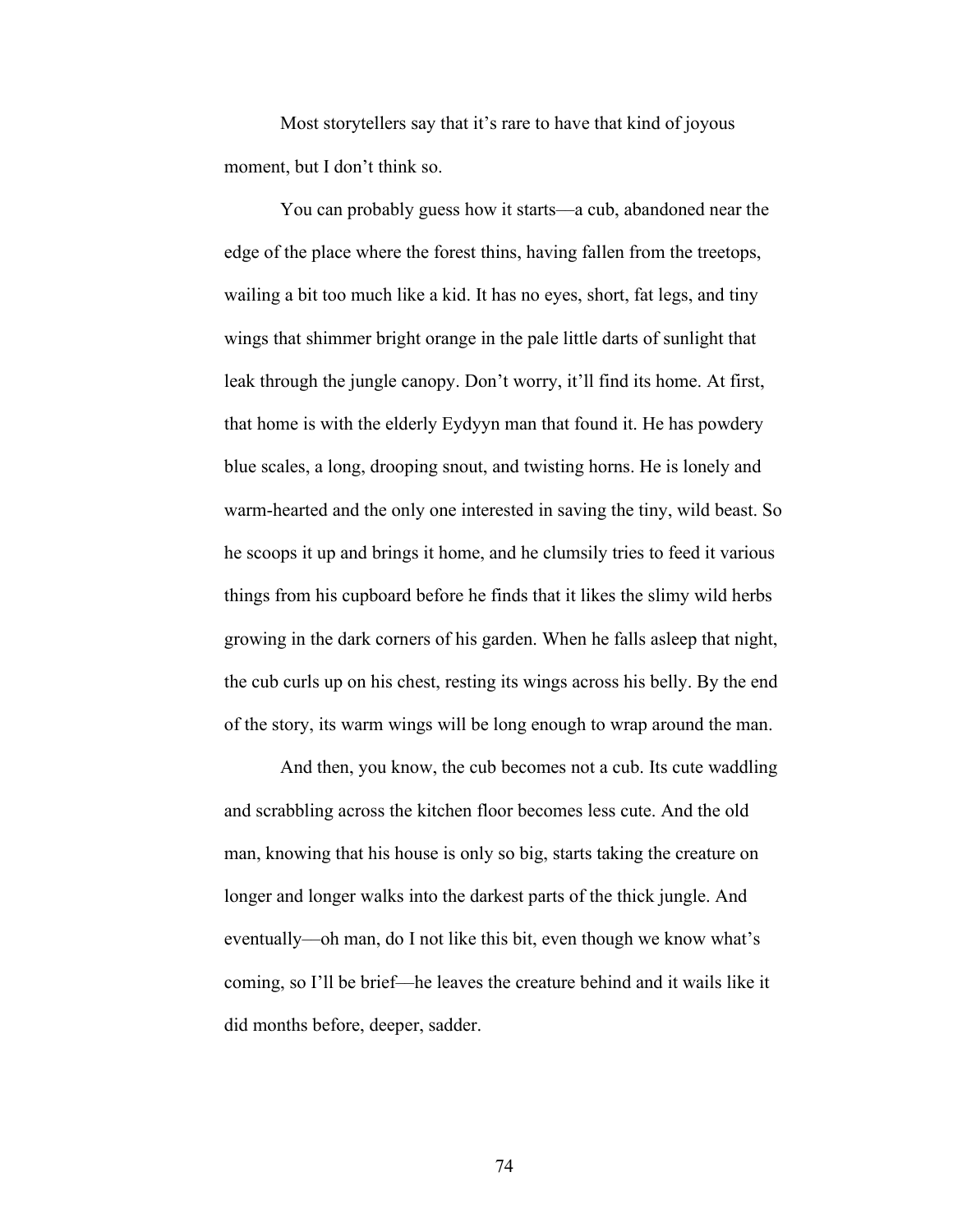Now you know how the creature, at long last folding its Eydyyn friend in its warm, safe wings, grew up and got released into the jungle.

\*

*Fascination* eased gently onto the fields of grass outside the capital city of New Achilles, finding an empty plot in the chaotic assortment of parked ships. The city was roughly hexagonal, built on a slope that led to a massive, opulent tower in its center. A trio of colossal pink-white statues in the form of strange winged beasts stood proudly around the tower, looking out over the city. Even in the dim light of sunrise, it was clear just how colorful the buildings clustered around wide cobblestone streets were.

Everyone but Hank stepped out of the ship; he'd mumbled something about staying behind to coordinate their route to Hilmeron. It was disorienting experiencing morning again for the second time in several hours; Jo was realizing just how much she relied on structured time.

Verity and the captain quietly broke away to go into town together; when Tempest glanced back, Seldom caught her eye and, beaming, gave her an enthusiastic thumbs up, earning a warning glare.

"You couldn't find a closer spot?" Blue complained, stretching.

"Did *you* see anywhere closer?" Seldom retorted. "I did my best. You should go back and ask *Hank* why he couldn't be bothered to help. What do you have to worry about anyway, Blue, you're the fittest being here."

Blue brightened at the compliment and was soon bouncing toward the city with more pep than anyone. The towering buildings glinted alluringly in the rising sun, their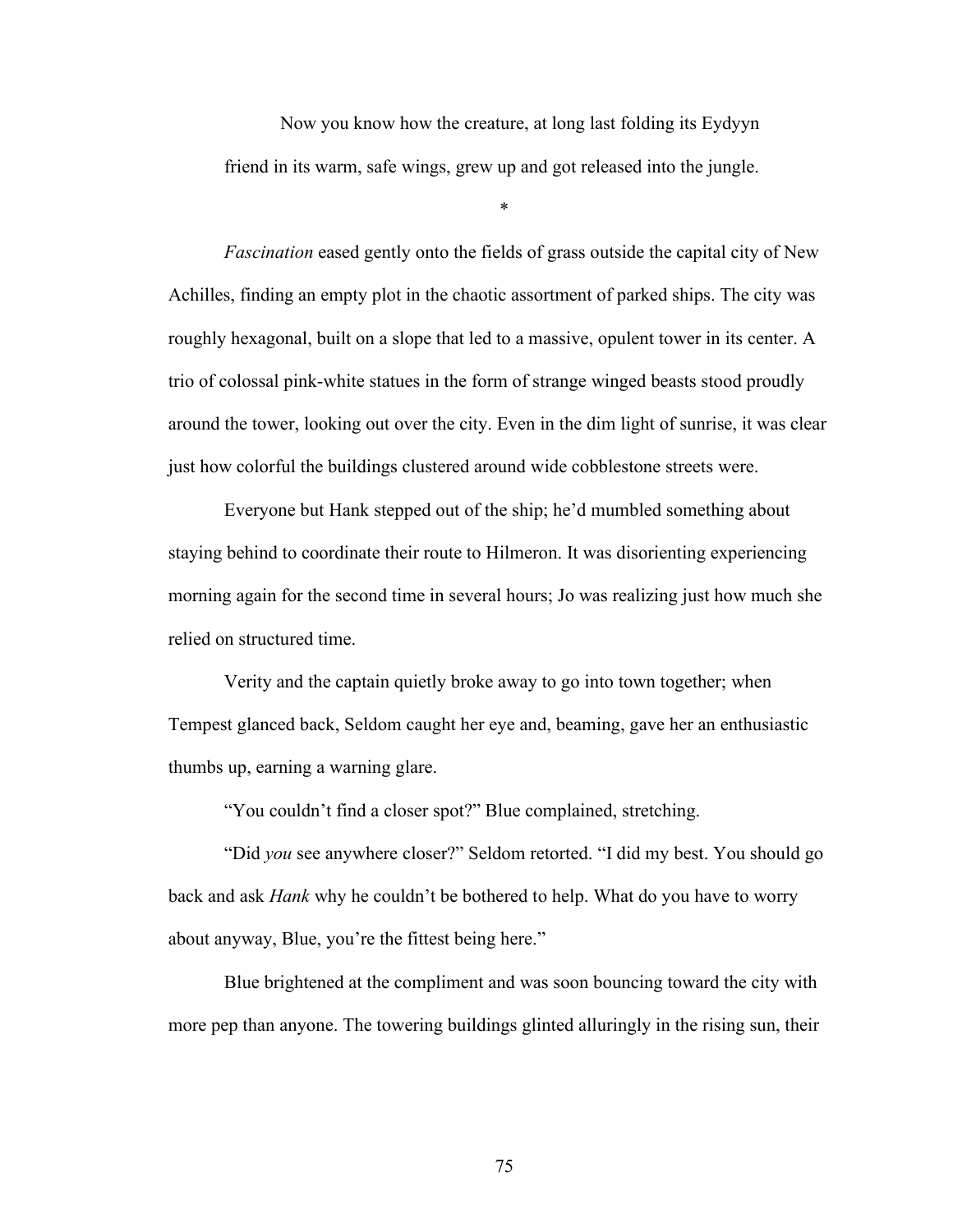lights fading off to compensate for the advent of day. Dry, blue grass crunched softly beneath their feet as they pushed out of the ship.

Blue read information about New Achilles off her tablet. "There's some cute little Ormien-style restaurants nearby. Or! A repose house, one with a pretty good reputation." She waggled her eyebrows at Jo. "Good selection too. What's your poison––women? Men? Neither? Anything in between?"

"None of the above," Jo mumbled, not meeting anyone's eye.

Puck's ears pricked up. "Really? Me too!"

"I thought you were dating that girl you met on Talvrend," Marvin said curiously.

Puck blushed a pretty green. "We are, but I'm not into her like that."

"Oh, ok," said Marvin. "Well, my vote is for food. Good moons, let me eat someone else's cooking for one day."

"What kind of cook can't stomach his own food?" Simone teased.

"Oh, my food is fantastic. But I do miss being surprised by food sometimes."

They all decided to try the breakfast of one of the Ormien places for their lunch. It was a bright blue little building near the edge of the city; on its wall was a mosaic of a small planet partially eclipsing a large round sun. In the second floor of the building opposite, a young Daughter of V'Owrin was stringing cuttings of plants out to dry on the line stretching above the street.

Inside, an Earthlin man was labeling a series of little sampling bowls that would decorate the counter beside touristy trinkets. He nodded sleepily at the first few of them, then stood up straighter when he realized how many of them there were. The restaurant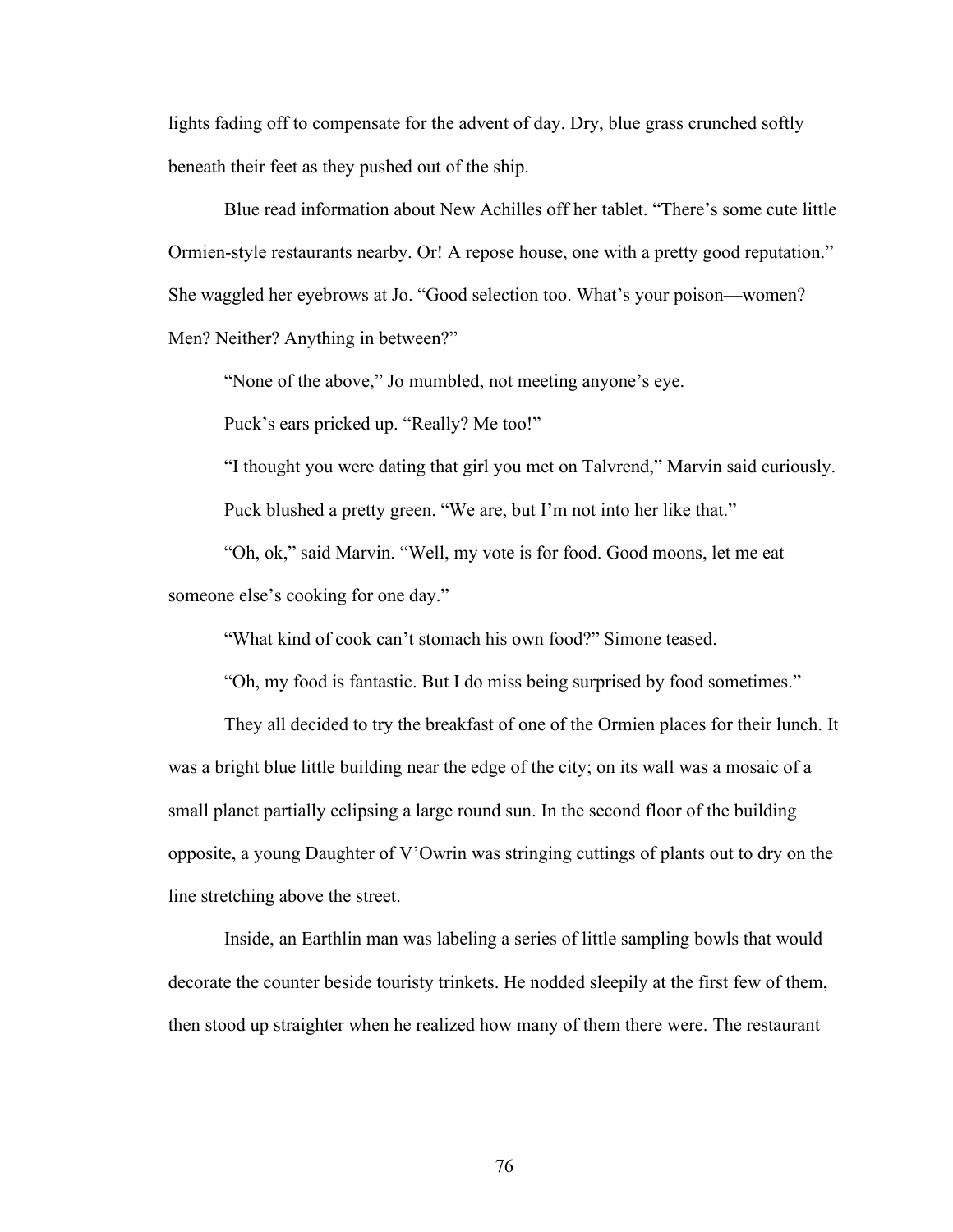was dim in anticipation of the dawn. The only other customer was a being huddled under a cloak in the corner, sipping from a steamy bowl. He didn't look up.

Seldom stepped forward and ordered a little of everything for everyone to pass around. The Earthlin's eyes lingered briefly on Mercy; then he hastily started preparing their lunch.

"What a beautiful shop," Marvin said. "So what made you want to go into Ormien cuisine? It's so rare for Earthlins to find themselves cooking professionally in this style."

"A friend died and I took over," he said shortly. "She was the one who taught me"

"Really?" Blue said, peering at the samples. "I figured you must be Ormien in some way with those long arms of yours."

"Blue," Simone groaned softly.

The man didn't look up from his work, but his ears flushed a dark red. He was pushing around bowls and tossing in ingredients a little more forcefully now.

Blue, ignoring Simone, fiddled with one of the trinkets for trade on the counter: a string of shimmering beads coated in green dust. "What do you want for these? I know it's polite to barter with parts of you. I can give you, I dunno, a lock of my hair?"

A gravelly voice behind them––the cloaked stranger in the corner––spoke up: "Bud, are these tourists bugging you?"

"Don't worry about it," the man at the counter muttered. He glanced at Mercy again. "They'll be off-planet in a few hours anyway."

Blue glared at the man behind them. "Glad to see we're getting to see the best of this planet in the little time we're here."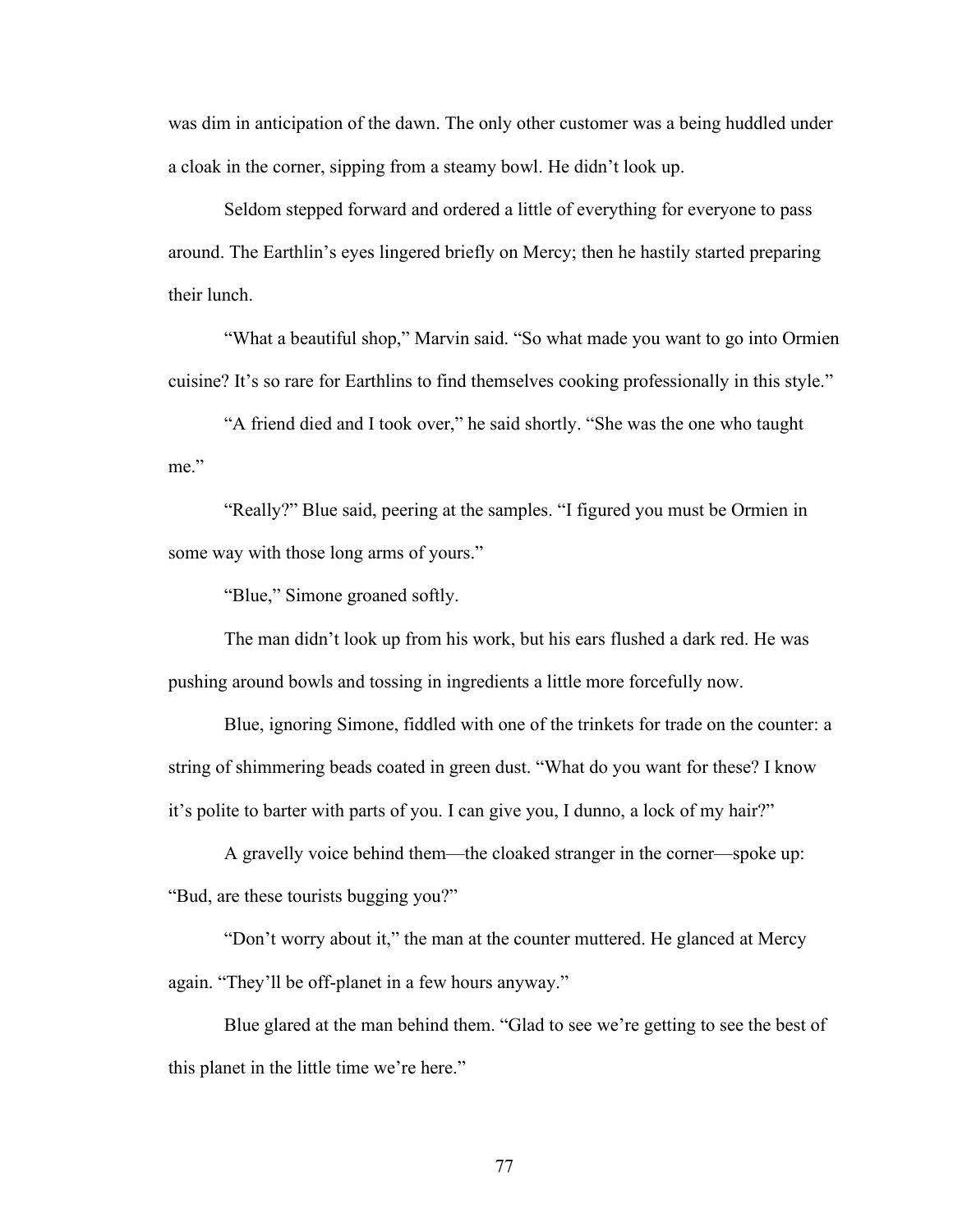Seldom put a hand on Blue's elbow and got shrugged off. "Come on, Blue, he's not worth your time."

"She's right," said the cloaked being. "Just take your lame little walking gadget out of here and you won't see any trouble."

Seldom's eyes filled with fire.

"Here we go," mumbled Jo.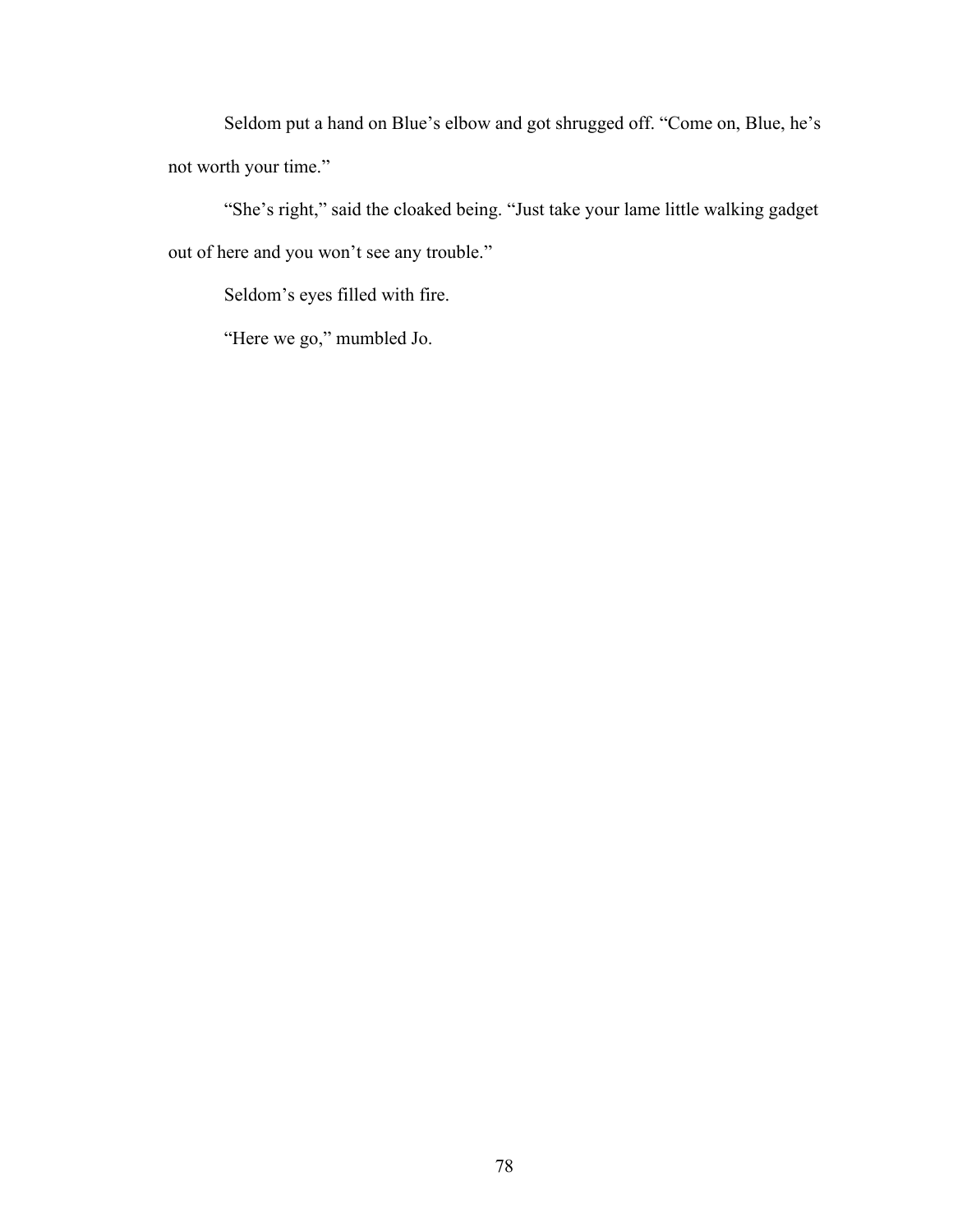"Don't talk about them like that," said Seldom, as Avery said, "Watch your tongue."

"I told you this spot was no good," growled Blue.

"Incorrect," said Mercy. "You did not express a negative sentiment about this location before this time."

"Oh, shut up, you," retorted Blue.

"Stars don't let it speak," said the cloaked being, standing up.

"I *asked* you to mind how you speak about them," said Seldom, spinning to face the being behind them. "What kind of backwards planet is this?"

The Earthlin owner leaned against the counter, letting his apron fall to the side to reveal a little light cannon on his hip. Jo exchanged a glance with Puck, whose eyes were wide.

"Tiiiiime to go," said Marvin, grabbing Simone's hand and elbowing Seldom.

The figure reached into their cloak. "Agreed," Seldom responded, pushing Blue toward the door before she could try to fight them.

They collectively scrambled outside, disrupting the quiet morning with their pounding footsteps and panicked shouts. There was a thrumming, mechanical crescendo like an intake of breath—then a flurry of purple sparks and a scorch mark in one of the murals they were running past.

"Can you call Hank?" Seldom asked Mercy as they sprinted down the alley.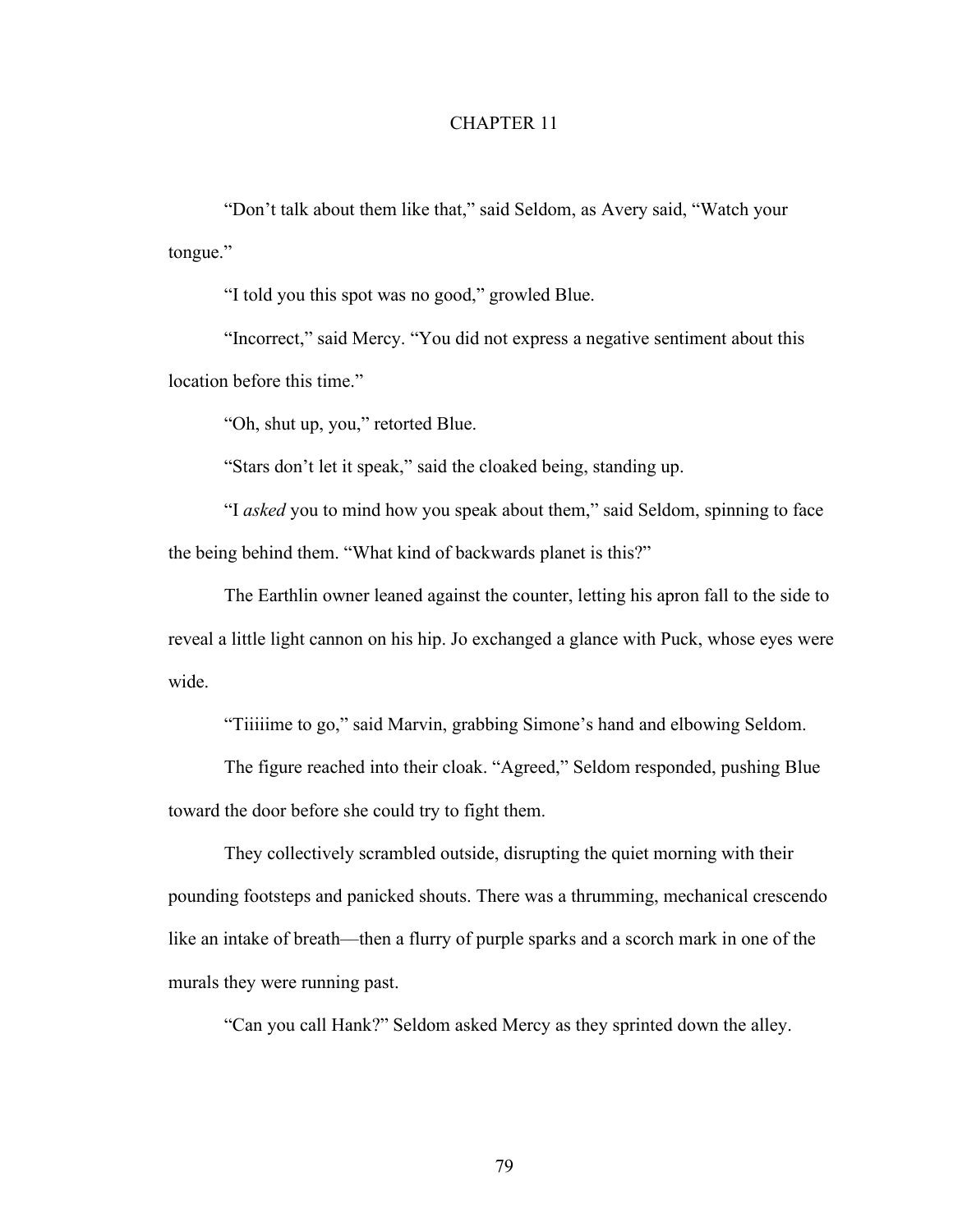"Yes, Madame." Mercy lagged behind for a moment as they connected to the ship, struggling to keep up. They were soon bringing up the rear of the group, with Jo.

Hank didn't pick up for what felt like months. "What is it, Seldom?" he drawled.

"I need you to start the ship," she yelled.

"Stars, what's going––"

"Not important. Do it now."

"I––I don't remember how."

"*Hank*."

"It's not my fault your piloting procedures are so illogical!" he shouted fretfully.

They heard a cannon recharge again, and then another blast––this one dislodging a roof tile that crashed to the ground just behind Blue, who paused as if to turn back to face them before Simone grabbed her arm and dragged her forward.

"Are those *shots*? yelled Tempest.

"Oh, uh, hey Captain. Didn't know you were on the comm."

The thundering of shoes on pavement quickly turned to the crunch of shoes on crisp grass. They wove between parked ships––Avery flinched every time the blasts hit one of the innocent vessels.

Suddenly, Jo heard a *clunk*. The sputtering whir of Mercy's boosters was faltering; glancing back, she saw the bot had stumbled and was falling farther and farther behind the group. She hedged for a brief moment––then caught sight of the glint of a cannon behind them and kept running. Surely the bot would find their way back safely. But she *had* to get to the ship before it left. She couldn't be responsible for everyone.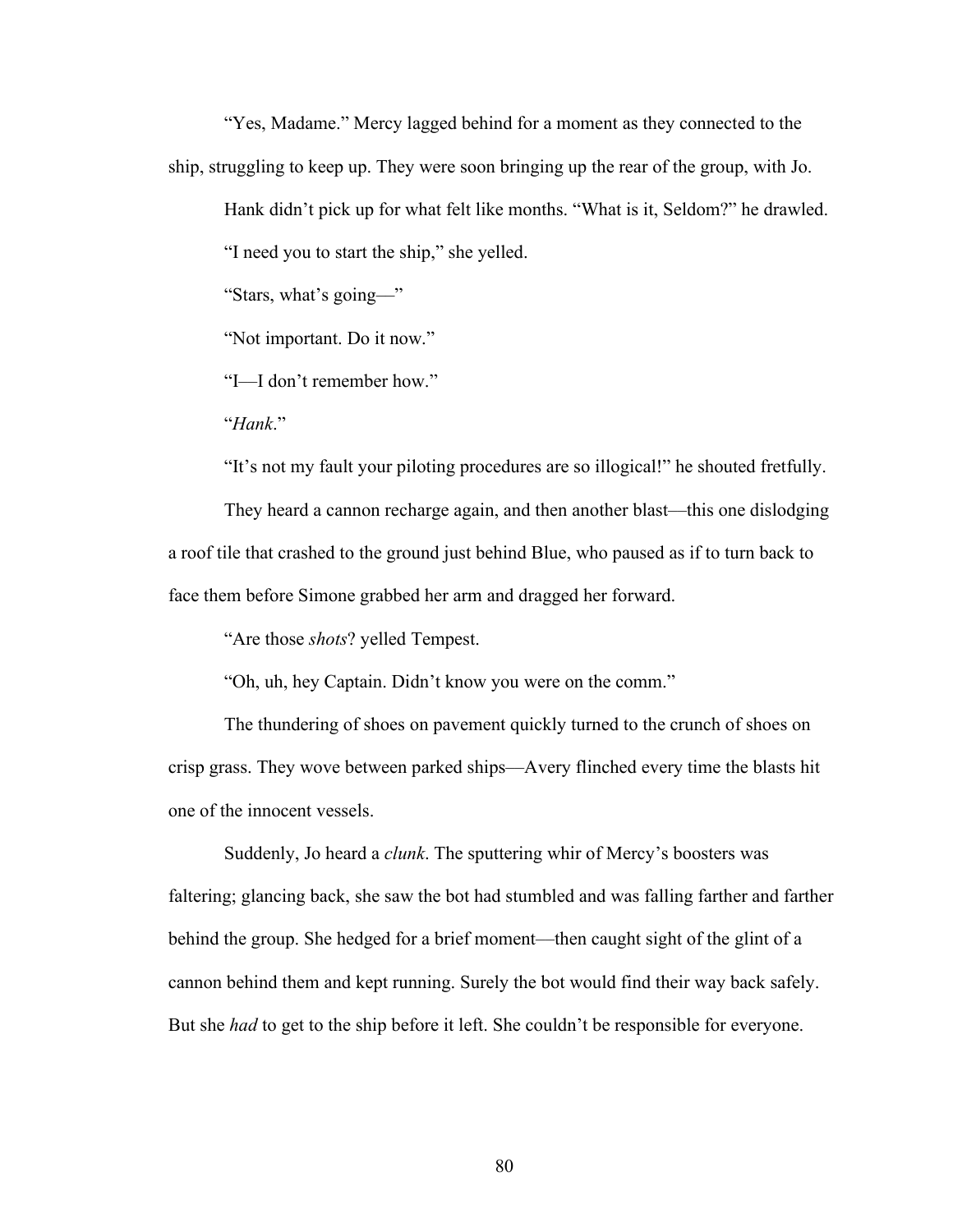They all turned a corner and the ship was there, fired up, ramp extended as it gently hovered a couple inches off the ground––though even Jo recognized that something was off. The engines coughed in a weak roar.

"*You need to crank the stability aid, you clod!*" Seldom yelled, leaping onto the gangplank.

There was a rattling cough of shots. Then a metallic shriek––*Mercy*, Jo realized, stomach dropping. She was already scrambling up the ramp with the others. Seldom had already sprinted up the stairs toward the front of the ship.

Catching their breath, they heard a shot from their captain and spun around. Tempest, almost at the ramp, was turning back to help Verity, who was half-carrying, half-dragging the bot to safety. Jo stood, frozen, as Blue ran down to help the pair onto the ramp.

With all onboard, Tempest punched the blue button on the wall and shouted for Seldom and Hank to take off just as a shower of purple sparks dinged the side of the ship. Within eternal moments, the ramp closed and the artificial gravity kicked in as they flew from peril; amid the terrified, exhausted chorus of panting came sighs of relief.

"Madame?"

Everyone turned to look at Mercy. They'd been shot through the side, leaving circuits charred and sparking.

The captain leaned down. "She's piloting us out of here."

"I know"

"Can you assess what's been damaged?" she asked.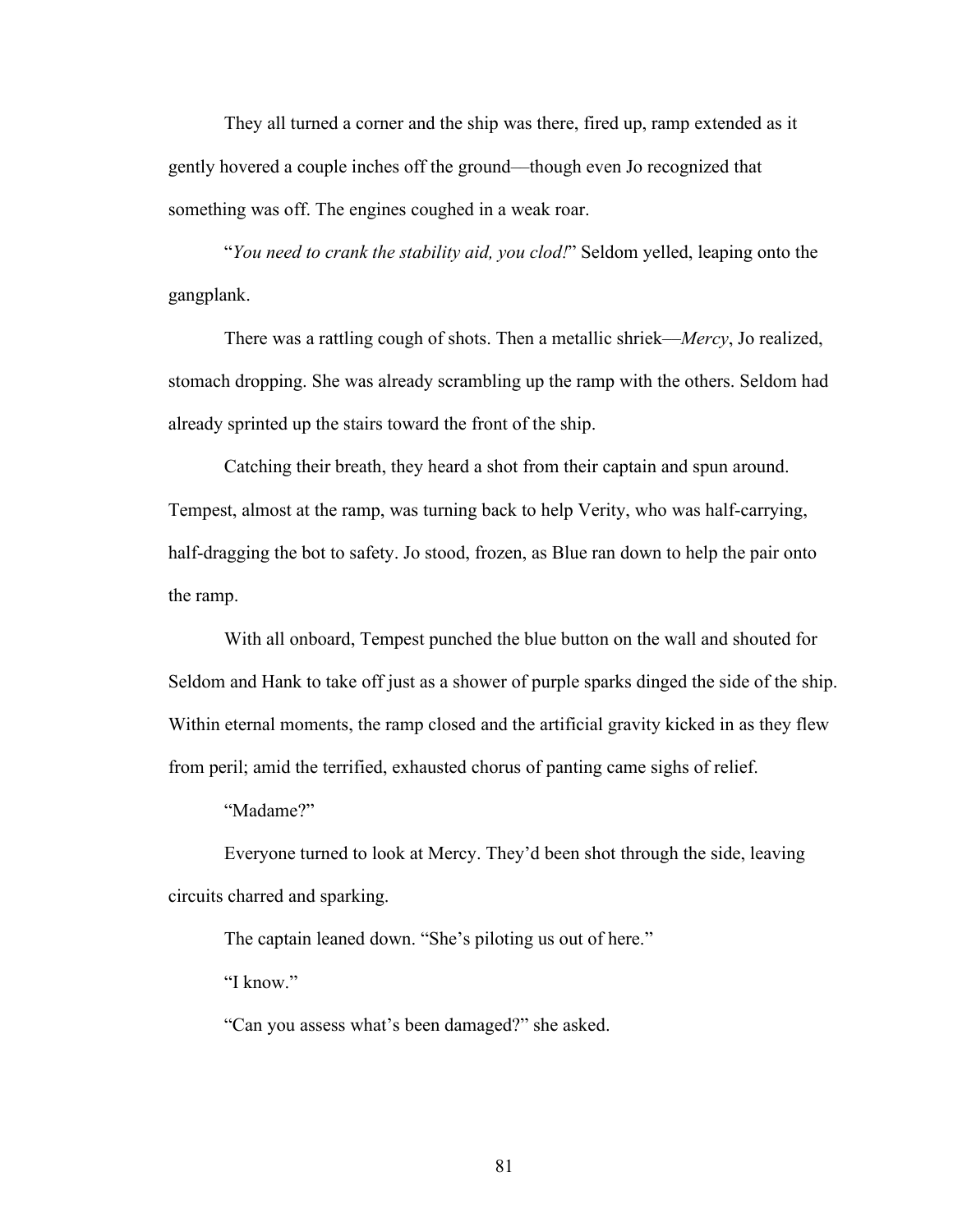The bot thought for a long moment. "Not at this time." Their speech was more slurred than before.

"We will do whatever it takes to fix you up."

"I understand. Merci, Captain Lane," they said quietly.

Tempest didn't look up from the little bot. "What. Happened."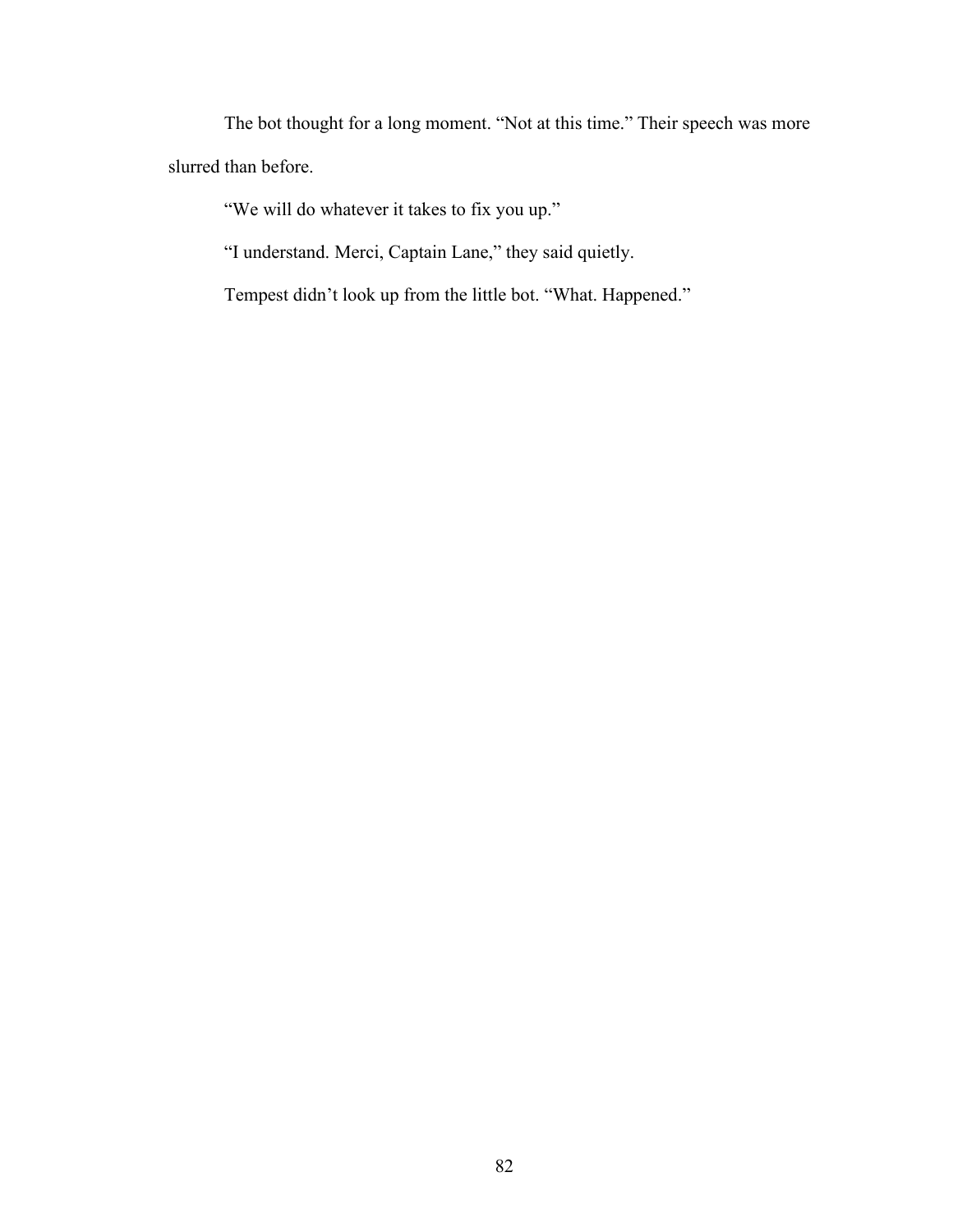"I can't believe we have to have this conversation again. The fact that you would instigate a fight on a strange planet, putting our ship, our *crew*, in danger… it's so starsdamned disheartening to know I can't trust my own first mate."

Seldom's response was too quiet to pick up.

Jo was laying on her bed in her room, listening to the fight in the crew's corridor. It was clear just how furious Tempest was to not make some attempt at privacy for this argument. Folks had been popping in and out of the corridors for the past half hour, storming in to make a retort and storming away to stew in their rooms and listen. Jo hadn't participated. She didn't think she could face Seldom—though she didn't know if the distraught pilot knew that Jo had had the opportunity to save her mechanical friend. With a start, she realized her guilt about leaving Mercy behind was just as sour as her sense of shame for having abandoned her brother for years. Why did she feel so damn upset about a robot on a ship she'd only been on for a few days?

She listened as Seldom, letting her fury over Mercy's injuries raise her voice again, deflected blame onto Hank for not being able to fly them to safety sooner.

She listened as Hank condemned Tempest for leaving the group.

She listened as Verity stepped out into the corridor for the first time to stick up for Tempest.

And eventually, she pulled a hood over her head and let music drown out the angry, scared shouting and the thundering of her own shameful heart.

\*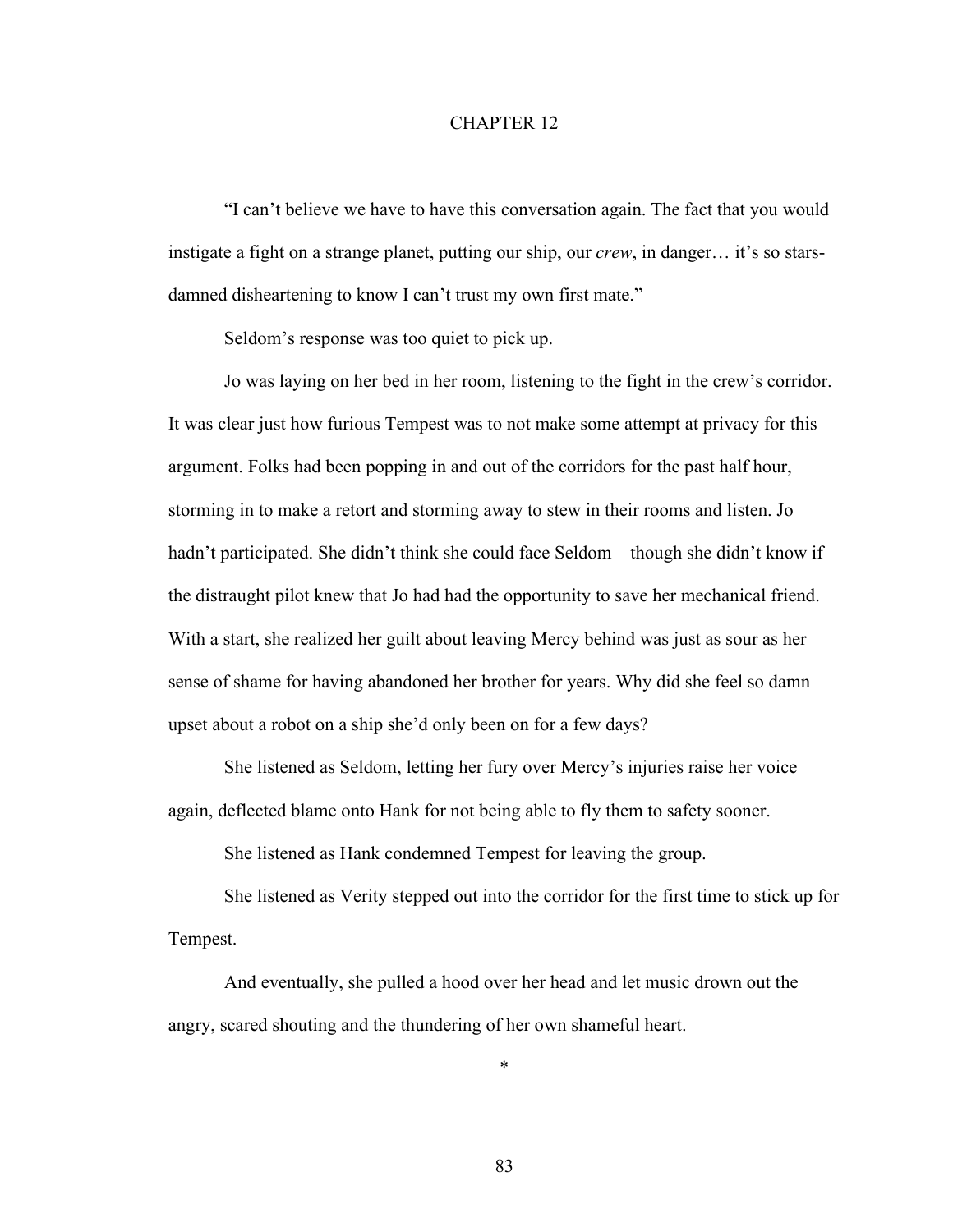It was clear from the cautious glances and silence that no one wanted to go to breakfast the next morning, but the thought of leaving their fragile schedule had made each of them balk as they'd individually thought of it. Avery was one of the only beings missing, working on patching up the other: Mercy.

"I bet Sel's itching to entertain us this morning," Blue joked. She peered around the group, hoping she'd lightened the mood a little.

Seldom, staring down at the table, looked up and met Blue's eye. "You know what? Yeah. Yeah, let me tell you a story."

The pilot looked exhausted with worry; her bright eyes were sullen with guilt and grief and she slumped over her coffee. The absence of both her wide, easy smile and her constant companion made her look half-finished.

"I heard this back when we were at the Conservatory. I'm not giving you a summary."

# *Seldom's Story*

I hear back in the early days of CHORYS, they used cryosleep super rarely. It was really more of a medical procedure than an everyday tool, and––and––*you know, actually, I can't. I can't entertain you right now.*

Seldom stood up and walked out, leaving the rest of the crew to either watch her go or stare fixedly anywhere else.

\*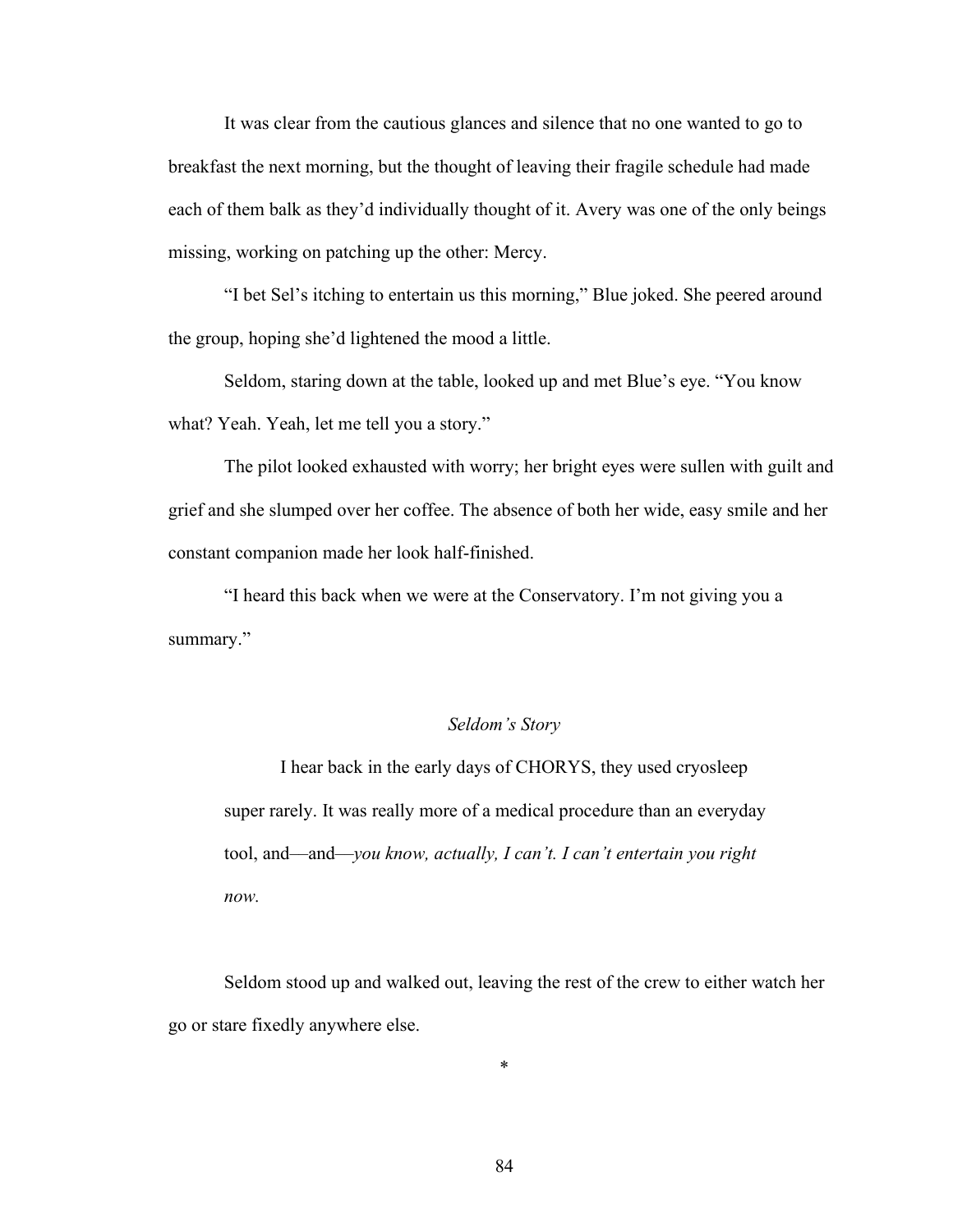It was absurdly early in the fabricated morning––or perhaps late in the false night––when Jo, sleeplessly roaming the ship, heard noises of frustration coming from the helm. She let the doors slide open for her and Idly, leaning over the navigation computer, jumped and turned, swiftly hiding what he was holding behind his back.

"Hey Jo! I was just––well, I thought I would––I––I done goofed." He sighed and tossed the object––a tool Jo recognized as one Puck had used to adjust something on one of the communication panels––onto the floor in front of him. He sank into the navigator's chair and dropped his head in a hand.

"What did you do?"

"Hank was fussing about how his 'real-time trackers' or some shit were running slow and needed to be calibrated, so I thought I'd pop in and fix them… and now the ship is outlined in orange? And when I ask it to plot out courses to nearby planets it sends me on a loop around the galaxy instead?"

"Oh."

"Yeah. And I also sort of stole this from Avery." He kicked at the instrument and then winced. "Fuck, I shouldn't have done that. It's just––" He let out a discouraged sigh. "Everything sucks and I just wanted to help without bugging anyone."

Jo hesitated. Hank could easily fix this better than either of them could––and his expertise would ensure that she would still arrive on Hilmeron on schedule––but she wasn't excited about introducing yet another source of inter-being tension when everyone was already so angry at everyone else for what seemed like everything. Something had snapped within her watching the problems her inaction with Mercy had caused; this was a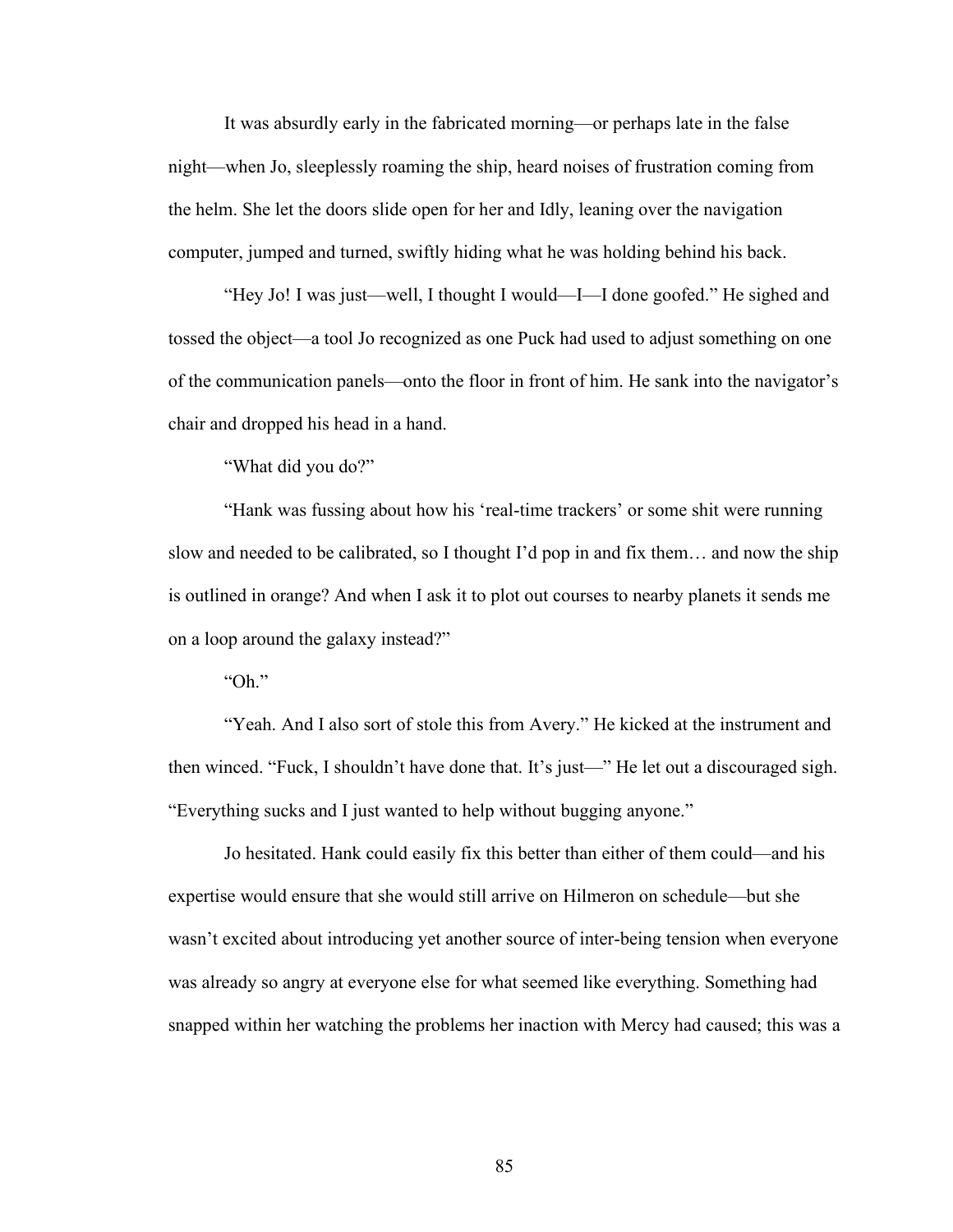problem she could at least *try* to alleviate without hurting anyone. Arman didn't have to be the only other person in the universe.

"I think you picked a weird way to help, dude," Jo joked softly, leaning down to pick up Avery's tool.

Idly smiled and scooted the chair aside so she could access the nav computer. "Yeah, maybe."

The two of them fiddled with settings, arguing quietly over which ones to implement and hurriedly undoing the decisions that made the screen buzz angrily or changed the colors of the stars, until it looked more or less normal. They waited for a breathless moment, watching their little ship hover in place with the course to Hilmeron laid out before it—then nothing obviously terrible happened and they breathed a sigh of relief. Idly clapped Jo on the shoulder on their way out. One crisis had been averted.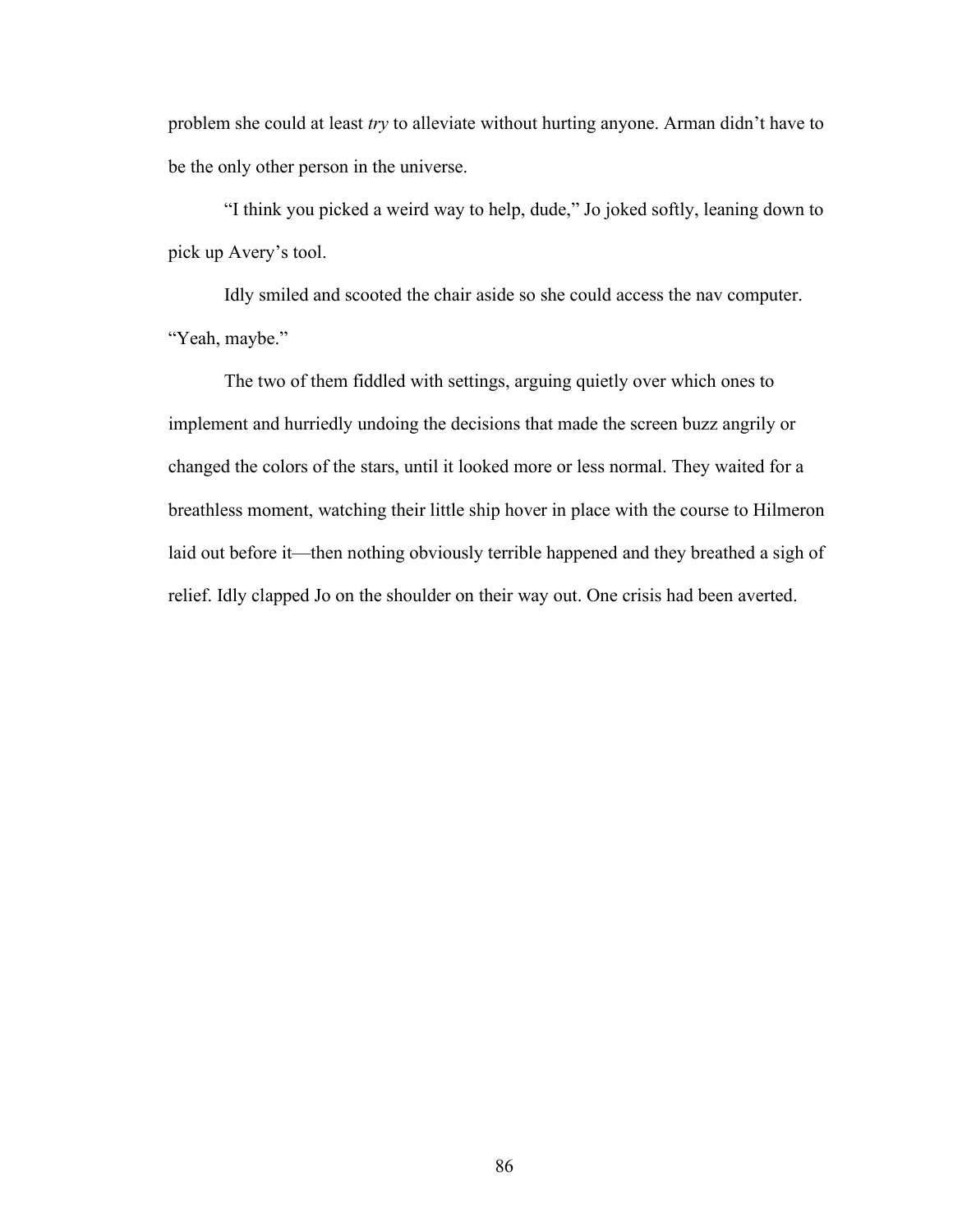It would turn out, however, that Idly wasn't the only one hiding a problem with the ship that night.

Jo, who'd offered to sneak Avery's tool back to engineering before it could be missed, didn't hear Puck working over the growl of the engines until she turned a corner and nearly ran into her. She'd taken out one of *Fascination*'s blue buttons and was huddled over the communicator panel behind it.

The young engineer explained that this was a problem that had been stealthily escalating for a couple days, and that Mercy would usually fix a communications issue so complex, and that she just wanted to help, and that it had grown to something that terrified her, and that she didn't want to bother anyone, and that she didn't want to be just another problem on the ship––and Jo understood.

The ship garbled something unintelligibly from the speaker.

"I think I might need some help," Puck whispered.

\*

Jo hovered in the doorway on the bridge with Idly, anxiously watching Tempest, Hank, and Seldom coordinate with the engineers across the ship. With the ship's network and Mercy both out of service, they had to use the crackly comms on Tempest's tablet to hear Avery and Puck. The inability to communicate had spiraled into a larger issue with *Fascination*'s interconnected systems that Jo didn't fully understand. No one had asked her and Idly yet why they were awake at this hour, or why Jo had been in engineering.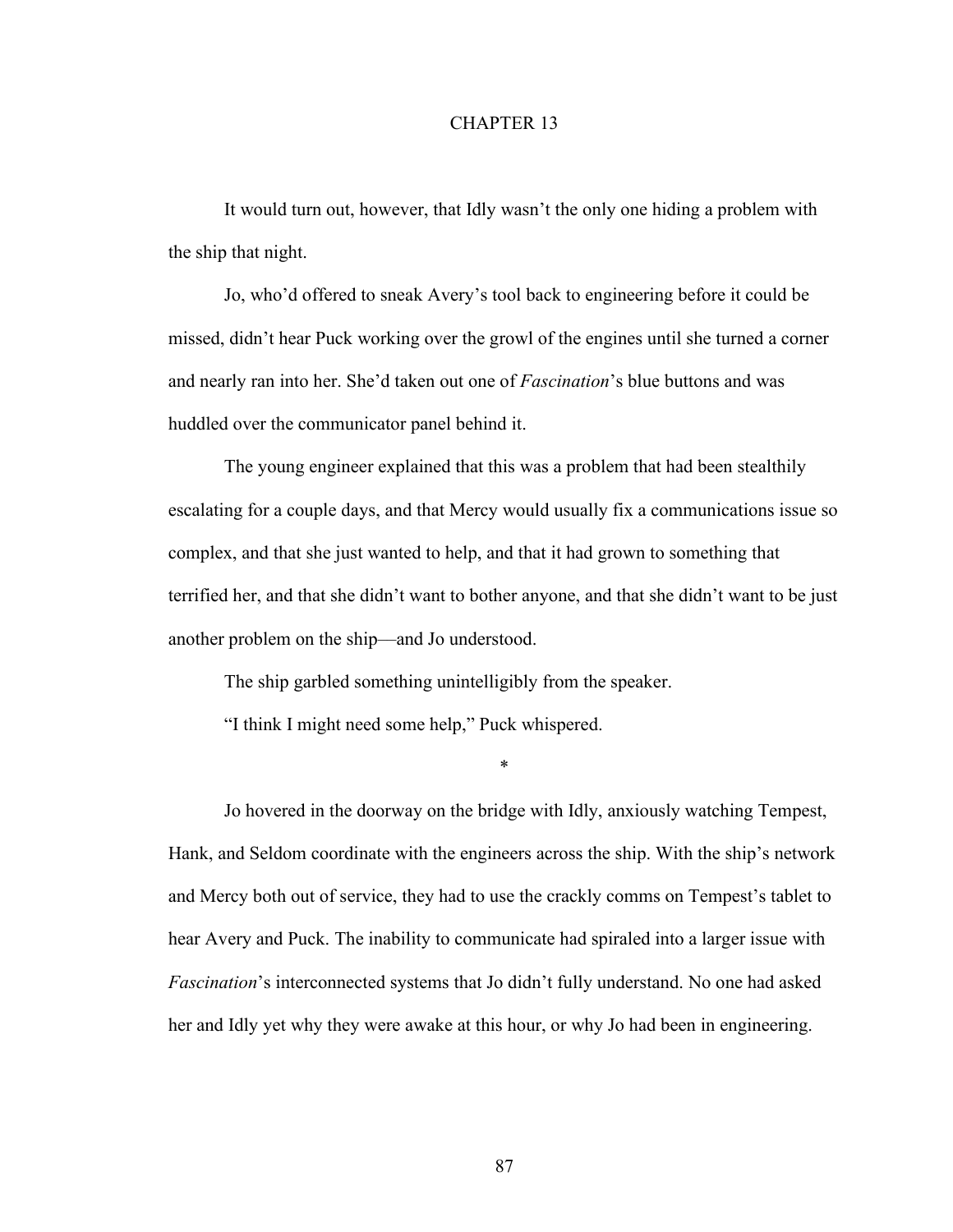"Hank, I asked you to run a diagnostic on ship movements, *if you would mind terribly*," said Seldom shortly.

"I'm trying." His voice was tight with worry. "There's something wrong with the navigation computer."

Jo met Idly's eye.

"That was me," said Jo. Idly said nothing.

Hank stared at her.

"I––" She couldn't think of a good reason to have been on his terminal. "It's not important." She outlined what they'd done with his settings and he swiftly undid their damage.

"Wait," said Puck. "What if we rerouted the interval couplers so they communicate with the rendering drives first?"

There was silence for a moment. Then Avery spoke up.

"Worth a try," they said.

The crew and passengers on the bridge waited for a long breath, listening intently

to the instructional whispers and the metallic hums and squeaks of instruments.

"Hello?" came Puck's voice, ringing clearly from the panel on the wall.

A collective exhale. "It looks okay," said Seldom. "You did it."

It took a few minutes for them to confirm that the rest of the connected systems of the ship were functional too. For the first time in days, they'd had a win.

Even Hank couldn't hide his small smile once they assured themselves that everything was okay. "Fantastic job, Puck. Your inventive thinking is clearly invaluable."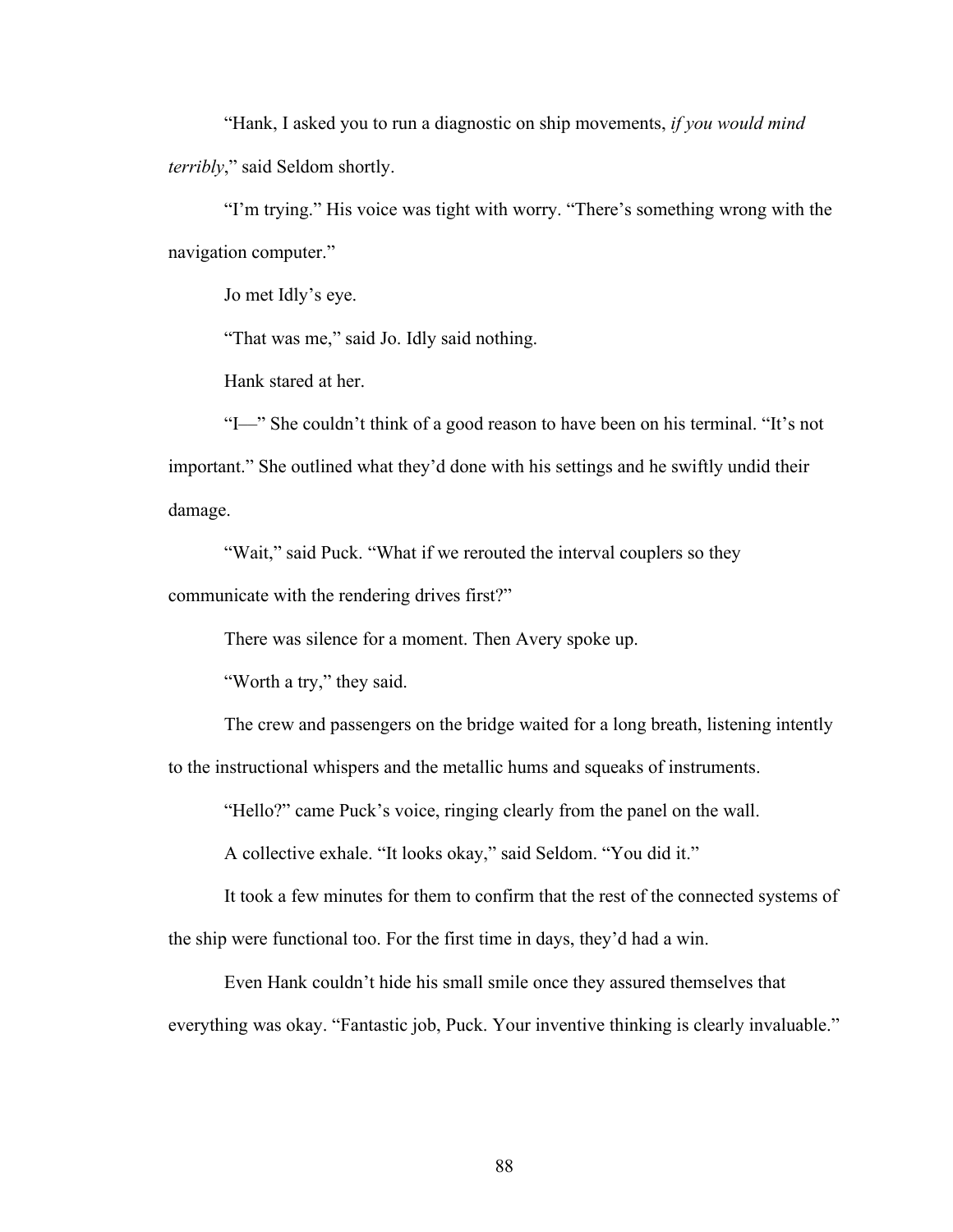As they walked off the bridge, heading to their rooms to change from pajamas or to the common space to relax until breakfast, daylight was rising on *Fascination*. They stopped short, seeing Blue ambling toward them.

"Do you know where Simone is?" she asked. She was swaying slightly and looked unnaturally pale.

"Asleep, I expect," said Tempest. She leaned forward instinctively to hold Blue's shoulder, scrutinizing her. "Are you okay?"

Blue pulled her hand from her pocket. It had swollen to a frightening green mass. "Uh… not great."

She collapsed into her captain's arms.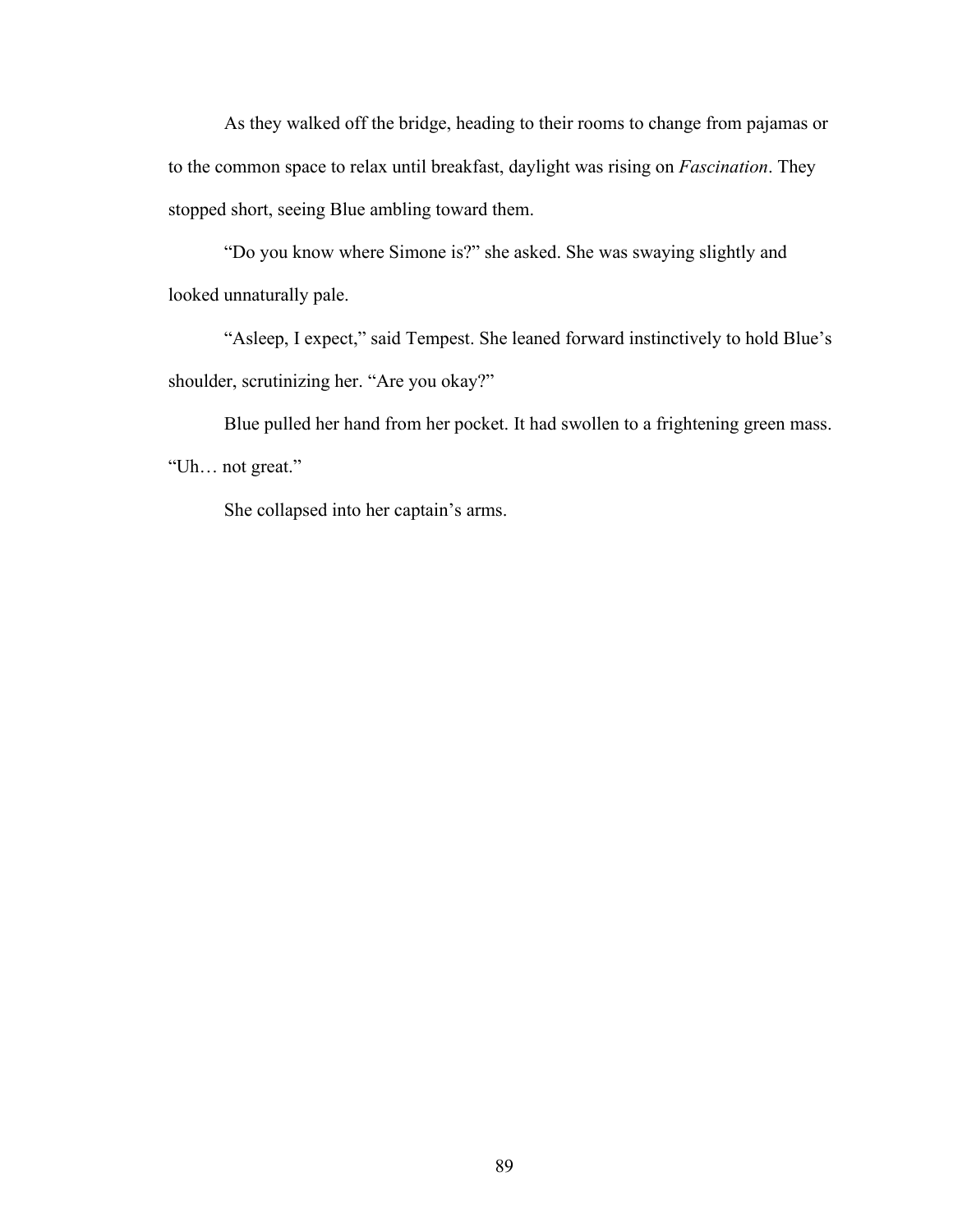It was Jo's last night on the ship.

She was at dinner and everyone was there. Blue was fine, hand returned to its prepoisoned size and wrapped in bandages to keep her from fussing with it. Mercy was back too, perched in their seat next to Seldom; their fixes were patchwork but functional. Verity had greeted the bot especially enthusiastically. She proudly pointed out to the group that she had repaid the favor she'd felt she'd owed, much to Mercy's dismay.

Marvin had produced an exuberant spectacle. Jo got the sense that this was as much to celebrate the restoration of the ship's normal and to diffuse lingering tensions as to wish Jo goodbye. Hank muttered a snarky comment about the soup, but a moment later he caught Marvin's eye and the corner of his mouth twitched.

After their bellies were filled, Idly unsubtly tiptoed out of the common space and returned a few minutes later with a silver instrument that looked vaguely like a long lute; it was elaborately carved and was clearly an article of the Grev'rian upper class.

Blue was aghast. "How have we not heard you play this yet?!" she asked.

"I'm not good at it! But I just figured I'd play a little something since we'll be one less before breakfast."

Jo tipped an imaginary hat at him, beaming. She felt more comfortable than she had in years.

He haltingly played a few notes before fumbling a chord, muttering a curse, and starting over. He picked up speed and settled into the rhythm once his fingers caught up to their memories. Simone perked up and started mumbling the words under her breath.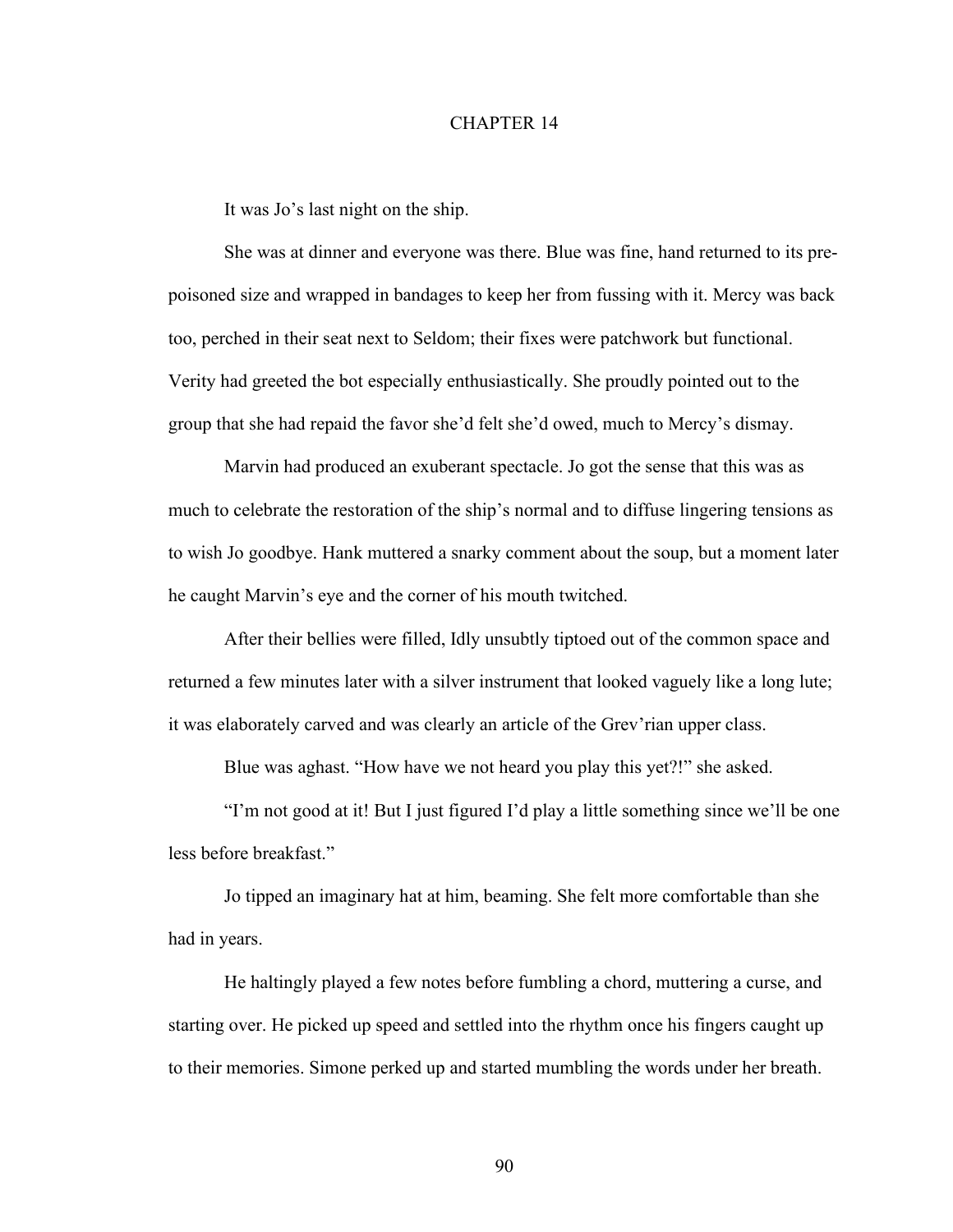Idly stopped. "Do you know it?" he asked excitedly.

The physician blushed. "Sort of. It's 'The Limitless Summer,' right? My older sister used to sing it to me."

A couple members of the crew gasped and nodded, recognizing the title.

Idly started again from the beginning, playing even more confidently. In a matter of moments, several were singing along and everyone was clapping as in time as they were able. Verity coaxed Tempest into a dance that evolved into a complicated jig, which sent the captain collapsing into her chair with laughter. Blue climbed onto the table and was stepping daintily around dishes in an elaborate upper-class dance—when later asked, she would reveal that she used to sneak into wealthy parties to dance with cute girls.

Perfect nights cannot be planned; they are constructed on precarious alignments, knitted together by tears of laughter and the momentary burning away of shared fears. They ground us in those desolate, unforgiving spaces where the only sound is the low hum of distant novas.

\*

Jo's tablet woke her a couple hours before the ship's time would tell them it was morning. She leaned across her bed and peered between the blinds in her bedroom window: Hilmeron's dark green surface took up most of the view. From here, she could see the second star of Hilmeron, a distant red dot just beyond the curve of the planet, nestled within the quintet of (far more distant) stars in which it made its home this time of year. Instantly, she was struck by the most incredible pang of homesickness she'd ever known.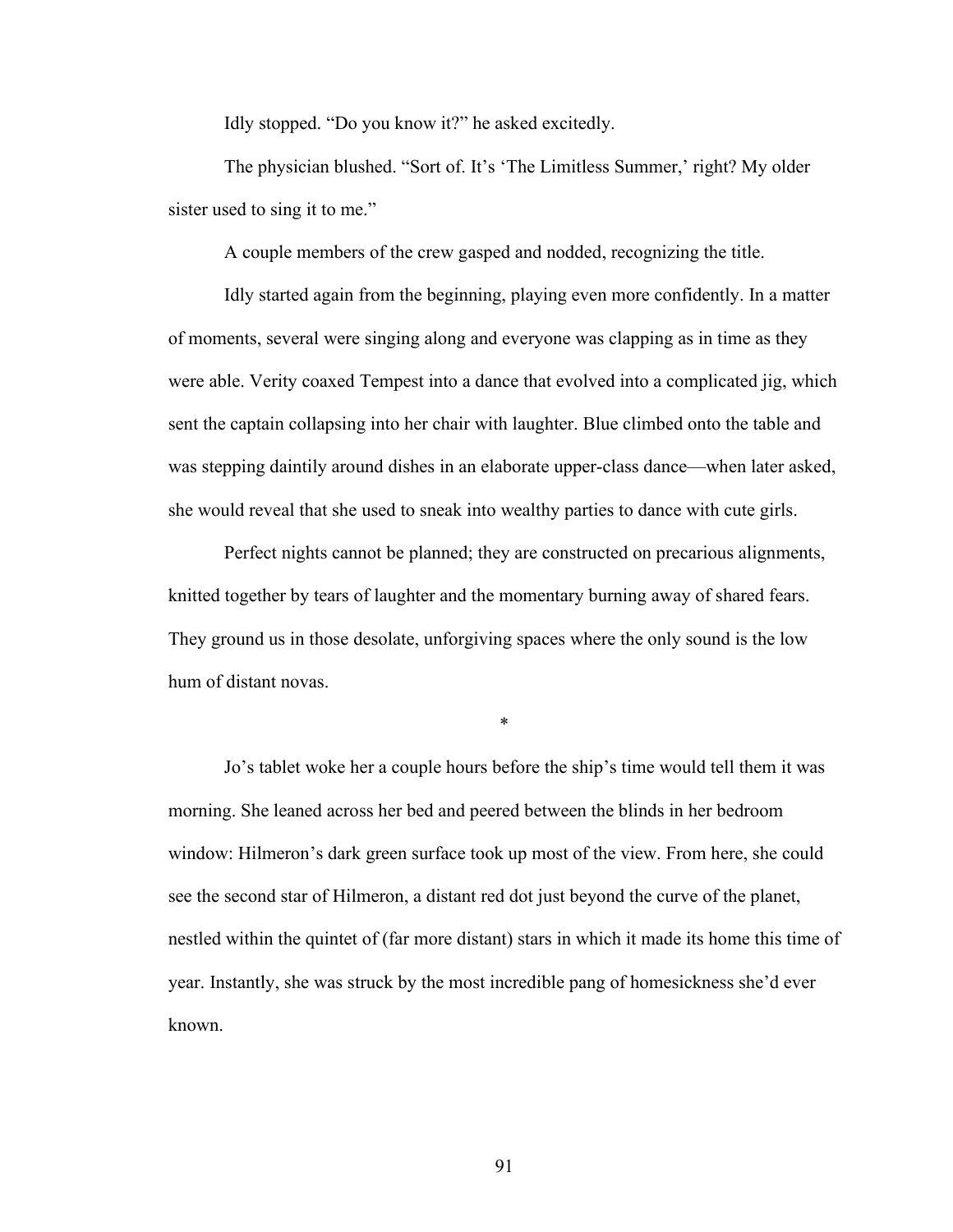Simone and Hank were the only ones up when she walked onto the bridge, wobbling a little as they entered the atmosphere, save for Mercy powered down by the pilot's side. They were arguing amicably about the best port in which to land.

"I told Tempest to take the night off," said Simone. "She asked me to thank you for her for riding along with us.

Jo watched their careful landing dance, gripping the handrail lining the wall–– though Seldom's maneuvering was fairly smooth.

The ship shifted into the planet's gravity and Jo felt oddly safe in a way she hadn't for a long time. She pushed down another wave of homesickness.

Hank shook her hand. Seldom hugged her. And then she walked through *Fascination*'s artificially pre-dawn corridors, paused by her room to hoist her heavy bag onto her shoulder, and quietly left; for a moment, as she stepped down the ramp, she wondered how many homes she'd end up leaving in search of new ones. Behind her, the ship powered down, letting its crew sleep just a little longer.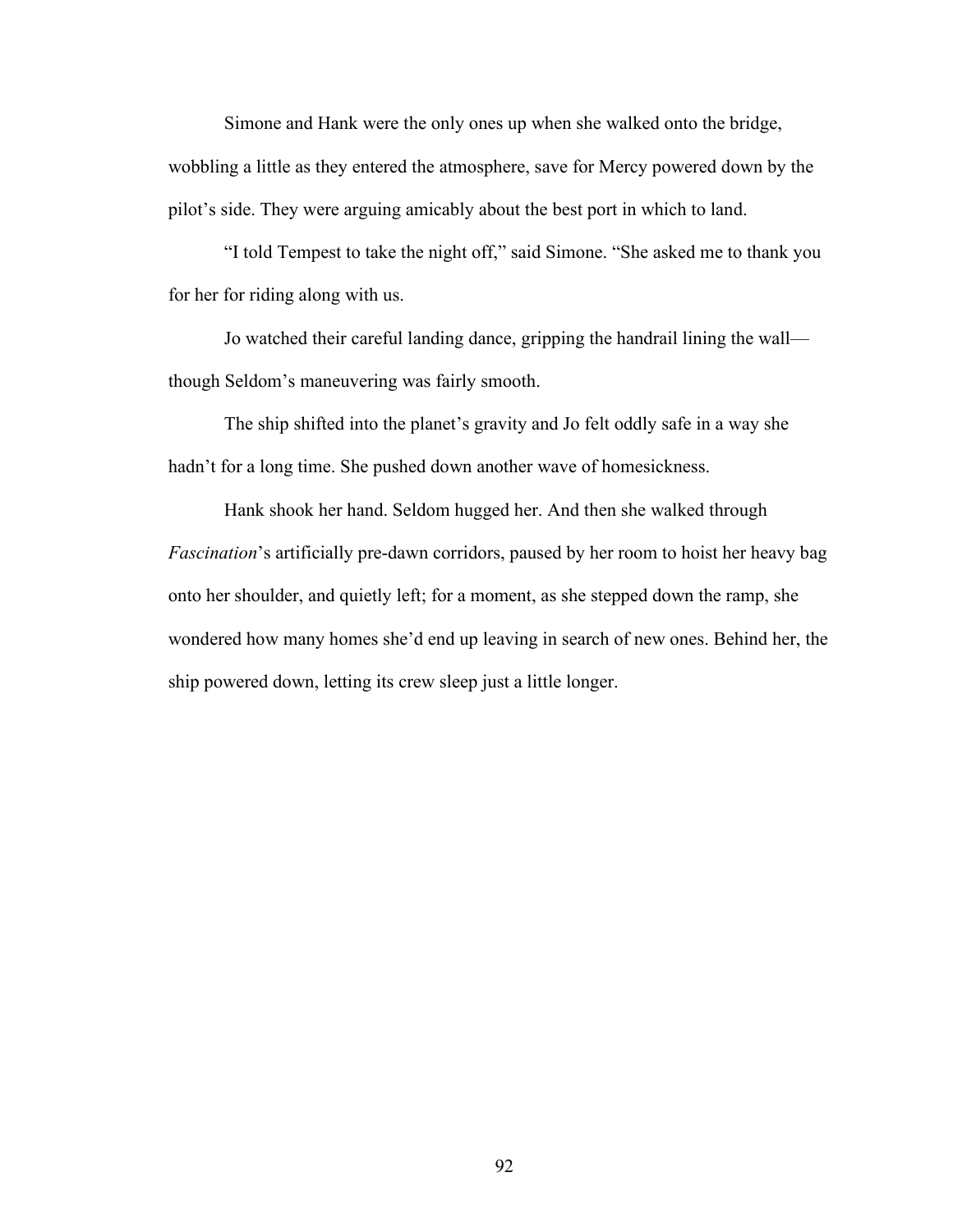Outside the bustling port where she had left *Fascination*, the lights of the city were popping on as it transitioned from afternoon to evening. Jo managed to pick up a bottle of something and a pack of the crisps she hoped Arman still liked without undergoing the worst-case scenario of getting recognized by someone she'd grown up with. Her brain prickled with guilt that she had to consult her tablet just to find his apartment. The bot at the complex's door was unbearably slow and pedantic, but she managed to get inside and upstairs. Soon, she was at the door, double-checking that it was indeed his. She stared at it for a long moment. She fought an irrational urge to flee.

Just as she leaned forward to finally knock, the door opened, startling her.

She stared at her little brother. He'd made an attempt to trim his beard but had clearly gotten distracted before finishing one side, leaving him both comically and pitifully lopsided. He stared right back at her.

"How'd you know I was outside? Were you watching for me or something?" she asked.

"No. My house chimed when you showed up, dip."

She grinned.

He grinned too. "Are those Crunchers?"

"Let me put down this sack of boulders first."

"Fine, fine."

It was cramped with mess. He and Manny had managed to create a cozy little home from their CHORYS-issued place; the walls were programmed with sweet photos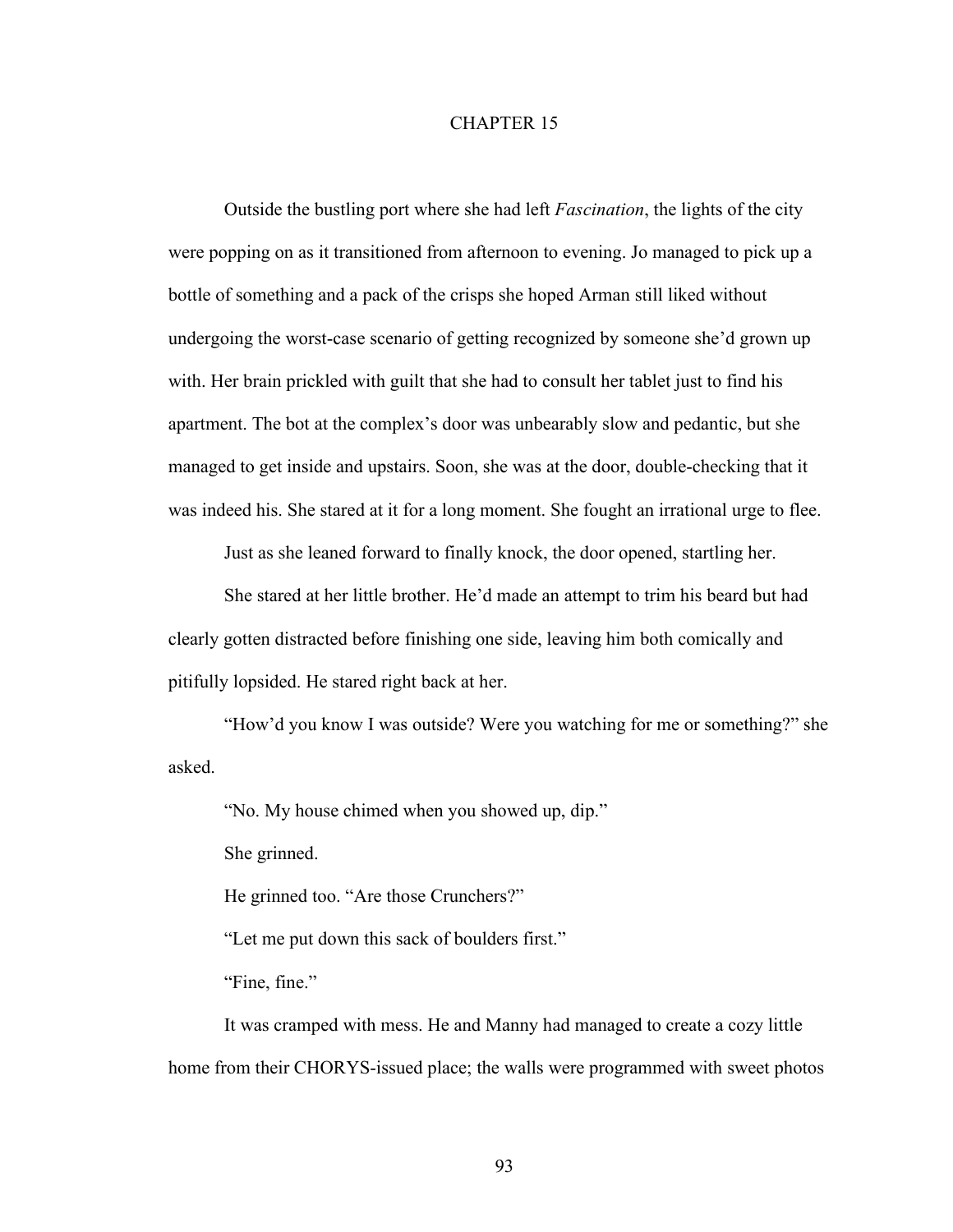and clips of silent videos, the furniture was a mix of apartment-issued items and unique pieces, and mementos seemed to multiply the more places Jo looked. Emptied boxes of gifted home-cooked food, as well as the remnants of synthesized meals, littered the area between the couch and the kitchen. Her brother bustled around the kitchen picking things up and haphazardly, often arbitrarily putting them down elsewhere. "Uh, I got your message, obviously, so I tried to make everything look better. It doesn't look all that nice, but it's better… which, I guess, makes me look like a real slob.…"

"It looks fine, bub," she said softly.

They were both silent for a long moment as he continued helplessly tidying and she made herself as comfortable as she could manage. They weren't yet sure how to manage the years-old parts of each other that were strangers.

The two of them sat down, poured drinks, and pried open containers of warm, synthesized food that was just standard enough to be comforting but not boring. Gradually, the conversation shifts from hesitant small talk to warmer exchange; the lonely traveler recounts the antics of her time onboard *Fascination*, along with some of her oddest bartending stories, while the grieving brother talks about Manny and some of the weird and comforting experiences he's had in constructed spaces here in the apartment in the past few spells.

It is awkward and wonderful.

Back on the ship, the crew wakes up:

The pilot receives a newsletter from her mechanical friend's manufacturer detailing patch notes with uncertain side effects for consciousness and identity. She looks down at the sleeping bot by her seat and sighs heavily.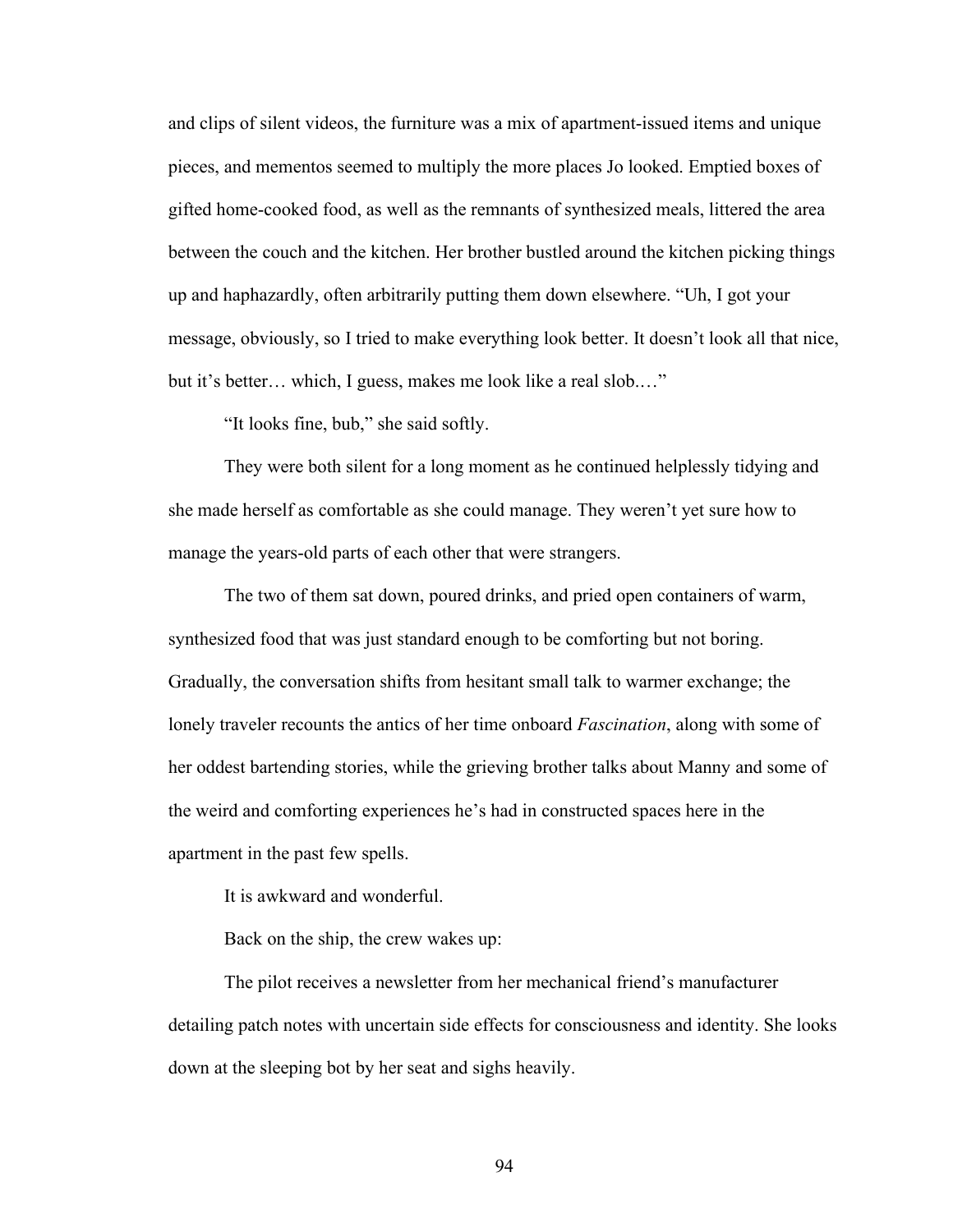The pedantic passenger speaks to a friend over his comm, roaring with laughter as a swarm of irritable nanobots brushes his teeth.

The scientist, despite the uncertainty before her, feels safer than she has in a long while; beside her, the captain turns over, burying her head in her blankets, and—if just for a moment—ignores the artificial dawn for the first time in years.

The brawn has been working out since before dawn and relishes the early ache her muscles have earned. She's furious that her hand is still out of commission, but it is looking better—or, at least, less green.

The physician pulls on her jacket methodically and hushes a yawn; she watches the cook pad back from the bathroom, half-asleep, and shakes her head with a little smile.

The engineer, laying in bed, scrolls through a list of things that need doing and adds a note to explain more thoroughly a concept their young co-worker had asked about; they are becoming less repulsed by the notion of teaching.

The enthusiastic novice mechanic stretches in her carefully-constructed nest and is, as usual, electrified by the promise of a new day; she fully believes that she is worth keeping around solely because of her technical skills and is keen to learn more.

The navigator leans back in his chair and watches the city lights flicker on on the screen before him as the synthetic morning lights up his surroundings. He is still too terrified of his dreams to sleep. He'll be okay.

When their day begins, it will be night here. They will adjust.

# THE END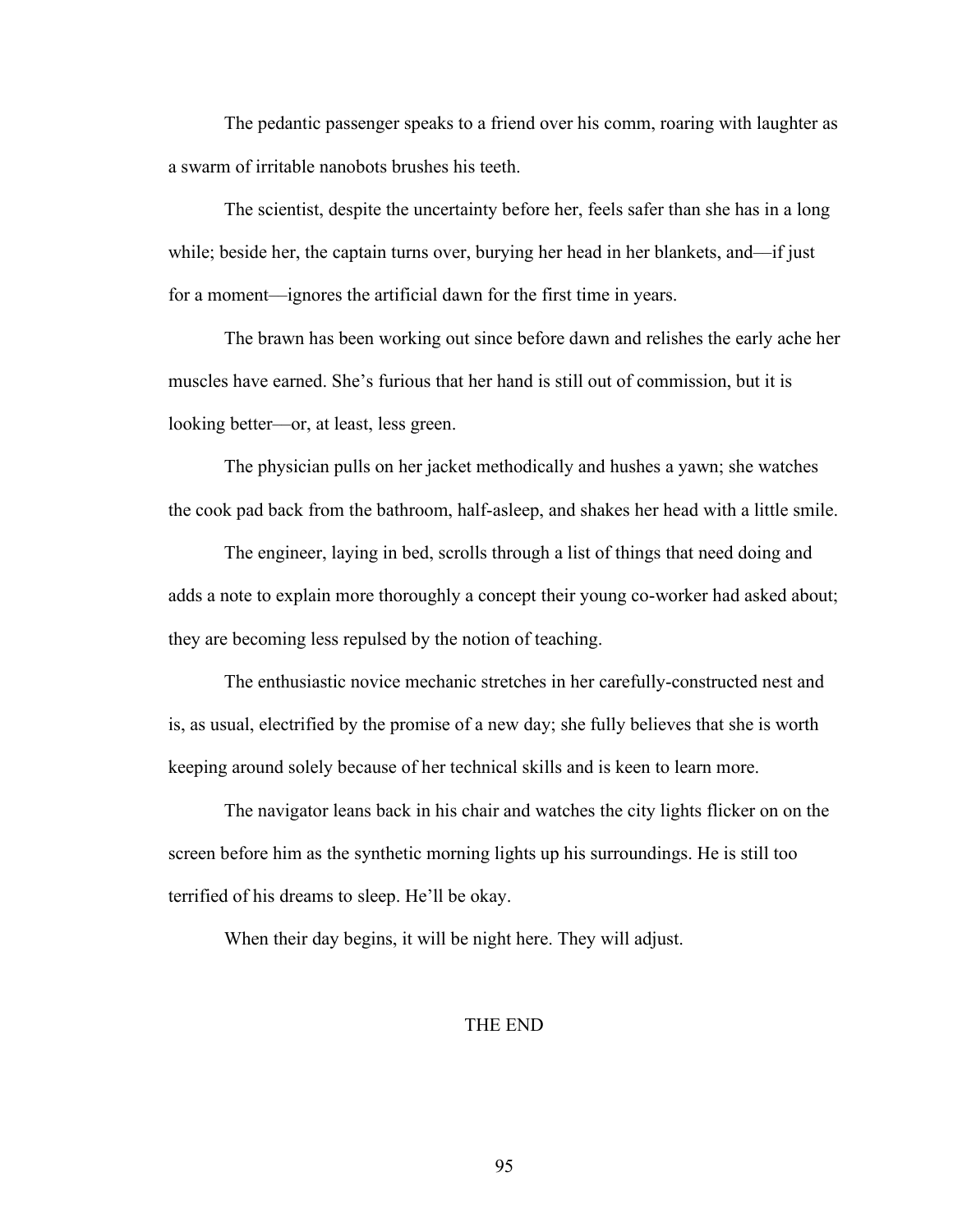#### BIBLIOGRAPHY

Boccaccio, Giovanni. *The Decameron*. Translated by Guido Waldman, Edited by Jonathan Usher, Oxford University Press, 1993.

Carter, Angela. *Burning Your Boats: The Collected Short Stories*. Penguin, 1995.

Carter, Angela. *Fireworks: Nine Profane Pieces*. Penguin, 1974.

- Chambers, Becky. *The Long Way to a Small, Angry Planet*. Harper Voyager, 2015.
- Chaucer, Geoffrey. *The Canterbury Tales*. Translated by David Wright, The Folio Society, 1998.
- Cooper, Helen. *The Canterbury Tales*. Oxford University Press, 1996.
- Cooper, Helen. *The Structure of The Canterbury Tales*. The University of Georgia Press, 1984.
- de Ramírez, Susan Berry Brill. *Contemporary American Indian Literatures & the Oral Tradition*. The University of Arizona Press, 1999.
- Ellis, Steve. *Chaucer at Large: The Poet in the Modern Imagination.* University of Minnesota Press, 2000.
- Flieger, Verlyn. "A Postmodern Medievalist?" *Tolkien's Modern Middle Ages*, edited by Jane Chance and Alfred K. Siewers, Palgrave Macmillan, 2005, 17-28.
- Forni, Kathleen. *Chaucer's Afterlife: Adaptations in Recent Popular Culture*. McFarland & Company Inc, 2013.
- Gittes, Katharine S. *Framing the Canterbury Tales*. Greenwood Press, 1991.
- Holmes, John R. "Tolkien, *Dustsceawung*, and the Gnomic Tense: Is Timelessness Medieval or Victorian?" *Tolkien's Modern Middle Ages*, edited by Jane Chance and Alfred K. Siewers, Palgrave Macmillan, 2005, 43-58.
- Irwin, Robert. *The Arabian Nights: A Companion*. Allen Lane, The Penguin Press, 1994.
- Koff, Leonard Michael. *Chaucer and the Art of Storytelling*. University of California Press, 1988.
- Kuhns, Richard. *Decameron and the Philosophy of Storytelling: Author as Midwife and Pimp*. Columbia University Press, 2005.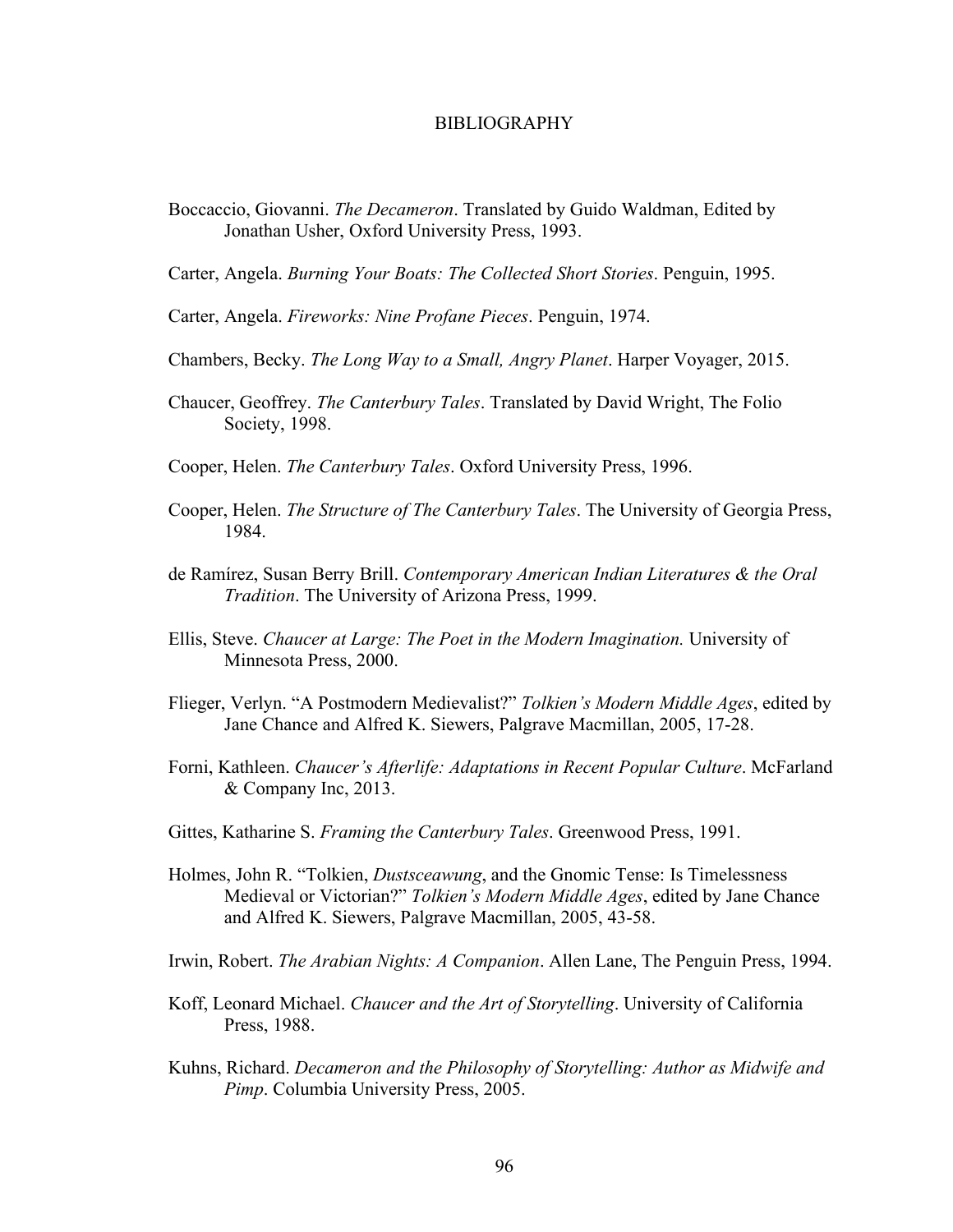- McElroy, Griffin, et al. "The The Adventure Zone Zone: Balance Finale Edition." *The Adventure Zone*, ep. 69.5, August 24, 2017, itunes.apple.com/us/podcast/the -adventure-zone/id947899573?mt=2&i=391428346
- McElroy, Griffin, et al. "Story and Song––Finale, Part Two." *The Adventure Zone*, ep. 68, August 1, 2017, itunes.apple.com/us/podcast/the-adventure -zone/id947899573?mt=2&i=390542992
- Minnis, A.J. *Medieval Theory of Authorship: Scholastic Literary Attitudes in the Later Middle Ages*. Scolar Press, 1984.
- Nabokov, Vladimir. *Pale Fire*. G.P. Putnam's Sons, 1962.
- Nagy, Gergely. "The Medievalist('s) Fiction: Textuality and Historicity as Aspects of Tolkien's Medievalist Cultural Theory in a Postmodernist Context." *Tolkien's Modern Middle Ages*, edited by Jane Chance and Alfred K. Siewers, Palgrave Macmillan, 2005, 29-42.
- Noel, Ruth S. *The Mythology of Middle Earth*. Houghton Mifflin, 1977.
- *The Portable Arabian Nights*. Edited by Joseph Campbell. The Viking Press, 1952.
- Potter, Joy Hambuechen. *Five Frame for the Decameron*. Princeton University Press, 1982.
- Rothfuss, Patrick. *The Name of the Wind*. DAW Books, 2007.
- Rothfuss, Patrick. *The Wise Man's Fear*. DAW Books, 2011.
- Tolkien, J.R.R. *The Lord of the Rings*. Houghton Mifflin Harcourt, 2004.